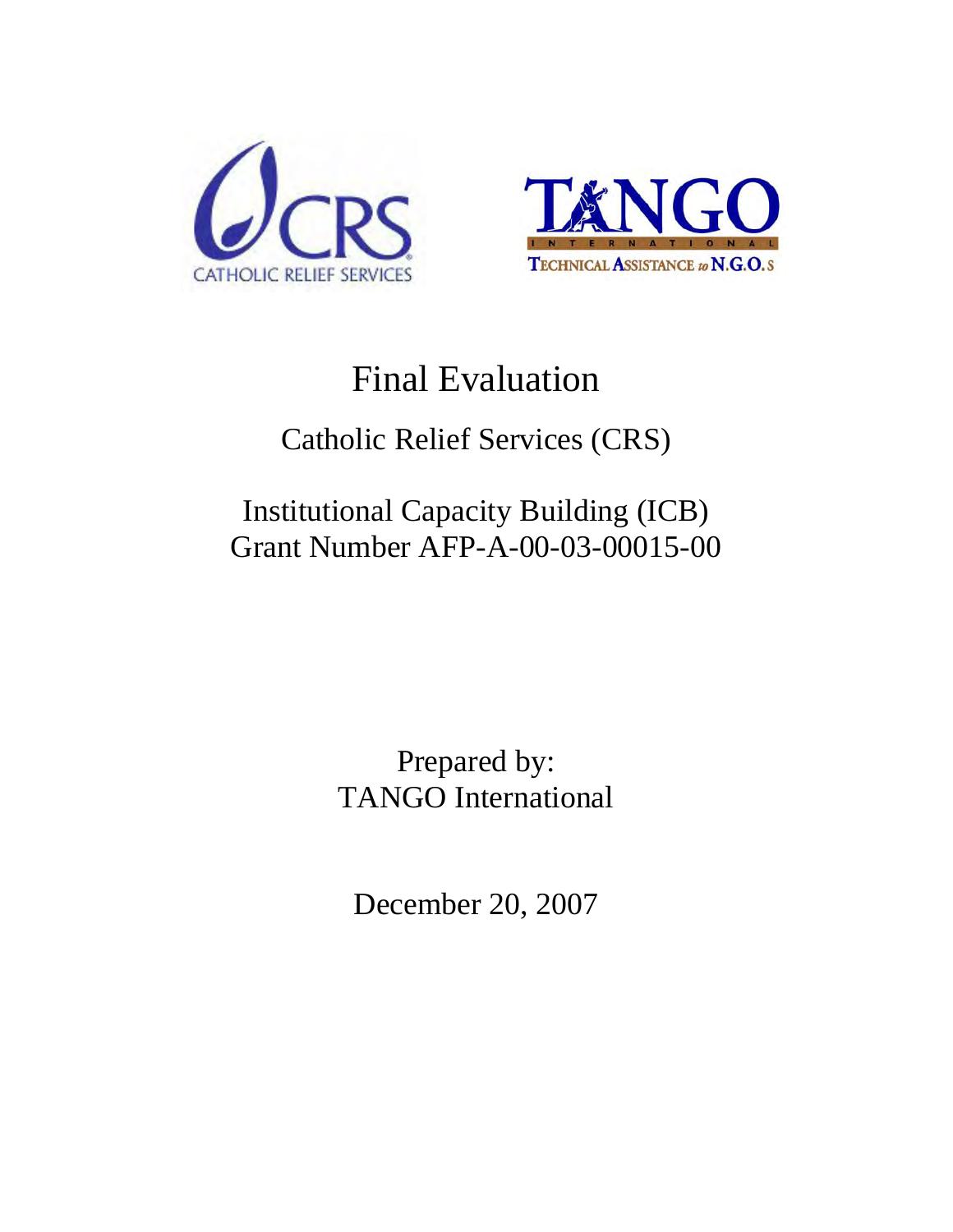## **Table of Contents**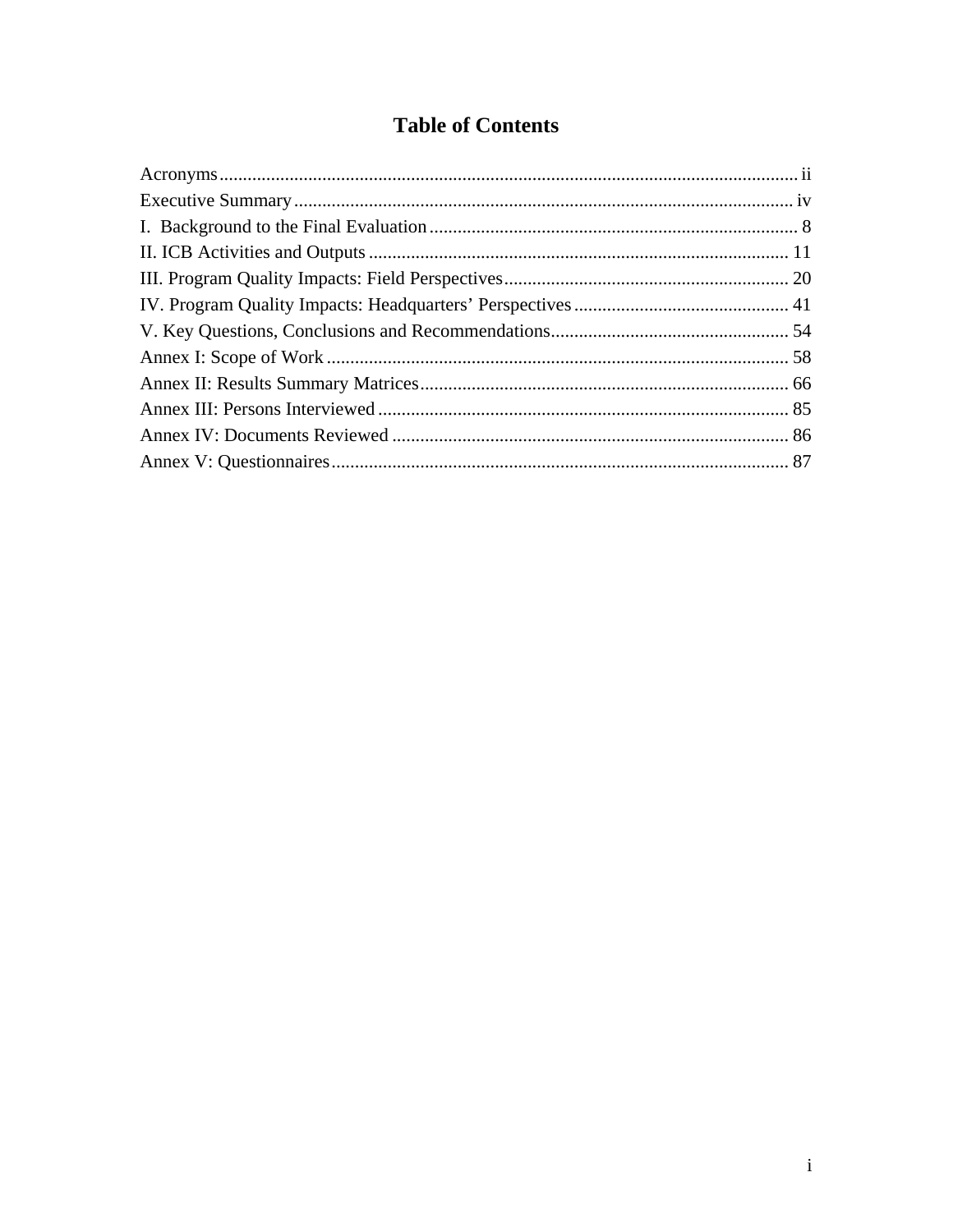## **Acronyms**

<span id="page-2-0"></span>

| <b>ACDS</b>   | <b>Atlas Copco Drilling Solutions</b>                                             |  |  |
|---------------|-----------------------------------------------------------------------------------|--|--|
| <b>AIDS</b>   | Acquired Immune Deficiency Syndrome                                               |  |  |
| ARC           | <b>American Red Cross</b>                                                         |  |  |
| ART           | <b>Anti-Retroviral Therapy</b>                                                    |  |  |
| CARO          | Central Africa Regional Office                                                    |  |  |
| <b>CIAT</b>   | International Center for Tropical Agriculture                                     |  |  |
| <b>CIES</b>   | <b>International Education Society</b>                                            |  |  |
| <b>CORE</b>   | Child Survival Collaborations and Resources Group                                 |  |  |
| CP            | <b>Country Program</b>                                                            |  |  |
| <b>CRS</b>    | <b>Catholic Relief Services</b>                                                   |  |  |
| <b>C-SAFE</b> | Consortium for Southern Africa Food Security Emergency                            |  |  |
| DRD/PQ        | Deputy Regional Director for Program Quality                                      |  |  |
| <b>EARO</b>   | East Africa Regional Office                                                       |  |  |
| <b>EME</b>    | Europe/Middle Regional Office                                                     |  |  |
| <b>EPPR</b>   | Emergency Prevention, Preparedness and Response                                   |  |  |
| <b>ERT</b>    | <b>Emergency Response Team</b>                                                    |  |  |
| <b>FAM</b>    | Food Aid Management                                                               |  |  |
| <b>FANTA</b>  | Food and Nutrition Technical Assistance Project                                   |  |  |
| <b>FFP</b>    | Food for Peace                                                                    |  |  |
| FY            | <b>Fiscal Year</b>                                                                |  |  |
| <b>GDA</b>    | Global Development Alliance                                                       |  |  |
| <b>HIP</b>    | Hygiene Improvement Project                                                       |  |  |
| <b>HIV</b>    | Human Immunodeficiency Virus                                                      |  |  |
| ICB           | <b>Institutional Capacity Building</b>                                            |  |  |
| <b>IFPRI</b>  | <b>International Food Policy Research Institute</b>                               |  |  |
| <b>IHD</b>    | <b>Integral Human Development</b>                                                 |  |  |
| <b>INEE</b>   | Inter-agency Network on Education in Emergencies                                  |  |  |
| <b>INGO</b>   | International Non-governmental Organization                                       |  |  |
| <b>IPTT</b>   | <b>Indicator Performance Tracking Table</b>                                       |  |  |
| IR            | <b>Intermediate Result</b>                                                        |  |  |
| <b>ISA</b>    | <b>Institutional Support Assistance</b>                                           |  |  |
| <b>JASS</b>   | <b>Just Associates</b>                                                            |  |  |
| <b>JPS</b>    | Justice, Peace-building and Global Solidarity                                     |  |  |
| LACRO         | Latin America/Caribbean Regional Office                                           |  |  |
| LQAS          | Lot Quality Assurance Sampling                                                    |  |  |
| M&E           | Monitoring and Evaluation                                                         |  |  |
| <b>MWA</b>    | Millennium Water Alliance                                                         |  |  |
| <b>MYAP</b>   | Multi-Year Activity Program                                                       |  |  |
| <b>NGO</b>    | Non-government Organization                                                       |  |  |
| OVC           | Orphans and Vulnerable Children                                                   |  |  |
| <b>PITT</b>   | Performance Indicator Tracking Table                                              |  |  |
| <b>PLHIV</b>  | People Living with HIV                                                            |  |  |
| <b>PQSD</b>   | Program Quality and Support Department                                            |  |  |
| ProPack       | Project Package: Project Design and Proposal Guidance for CRS Project and Program |  |  |
|               | Managers                                                                          |  |  |
| <b>SARO</b>   | Southern Africa Regional Office                                                   |  |  |
| SAsia         | South Asia                                                                        |  |  |
| <b>SEAPRO</b> | Southeast Asia Regional Office                                                    |  |  |
| <b>SILC</b>   | Savings and Internal Lending Communities                                          |  |  |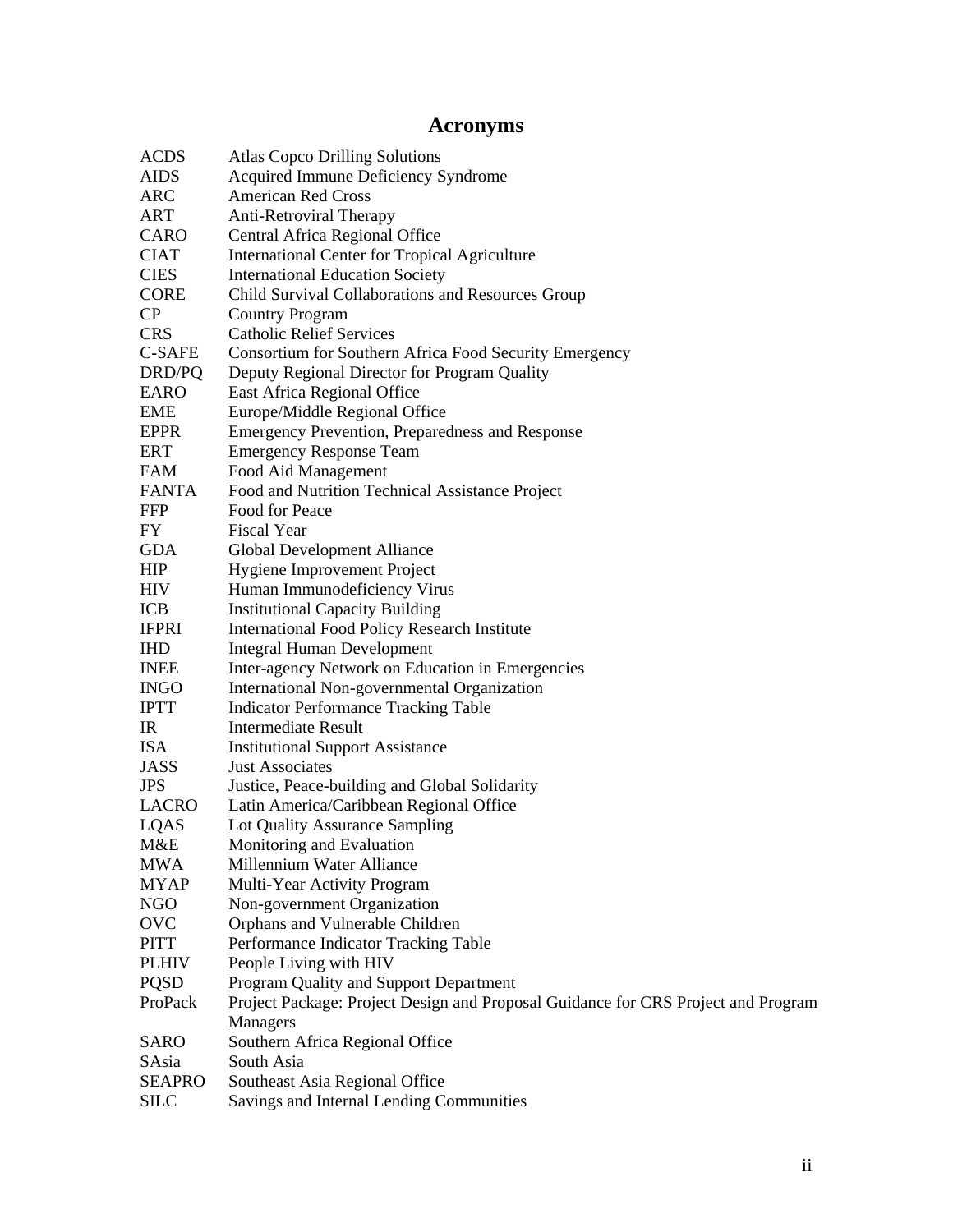| -SO           | Strategic Objective            |
|---------------|--------------------------------|
| <b>SPP</b>    | Strategic Program Plan         |
| <b>UNICEF</b> | United Nations Children's Fund |

USAID United States Agency for International Development

WARO West Africa Regional Office

WHO World Health Organization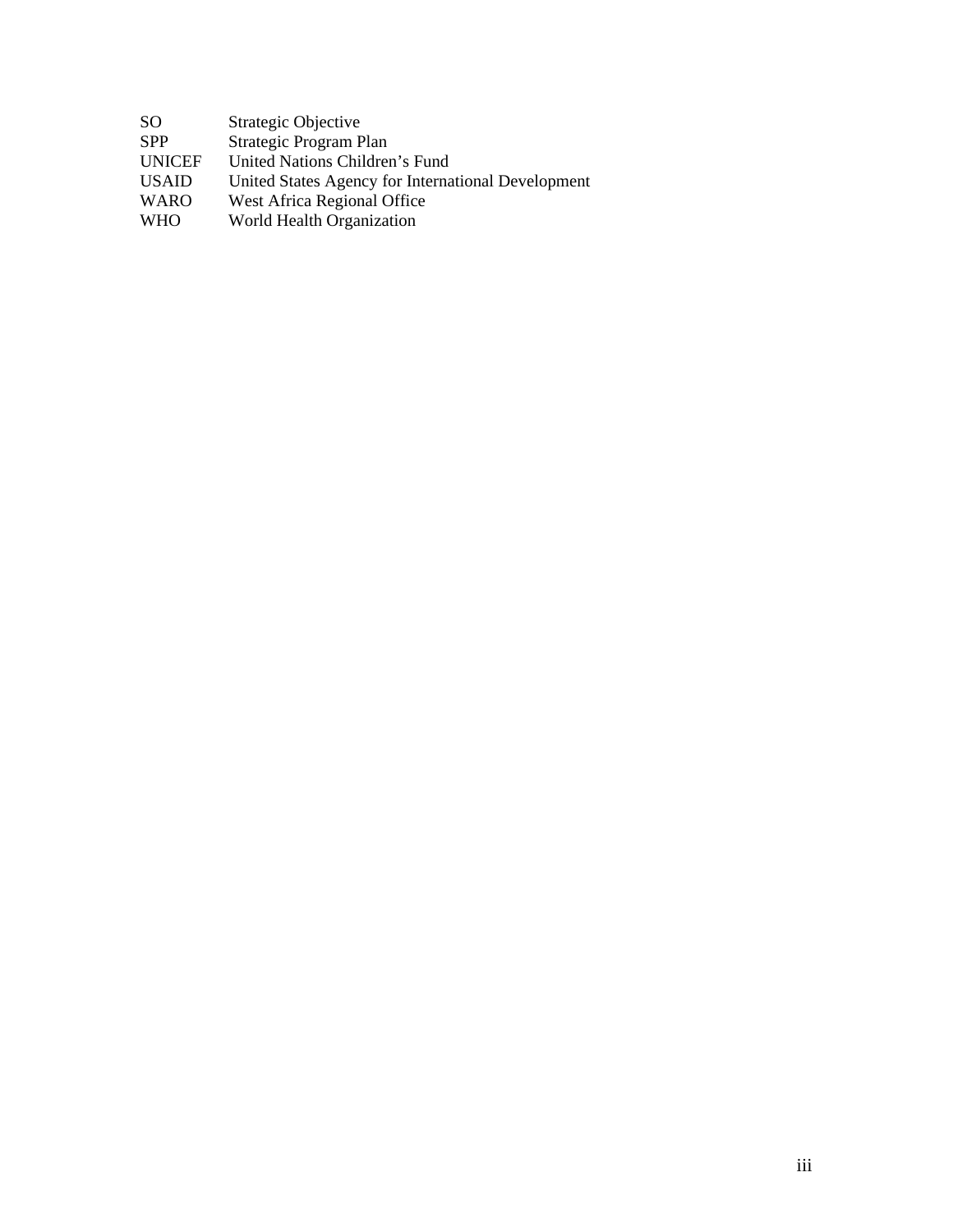### <span id="page-4-0"></span>**Executive Summary**

CRS was awarded an Institutional Capacity Building (ICB) Grant on September 30, 2003 to strengthen core management of Title II programs, support technical innovation and best practices, and improve collaboration in order to better contribute to the reduction of food insecurity in vulnerable populations.<sup>[1](#page-4-1)</sup> In 2006, a mid term review of ICB grant was carried out that noted several accomplishments during the first half of the ICB grant period. The organization has developed the Integrated Human Development (IHD) Framework and developed the capacity of Title II country programs to use the framework. It has also developed capacity of communities to influence factors that affect food security and maintained strong relationships with other INGOs, USAID and other agencies involved in promoting food security to create a shared learning environment for improved effectiveness in influencing food security strategies.

The overall goal of the ICB grant is to strengthen the capacity of CRS and partner staff to effectively conduct Title II programming aimed at reducing the vulnerability of food insecure populations. This goal is to be achieved through attainment of the following Strategic Objectives (SO) and Intermediate Results (IR):

#### *SO1: Strategies for individuals, households, and communities to manage risks to food security are promoted*

IR1.1 Coping abilities of targeted groups are reinforced in all program sectors

IR1.2 Program initiatives linking emergency and development are prioritized

#### *SO2: Human capacities and community resilience are protected and enhanced by holistic responses to two major challenges to food security*

IR2.1 The impact of HIV/AIDS is mitigated

IR2.2 Water insecurity is reduced

#### *SO3: Institutional capacities for influencing food practices and policy are bolstered*

IR3.1 Communities' ability to influence factors that affect food security is increased

IR3.2 PVO practices and FFP's global leadership role are enhanced by CRS contributions

Cross-cutting IRs to strengthen design and implementation of Title II programs

IR-A Capacity of local partner staff to plan and implement programs is increased

IR-B Capacity of CRS' and local-partners staff to identify, measure, and document field impact is increased

<span id="page-4-1"></span><sup>&</sup>lt;sup>1</sup> Grant agreement, 11.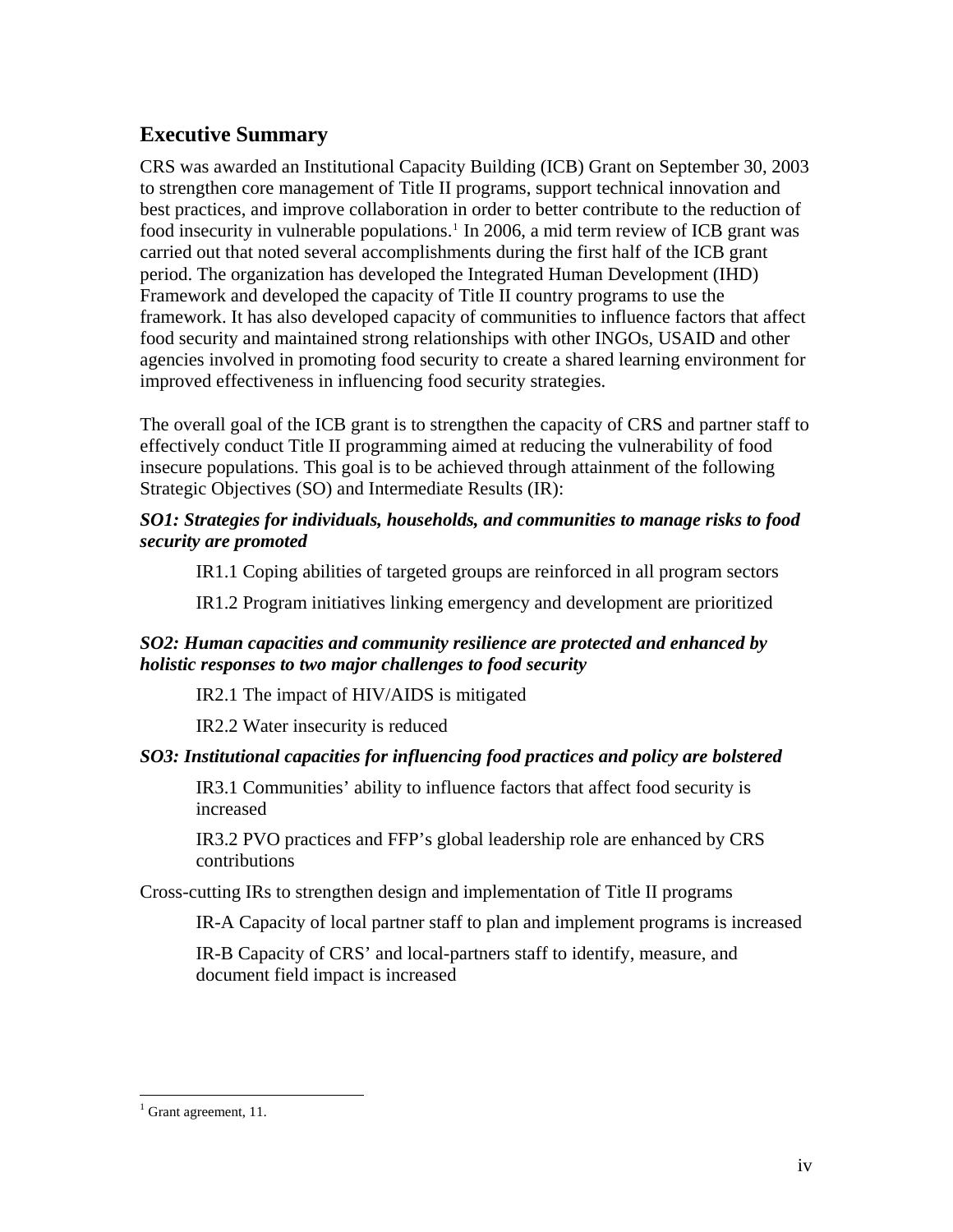The objective of the final evaluation is to appraise the outcomes, and impacts of CRS' capacity-building activities under the Institutional Capacity Building (ICB) Grant.

TANGO International was contracted to conduct a final evaluation in order to determine the extent to which CRS has achieved the intended results of the ICB Program. This report documents the impact of the ICB grant on the stated goal and assesses the influence of activities carried out under the ICB on CRS' capacity to effectively implement Title II food security programs. The report documents progress made toward achievement of intended results with one year remaining in the ICB program, identifies some of the challenges faced over the course of the ICB, and offers recommendations for consideration by both headquarters and field staff as they continue to enhance their capacity to design and implement Title II food security programs.

#### **Program-Quality Impacts**

Responses to a qualitative questionnaire sent to twenty-four CRS Country Programs, regional offices and select headquarters personnel revealed varying levels of integration of the IHD framework into ongoing Title II programs. While several Country Programs acknowledged that the IHD and other methodologies introduced under the ICB had improved their efforts to strengthen coping mechanisms and improve emergency response, it is clear that program managers and field staff will require continued training in order to integrate the IHD into the full range of program activities. CRS has developed informational materials on the IHD as well as programming for Education and Savings and Internal Lending Communities (SILC) that provide guidance on ways in which the the framework can inform specific sectoral responses. While these materials have been disseminated to CPs, some respondents to the survey felt they could use more training in this area. Adoption of the IHD may further be improved through the establishment of country level focal points capable of translating conceptual understanding of the IHD into alternatives for its practical use.

A majority of respondents claimed that efforts were being made to mainstream HIV/AIDS into all activities in order to mitigate the impact of the disease. CRS has also contributed to the technical understanding of staff working in this area by organizing training conferences on the linkages between HIV, food security, and nutrition. Still, more than half of CP respondents claimed they had yet to receive training on this specific aspect of improving food security among PLHIV. CRS is currently in the process of finalizing a Training of Trainers (TOT) Manual focusing on nutrition and will conduct a TOT workshop in FY08. Country Programs implementing water security activities were nearly unanimous in the claim that CRS interventions in this area had led to improvements in the conservation and productive use of water. Finally, respondents from individual Country Programs claimed to have had little difficulty in applying the IHD framework in conjunction with the food security framework established by FFP. Several also claimed that the IHD had helped them to effectively incorporate aspects of community self-reliance and resilience in the development of new MYAPS. The vast majority of respondents also reported that their Country Programs are actively involved in building the capacity of implementing partners and that they have been able to use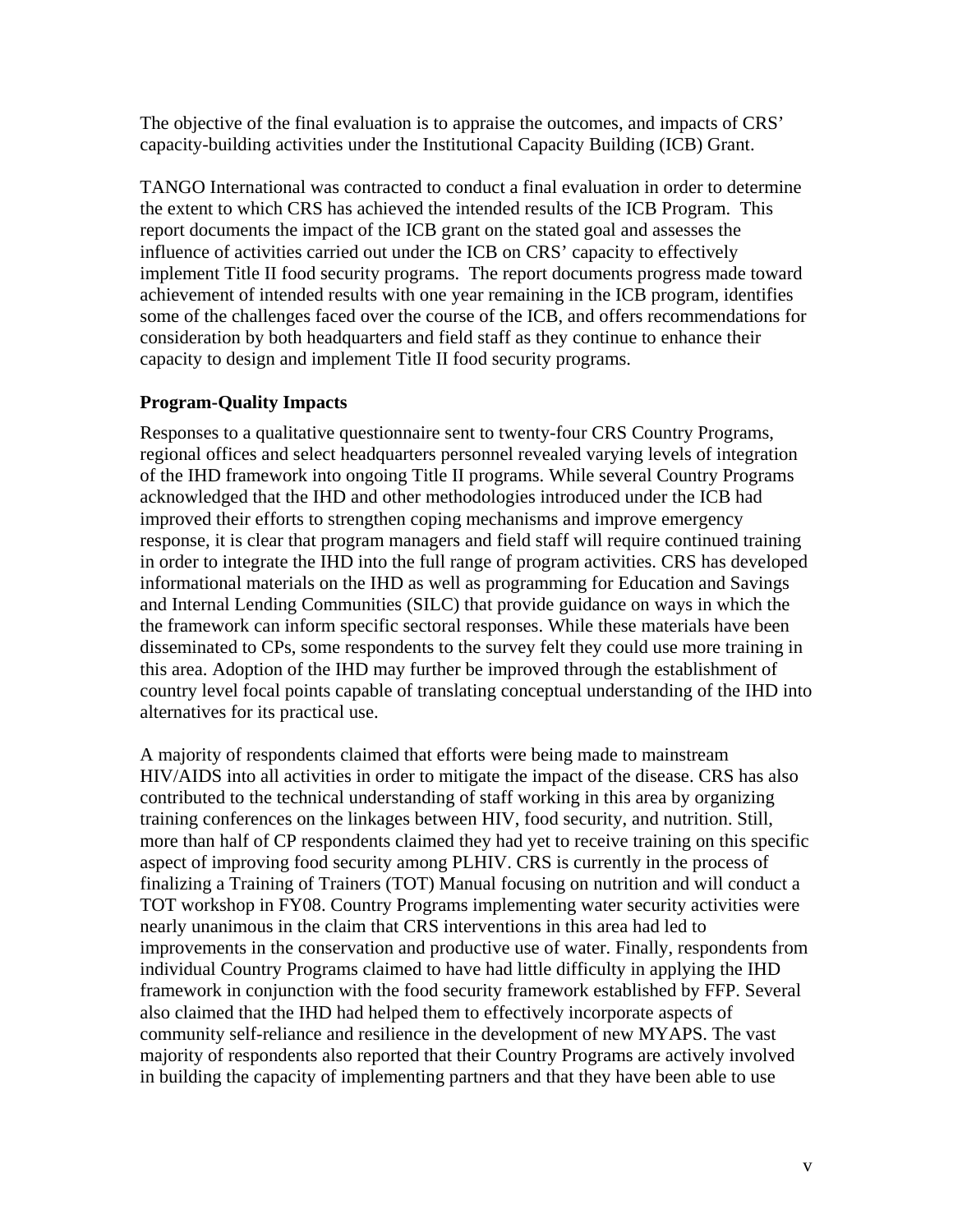information gained through monitoring and evaluation to guide strategic decisions and strengthen linkages between Title II and non-Title II programs.

CRS continues to actively participate in a wide variety of collaborative, inter-agency learning initiatives primarily focusing on the development and standardization of indicators, activities focused on improved health, hygiene and enterprise development. Prominent examples of ongoing collaboration include alliances formed between CRS and CIAT, the American Red Cross, FANTA, Project Concern International, the CORE Network, and AED. Finally, CRS has made a concerted and largely successful effort to document lessons learned through previous and ongoing Title II programs as well as disseminate information on best practices to Country Programs and PVO partners.

#### **Key Issues**

CRS has made substantial progress towards achieving each of the objectives and intermediate results of its ICB program. However, while the IHD and other methodologies promoted by the ICB represent a significant step forward in CRS' ability to effectively implement Title II programs, continued effort must be made to ensure that field staff have sufficient capacity to make practical use of new tools. Considerable gains have been made in the capacity of field staff to incorporate risk reduction and emergency preparedness into multi-sectoral food security programs and the majority of country programs have taken steps to support the mainstreaming of HIV/AIDS. The ICB has also supported CRS' efforts to develop regional WatSan strategies designed to improve the domestic and productive use of water in targeted communities. Among the more common adaptations to program design resulting from the ICB include greater adoption of Sphere standards, increasing focus on the promotion of community and household resilience, and enhanced integration of relief and development interventions. While individual country programs are consistently involved in efforts to build the capacity of partner organizations, the final evaluation revealed that a number of planned capacity building activities have not yet been implemented. Despite CRS' overall effectiveness in increasing its capacity to design, implement and monitor Title II programs, a number of key challenges remain. CRS would benefit from the establishment of a focal point person to guide the practical application of concepts introduced in the IHD framework. At the same time, CRS should continue to work with its PVO partners to ensure that the great number of tools generated under the ICB adhere to specific standards and that field staff receiving new tools have sufficient technical capacity to apply them. Finally, each of these outstanding issues could be addressed in part by improvements in the consistency and quality of communication between headquarters and field offices.

#### **Recommendations**

**1. Institutionalizing the IHD framework-**In the last year of the grant, more effort should be given to developing a strategy to systematically roll out the framework in the various country offices that are implementing Title II programs. Although this issue was highlighted in the mid-term evaluation, more work still needs to be done. This will involve developing standardized training tools and guidelines that can be used to train country office staff. The first step may involve training of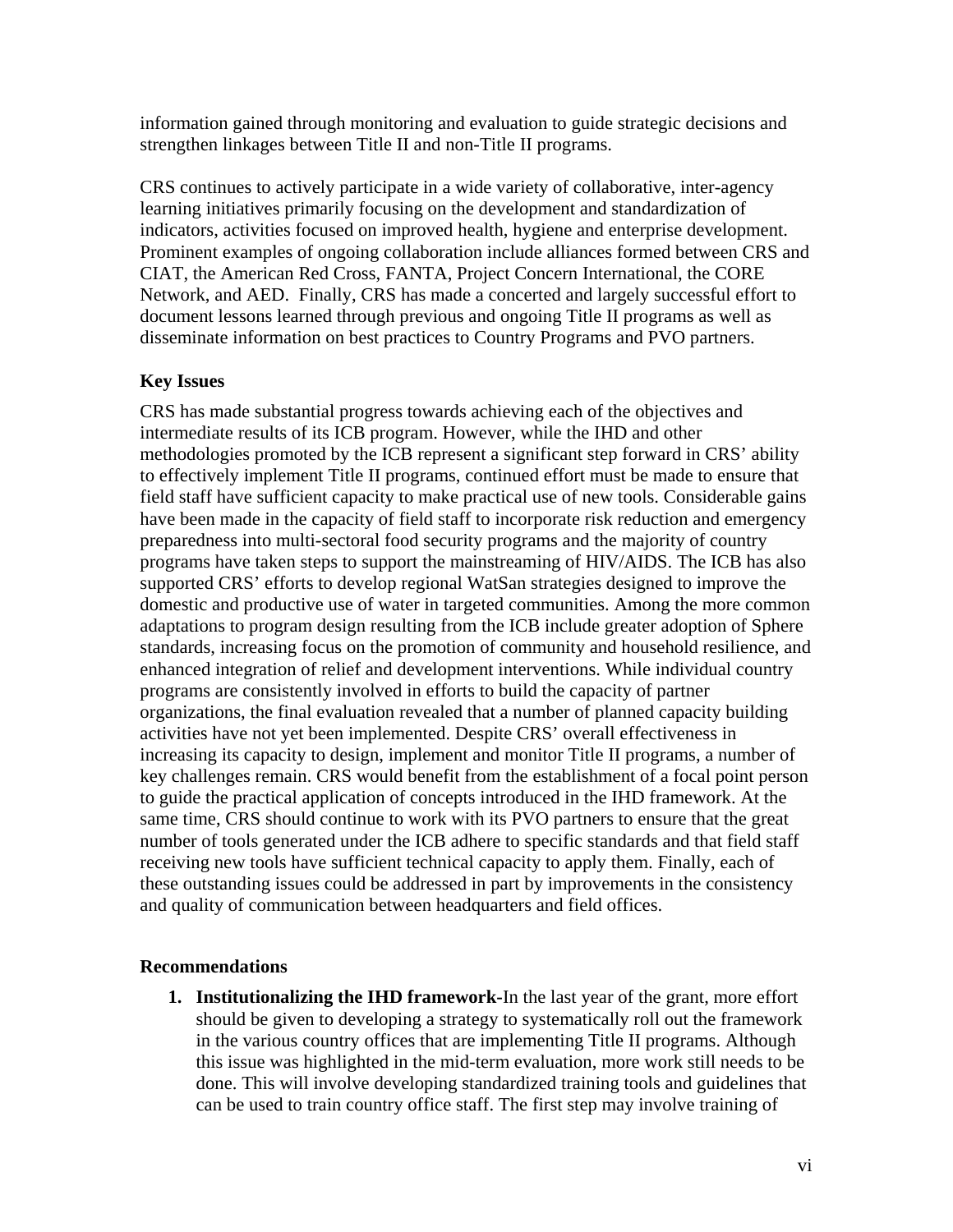trainers to carry out the work. These trainers can then hold more structured learning events to facilitate Title II program adoption of new approaches. The second task will be to complete the guidelines that are currently under development. A third task should focus on establishing country level focal points capable of translating the conceptual understanding of the IHD into alternatives for its practical use.

- **2. Technical support to the field in the application of newly developed tools-**Under the ICB, a number of tools have been developed under each SO of the grant. Many country office staff indicated that they did not have the technical capacity to implement many of these tools. A strategy needs to be developed in the last year of the grant to provide technical support on the various tools created under each SO. This need was highlighted in the mid-term evaluation and still appears to be an issue for many staff in the field.
- **3. Measuring impact of multi-sector programming-**Although the IHD emphasizes the importance of multi-sector programming, there is still great deal of work that needs to be done on measuring impact of such programs. Efforts should be made to set up pilot activities to demonstrate how such multi-sector impacts could be measured.
- **4. More emphasis should be given to emergency assessments and linking relief and development**-Many country programs felt that more training was needed in emergency assessments and how to link emergency programming with development activities.
- **5. Capacity building follow up-**In countries where capacity building training on the IHD framework or tools has taken place, there is little follow up to determine whether capacity to use the framework and tools has been established. In addition, the documentation of tool application in some sectors has not been adequately shared to facilitate cross country learning. ICB resources should be used to ensure that follow up activities are built into technical support training activities and that documentation facilitates learning.
- **6. Continue to collaborate with other INGOs and USAID-**Although CRS has participated in a number of forums to share its IHD framework and tools with other NGOs, the opportunities to share these tools have been limited since the phasing out of FAM. As a result, many of the NGOs are creating similar tools that may not be following the same standards. CRS should seek more opportunities to share its tools with other organizations.
- **7. Continue to develop capacity of local partners-**Although efforts have taken place to strengthen local partners through training, sharing tools and guidelines, many of the follow on activities have not been implemented. More work needs to focus on partner strengthening in the last year of the grant.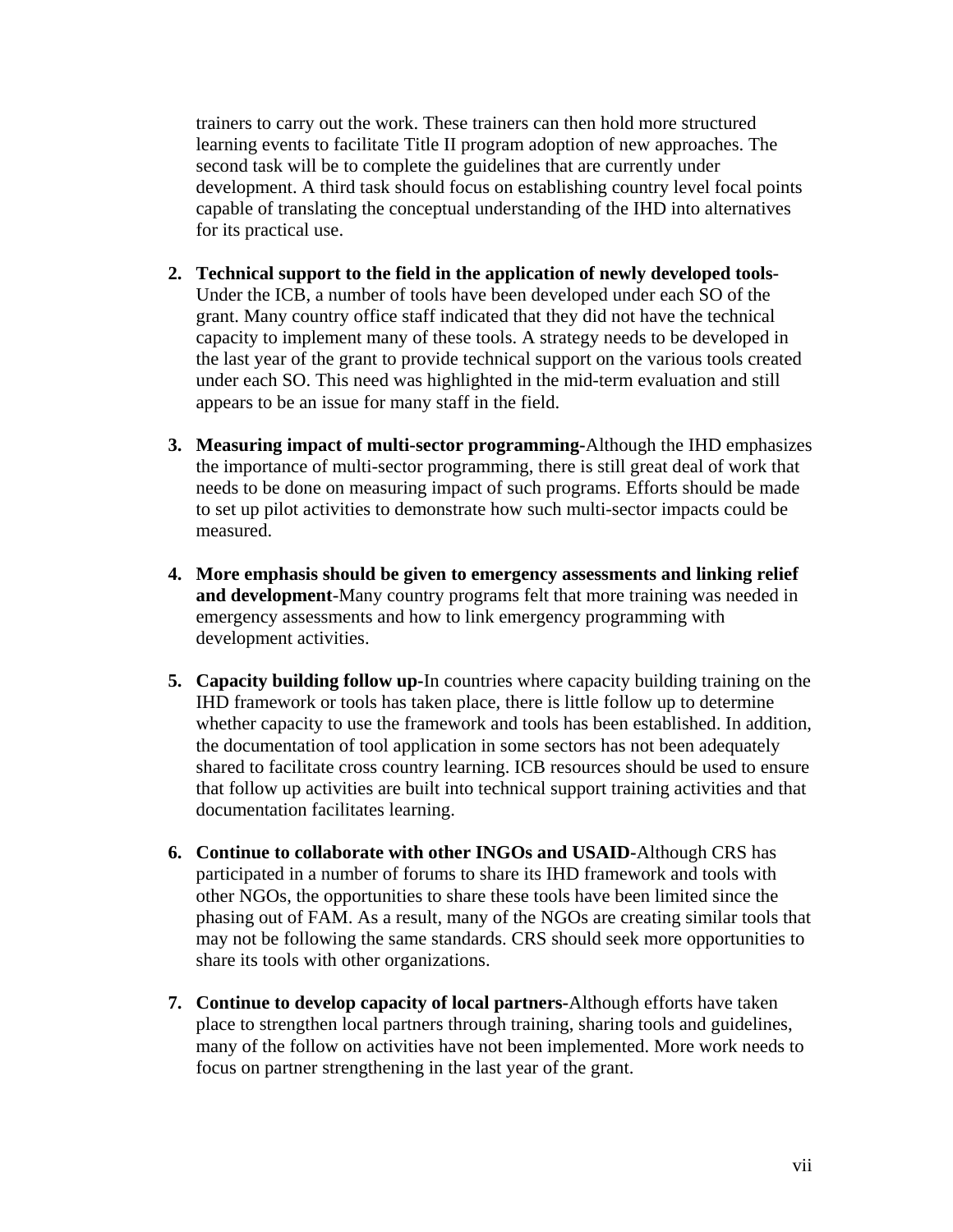## <span id="page-8-0"></span>**I. Background to the Final Evaluation**

#### **Objective of the ICB Evaluation**

CRS was awarded an Institutional Capacity Building (ICB) Grant on September 30, 2003 to strengthen core management of Title II programs, support technical innovation and best practices, and improve collaboration in order to better contribute to the reduction of food insecurity in vulnerable populations.<sup>[2](#page-8-1)</sup> In 2006, a mid term review of the ICB grant was carried out that noted several accomplishments during the first half of the ICB grant period. The organization has developed the Integrated Human Development (IHD) Framework and developed the capacity of Title II country programs to use the framework. It has also developed strong relationships with other INGOs, USAID and other agencies involved in promoting food security to create a shared learning environment for improved effectiveness in influencing food security strategies.

CRS is well positioned to further improve its programming approach and enhance the impact of food security programs with the tools, frameworks and country program capacity it has built up to the mid term.

The objective of the final evaluation is to appraise the outcomes, and impacts of CRS' capacity-building activities under the Institutional Capacity Building (ICB) Grant.

#### **Objectives of the ICB Grant**

#### *ICB Objectives and Target*

The overall goal of the ICB grant is to strengthen the capacity of CRS and partner staff to effectively conduct Title II programming aimed at reducing the vulnerability of food insecure populations to be accomplished through three strategic objectives (SOs) and eight intermediate results (IRs) focusing on risk management and asset strengthening strategies for individuals, households, and communities<sup>[3](#page-8-2)</sup>. The SOs and IRs are summarized below:

 SO1 Strategies for individuals, households, and communities to manage risks to food security are promoted

IR1.1 Coping abilities of targeted groups are reinforced in all program sectors

- IR1.2 Program initiatives linking emergency and development are prioritized
- SO2 Human capacities and community resilience are protected and enhanced by holistic responses to two major challenges to food security

IR2.1 The impact of HIV/AIDS is mitigated

IR2.2 Water insecurity is reduced

SO3 Institutional capacities for influencing food practices and policy are bolstered

<span id="page-8-1"></span> $2^{2}$  Grant agreement, 11.

<span id="page-8-2"></span><sup>&</sup>lt;sup>3</sup> Please see Annex 2, the Indicator Performance Tracking Table.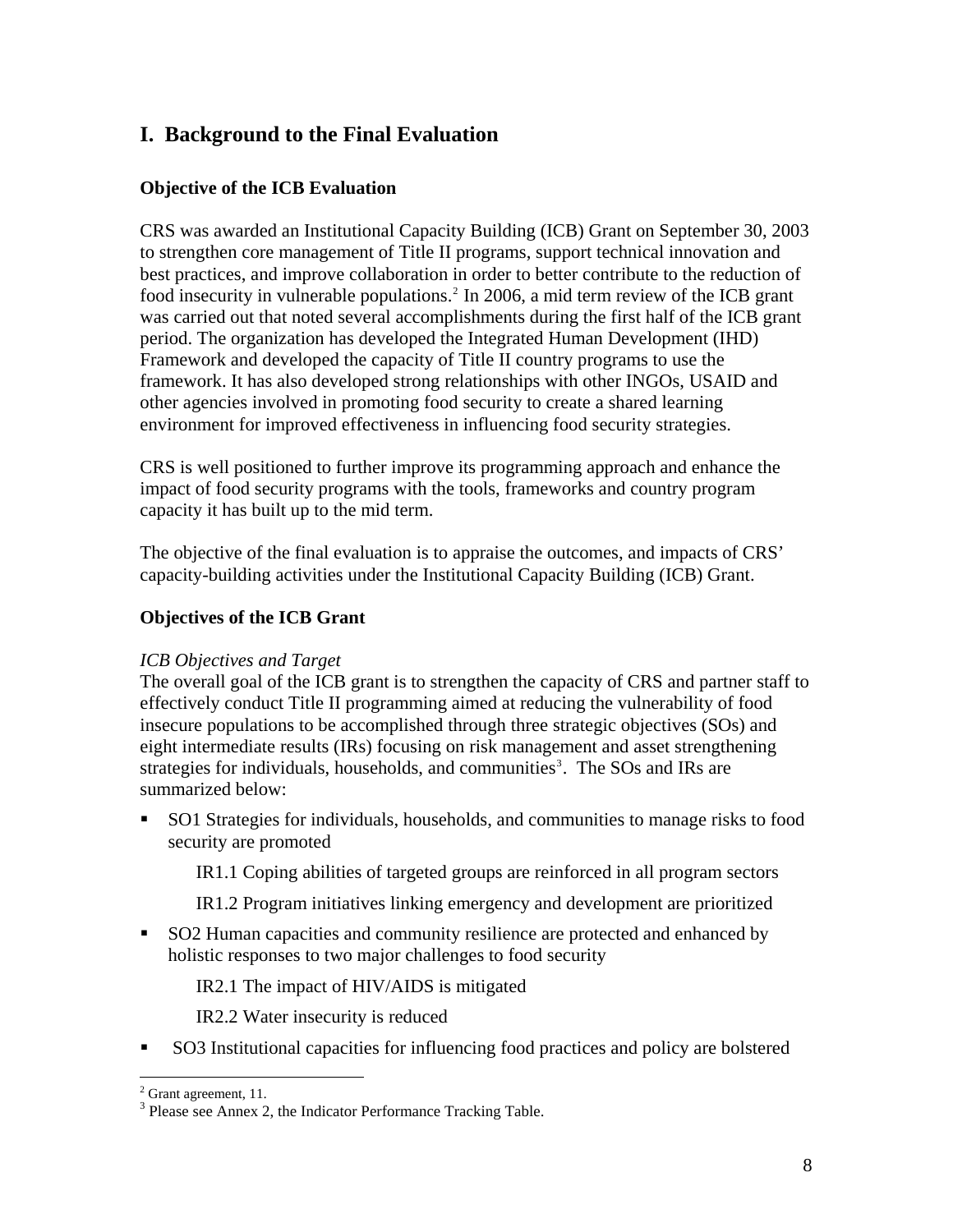IR3.1 Communities' ability to influence factors that affect food security is increased

IR3.2 PVO practices and FFP's global leadership role are enhanced by CRS contributions

Cross-cutting IRs to strengthen design and implementation of Title II programs

IR-A Capacity of local partner staff to plan and implement programs is increased

IR-B Capacity of CRS' and local-partners staff to identify, measure, and document field impact is increased

The SOs and IRs address the Request for Application's (RFA) priority to strengthen Private Volunteer Organizations' (PVO) core technical competencies under the 2006- 2010 Food For Peace (FFP) strategic framework, plus local partners' management abilities. CRS' project supports technical excellence, innovation and best practices for immediately applying lessons learned in combating food insecurity, for adding to the evidence base for improvements and innovations, and for influencing US Government and multilateral policy-makers.

### **ICB Final Evaluation Methodology**

TANGO International has adopted a qualitative-based evaluation approach with the aim of gaining a fundamental understanding of how ICB is being implemented, how the grant was used in relation to its original intent, how its implementation has brought changes in Title II programming that the program intended to bring about on household and institutional participants, and whether the recommendations of the mid term review have been implemented to improve its performance during the last half of its implementation.

To understand the issues, progresses and challenges, TANGO International reviewed the ICB Proposal, DIPs, annual reports, IPTT, baselines, the ICB mid term evaluation report, and the responses from external agencies during mid term review. It has also reviewed PQSD descriptive documents, strategic planning documents, relevant country program documentation, and ICB publications including the IHD framework.

TANGO has used two survey instruments – the first instrument targets the Country Office Title II program staff while the second instrument targets the regional staff and relevant key headquarters staff.

All of the survey instruments were based on the ICB goals, objectives, intermediate results and corresponding indicators – all of which identify outcomes to be achieved over the course of the grant.

| <b>Country Programs Responding to the</b><br><b>ICB Final Evaluation Survey</b> |                |  |  |
|---------------------------------------------------------------------------------|----------------|--|--|
| Benin                                                                           | Kenya          |  |  |
| <b>Burkina Faso</b>                                                             | Madagascar     |  |  |
| Ethiopia                                                                        | Malawi         |  |  |
| Gambia                                                                          | Nicaragua      |  |  |
| Ghana                                                                           | Rwanda         |  |  |
| Guatemala                                                                       | Sierra Leone   |  |  |
| Haiti                                                                           | Northern Sudan |  |  |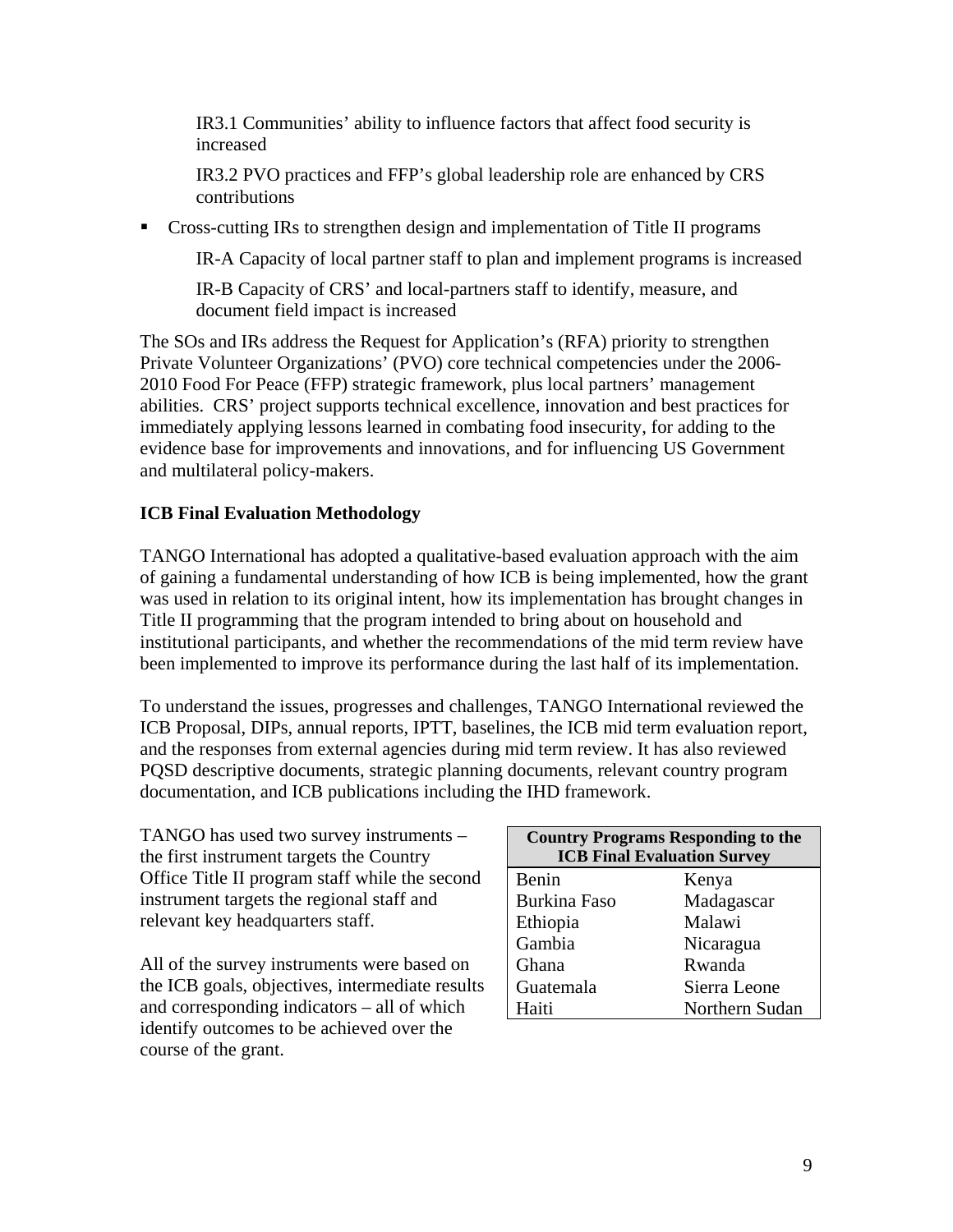Although an open ended questionnaire was sent out to key staff working in 24 Title II country programs, staff from 18 country programs responded. The headquarters survey (Annex V) specifically addresses the use of conceptual models (IHD framework in particular) applied in Title II programs, specific tools used for monitoring and evaluation, capacity building of CRS staff and partners, knowledge sharing and learning practices, and means used for institutionalizing Title II programming efforts. Key headquarters staff were interviewed to understand the overall progress, institutional bottlenecks, and technical issues in implementing the ICB grant. The results of this evaluation are presented below.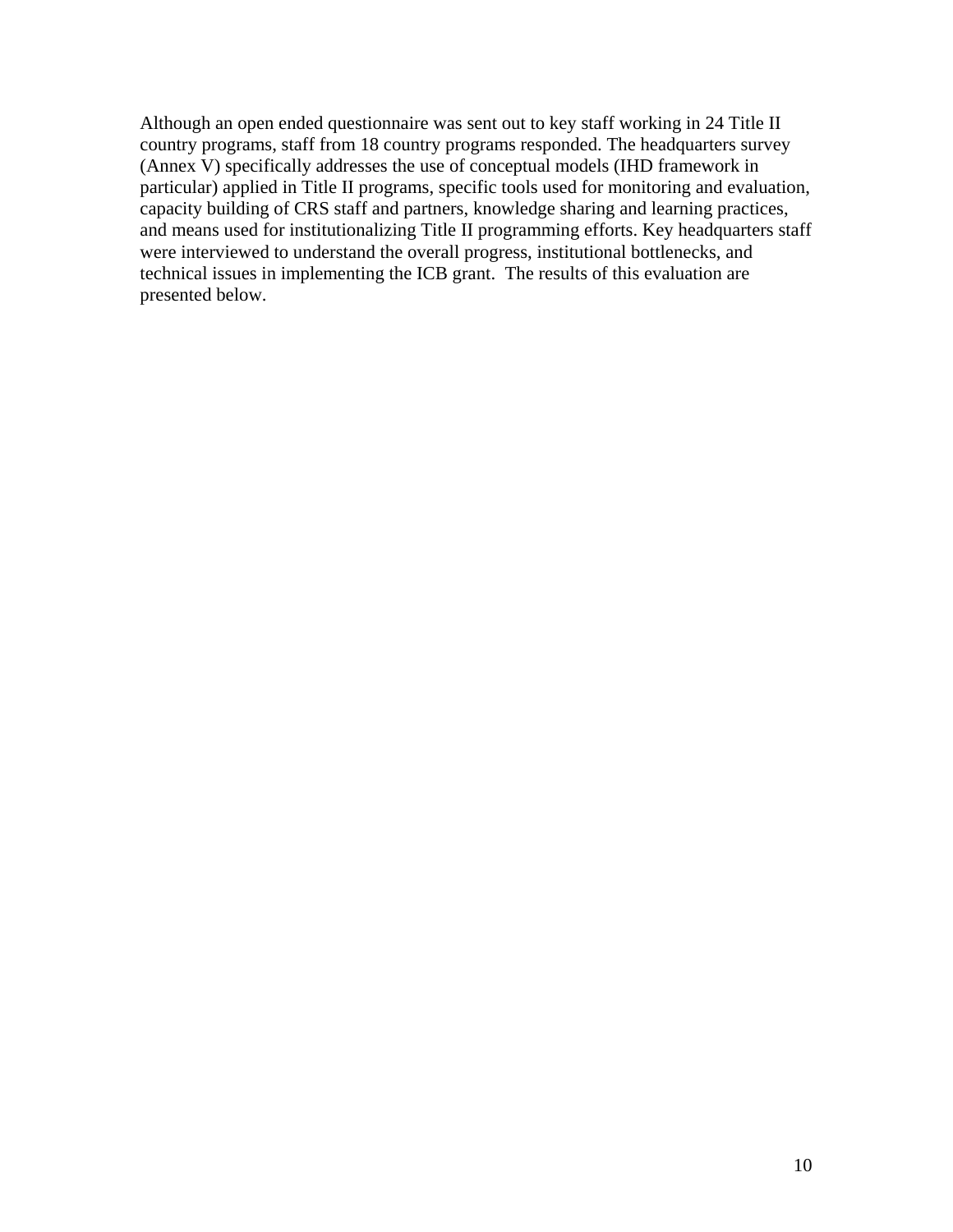## <span id="page-11-0"></span>**II. ICB Activities and Outputs**

#### **SO1: Strategies for individuals, households, and communities to manage risks to food security are promoted**

#### **IR.1.1. Coping abilities of targeted groups are reinforced in all program sectors.**

#### *Output 1.1 1: A holistic framework for integral human development and capacity building and its use*

Approximately half of the activities planned for the period of 2004 to 2006 were completed in addition to most of the activities planned for 2007. Among the major accomplishments, CRS developed a concept paper on the IHD framework and three training modules; developed the IHD tools including a user guide, and revised the participatory livelihoods assessment guidelines and health framework and tool box based on the first year experiences. In addition, IHD perspectives were incorporated in many of the sectors' annual work plans (sectors include Agriculture/Environment, Education, Health, HIV/AIDS, Peace building, and Water/Sanitation). Tools focusing on integrating education, food security, literacy, HIV/AIDS and agriculture were also developed in this time period. In 2007, CRS developed a *User's Guide to the CRS Integral Human Development Conceptual Framework*. In addition, the Zambia Livelihood Assessment Report was produced as well as a paper entitled *Integral Human Development: A Framework for Livelihood Security Assessment*.

Given the scope of these activities, it is unlikely that they can all be completed by the end of the ICB. CRS is currently in the process of identifying one country program in each region to pilot "mainstreaming" IHD.

#### *Output 1.1.2 Capacity building for IHD*

Most of the activities planned for this output were completed, however, development of a comprehensive training plan for institutionalizing the IHD and organizing IHD specific workshops/learning events are among the currently ongoing activities.

In developing the capacity of field and headquarters staff, CRS organized training on the IHD framework in six of its eight operational regions. In 2005, CRS developed capacity building strategies for CRS staff as well as staff of partner organizations. In 2007, CRS finalized the IHD framework and developed an implementation plan for 2007-2010. This framework helps CRS in operationalizing the Justice Lens and links relief and development programs for greater impact.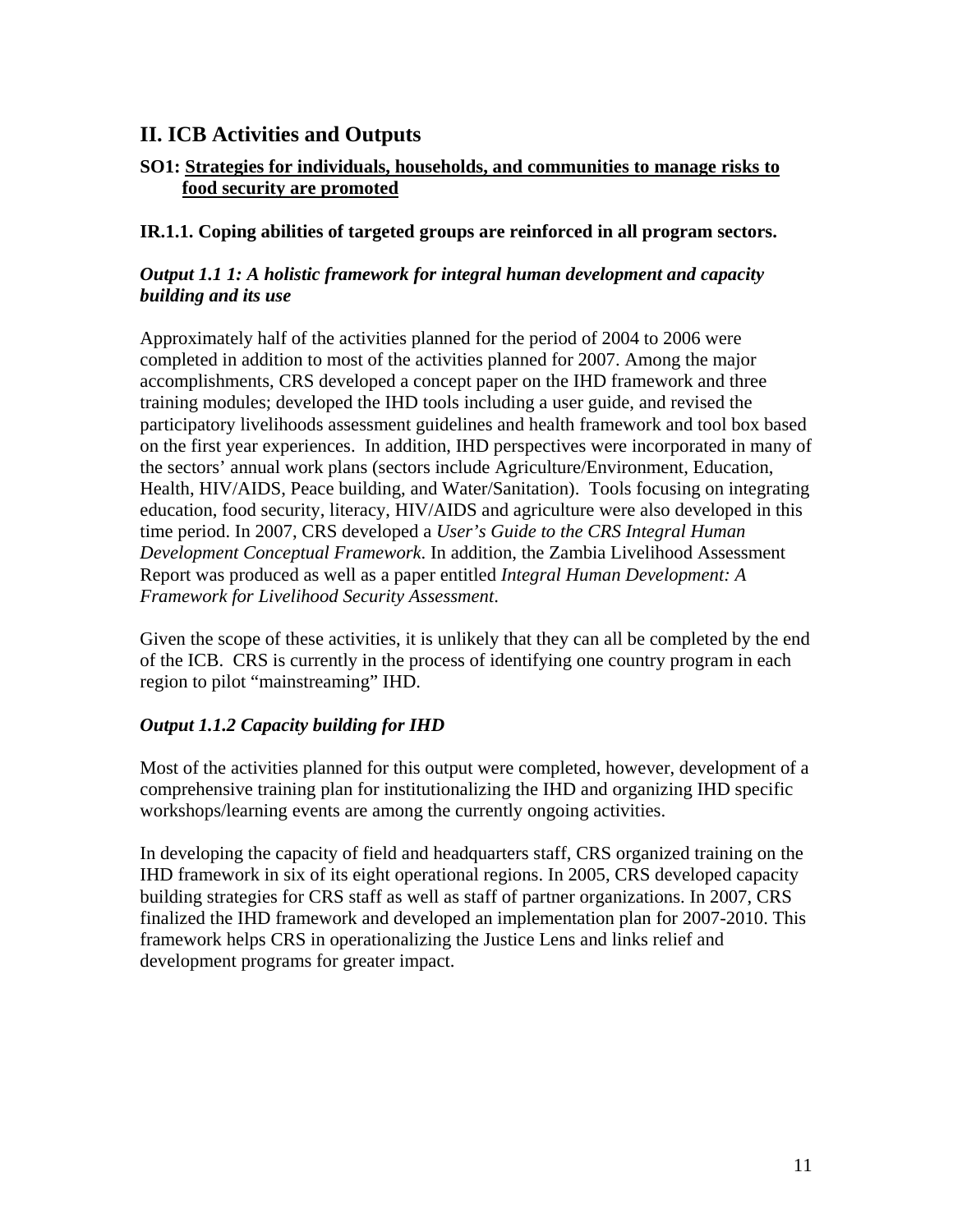#### **IR.1.2. Program initiatives linking emergency and development are prioritized**

#### *Output 1.2.1: Field tools for addressing risk reduction and emergency preparedness and related capacity building activities*

For this output, most of the planned activities were completed. Accomplishments include: thorough literature review on risk reduction programming, development of a drought framework incorporating risk and vulnerability assessment tools using IHD framework, identification of regional emergency focal points on assessments and emergency field management, and provision of support to four MYAP countries with field tools that reduce risks and mitigate vulnerabilities. Moreover, the ICB grant allowed CRS to participate in a number of Food Security and HIV workshops including the EARO planning workshop on Food Aid & HIV/AIDS. In 2007, the South Asia Emergency Lessons Learned Workshop and the Yogjakarta Multi-Agency Evaluation were organized to strengthen the links between emergency and development programming.

The development of tools for assessments and responses in agricultural emergencies building on the "Seed Fair System Emergency Recovery Strategy" has yet to be completed. The targets for field tools are not currently fully realized.

#### *Output 1.2.2 Capacity building for risk reduction and emergency preparedness in holistic manner*

Activities to produce this output were completed; however, targets for some of the activities are currently underachieved. The capacity building plan for this output was updated annually. In addition, CRS has piloted *Learning Conservations*, presented the "Relief and Development" approach, and provided training on country-specific emergency response in Kenya. Workshops were organized to develop shelter strategies in West Darfur, Indonesia, and India/Sri Lanka. In 2007, CRS began the implementation of a newly-approved agency strategy for CRS' emergency response, entitled "Emergency Prevention, Preparedness and Response Strategic Plan" (EPPR). This plan seeks to reinforce CRS' emergency capacity worldwide. During this time period the organization coordinated a risk reduction workshop for CRS EARO and SARO staff as well as three emergency preparedness planning workshops.

Due to the impact of tsunami on ERT staff, CRS has only achieved 33 percent of its target to use the risk reduction framework and under achieved its training target (53 percent of the potential trainees received training) during the period from 2004 to 2006. In 2006, the EPPR Strategic Plan was revised and regional focal points for emergency response were established. Although CRS held a number of strategic lessons learned workshops, 60 percent of the targeted participants did not participate.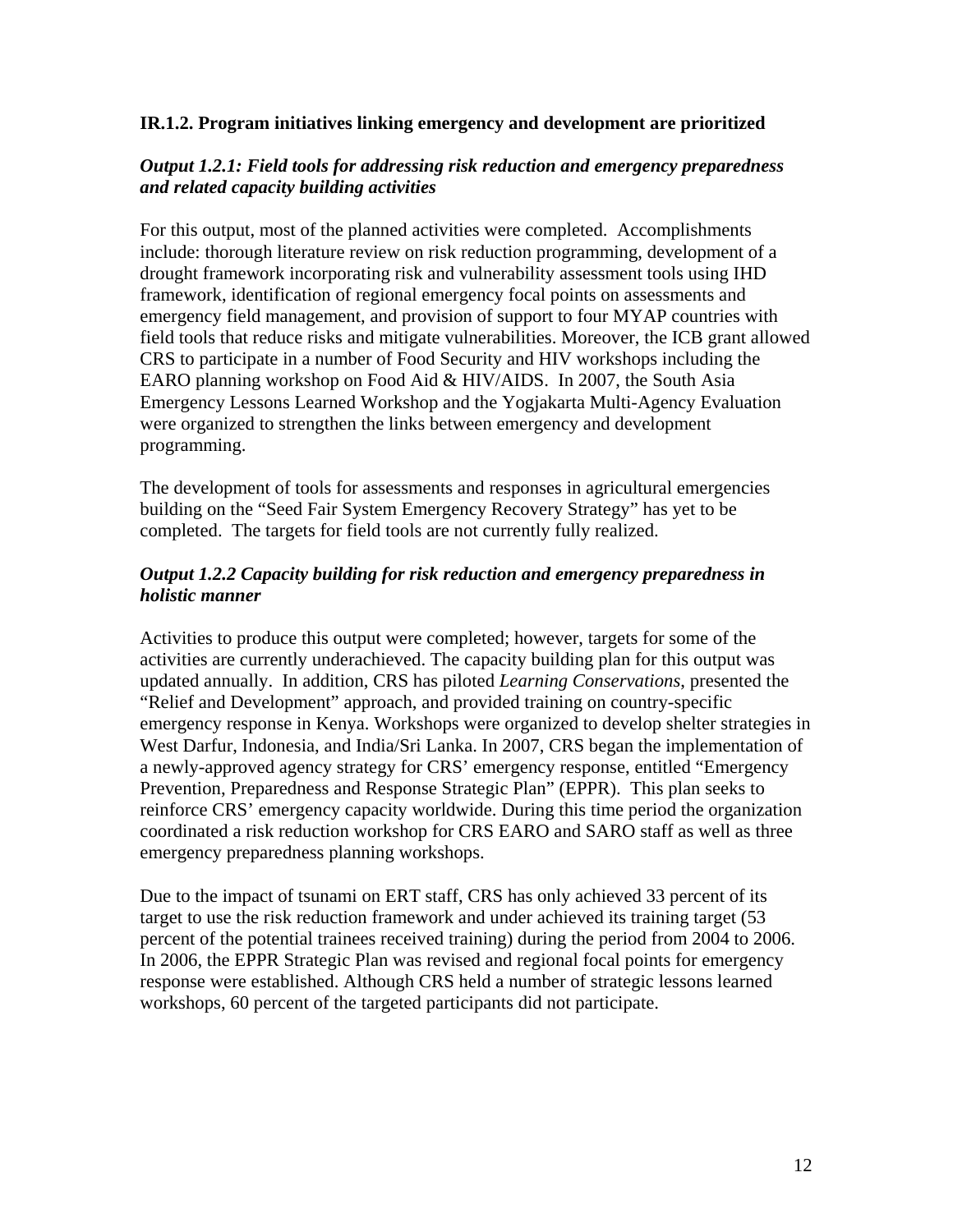#### **SO 2: Human capacities and community resilience are protected and enhanced by holistic responses to two major challenges to food security**

#### **IR 2.1. The impact of HIV and AIDS is mitigated**

#### *Output 2.1.1 Field tools for mitigating health/nutritional impact of HIV/AIDS and food security*

Most of the activities planned for 2004-2006 under this output are ongoing while a number of activities planned for 2007 are yet to be completed.

The ongoing activities include mainstreaming HIV prevention intervention in Title II programs, promoting strategies that allow partners and communities to replicate and scale-up successful interventions, improving effectiveness of food aid for meeting the nutritional needs of HIV/AIDS-affected households using the IHD framework and providing technical assistance for community-level responses to continue until the end of the project.

CRS developed guidelines to assist country programs in using the IHD framework for HIV/AIDS programming, and produced a series of "Promising Practices" case studies documenting the success of CRS' integrated HIV/AIDS programs. In 2006, six documents were produced documenting best practices in HIV/AIDS programming while integrating nutrition and food security to help orphans and vulnerable children. In 2007, the Executive Leadership Team of CRS approved the agency's HIV Strategy. Moreover, it published a how-to guide on education for OVC and completed "A Review of the Experience of Catholic Relief Services Implementing the Positive Deviance/Hearth approach: What lessons for the future?"

The following is a list of planned activities that has yet to be completed under this output:

- Produce an HIV/AIDS & Nutrition Training of Trainers Manual;
- Support operations research on HIV, ART, Nutrition, Food Security and Livelihoods;
- Provide technical assistance on using the tools, best practices or IHD framework;
- Provide an action plan for scaling up;
- Develop coping strategy indicators in collaboration with CARE; and
- Assess new ways to use food-for-work to address disease related agricultural labor shortages.

#### *Output 2.1.2 Capacity building for integrating food security into HIV/AIDS mitigation strategies*

The planned activities under this output have been completed. A number of global meetings were organized to discuss technical assistance needs, identify assets and resources and to explore the relationships between HIV/AIDS and food security. As a result, 63 percent of Country Programs (CPs) reported systematically integrating HIV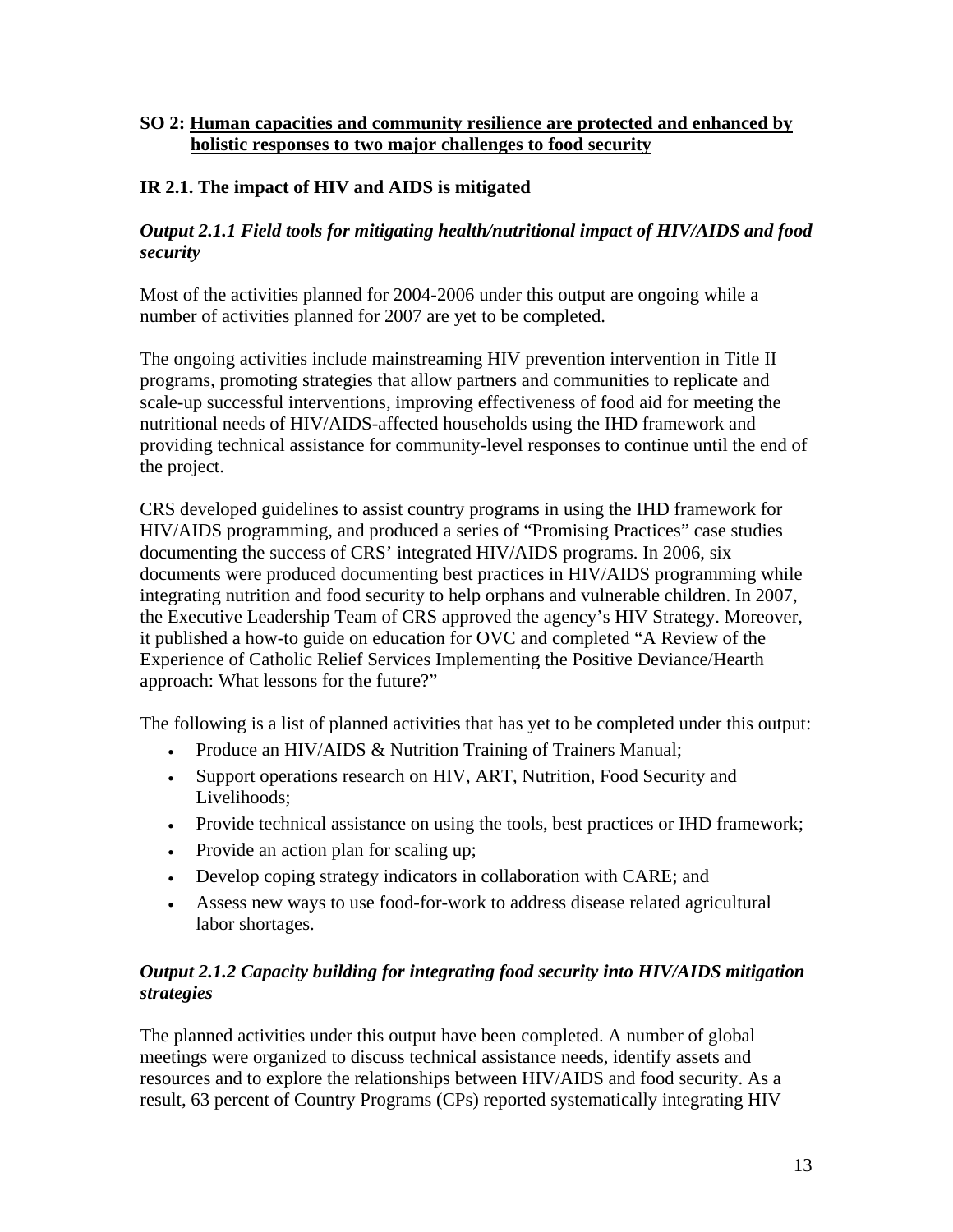prevention messages into other programming, 42 percent of CPs reported developing and implementing exit strategies and 10 percent of CPs reported using IHD framework to design food programming for HIV/AIDS affected groups.

The organization has been working to complete a training plan to promote the incorporation of HIV/AIDS mitigation in program planning. Another ongoing activity is working to improve program staff's knowledge of exit strategies for food distribution to PLHIV.

#### **IR2.2: Water Insecurity is reduced**

#### *Output 2.2.1 Field tools and best practices for water security*

Activities planned for the period 2004-2007 resulted in the preparation of Best Practices, technical product reviews, a technical reference CD, a technical publication on water storage tanks, regional water and sanitation strategies for East Africa and Central America, planning guidelines for Ethiopia and for all Title II countries in East Africa, and the establishment of an electronic library of CRS water sector reports. Work is continuing on the full electronic library of water sector reports and references which will give CRS country staff access to all major programs and donor-funded activities. In addition, work is continuing on the revision of the Project Tracking System to provide direct compilations of all past and present water sector activities. An action plan for using the above tools and reference materials has been prepared every year as part of the performance plan for PQSD.

The above tools and guidance materials have been widely distributed to CRS regional and country offices through direct mailings, workshops, field visits, workshops and intersectoral meetings. In addition, these materials have been circulated to other development organizations and the general public through presentations at universities, interagency meetings (numerous), professional conferences, and involvement in coalitions and partnerships with other organizations.

Before 2004, there was little technical guidance for CRS water sector projects. With the advent of the ICB, CRS now has technical guidance on both software and hardware aspects of water and sanitation planning, water quality monitoring and testing, water storage tank construction, groundwater development and borehole drilling. CRS/PQSD is now becoming known throughout the regional and country offices (as well as in the US domestic operations offices) as a source of useful information for the planning, design, promotion and advocacy of programs and projects to reduce water insecurity around the world.

#### *Output 2.2.2 Capacity building for water security*

The capacity building strategy is contained in the annual performance plans prepared for the water sector in PQSD and in the presentations (5) made to senior CRS executives, departmental retreats, and sectoral reviews. Formal regional strategies for water supply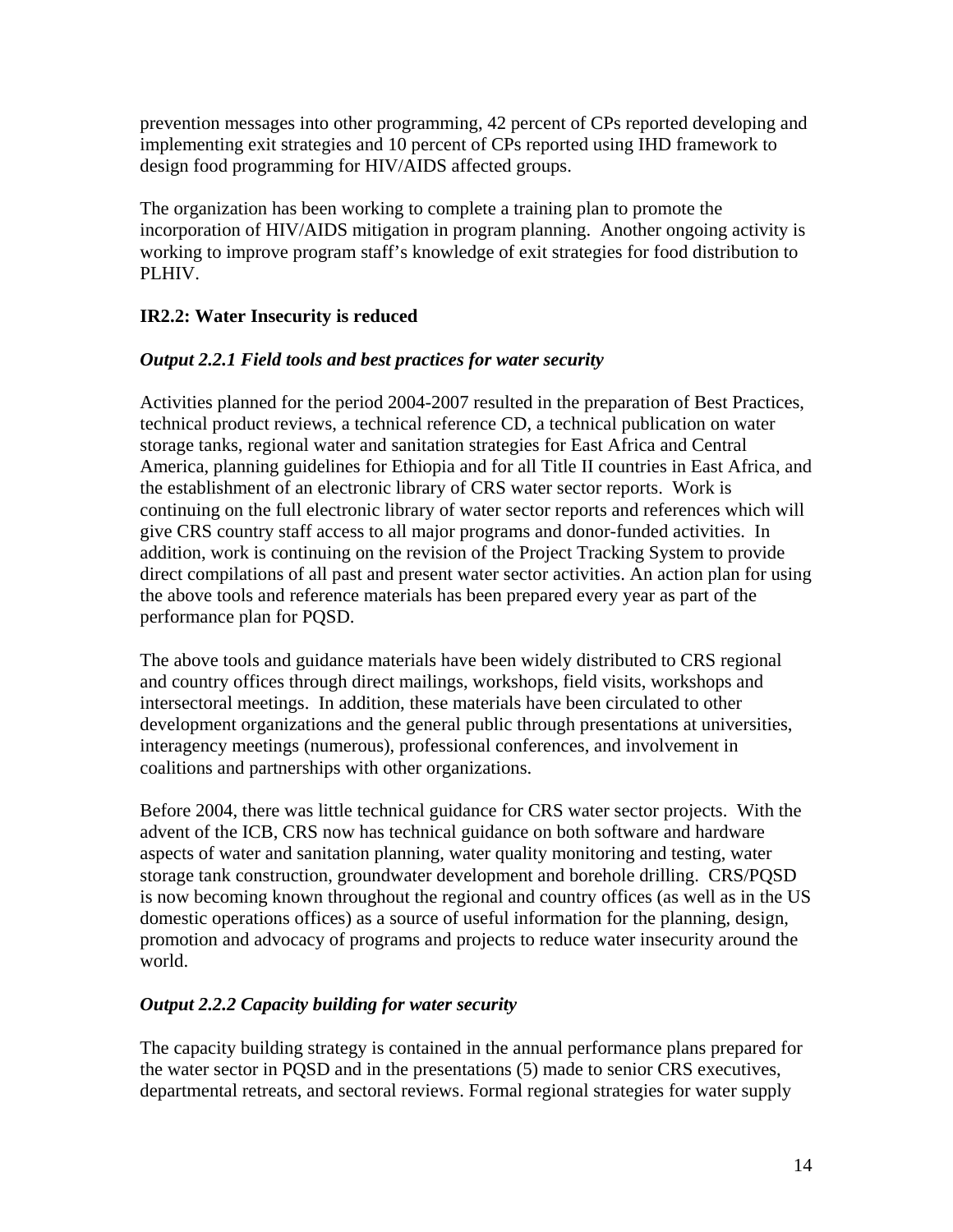and sanitation have been developed and adopted in East Africa and Central America, and new strategies are under formulation in West Africa and Southern Africa. An innovative agriculture and water resources strategy is currently being finalized for East Africa. Other current activities include the initial planning for a global groundwater development strategy and a global water and sanitation strategy. Title II countries are fully involved in the strategies focused on East Africa, West Africa and Central America.

 The strategies for both the expansion and application of best practices and other guidance materials and for the incorporation of regional and country strategies are under continual improvement. The establishment of senior technical experts in the water sector at CRS headquarters, as well as at the regional levels, has allowed CRS to provide greater technical assistance to country programs and to enter into new partnerships and coalitions for supporting food security through reduced water insecurity. Of particular importance are CRS participation in the Millennium Water Alliance, the USAID Hygiene Improvement Project, Global Water Challenge, Faith-Based Water Working Group, Atlas Copco – CRS Partnership, Buffett Global Water Initiative and the UNICEF Watsan Emergency Cluster. These new coalitions give CRS access to water sector opportunities and provide CRS with outlets for tools and guidance materials that it has developed.

A major channel for CRS technical information and best practices are workshops (Madagascar, Malawi), an All Africa Water Conference, and less formal but important presentations at meetings of coalition partners and donors. Materials are currently in development for standard modules on a wide variety of water sector issues that directly relevant to CRS country programs and coalitions. The expansion of these presentations is still limited by the undeveloped nature of water sector programs in many CRS country offices. As field staff become increasingly aware of the availability of technical assistance, guidance materials, and related support for the water sector, they are requested greater assistance in the form of field visits, guidance documents and program planning.

#### **SO 3: Institutional capacities for influencing food practices and policy are bolstered.**

#### **IR 3.1: Communities' ability to influence factors that affect food security is increased**

#### *Output 3.1.1 Tools and case studies to help communities understand their rights an responsibilities and promote justice*

The activities planned for this output are partially completed. Among the major accomplishments, CRS documented case studies on how peace-building and structural analysis helped reduced food insecurity and how Title II programs in India supported boarding school facilities. In addition, it developed an action plan to replicate structural analysis practices and strategies as well as document a micro-case study on reducing frequency of female genital mutilation.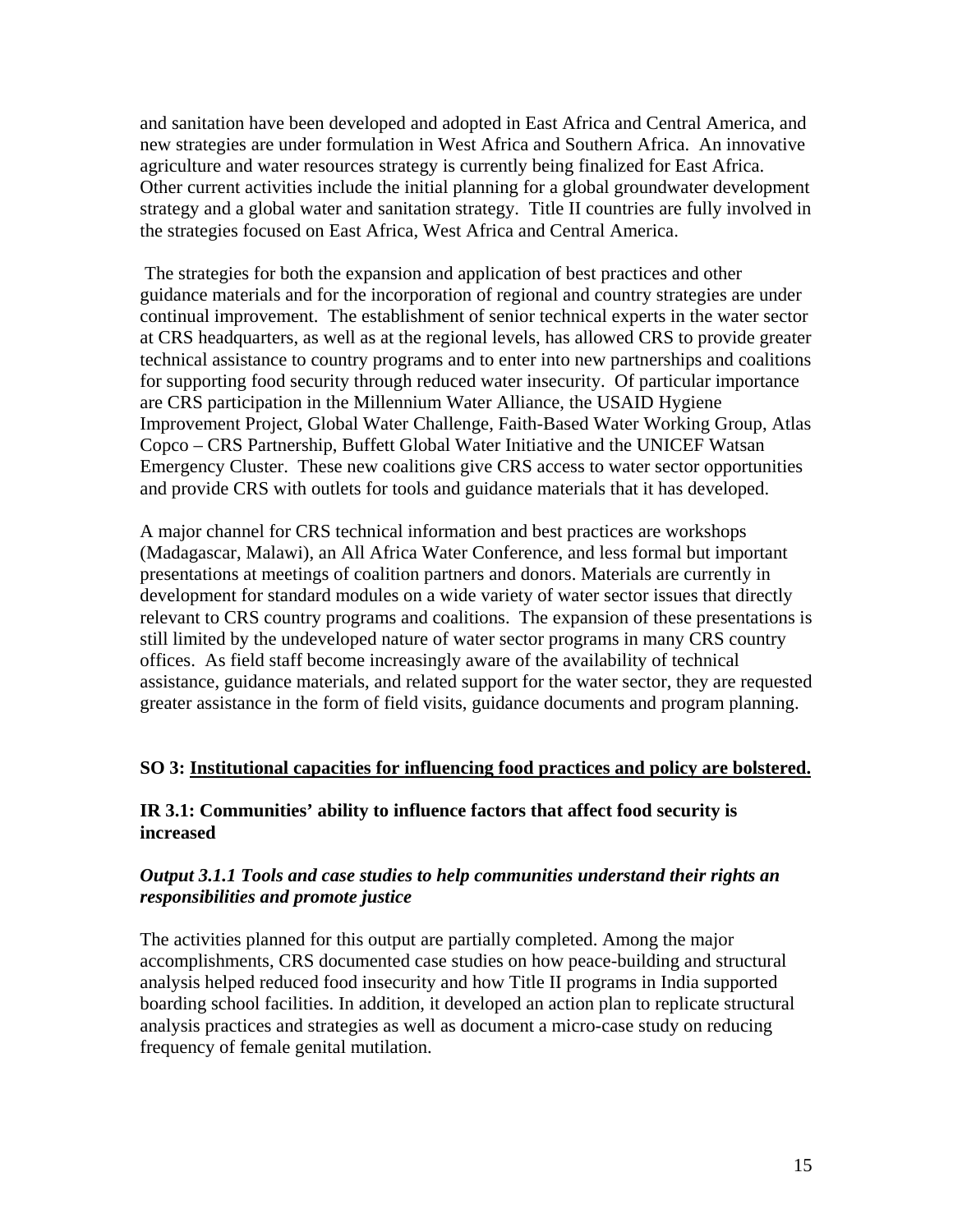CRS has been conducting case studies to augment peace-building training modules and integrate them with the IHD framework. There remain two planned activities to be completed. These activities are: joint planning of interventions with the communities to address structural injustices that impede food-security, and creating manuals and curricula to increase capacity of CRS and local partner staff to support community empowerment.

The following planned activities for 2007 under this output have yet to be completed.

- Strengthen organizational relationships in order to contribute to learning around risk reduction and the protection of assets in communities
- Provide technical assistance in development and emergency programs

#### *Output 3.1.2 Capacity building for structural analysis and peace-building*

CRS continues to train technical assistants to use structural analysis and peace-building tools and document case studies. CRS has yet to make a concerted effort to mainstream structural-analysis tools into program design and implementation. Some of the targets for technical assistance in structural analysis are also underachieved.

During 2004-2006 a number of activities were completed, including an assessment of knowledge/training needs of HQ and regional field staff on structural analysis, training on structural analysis and IHD as well as workshops on structural analysis and peacebuilding. Approximately 15 percent of country programs identified IHD framework as a helpful tool in analyzing root causes of food, water and livelihood insecurity. In 2007, the executive leadership team of CRS approved the agency's peace-building strategy and the Justice, Peace-building and Global Solidarity (JPS) Network annual meeting in SARO was organized during this period.

#### **IR 3.2: PVO practices and FFP's global leadership role are enhanced by CRS contributions**

#### *Output 3.2.1 Institutional collaborations*

Most of the activities planned under this output have been completed except the plan to continue collaboration with OICI on water security and Mercy Corps on food logistics. Major accomplishments during this period include collaboration with agencies (CARE, FANTA, ARC, etc) on M&E, joint field studies, indicator review and participating in meetings. Although CRS maintained its ongoing relationships with the Interagency Network for Education in Emergencies (INEE), the American Red Cross (ARC), and International Education Society (CIES), it did not initiate collaboration with any new institutions/networks in 2007.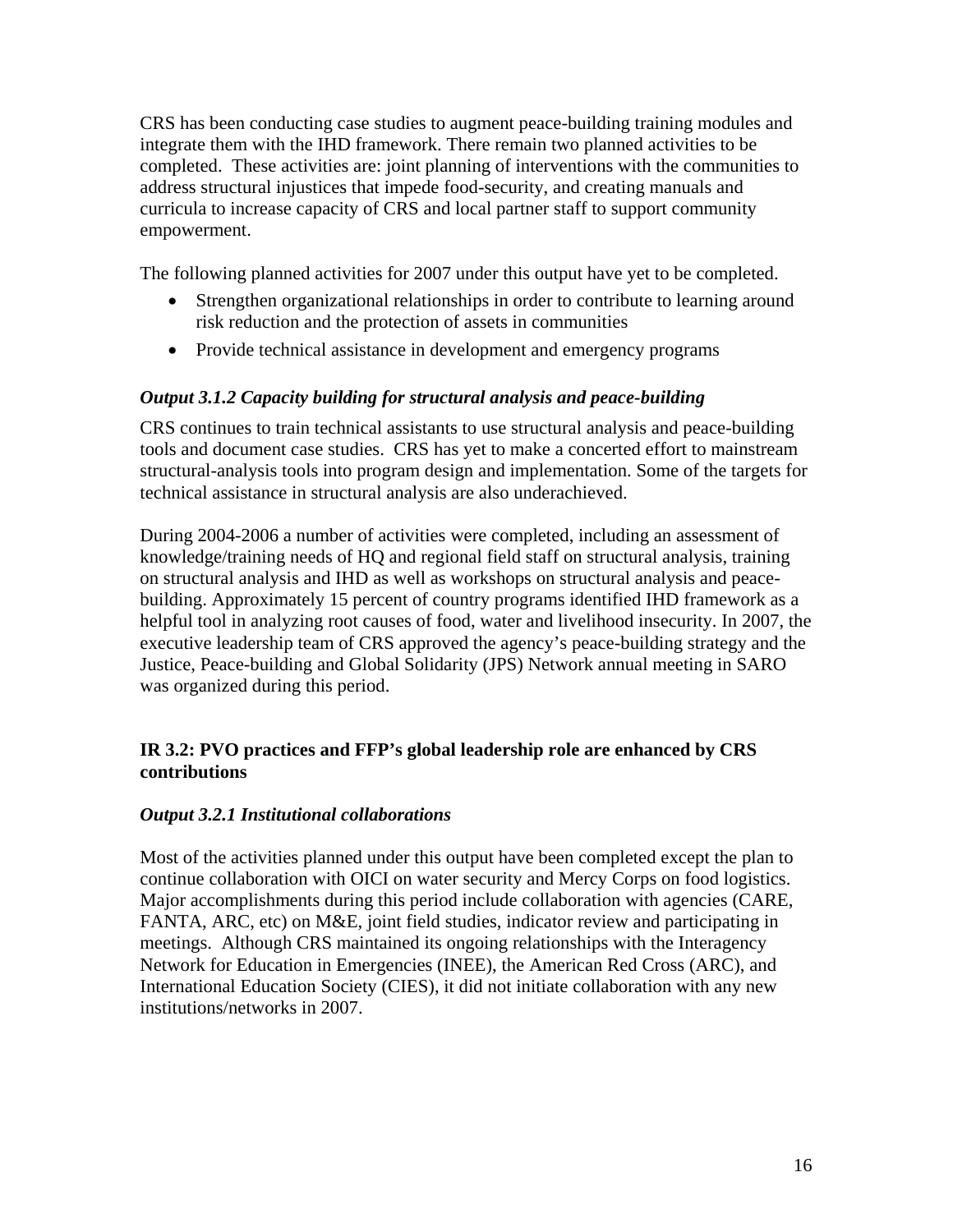#### *Output 3.2.2: Learning alliances with research institutions.*

CRS and CIAT jointly developed a GDA proposal for three years, covering 25 countries and combining action research and implementation results for market chain strengthening, market-oriented production and marketing skills development for smallholder farmers and traders.

CRS also collaborated with Tufts University on a number of initiatives, including technical research and proposals in Agro-enterprise and Microfinance while it maintained collaboration with the International Water Management Institute in Africa.

CRS has also been working to strengthen current learning alliances with research institutions. A number of activities planned for this output have yet to be completed; including expansion of learning alliances with universities and research institutions, conducting studies related to development of a grassroots, scale-up model for agroenterprise, promoting learning and innovation when choosing alliance funding for the field, and producing significant alliance initiatives that contribute to industry standards.

#### *Output 3.2.3: Enhanced global leadership for FFP*

From 2004 to 2006, CRS actively participated in FAM including participation in M&E meetings and review of all FAM/FANTA studies. CRS also supported FAM to assume a stronger leadership role and served on FAM's steering committee until it closed in late 2004. CRS staff participated in USAID, FANTA and other fora related to food security. Presentations were given by CRS on the coping strategies of PLHIV in Zimbabwe at the IFPRI Conference in Durban as well as articles published on Food Security, PLHIV and the Quality of Life in Emergency Nutrition Network Field Exchange.

CRS has been maintaining its cooperation with FANTA and USAID/FFP, and promoting PVO and FFP's leadership through FANTA as well as informal networks and workshops after the dissolution of FAM.

However, planned activities for 2007, including supporting publications and disseminating information via CRS' website, commercial publishers, and journals have yet to be completed.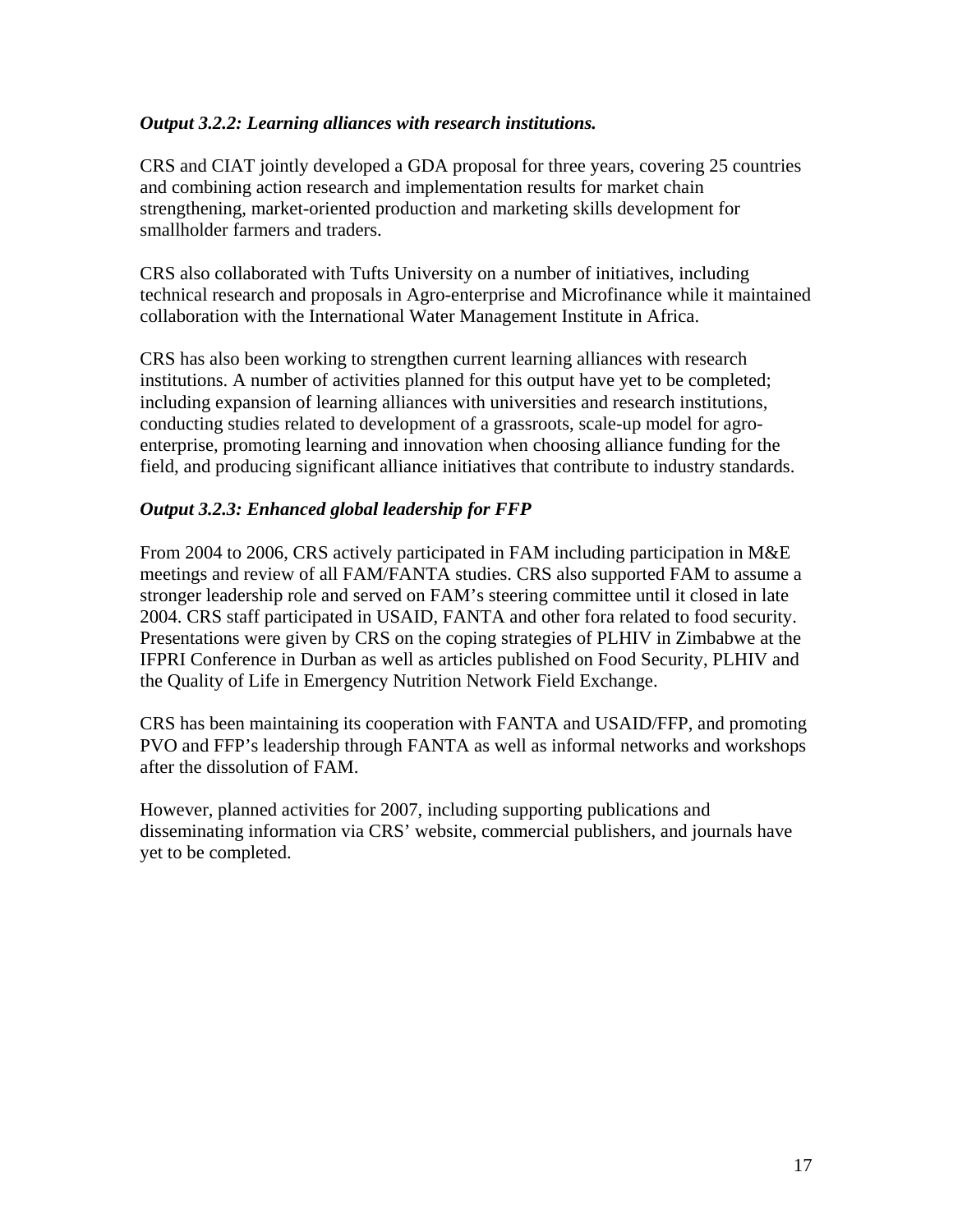#### **Cross-cutting IR A: Capacity of local partner staff to plan and implement programs is increased**

#### *Output A.1.1.1: Field tools and information for local-partner capacity building*

CRS planned to develop tools and case studies for strengthening partners' planning/ implementation capacity in 2006, which was partially accomplished. CRS has field tested the "*Core Organizational Development Tools*" in Haiti and Zimbabwe and developed three case studies in Benin, Ghana and Niger. Developing needs assessment methodologies for capacity building, refining capacity building indices and developing guidelines for partners to conduct self-assessments are among the major achievements under this output.

CRS has yet to study positive deviance in field programs to advance understanding of successes. Moreover, the plan for dissemination of the tools and case studies for strengthening partners' planning/implementation capacity has yet to be realized. CRS has not yet developed a standard template and illustrative examples (by sector) for creating indices of local partner's capacities to manage and implement Title II programs. The capacity building plan for field offices to use tools and case studies using the IHD framework also needs to be updated.

#### *Output A 1.1.2: Capacity building*

During the period of 2004 to 2006, CRS developed a training plan to operationalize a template and illustrative indices as well as an annually updated capacity building strategy for using tools and case studies. Support to workshops/learning events for using tools and case studies has yet to be accomplished.

#### **Cross-cutting IR B: Capacity of CRS' and local-partner staff to identify, measure and document field impact is increased.**

#### *Output B.1.1.1: Risk-sensitive indicators and approaches for monitoring and evaluating Title II program outcomes*

CRS has been working on the development of a menu of indicators and generating fieldfriendly M&E and reporting modules. During this ICB phase, it has completed ProPack - I to develop Program Managers' capacity on project design and proposal guidance. ProPack - I was translated into French, Spanish and Portuguese and disseminated to country programs. To develop M&E capacity of the Title II program staff, CRS drafted and disseminated ProPack - II in 2007, though not with ICB funds. Field-friendly modules on "Guidance for the Preparation and Use of Indicator Performance Tracking Tables (IPTT)" and "Human Interest Stories: Guidelines and tools for developing human interest stories" were also developed.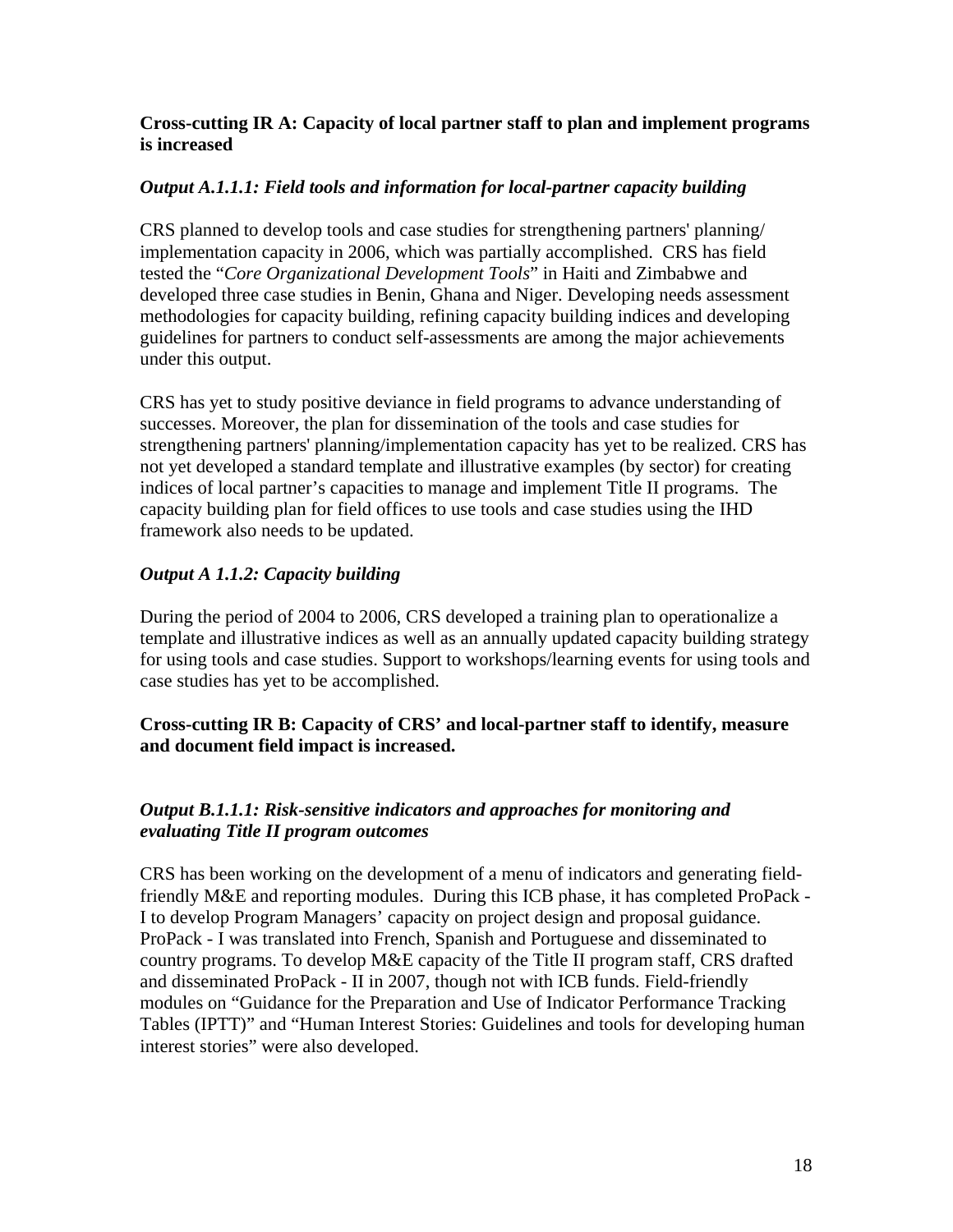In 2007, CRS planned to develop, but has not yet completed, early warning systems guidance, and provide assistance to developing, testing, revising and rolling out Title II project indicators in collaboration with other NGOs, following the guidance of the FANTA-led FFP PMP Working Group.

#### *Output B 1.1.2: Capacity building for CRS and local partner staff*

Most of the activities under this output have been completed including the development of field friendly M&E modules and Indicator Performance Tracking Tables. CRS developed a capacity-building Guide and facilitated evaluation workshop for CRS/SARO participants (including those from Title II countries).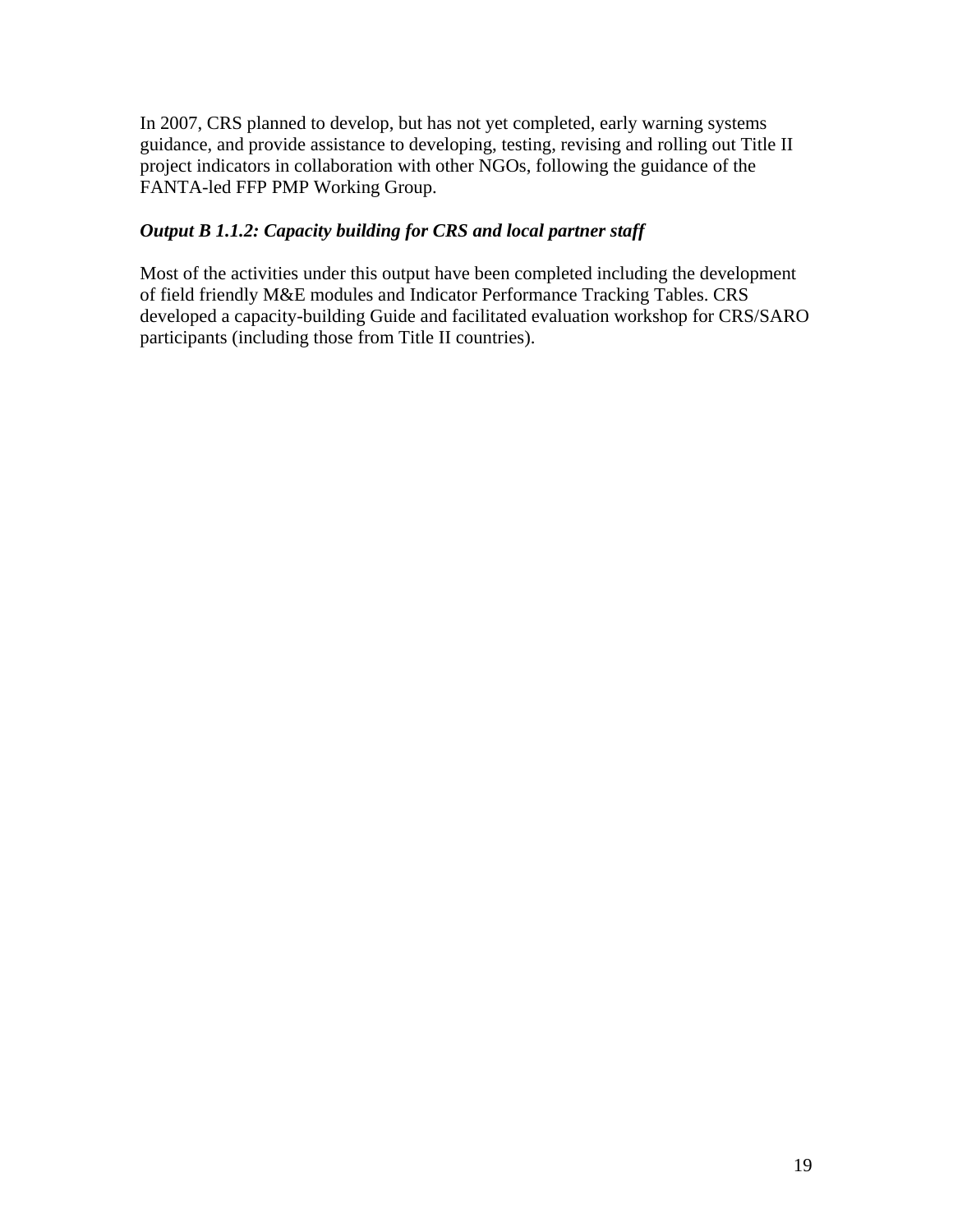## <span id="page-20-0"></span>**III. Program Quality Impacts: Field Perspectives**

#### **SO1: Strategies for individuals, households, and communities to manage risks to food security are promoted**

#### **IR 1.1: Coping abilities of targeted groups are reinforced in all program sectors**

#### *Awareness on the IHD framework*

The vast majority of country programs Field staff indicated that during the last four years, the framework had been used in partner workshops and during livelihoods assessments and problem tree analyses. CPs have also utilized the IHD when drafting MYAPs and proposals, designing new livelihood and emergency programs, such as Kenya's KDER, and when

are aware of CRS' IHD framework. *"In the past four years, I have been working in two country programs (Egypt and North Sudan). In both programs, we have been looking into issues affecting assets, systems and structure and shocks affecting particular vulnerable groups. For different reasons related to the nature of the program in each country, I was able to use the tool more in Egypt than Northern Sudan".* 

implementing projects. While most programs are aware of the framework and a number of them acknowledged using elements of the IHD framework in situational analyses, many stated that they have not yet achieved systematic practical application of the tool. A number of programs mentioned that for thorough application, field staff need more training. Several respondents indicated IHD had never been used in their country program.

#### *Documenting the use of the IHD framework*

With the exception of CRS/Ghana and CRS/Gambia, all responding country program staff were aware of documents that elaborated how to use the IHD framework, and how it had been used in country programs. Electronic forms, such as CD-ROMS received from CRS/HQ, or power points, and hard copies, such as manuals, hand outs, IHD training reports, project documents, or field trip reports, were some items mentioned. One country staff member commented that documentation is available on the shared drive and that those who have participated in the training have documents, but most people have not accessed them.

#### *Development/revision of assessment and evaluation tools for linking the IHD more concretely to food security and the protection of assets*

Only seven of 29 respondents indicated that they have developed or revised assessment tools which enable the IHD to be more concretely linked to food security and the protection of assets. CRS/ Kenya and CRS/Madagascar noted numerous PRA tools: well being rankings, time lines, and Venn diagrams, wealth rankings, historic patterns charts, seasonal activity charts, village household maps, and transect walks. One field staff member from Sierra Leone felt that the development or revision of baseline questions, progress reports, evaluation reports, and IPTT and CORAD monitoring forms had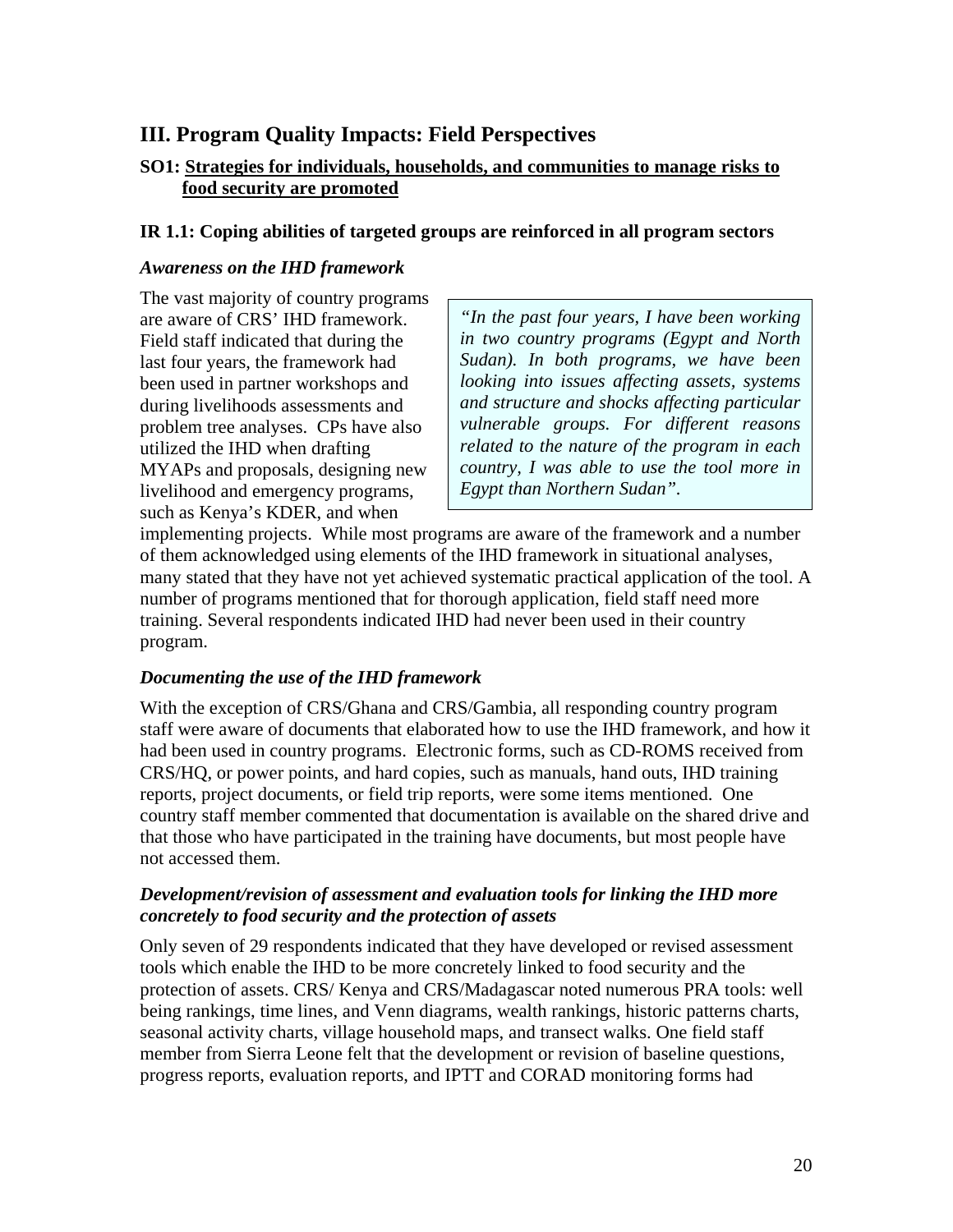augmented their country's ability to link IHD to food security and the protection of assets.

#### *Ability to replicate IHD training and tailor sessions according to local needs and contexts*

The majority of country programs felt that staff is able to tailor IHD training to individual country program contexts and needs. A recurring response however, was that even if regional staff were able to tailor the IHD framework to country contexts, that training is not replicated in country program training sessions. Many field offices commented that introduction and exposure to the framework takes place, but a shortfall exists in formal training sessions on application and

"*CRS/staff were briefed on the IHD tool in February 2005 and no other formal training occurred since then. There is consensus that a more in depth training is needed to understand the concepts and its application in project development, and implementation. It is in our plan to organize an in-house training session on the framework during the current year. This training is part of our strategic goal to strengthen staff capacity in project development and implementation*." Benin

processes. Sierra Leone desired much more IHD assistance for their country program, noting that that the MER system does not provide sufficient input information on the IHD framework.

#### *Changes in approach to strengthening the coping strategies of beneficiaries since the inception of the project*

Country program staff enthusiastically contributed numerous methods to strengthen the coping abilities of target groups, since the inception of the ICB. Among the various approaches adopted by CPs are increased support for crop diversification, greater access to affordable financial services, provision of take home rations to encourage school

attendance, preparation of disaster preparedness and mitigation action plans, and improved methods of community-based water and sanitation management.

Nearly 80 percent of respondents confirmed that changes had been

 *"The vulnerability analysis was conducted during staff orientation session on the IHD framework. As a response to vulnerabilities, CRS/Benin is piloting Saving and Internal Lending Communities (SILC) activities for rural households to have access to financial services and reduce their vulnerability to food insecurity."* 

made to program designs as a result of the ICB grant funding. Specific changes noted by participants included greater adoption of SPHERE standards, increasing focus on promoting resilience among program beneficiaries, and improved integration of emergency and development interventions.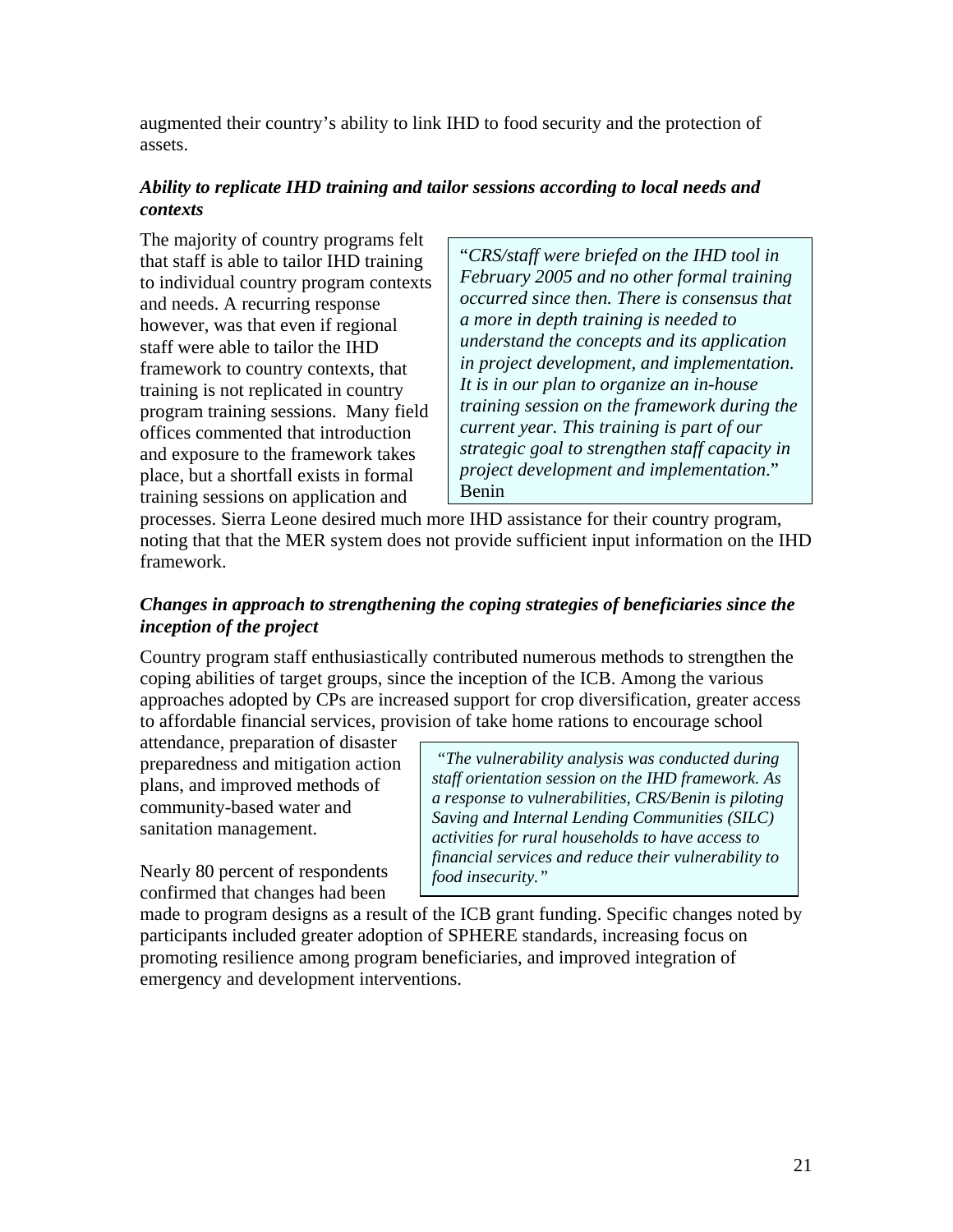#### **IR 1.2: Program initiatives linking emergency and development are prioritized**

#### *Participation in ICB-grant funded training for risk reduction, emergency preparedness and response*

Over half of the responding country programs claimed that participants had attended ICB-grant funded training for risk reduction, emergency preparedness and response. A number of CPs acknowledged incorporating aspects of this training into activities focusing on gender, nutrition, HIV/AIDS and conflict mediation. Others stated that the skills and materials obtained through such trainings supported development of MYAPS, SYAPs and emergency plans.

#### *Exposure to shock since the inception of the project*

The vast majority of respondents stated that the target community of their program had experienced at least one shock since the inception of the project. One response from Burkina Faso reported the following – "…. *targeted communities are experiencing poor rainfall this year. Communities outside of our traditional area of intervention experienced flooding that we are responding to."* During the Togo elections crisis, thousands of refugees crossed the border into Benin and CRS was among the first organizations to respond with local partner training, and providing assistance.

#### *Tools used to link emergency and development programming*

Responses were split regarding the extent to which tools are used to link emergency and development programming. Six programs do not link the two while three country programs offered conflicting responses. The IHD framework has been used in Kenya, Burkina Faso, and Ethiopia; specifically, Burkina Faso

A "*few hours after the disaster, we used the standardized tool for rapid evaluation (EIMA or Multi Disaster Survey Tool). UNs, INGOs & National NGOs collaborate with BNGRC (Risk and Disaster Management National Office) to develop the specific tools for different sectors : Agricultural, Water Sanitation, Health.*" CRS/ Madagascar.

used the framework to evaluate flooding. PRA tools were mentioned by a couple of CRS field staff, and Nicaragua has utilized the SPHERE Manual and the Good Enough Guide. ProPack and Seed Vouchers and Fairs are used in Sudan.

#### *Adaptation of emergency assessment tools and early warning systems to specific locales*

Very few field staff reported that early warning systems had been adapted to specific locales. Three countries offered examples including formation of community action plans, the use of rain gauges to study rainfall trends, and weather forecasting in specific geographical areas. In Sierra Leone, CRS "*supports a program through WANEP-SL that provides training in early warning for conflict prevention and response*".

Although half of the responding field offices felt that adequate tools for emergency assessment were available to their country program, a recurring theme suggested that even when tools existed, staff had not received adequate training on the use of the tools.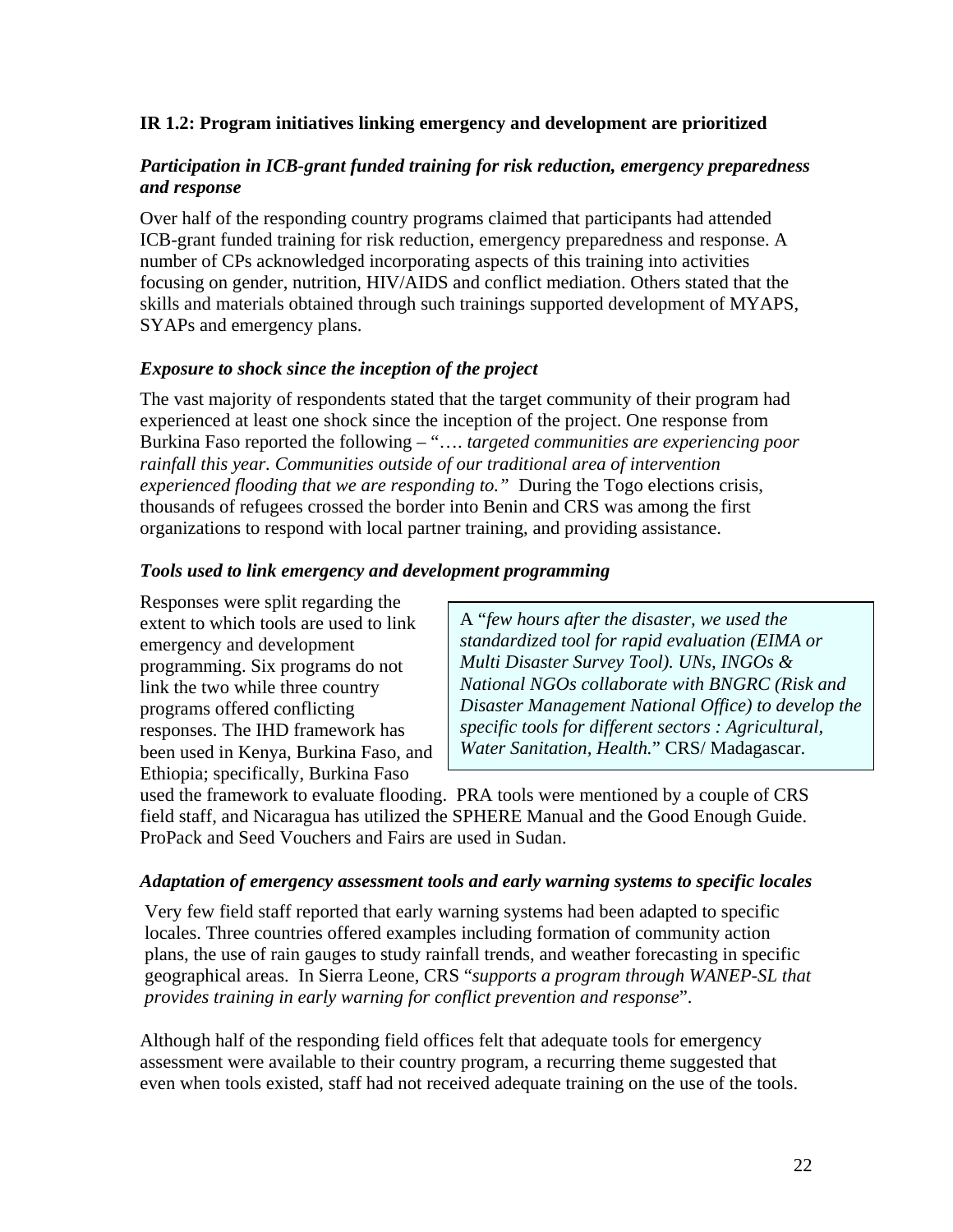#### *Use of the IHD framework to inform and improve the development relief approach*

Country Program proponents of using the IHD framework to inform and improve the development relief approach were a small but enthusiastic group. Among the numerous positive impacts cited were: 1) increased use of Farmer-to-Farmer schools, Food-for Assets projects and Hearth model to enable community-driven development, 2) the use of the IHD framework to formulate plans for reintegration and peace-building among refugee communities, and 3) increased ability to target beneficiaries with appropriate emergency or relief interventions according to their vulnerability status.

#### **KEY ISSUES FOR SO1**

Though the vast majority of respondents were aware of the IHD framework and had received documentation on its use, few acknowledged using the framework to adapt assessment methodologies and tools used by Country Programs. A number of CPs noted that the technical support received through the ICB has enabled them to incorporate new methods of strengthening coping mechanisms among vulnerable households and communities. Similarly, while the majority of respondents claimed to have participated in ICB-supported training on risk reduction, emergency preparedness and response, responses were mixed as to whether CPs had used this training to effectively link emergency and development interventions or develop new development relief activities. Very few respondents claimed that the ICB has led to changes in emergency assessment tools or early warning systems used at the country level. While responses suggest that the IHD framework and other technical assistance received through the ICB are both appropriate and adaptable to local operating environments, it is clear that in order to realize the full potential of new tools, CPs will need further training in order to incorporate them into ongoing assessment and emergency response activities.

#### **SO2: Human capacities and community resilience are protected and enhanced by holistic responses to two major challenges to food security**

#### **IR 2.1 The impact of HIV/AIDS is mitigated**

#### *Development of HIV/AIDS impact mitigation components*

All but two respondents acknowledged that their country programs contain a component to mitigate the impact of HIV/AIDS. Indonesia noted that this was not applicable to their CP; Rwanda is integrating training and support even without a formal component.

Field staff noted a plethora of tools and programming approaches that are being used to mitigate the impact of HIV/AIDS.

- Life skills education for primary school children
- Couple to couple counseling programs
- Mobilization of community-level support networks to provide care and support to PLHIV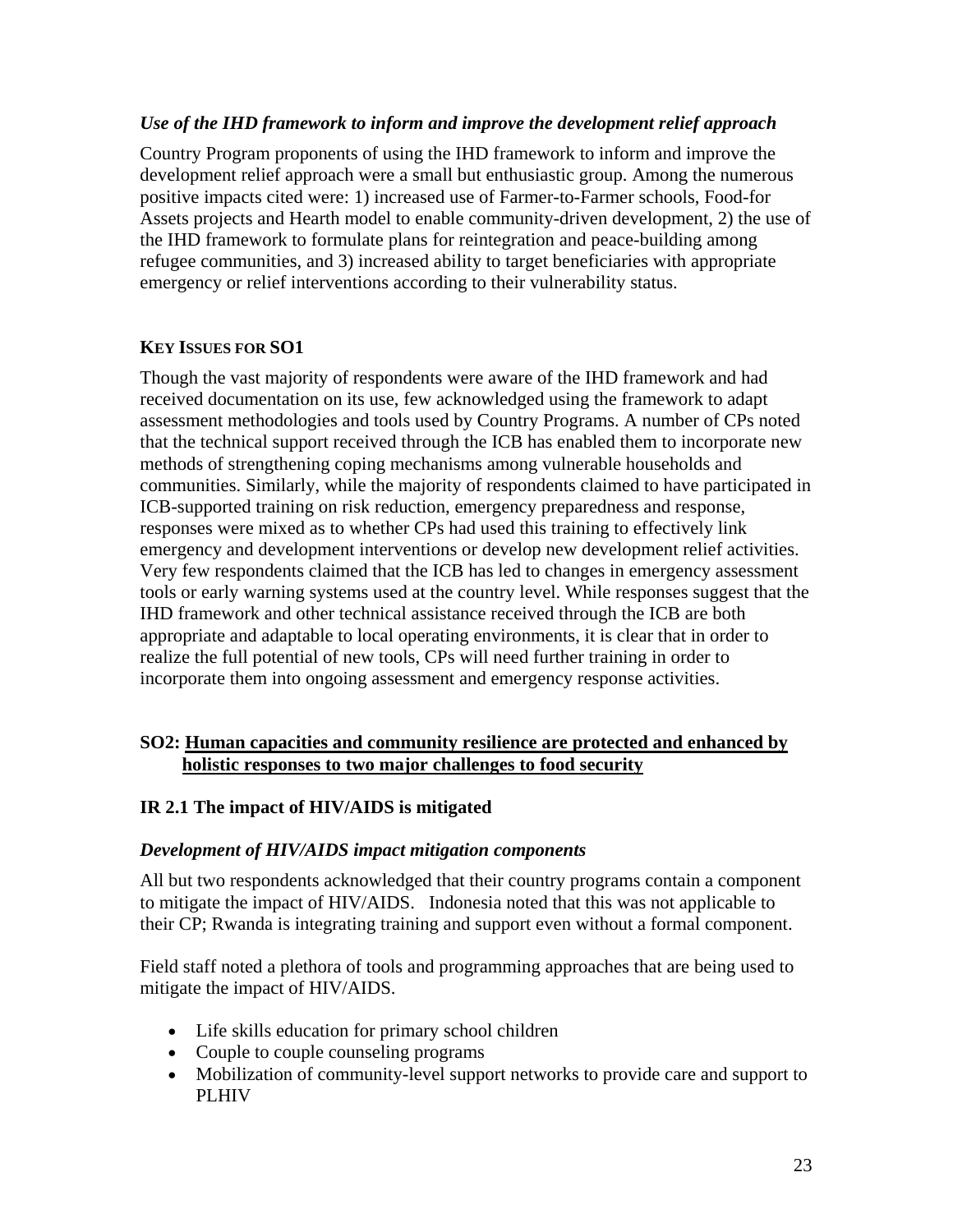- Educational support to orphans and vulnerable children
- Integration of HIV with other programming areas: Food Security, Basic Needs, Human Rights/Justice and Peace, Microfinance
- Training and the provision of medical facilities
- Community Sensitization (IEC/BCC approaches)
- Social rehabilitation
- Voluntary counseling and testing
- Prevention of Parent to Child Transmission
- Home- based and palliative care, counseling and support
- Provision of high caloric dense food commodities
- Financial support through the development of income generating activities.
- Organization of conferences during the "World AIDS day".
- Antiretroviral therapy

#### *Development of reports, papers, case studies or other records that document the use of tools to mitigate the impact of HIV/AIDS*

Few programs have developed reports or papers that have documented the use of tools to mitigate the impact of HIV/AIDS.

- CRS/Benin conducted a case study which was published in CRS' "*Promising Practices Manual".*
- CRS/Ethiopia mentioned In charge!, We Stop AIDS, and the Youth Action Kit.
- The Targeted Nutritional Supplementation evaluation was cited by CRS/Zambia.

#### *Mainstreaming of HIV/AIDS into Title II programs in within the last 4 years*

Most CRS field staff feel confident that knowledge of HIV/AIDS prevention has been mainstreamed into country programs since the inception of the ICB. Examples included:

- Integration of HIV/AIDS prevention into the education program.
- HIV/AIDS awareness and capacity reinforcement of safety net centers
- HIV/AIDS awareness and sensitization sessions
- Title II food commodities distribution is being targeted toward PLHIV
	- o Food support to five organizations working in PLHIV care domain

*"The AB Track 1.0 PEPFAR team has been visiting Safety Net Centers (part of the Title II program and raising awareness of HIV/AIDS where there is geographic overlap. CRS Rwanda contracted with CINEDUC (education by film) with private money to raise awareness in other centers that were not reached by AB Track 1.0 and raised awareness of HIV and promoted Voluntary, Counseling and Training."*  Rwanda

- o Food support to 500 PLHIV in Burkina Faso
- Junior life farmer field schools
- Community Awareness campaigns
- Opening of Voluntary Counseling and Testing Centers
- Prevention of Mother to Child Infection (IHAP) (community awareness creation, admission of prevention drugs before and after child birth)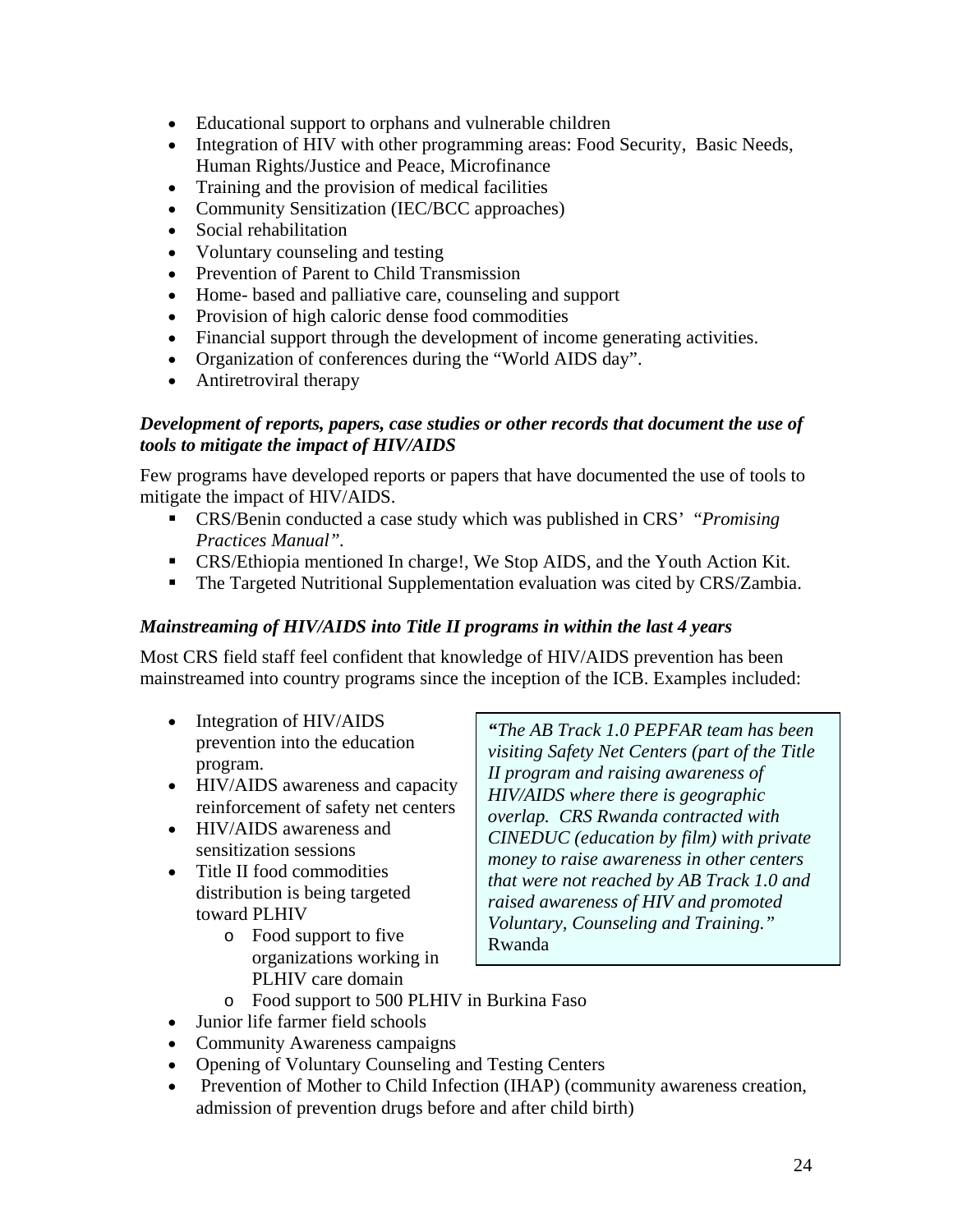#### *Obstacles hindering mainstreaming of HIV/AIDS into Country Programs*

While most field staff feel that HIV/AIDS prevention is being mainstreamed into country programs, they expressed that it is a challenging process. The main constraints mentioned were funding and lack of staff with sufficient training. Several countries acknowledged that custom, stigma, fear of disclosure, and discrimination might prevent the program from reaching some of the PLHIV. Low prevalence also contributed to HIV/AIDS programs receiving lower priority.

#### *Staff training on the special nutritional needs of PLHIV*

In the past 4 years, CRS has facilitated a number of HIV and Food Security workshops which included a substantial nutrition components. While many ICB-participating CPs either received or were invited to these workshops, fewer than half of survey respondents acknowledged receiving this type of training. This may be due in part to staff turnover. CRS staff and partner NGO staff are typically the recipients of the training in these programs. Occasionally, staff from government departments attend.

Of the countries that acknowledged training of this type, most felt that the information gained had been successfully applied within the country program. Applications included:

- A nutritional support project to a partner (the diocese of Ouahigouya) in Burkina Faso.
- Work with partners to develop guidelines in nutritional support for PLHIV.
- In Ethiopia, partner staff that had received training passed on the knowledge to beneficiaries (such as PLHIV, home based care providers) and other technical staff within the partner organizations. The trained partner staff also provided education about PLHIV nutritional needs to counseling services.
- Food security was integrated into two CRS/Kenya HIV/AIDs programs- TCB and APHIAII.
- CRS/Rwanda has a full time nutritionist that trains partner staff in nutritional needs of PLHIV and how to monitor the nutritional status of children and adults. Monthly reports are submitted and the nutritionist is responsible for tracking cases of malnutrition and follow-up with the partner.
- Provision of services to the HIV/AIDS patients enrolled in the care and treatment program occurred in Haiti.

While CRS Indonesia and southern African CPs involved in C-SAFE have been exposed to the development of exit strategies, nearly all CP respondents to the survey claimed this topic had not been directly addressed in formal training sessions. A few individuals were aware of training and commented that the information had been applied in phase out work plans and to support the nutrition interventions for PLHIV. CRS/Burkina Faso utilized the information during participation at the Oct, 2006 WARO workshop on "Food Security, Nutrition and HIV". Eighty-eight percent of respondents were unable to confirm whether or not partner NGOs had incorporated any of the knowledge shared in training sessions to their work.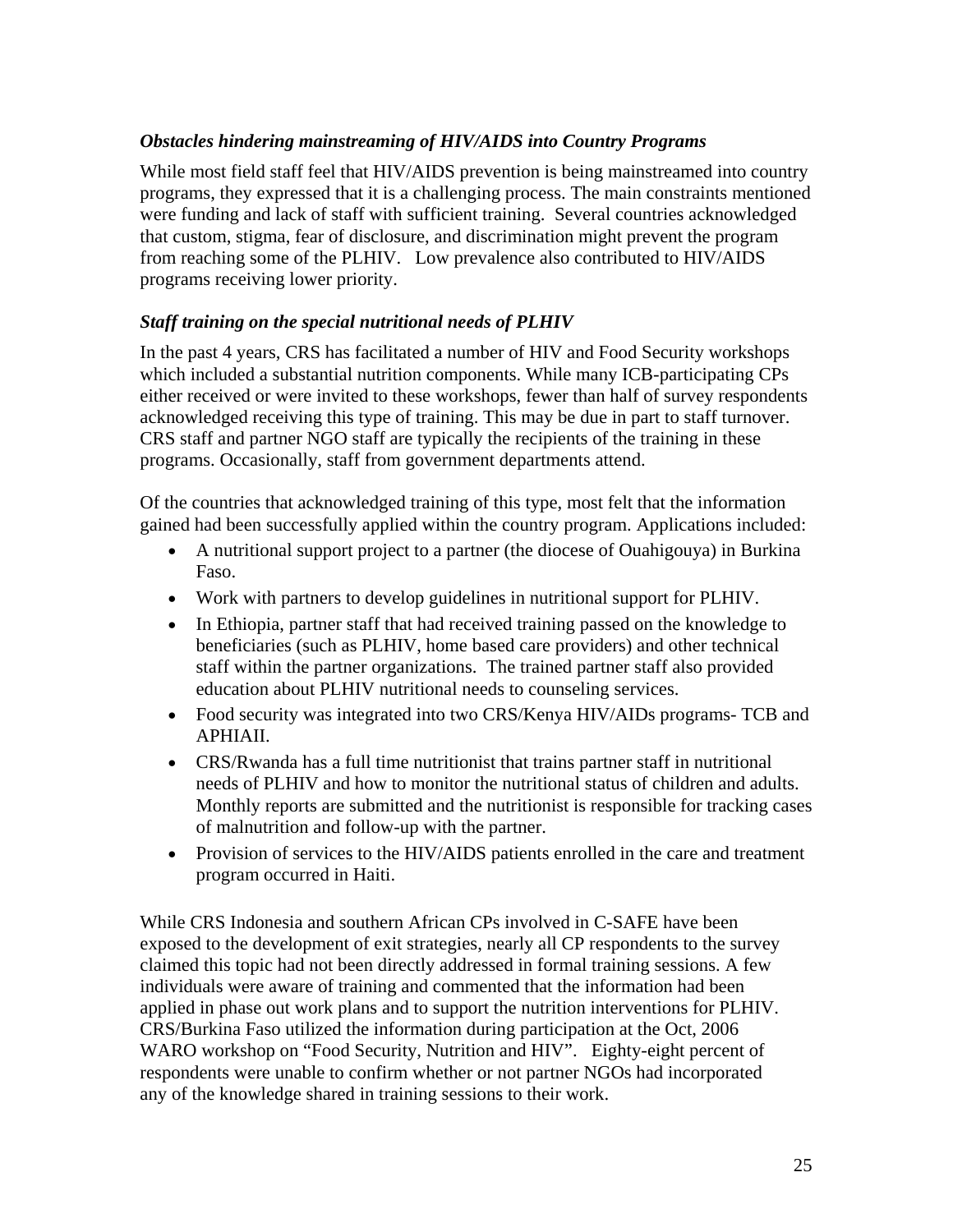#### *Types of qualitative and quantitative data used to measure improvements in the HIV/AIDS impact mitigation*

Roughly half of the country programs that responded to the questionnaire were aware of qualitative and quantitative data used to measure improvements in the impact of HIV/AIDS as a result of ICB activities. Common sources of data cited were:

- Baseline studies
- Endline surveys on methods of transmission and prevention
- Quarterly and annual narrative and financial reports
- Mid-Term and Final Evaluations

Specific indicators noted by several country programs were:

- Height/weight data for children, health status
- Number and % increase in VCT uptake
- Number and % increase in HBC and Support
- Number and % increase in ART
- Number and % increase in PTCT
- Departmental/National infection rates
- Nutritional status of HIV and AIDS affected persons
- Number of active patients on ARV
- Number of people enrolled in Palliative Care
- Number of pediatric patients under ARV treatment
- Number of people/ pregnant women tested

#### **IR 2.2 Water insecurity is reduced**

#### *Country Program components to reduce water insecurity among target communities*

Water insecurity is a component that exists in close to three-fourths of the respondents' country programs. Exceptions were CRS/Gambia which was "*excluded from the list of countries qualified to apply because of the rather high water and sanitation coverage figures compared to other countries in the region*" and Benin, where for the most part water insecurity is being addressed by Medical Care Development International. Benin does however have a small school health component which addresses water security in schools. Additionally, CRS/Rwanda and CRS/Zambia do not provide assistance in this area.

#### *Types of tools and strategies introduced to reduce water insecurity*

Participating field staff offered numerous examples of tools and strategies introduced by CRS that have attempted to reduce water insecurity. Examples include the following:

- Installation of boreholes, water catchments, and piped water.
- Capacity building for water user committees in Indonesia.
- Management of water access by the local community (village water committees).
- Provision of potable water in schools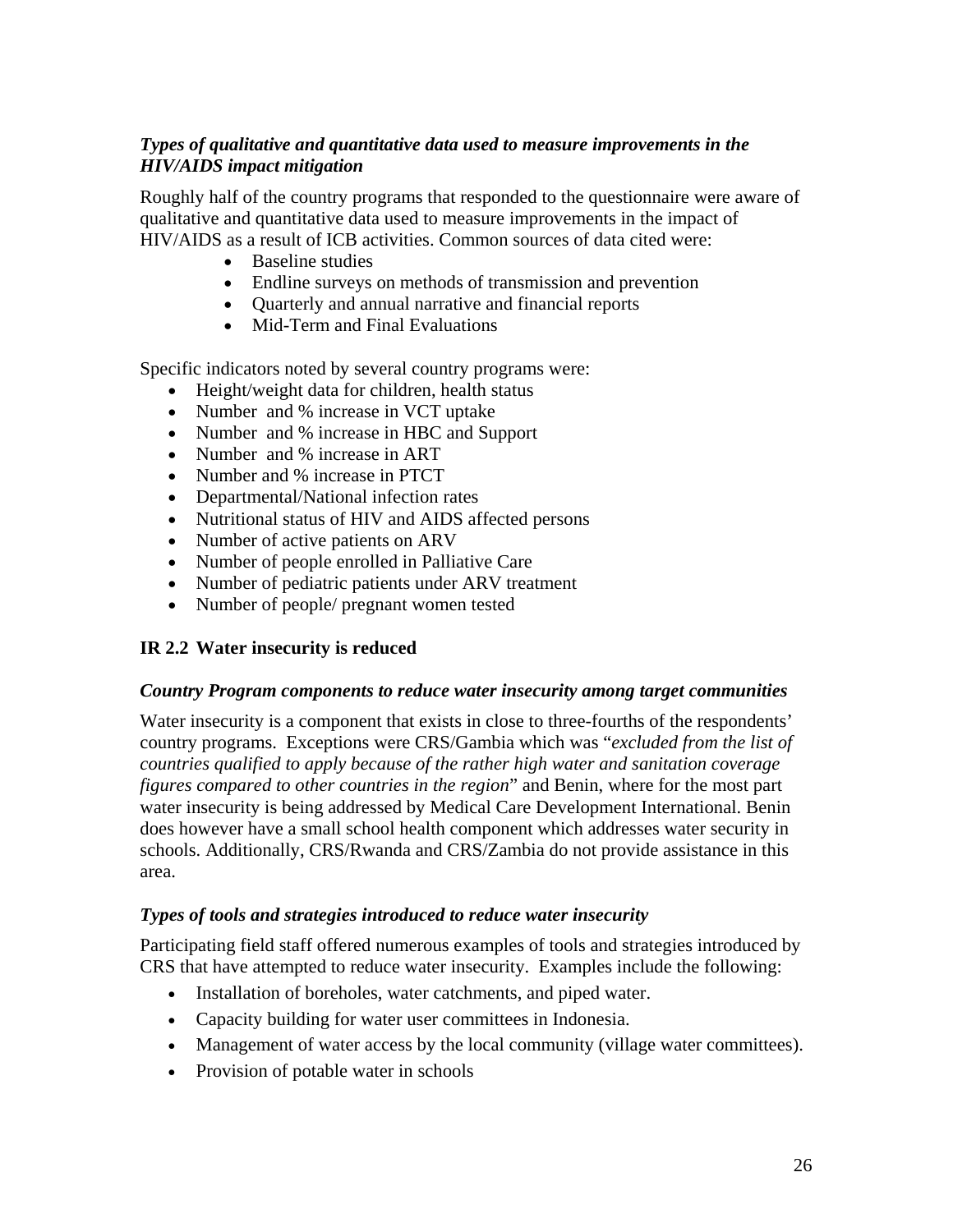- Provision of water wells and pit latrines in communities where MCHPs and CHPs are constructed. This has been done on a very small scale but felt to be highly effective.
- Watershed management, water filtration and the dissemination of water conservation information and watering techniques in Nicaragua.
- Rehabilitation of irrigation systems

Most field staff were not aware of reports, papers, or case studies developed by their country program which document the use of water management tools. Ghana noted that "CRS supports community WATSAN committees to develop Facility Management Plans that detail responsibilities and roles of each committee member." A list of borehole beneficiaries in CRS' intervention area was recorded in Burkina Faso. CRS/Madagascar mentioned standardized tools by Diorano Wash. Several other respondents listed quarterly and annual reports.

#### *Changes in the domestic or productive use of water resulting from CRS trainings and interventions*

Ten of eleven country programs with water insecurity components expressed that CRS training and intervention has resulted in positive changes in the domestic or productive use of water. A short list of changes follows:

- Improved personal hygiene practices and hand washing practices
- Installation of school pumps
- Regular cleaning of water points
- Access to irrigated perimeters
- Reduction of diarrhea cases in the target villages
- Enhanced access
- **Increased number of households with home gardens**
- Optimized water use for multiple purposes
- Water and sanitation quality were improved

*"Provision of safe water to user communities through three community managed defluoridation pilot projects in Alem Tean area have resulted in positive changes on the life of communities. Excess and undesirable fluoride content (about 9 mg/l) was a problem in the area, but this was reduced to about 2 mg/l, which corresponds to 75% of fluoride removal efficiency. This intervention has contributed to improved health condition of user communities in the area. In addition, the boreholes serve as water sources for livestock. "* CRS/Ethiopia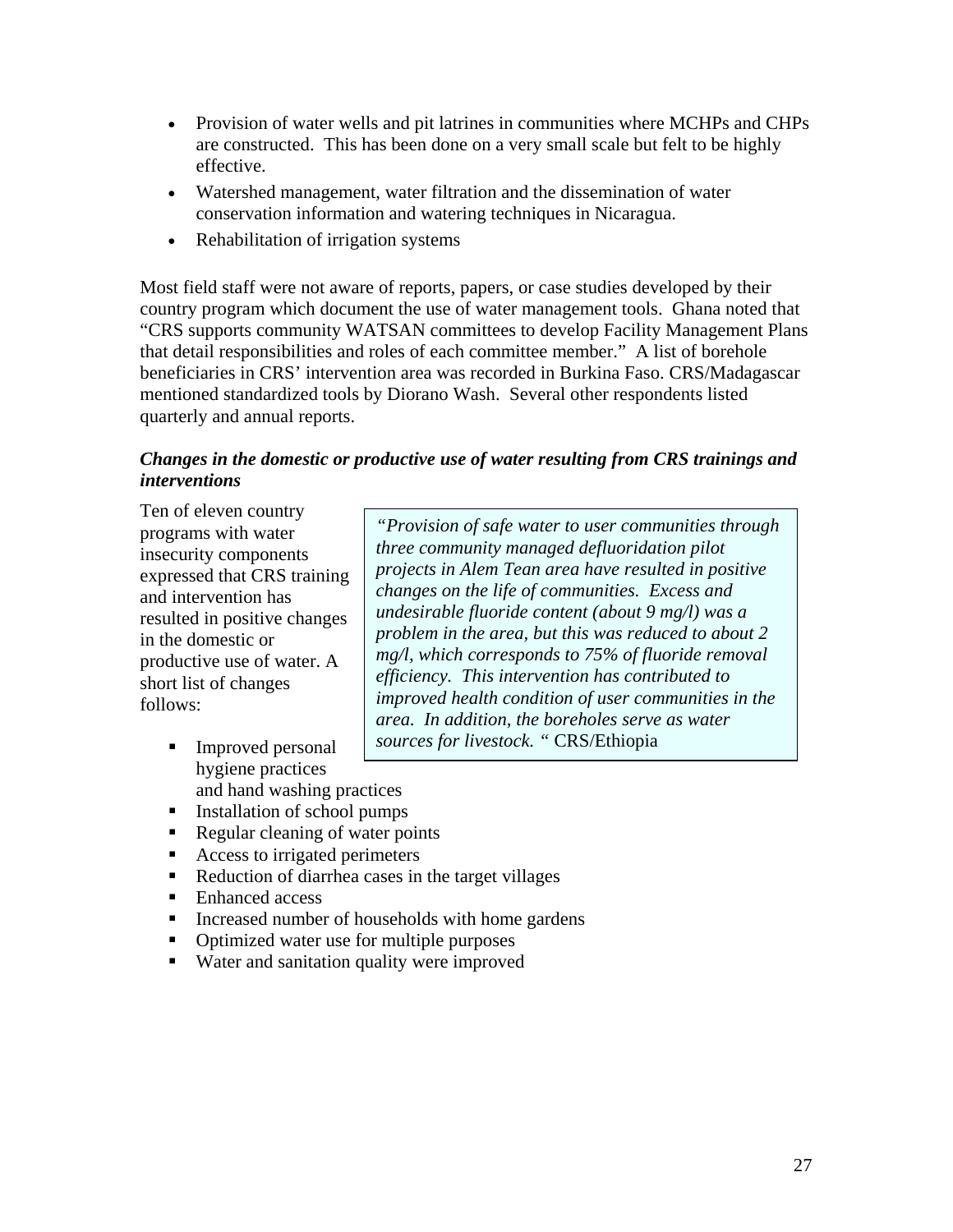Six country programs with water insecurity components indicated that direct technical assistance through a field visit had been provided to their program. Of those that responded, the majority felt that the TA met the country program's needs.

*"In Dedza under Integrated HIV/AIDS and Food Security Project, CRS provided farm inputs to the beneficiaries to be used for home gardening. These home gardens were made along the drainage system of the borehole with the aim of utilizing waste water from the boreholes"* Malawi

#### *Implementation of sanitary surveys and environmental examinations prior to waterrelated interventions*

Six of the responding country programs with a water insecurity component were aware of sanitary surveys conducted prior to drinking water interventions. Surveys are generally conducted by CRS or partner staff. Methods ranged from baseline conditions of water supply and sanitary practices, to quick assessments of latrine location in order to determine the optimal site for boreholes. Respondents from Indonesia and Nicaragua

indicated that surveys had not taken place prior to intervention.

Half of the responding country programs with a water insecurity component were aware of environmental examinations which had been executed prior to waterrelated interventions such as irrigation, fish-farming and other agricultural uses. The tests were commonly conducted by external consultants, government officials, and/or CRS staff. Field participants from Haiti, Nicaragua, Sudan and

*"Environmental examinations on irrigation, water supply, rural access roads, seeds and other agricultural interventions occur at projects preparation stages. For USAID funded projects, Initial Environmental Examinations (IEEs) are requirements to be submitted along with proposals. The Programmatic Environmental Assessment (PEA) conducted on small-scale irrigation in Ethiopia is instrumental while preparing mitigation measures for some water related activities. The CP is also using the checklist attached with the PEA document."* 

Ghana declared that environmental tests had not taken place prior to intervention by their country program.

#### *Formation of village water committees*

The majority of country programs with a water insecurity component asserted that the project had helped to form village water committees. Elected village water committee members, which in some cases are gender-balanced, members of the community, program officers, district representatives and local partner staff comprise the list of common attendees at meetings, which occur once a month in most areas. Field staff shared some major topics which are discussed in the village meetings and training sessions:

- Repair, maintenance, and hygiene of water pumps and wells
- **•** Capacity building, group governance, and management of water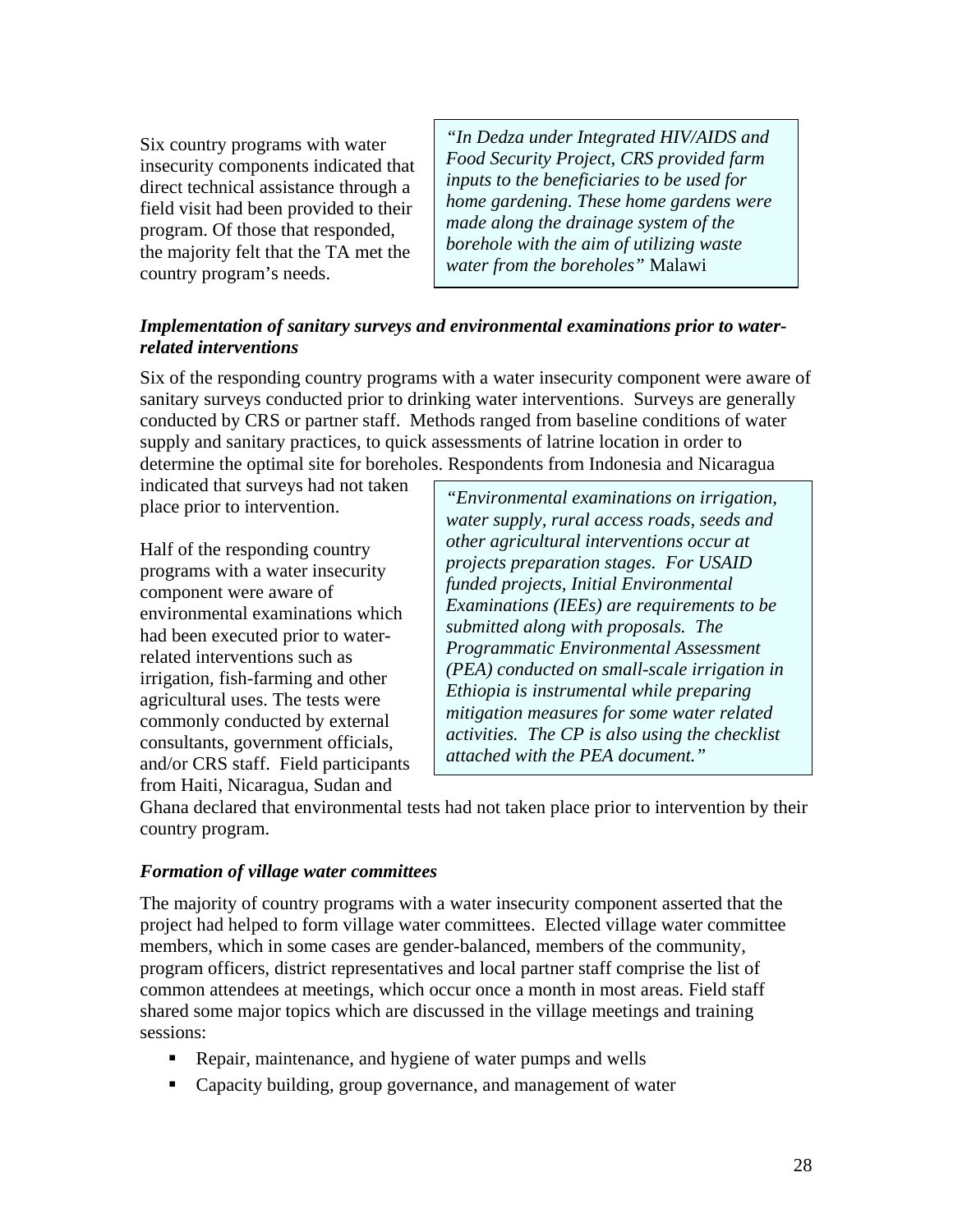- Security of water facilities
- Fund raising activities for maintenance funds
- Community health and participation
- New project intervention

Those that believed the project had augmented the formation of village water committees were less sure that the information discussed at the meetings is being applied within the country program. A few individuals expressed that follow up had occurred.

- CRS/Madagascar has utilized the information to evaluate the managerial capacity of the community in order to ensure the system sustainability.
- CRS/Sierra Leone and CRS/Malawi incorporate the information when they are determining sites for construction or formulating other new projects.
- CP staff in Ethiopia review the minutes during field visits and discuss with partner's staff and water committee leaders the implementation conditions of issues raised during meetings.

#### *Integration of water and sanitation programming with other types of interventions*

Country program staff affirm that steps have been taken to integrate water and sanitation programming with other types of intervention, and for the most part, assert that these efforts have been effective. The following undertakings were cited:

- Watsan programs in Madagascar have been linked with Health or Emergency response programs to "decrease morbidity and mortality caused by lack of drinking water and the sanitation infrastructure."
- A WatSan component was included in the LEAD project in Sierra Leone.
- Additionally, Sierra Leone links Health Village Development committees to WatSan needs and existing resources. As part of the package for construction of health facilities under the OFDA project, wells were included.
- **CRS** Ghana supports integration of water, health and education programs by supporting behavior change communication to essential water supply and sanitation facilities.
- In Ethiopia, natural resources management implemented an intervention in which watersheds slowed run-off , allowing it to percolate into the ground. This had a positive impact on the rate of groundwater discharge. This integration has also contributed to an increase in the number of springs in watershed areas.

"*CRS tries to support integration between water and health and education programs by supporting behavior change communication to essential water supply and sanitation facilities. They are moderately effective. Because it is privately funded, the scale of the water and sanitation project cannot come close to the health and education programs outreach. But where possible, the integration has been effective."* Ghana

 Water and sanitation programming was integrated into the Mother Child Health, Education, and Agriculture programs in Haiti. The agricultural program planted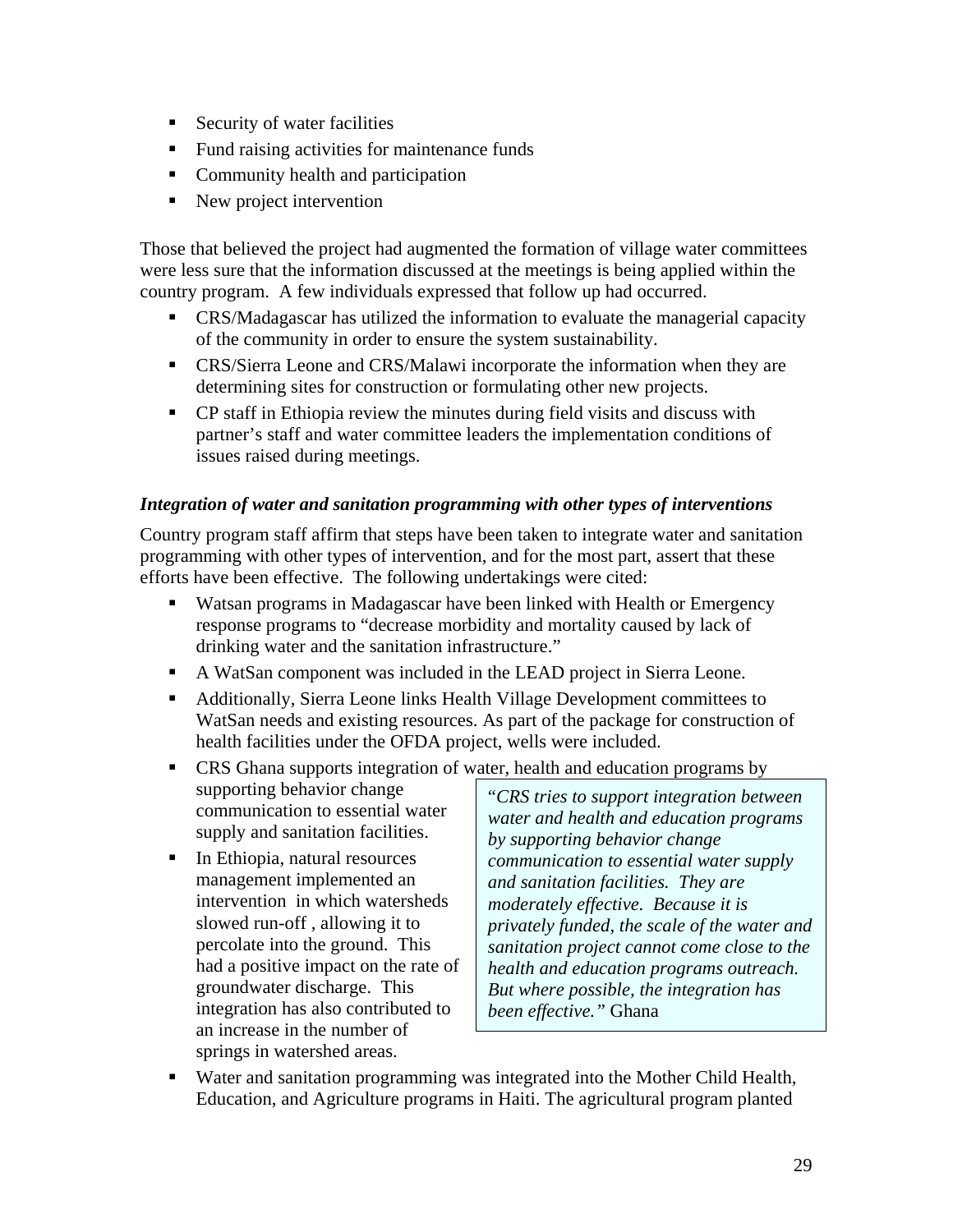trees around the springs that were capped. Water is now available to children during the school day, and "children transfer messages received on proper use of water at home."

- In Indonesia, the construction of water and sanitation facilities was implemented through Food for Work projects that also involved Title II commodity distribution. The watsan project was also accompanied by campaigns promoting hygiene and hand washing as well as home gardening.
- **CRS/Sudan integrates watsan programs with shelter and education through school** construction.

#### *Factors hindering progress in improving household water security*

More than half of the responding country programs with a water insecurity component expressed that technical challenges exist which hinder progress in improving household water security. The numerous list of constraints included low staff capacity, cost, poor access to communities, hydro-geological complexities in some areas, limitations of equipment, lack of spare parts, very low success rates for locating water and water shortage in general.

#### *Types of qualitative and quantitative data used to measure improvements in the water and sanitation resulting from country program activities*

Seven of the 11 country programs with a water insecurity component offered insight into the type of data used to measure water and sanitation improvements resulting from project activities. Specific indicators included the following:

- Number and types of water and sanitation facilities constructed or distributed
- Number of people benefiting from the improved construction
- Percentage of reduction in diarrhea cases at village level
- Rate of morbidity and mortality
- Water yield from new water facilities
- Baseline surveys about water quality and hygiene practices
- Documenting proper use and maintenance of facilities
- KAP information

#### **KEY ISSUES FOR SO2**

The majority of respondents reported that HIV/AIDS has been effectively mainstreamed into all program activities and cited a range of tools and methodologies through which the impact of the disease is being mitigated. Still, a lack of funding, the need for more staff training and certain donor restrictions continue to present challenges to effective mainstreaming. Again, while CRS has organized a number of Food Security and HIV training events that covered the special nutritional considerations for providing food support to PLHIV, less than half of CP respondents to the final evaluation survey reported that they had participated in this type of training. Again, this may be a reflection of staff turnover or the limited response to final evaluation surveys. A number of CPs are taking steps to address water insecurity including installation of boreholes, formation of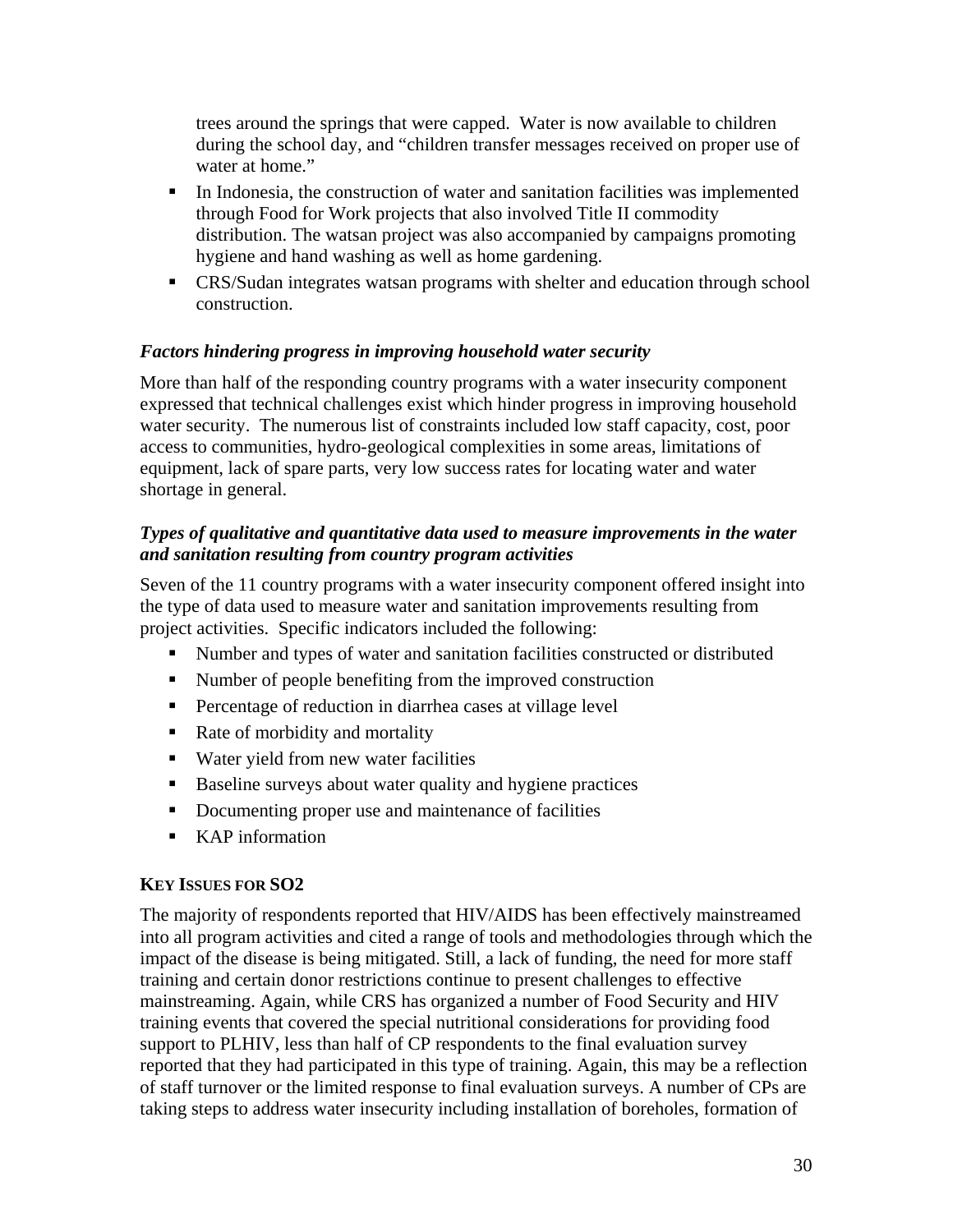water committees and dissemination of water conservation information in target communities. Nearly all of CPs implementing water security projects claimed that CRS interventions had led to positive changes in the domestic and/or productive use of water resources and many claimed to have made progress in integrating water, health and education activities. Given the level of success reported among CPs that have implemented HIV/AIDS and water/sanitation activities, concerted effort should be made to document promising practices and share them with CPs who have yet to implement such activities.

#### **SO3: Institutional capacities for influencing food practices and policy are bolstered**

#### **IR 3.1: Communities' ability to influence factors that affect food security is increased**

#### *Difficulties in balancing application of IHD with application of FFP food security framework*

Few respondents experienced difficulty balancing the application of the IHD with the application of the FFP food security framework. One country program that did have trouble stated that they had been unable to use the IHD concept in a systematic manner and expressed the desire for more "*in depth training to understand the IHD concept and its application in project development, and management*." Another noted that "*the existing DAP focuses on building long-term food security by promoting education and child health and development; however more could be done to build local capacities to ensure food security through community-based initiatives and support for local structures."* 

#### *Use of the IHD framework and/or Contextual Analysis toolkit to identify and analyze systemic causes of food, water, and livelihood insecurity*

Nine of the responding country programs noted that either the IHD framework or the Contextual Analysis toolkit had been utilized to help identify and analyze the systemic causes of food, water, and livelihood insecurity in their project. All but one program felt that these tools represented an improvement over previous methods of data analysis. Field staff appreciated the toolkits' ability to provide a more comprehensive and holistic approach by incorporating assets, shocks and seasonal trends. The IHD framework allowed country programs to analyze the problems systematically and closely identify livelihood options and coping mechanisms. Respondents valued that it allowed the country program to see the root causes of the problems, and to "*identify a broader range of specific actions to increase community resiliency to shocks").* Field staff indicated that the food security framework (which is assumed to be a previously used method) did not offer insight into the vulnerability of target populations. One critic of the IHD, stated that "*its use has not changed the indicators tracked."* 37 percent of the respondents had never heard of either tool, or stated they were not used in the country program.

A few country programs have documented the use of the IHD or Contextual Analysis tools to help identify and analyze the root causes of food, water, and livelihood insecurity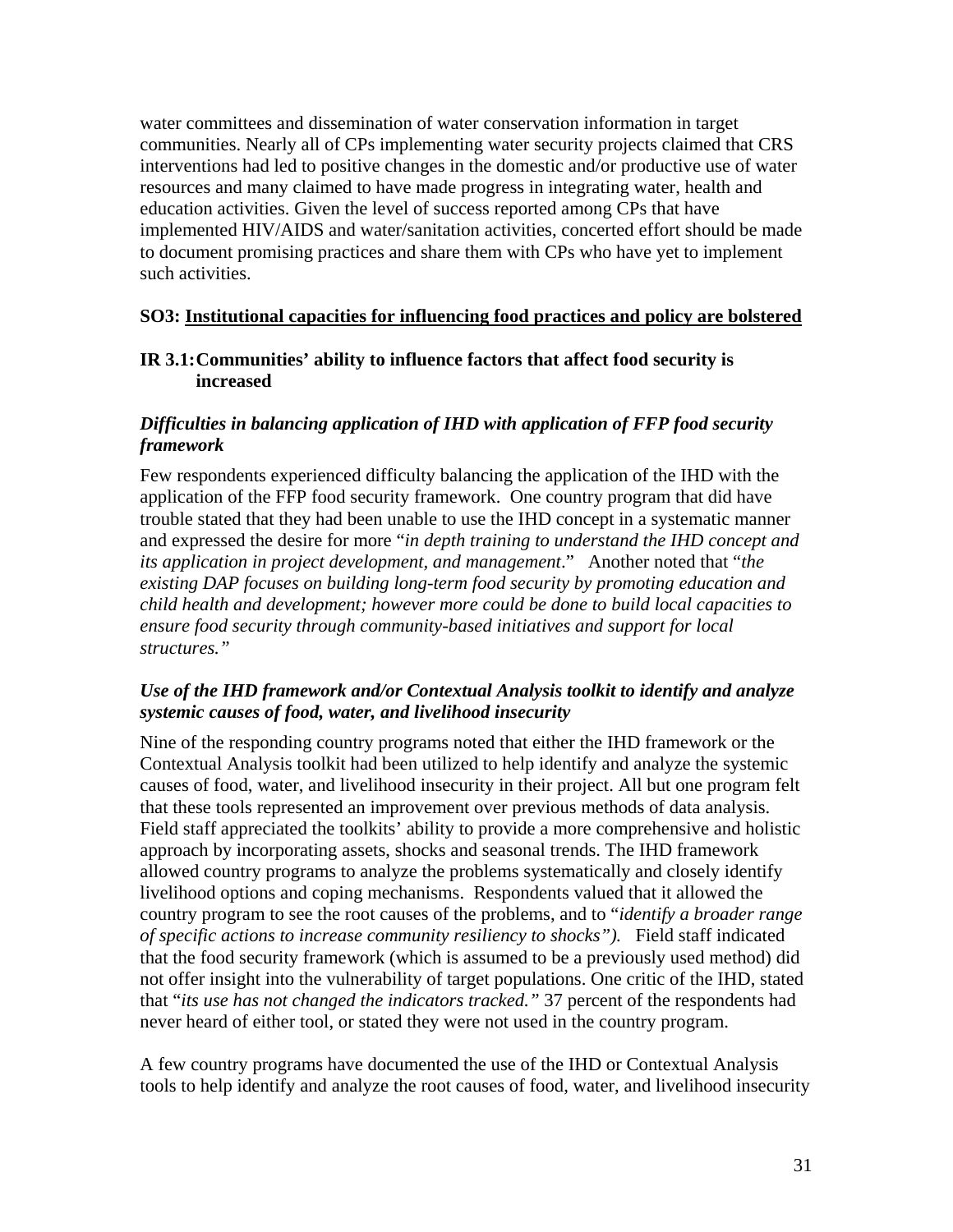via training reports, DRP final evaluations, community action plans, and the 2008-2012 SYAPs and MYAPs. Most, however, have not.

Field staff predominantly agreed that sufficient training for these two resources had not been provided.

#### *Implementation of CRS structural analysis workshops*

CRS structural analysis workshops have been conducted in just a few of the responding countries. WARO provided training in Gambia and Sierra Leone for selected FTN staff, area managers and CRS programming staff. Madagascar simply stated that staff had facilitated the workshop. All three countries have experienced only one or two training sessions.

CRS/Sierra Leone was the only country program able to elaborate on the inclusion of a WatSan and governance components in the LEAD program, and the Agriculture strategy of 2003-2008, as action strategies which had developed based on information gained in structural analysis workshops.

#### *Provision of advocacy tools and/or training to communities or community-based organizations*

Over half of the responding country programs are providing communities, partners, or community-based organizations with human rights and advocacy tools or training. Specific examples include:

- CRS/Kenya noted: Do No Harm, Project Officer, CRS Advocacy Training Manual, Contextual Analysis Tool Kit, and Justice and Peace.
- Manuals for human rights education and translated copies of public law have been distributed by CRS/Benin.
- CRS/Ghana cited mechanisms for communities to advocate their rights to the district assemblies. This can occur in the form of written demands for support (water and sanitation, school feeding, infrastructure, etc), or by directly linking with district assemblies to advocate for support.
- APHIA II Lobbying and Advocacy Skills Training took place in the Rift Valley and Coast provinces of Kenya. "3 trainings were conducted for PLHAs where issues affecting OVCs and PLHAs were identified and prioritized, with the three most serious…" "issues used as a basis for lobbying and advocacy skills training."
- The Diocese of Meru in Tanzania took part in lobbying and advocacy training to staff and community representatives to give participants the skills and knowledge needed to advocate against female circumcision.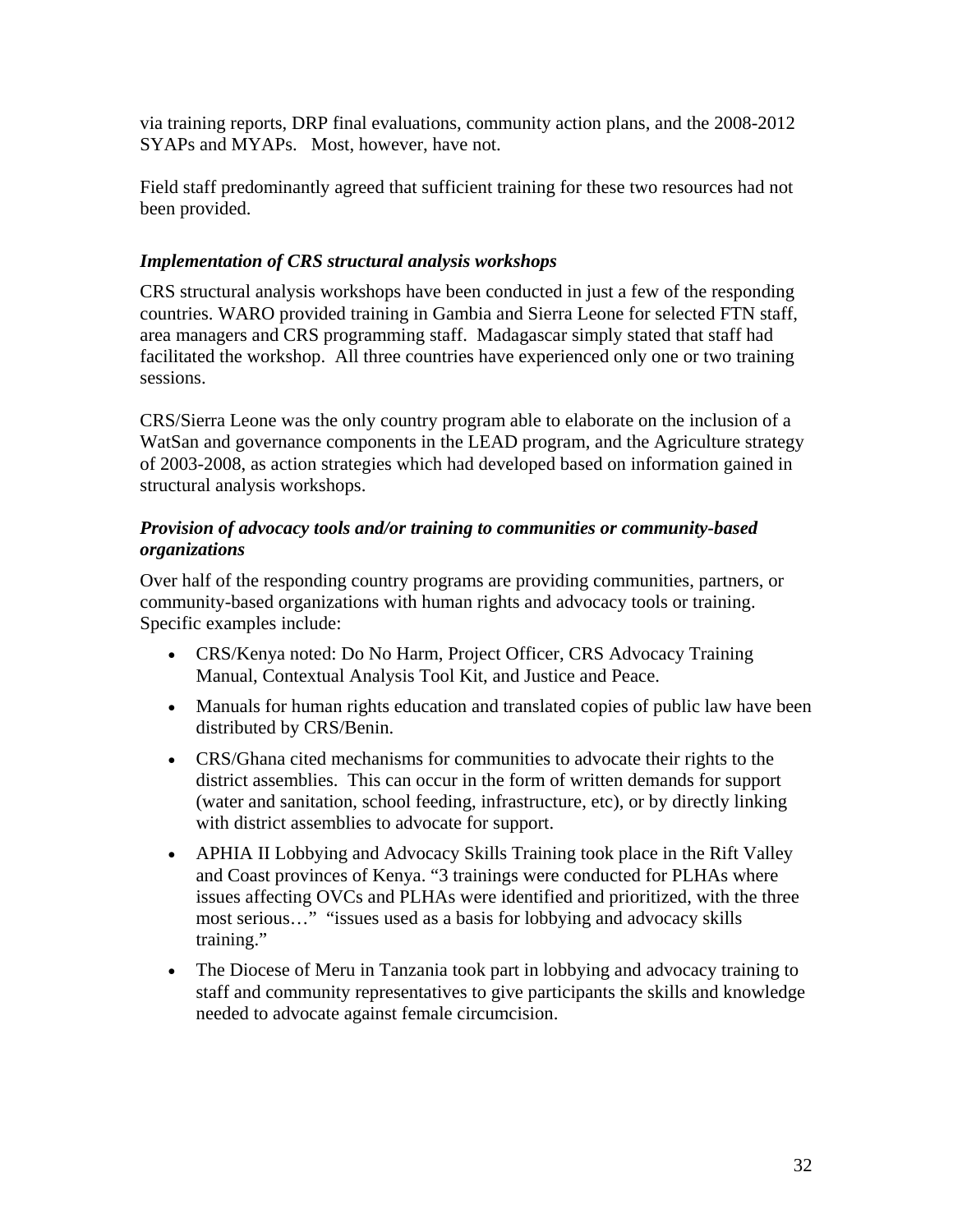#### **IR 3.2: PVO practices and FFP's global leadership role are enhanced by CRS contributions**

#### *Use of the IHD framework in developing MYAPs*

Close to half of responding field staff stated that their nine country programs had used the IHD framework in developing a MYAP; most were able to describe how the process was different that the previous MYAPs/DAPs. Staff expressed that using the IHD in MYAP development enabled more

*"The IHD framework was used to develop a MYAP/COSA (Comprehensive Close-Out Strategy Amendment…Rwanda is no longer on the priority list and CRS Rwanda was asked to submit a close out amendment to the DAP) and focus on what activities could be conducted in three years to close the program. Using the IHD framework more information came from the community on the needs that needed to be addressed in the close-out program."* 

focus on community self reliance and increasing community resilience. CRS/Haiti believed that using the IHD offered a better systematization of approaches and more depth in understanding the issues. "*Livelihoods assessments were carried out at village levels, and these assessments were instrumental in closely analyzing gaps, opportunities, and coping/survival mechanisms"* (Ethiopia).

#### **Cross-cutting IR-A: Capacity of local partner staff to plan and implement programs is increased**

For the most part, country programs are not implemented directly by CRS. Local partners noted were:

- Caritas
- OCADES
- ALAVI
- AJPO
- Food Aid
- Catholic Dioceses
- Governmental structures
- CARE
- Save the Children US
- The Salvation Army
- World Vision Malawi

#### *Assessing the needs and capacities of CRS partner organizations*

Partners' technical needs and capacities are commonly assessed by field visits, spending time with staff, workshops and meetings, and questionnaires. Methods used to determine managerial needs and capacities include institutional capacity assessments, field and monitoring visits, and reports/ meetings between CRS and partner organizations management. Financial needs and capacities are assessed by logistical resources,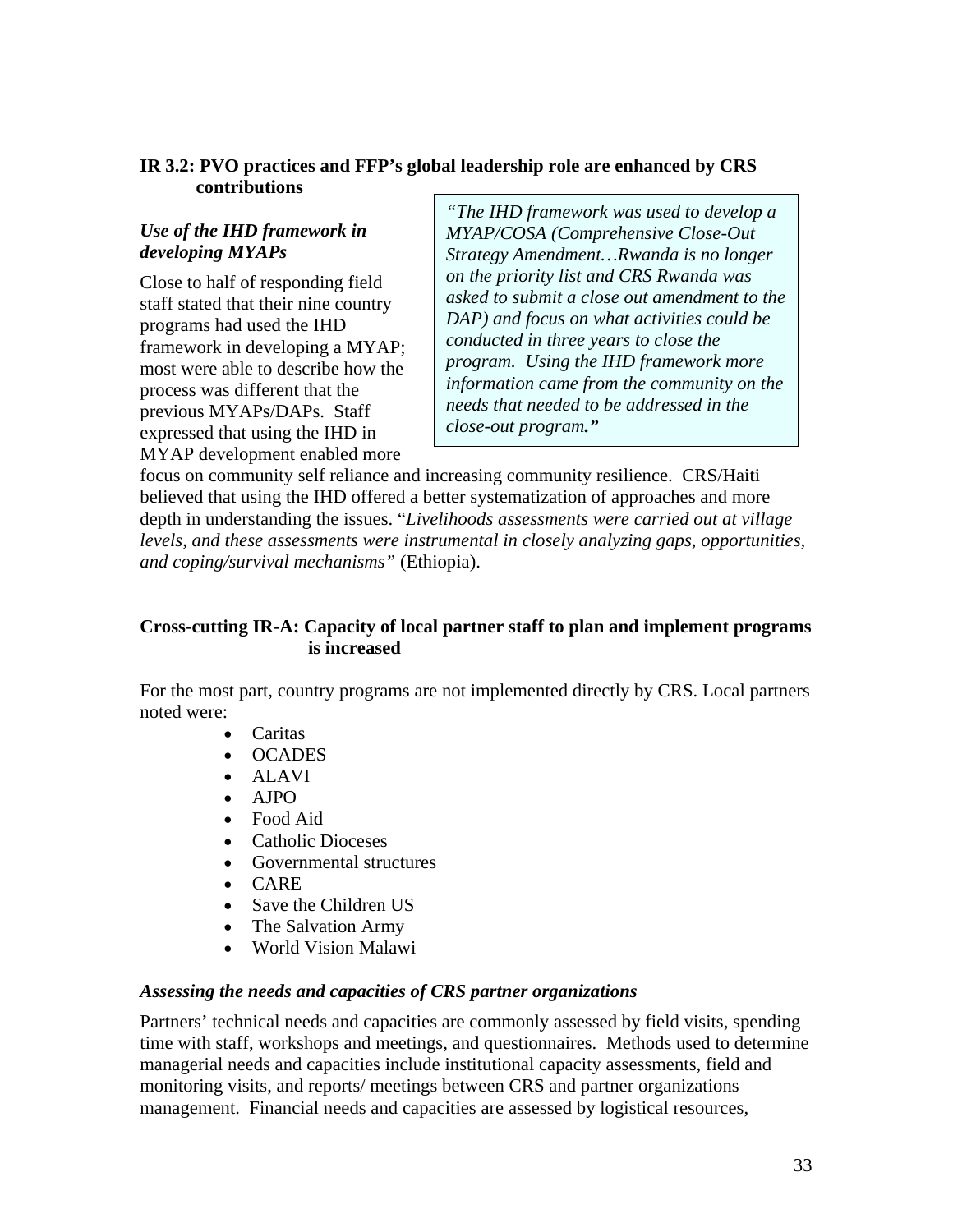liquidation reports, monitoring visits, proposal developments, questionnaires, and analyzing the capacity for fund raising or sources of organizational support.

Of the seven country programs that are using an organizational capacity-building tool, six expressed that the tools have been easy to understand, however, very few were able to cite any specific tools which their country program utilized.

CRS/ Indonesia makes use of Organizational Self – Assessment tools adapted from World Neighbor's "*From the Root Up*".

*"CRS together with all partners engaged in a management capacity self-assessment exercise to determine relative technical and organizational development and capacity of each PVO in the following technical areas: agriculture & marketing; health; nutrition; HIV/AIDS; governance; and an established Monitoring & Evaluation system. The tool assessed each PVO's human resource and organizational development and learning, and each PVO's financial, accountability and compliance system."* Malawi

Field staff in CRS/Rwanda have created some of their own tools, using a variety of existing aids. The following were cited:

- *Questionnaire d'Evaluation Financiere Des Partenaires de Catholic Relief Services*
- *Evaluation du Systeme de Gestion des Vivres*
- *Guide d' Evaluation du Système de Gestion des Ressources des Centres Safety Net*

CRS / Rwanda uses the information gained from the use of these tools to prepare training sessions for partners and their specific needs. During periodic visits to partner organizations, weaknesses are identified and potential solutions are proposed.

#### *Development of action plans to address local partners' needs*

Most country programs confirmed that action plans had been designed and implemented to increase local partners' organizational capacity, but few offered details on how. Noted examples include:

- Participatory organizational capacity assessments are conducted with partners and assistance provided to them to design and implement action plans to increase their organizational capacity. CRS/Benin
- "*From the consultant's recommendation, a detailed action plan was later developed through a workshop session involving partner staff and facilitated by CRS***.** *To some extent, the financial capacity needs were address through the development and adoption of financial procedures manual and an account software package. Very little was done on the technical weaknesses revealed by the study*." CRS/Gambia.
- Capacity building of partners is increased *"through constant technical backstopping, annual surveys, cross learning, Technical Working Groups, and trainings. The partner was not only small but also was implementing such a big*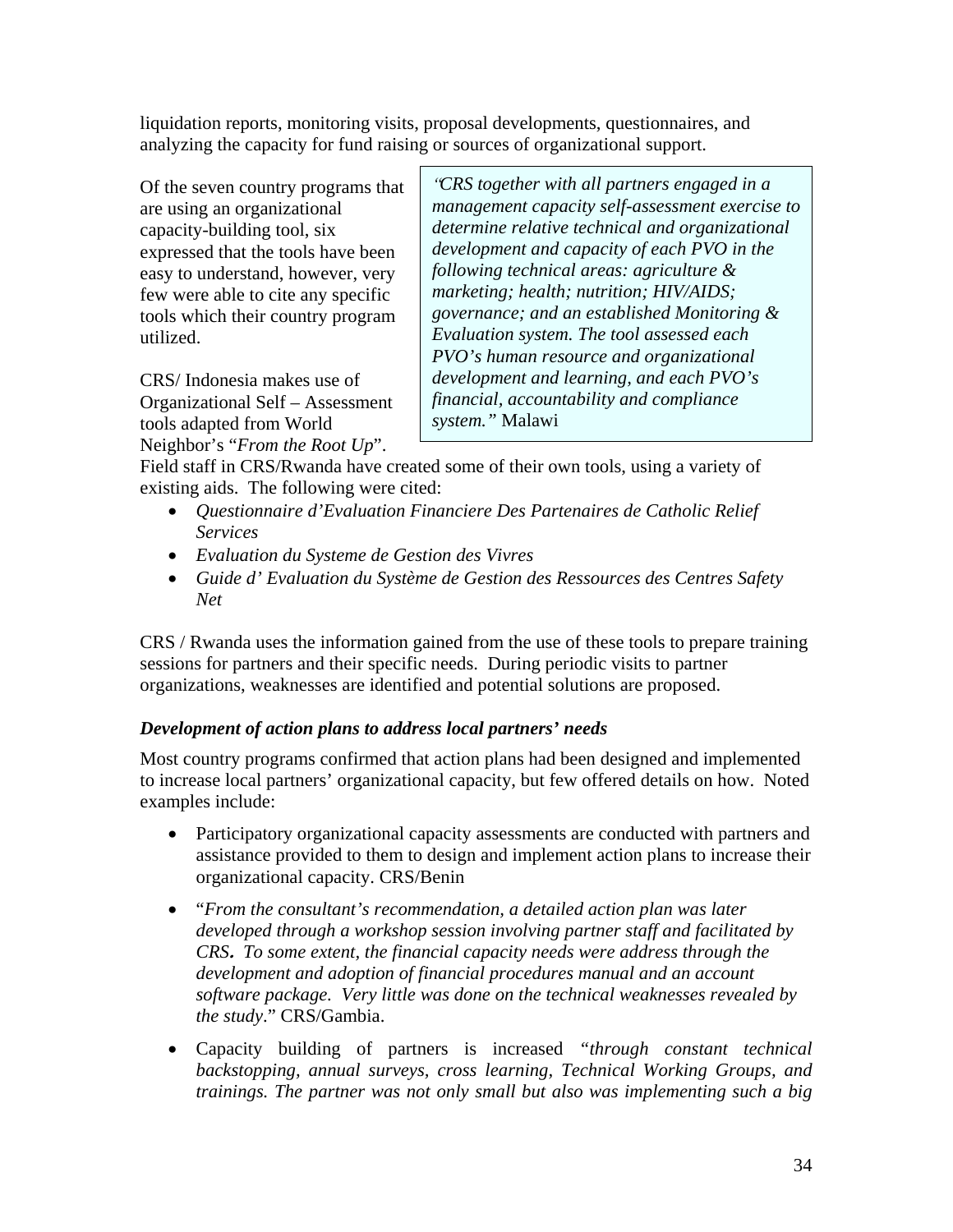*project for the first time and so had their capacity to implement the project and comply with regulations increased through various trainings, technical backstopping and improving their human and financial systems which, prior to the project was not there*." CRS/Malawi

- "*An action plan was developed based on the identified weakness, current capacity and potential. Organizational capacity building activities were developed and implemented with full participation and involvement of the partner, building as much as possible upon their current capacity and potential. Since the action plan was based on partner's identified needs, most of the activities have helped the partner improve their capacity*." CRS/Indonesia
- CRS/Rwanda has been helping all the partner organizations especially the Safety Net Centers develop strategic plans and organizational capacity is addressed in each plan.

#### *Obstacles preventing local partners from increasing their organizational capacity*

Field staff believed that many obstacles prevented local partners from increasing their

organizational capacity. Funding was by far the greatest constraint. Lack of training, time, high staff turnover, and no system or long-term strategy for staff capacity building, were other typical difficulties cited by respondents. One individual mentioned that the constantly

"*It is not clear that all CRS staff members understand what "capacity building" really requires – not just training, but open and honest collaboration that encourages partners to challenge themselves and gain new skills. There is a tendency for people to just do what needs to be done instead of investing in teaching other people*." Burkina Faso

increasing number of vulnerable people in need of services and the focus on partners' capacity to successfully implement their programs rather than build organizational capacities placed limitations on successful growth in this area.

Respondents concurred that the major obstacle preventing CRS from assisting partners to increase their organizational capacity was limited funding. Also mentioned frequently were the limitations of training, time, partner motivation, and the short duration of projects. One respondent noted that at times, there is lack of flexibility in projects due to donor driven activities and indicators.

#### **Cross-cutting IR-B: Capacity of CRS' and local-partner staff to identify, measure and document field impact is increased**

#### *Types of technical assistance and formal training provided for the monitoring and evaluation of Title II country programs*

Technical assistance and formal M&E training took place in 10 of the 15 responding countries. In CRS/ Zambia the program is just beginning and a baseline has recently been completed. Topics covered included:

- IPTT Tools manipulation
- Designing of monitoring tools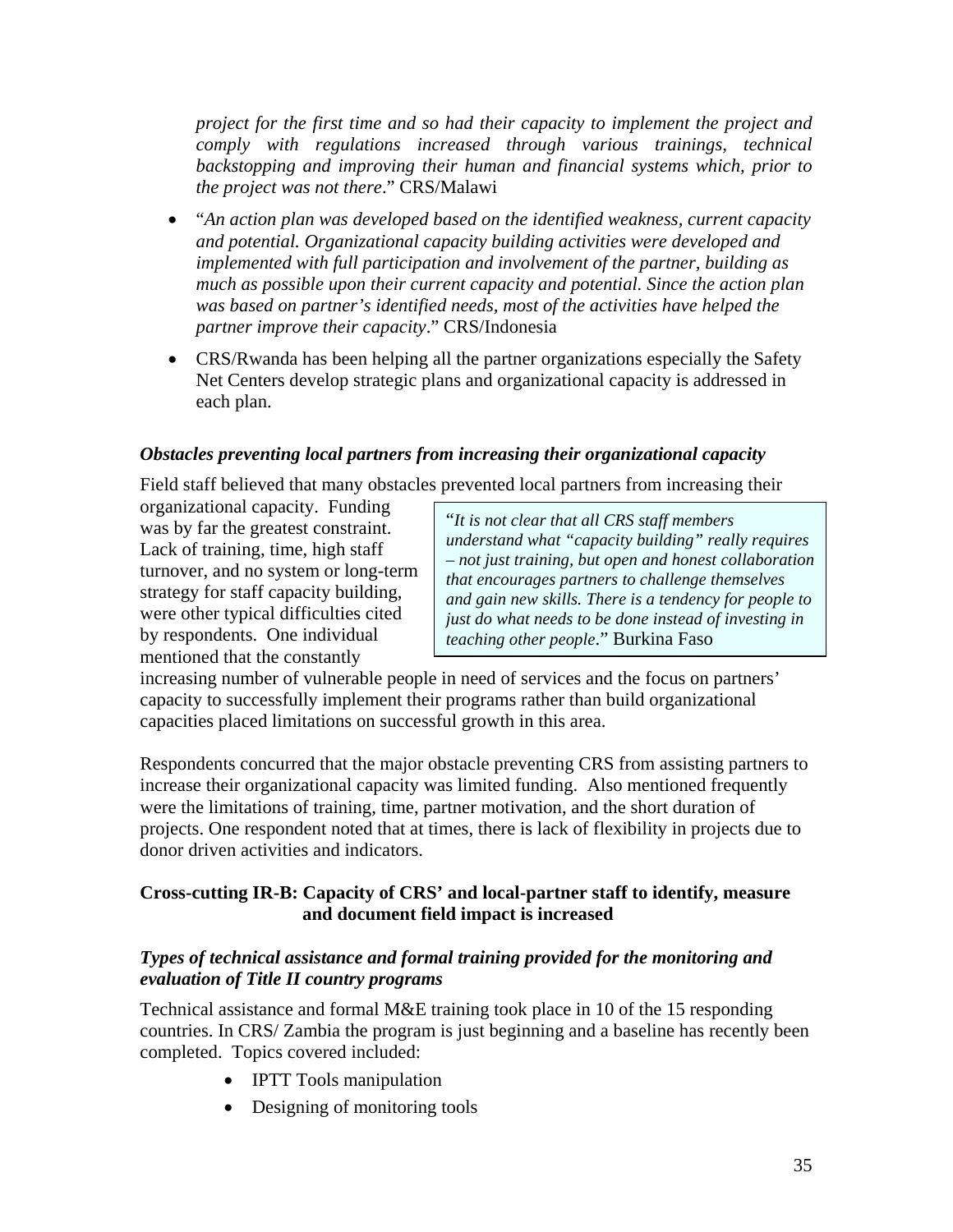- Training in PRA techniques
- Impact Assessment Training
- Fundamentals of M  $& E$
- Situation and problem tree analysis
- Barrier Analysis training
- Use of Propack and IHD Framework
- USG Compliance and cash management training
- Baseline data collection training
- LOAS training
- Commodity management trainings

Commonly, CRS staff provided the training sessions. Other facilitators included CORAD, WARO, USAID, I-LIFE Project Management Unit and I-LIFE Commodity Management Unit. Attendees typically numbered near 20 and were a combination of CRS staff and partners' staff. Occasional trainings included community volunteers and local government employees. Most respondents felt that close to 20 participants is an optimal target.

## *Awareness of the field-friendly monitoring modules developed by ICB*

The vast majority of respondents were not aware of field-friendly monitoring modules developed by the ICB; the few that were aware of their existence, overwhelmingly expressed that adequate training had not been provided. The single advantage of using these modules noted was that the 'Preparing for the Evaluation' module had helped CRS/Ethiopia manage evaluations smoothly and efficiently.

## *Number of M&E tools currently being used in the CP*

Field staff response regarding the number of M&E tools varied from 2 to 30. Those cited were:

- Baseline survey
- IPTT/PITT
- IEE
- CORAD monitoring forms
- CRS monitoring forms
- Progress reports
- Mid-term and final evaluations
- Pro-frame
- Result framework
- Impact Assessment
- KPC
- Data Management planning tool
- M&E Capacity Assessment tool for partners
- M&E Calendars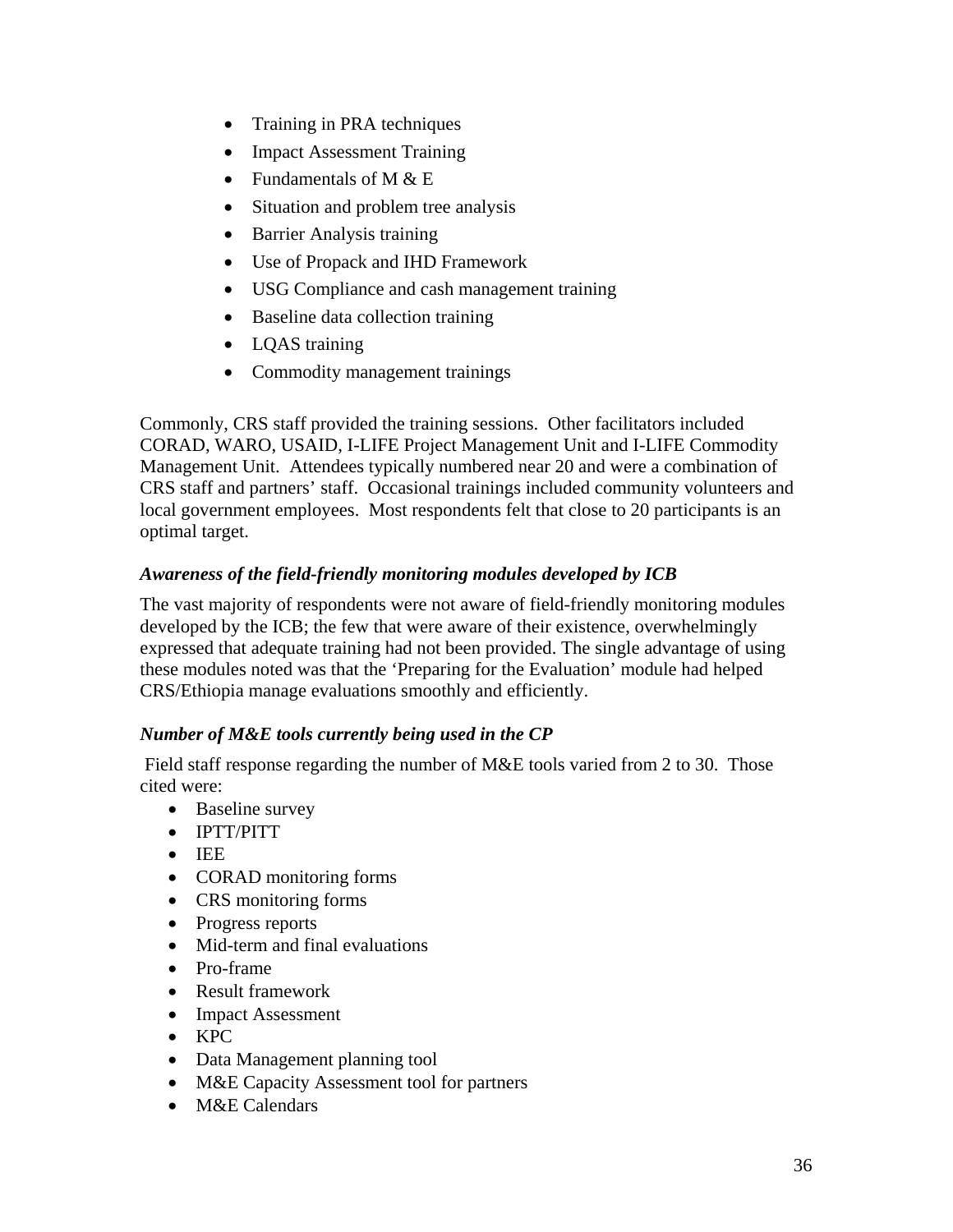- M&E Plans
- DIPs
- Collection of success stories

Opinions were split about whether or not reports or manuals documenting the use of M& E tools exist.

The vast majority of responding country offices declared that their program uses participatory monitoring methods for data collection and analysis. Focus Group Discussions and many Participatory Rural Assessment techniques were cited by virtually all respondents. Other methodologies noted were:

- Key informant interviews
- Joint planning and review meetings
- Lot Quality Assurance Sampling
- Community Forum Discussions
- Stakeholder's self-assessment
- Appreciative Inquiry
- Questionnaires for population based surveys
- Workshops
- Community seedling committees monitor seedling survival in Sudan

One individual countered the positive responses with the following observation: *"It takes time and money, and a deeper understanding and appreciation of the value of participatory methods than what most people have here. PRA is used at the beginning to define the problem, but participatory methods are not used during project design, implementation or evaluation."* CRS/Burkina Faso

## *Types of data monitoring systems and management information systems used in Country Programs*

The following tools and information systems were cited by CPs as components of their Title II M&E systems:

- Baseline evaluations
- Mid-term evaluations
- Field forms and digital data bases
- Access databases

"*Data obtained through M&E is mainly reported in project reports, through presentations to staff, key stakeholders and though participatory sessions with communities. Reports are submitted to Project Managers on a quarterly basis for review and feedback. The means by which the information is reported is determined based on the audience and type of action planning required*." Malawi

- GIS (Geographic Information System) Server
- Indicators Performance Project Tracking system (IPPT)
- Routine Data Collection
- Periodic Surveys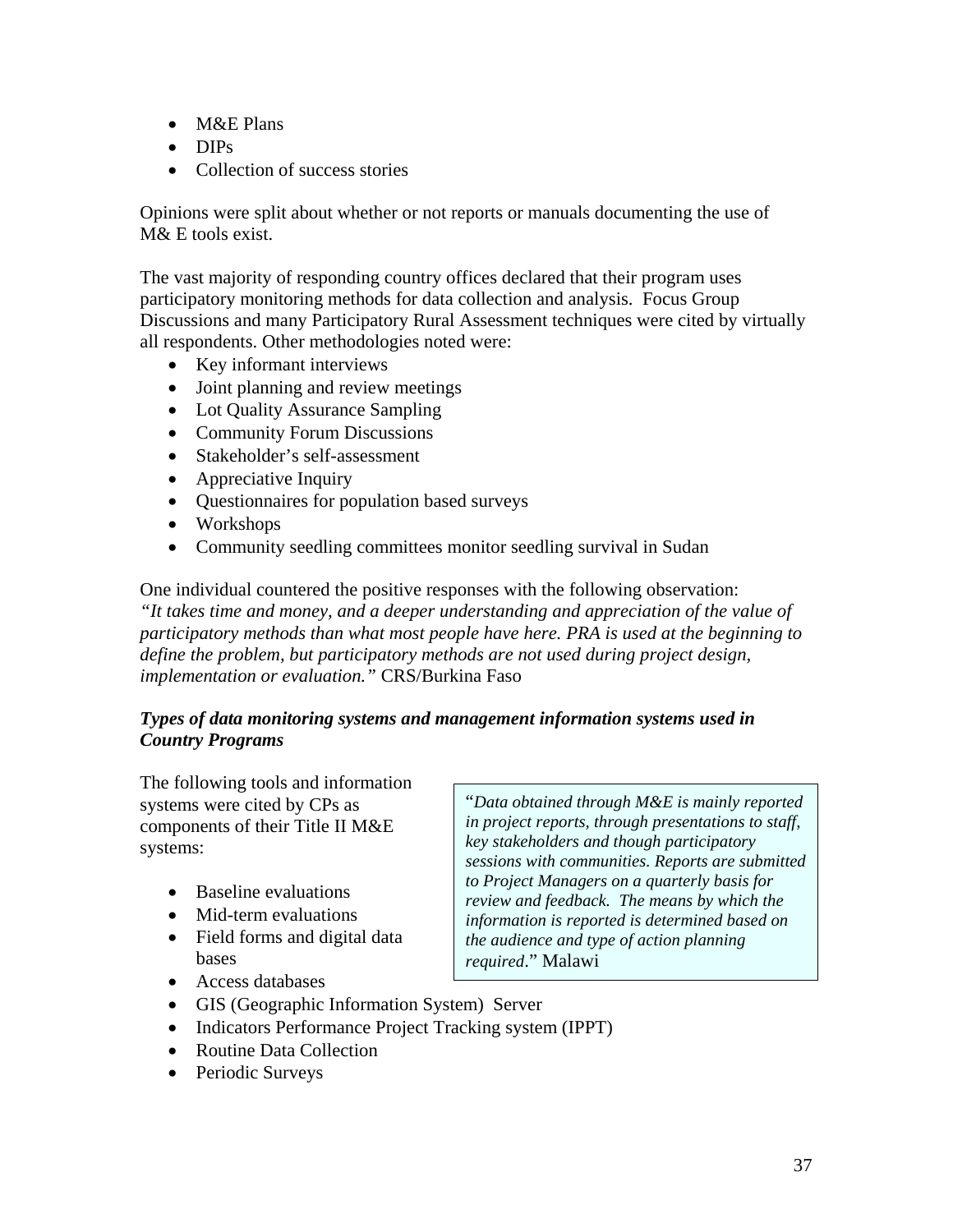- The MIS currently used by CRS/Malawi was developed to monitor activities in the I-LIFE DAP. A system was developed in Access to track individuals and households' participation in I-LIFE activities.
- There is a plan this year to develop a database of key indicators, by sector, to
- compile and monitor for the country program. *Malawi*
- Quarterly narrative reports
- Annual indicator reports
- SPSS and Excel

In several country programs data obtained through monitoring and

*"CRS is promoting new participatory approaches such as the Most Significant Changes (MSC) methodology and the Participatory Impact Assessment (PIA). The three staff members who participated in the regional M&E training were briefed on these methodologies*. "CRS/Benin.

evaluation is reported by partners' staff to CRS program officers. The POs then review and submit the data to M&E for entry and analysis. The analyzed data is presented back to the program manager, and is produced in reports per the requirements of the donor(s).

## *Use of M&E findings for strategic decision making*

Respondents felt strongly that M&E findings had been used in strategic decision making. Examples of how the knowledge has been applied follow:

- To rectify and improve project implementation
- To provide TA on weak areas
- To use lessons learned for better planning
- To design new programs
- To develop the SPP
- To target operational areas
- To determine funding decisions for partners

Less than half of the responding country programs were able to describe new approaches for assessing impact which have been introduced by CRS. Respondents cited the IHD framework, PRA, Lots Quality Assurance Sampling, Annual DAP surveys, LQAS surveys, PIA and MSC.

## *Strategies for strengthening linkages between Title II and non-Title II programs*

*"One example is on Positive Deviance implementation. The CRS/Indonesia program planned to establish 100 PD groups. However, based on the monitoring report from the field staff it showed that PD groups need a lot of technical assistance and guidance from the field staff and that the target communities did not really need that many groups. Based on the report, DAP manager decided to reduce the number of PD groups to 32 to be more manageable but with intensive assistance and guidance to improve and maintain the quality of services the groups provided to the target communities."* 

Nine responding field offices were aware of strategies which, in the past four years, had strengthened linkages between Title II and non-Title II programs where sectors or activities are similar or complementary*.* Some specific examples include:

- In emergency, Title II resources are often combined with emergency funds to better respond to the needs of communities
- In HIV/AIDS programming, Title II food is provided, while PEPFAR provides resources for treatment.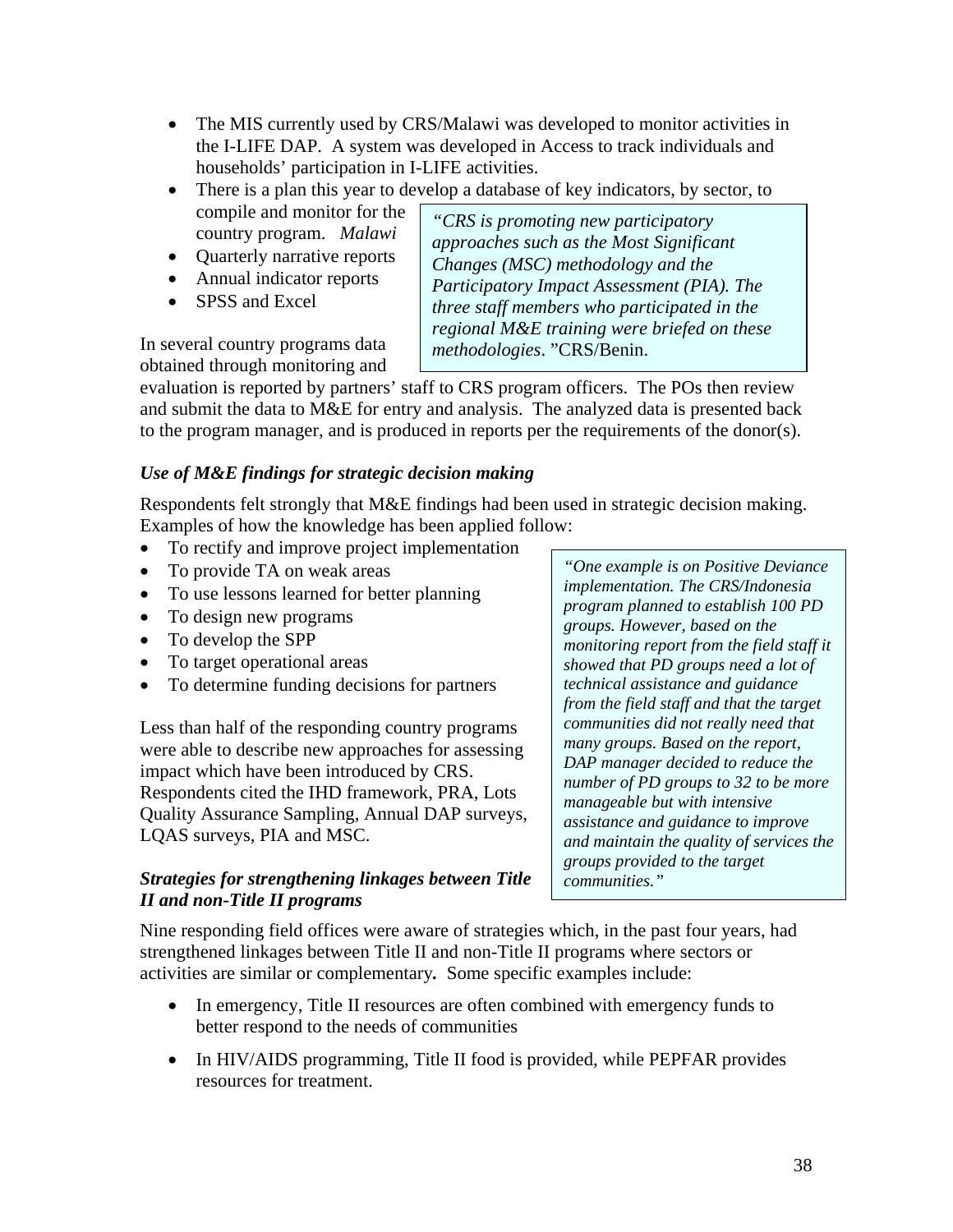- Capacity building through Village Strategic Planning training is facilitated by the Peace Building program team for both CRS and PPSE DAP staff.
- In Indonesia, DAP Health has been integrated into collaborative programs in Agriculture and Peace Building.
- Title II grants have been used to scale up non-Title projects and lessons learned from Title II programs have been used to strengthen non-Title II grants. The reverse also applies.
- CRS supports quality education to complement school feeding, which is funded through Title II.
- Providing FFW support to non-Title II projects. e.g., the use of FFW for the implementation of the World Bank / NaCSA housing project, the UN Human Trust Fund for shelter construction, UNDP housing, and the construction of OFDA funded CHPs.
- Collaborating with partners not implementing non-Title II projects, e.g., providing FFW support to MSCL for provision of creation of community structures such as grain stores, drying floors, etc.
- In order to increase food security at a household level, CRS/Malawi rolled out a small-scale irrigation project which targeted the same beneficiaries as those in Title II programs. Rain-fed cultivation is complemented with winter/irrigated cultivation, increasing the number of months that beneficiaries have food.
- *"Where there is geographic overlap, it is easier to strengthen linkages between projects. CRS Rwanda holds quarterly integration meetings where we update where each project is working and how linkages can be strengthen. Mapping of all interventions is important and should be updated regularly so everyone has as much information as possible. During the quarterly meetings the programming department looks at ways to link different projects and then commits itself to two or three concrete activities for the next quarter. Previous quarter activities are reviewed and analyzed if they were not completed".*

#### **KEY ISSUES FOR SO3 AND CROSS-CUTTING IRS**

In general, CPs had not had difficulty in applying the IHD framework in conjunction with the FFP food security framework. Several noted that the IHD framework and the Contextual Analysis Toolkit represented an improvement over previous methods used to analyze systemic causes of food, water, and livelihood insecurity. Nine CPs claimed to have used the IHD in developing new MYAPs and explained that it enabled them to achieve a greater focus on promoting community self reliance resilience. Many CPs are involved in building capacity of implementing partners and have developed action plans to do so, though few identified specific capacity building tools. The majority of respondents from CPs reported that they have undergone training on monitoring and evaluation and claimed that they were aware of the field-friendly monitoring modules developed by the ICB. The majority of respondents claimed that information gaining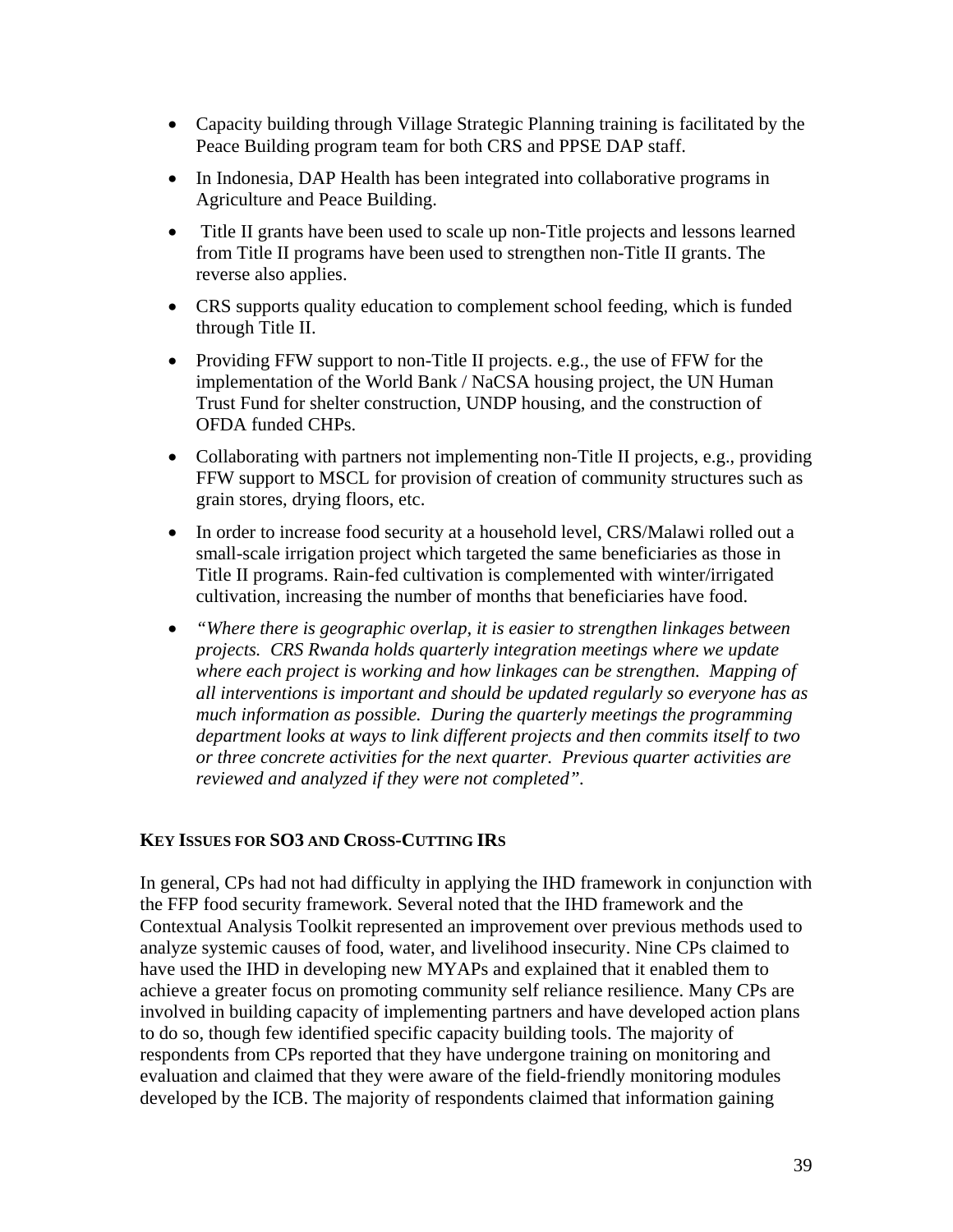through monitoring and evaluation had been used in strategic decision making and that over the life of the ICB, efforts had been made to strengthen linkages between Title II and non-Title II programs.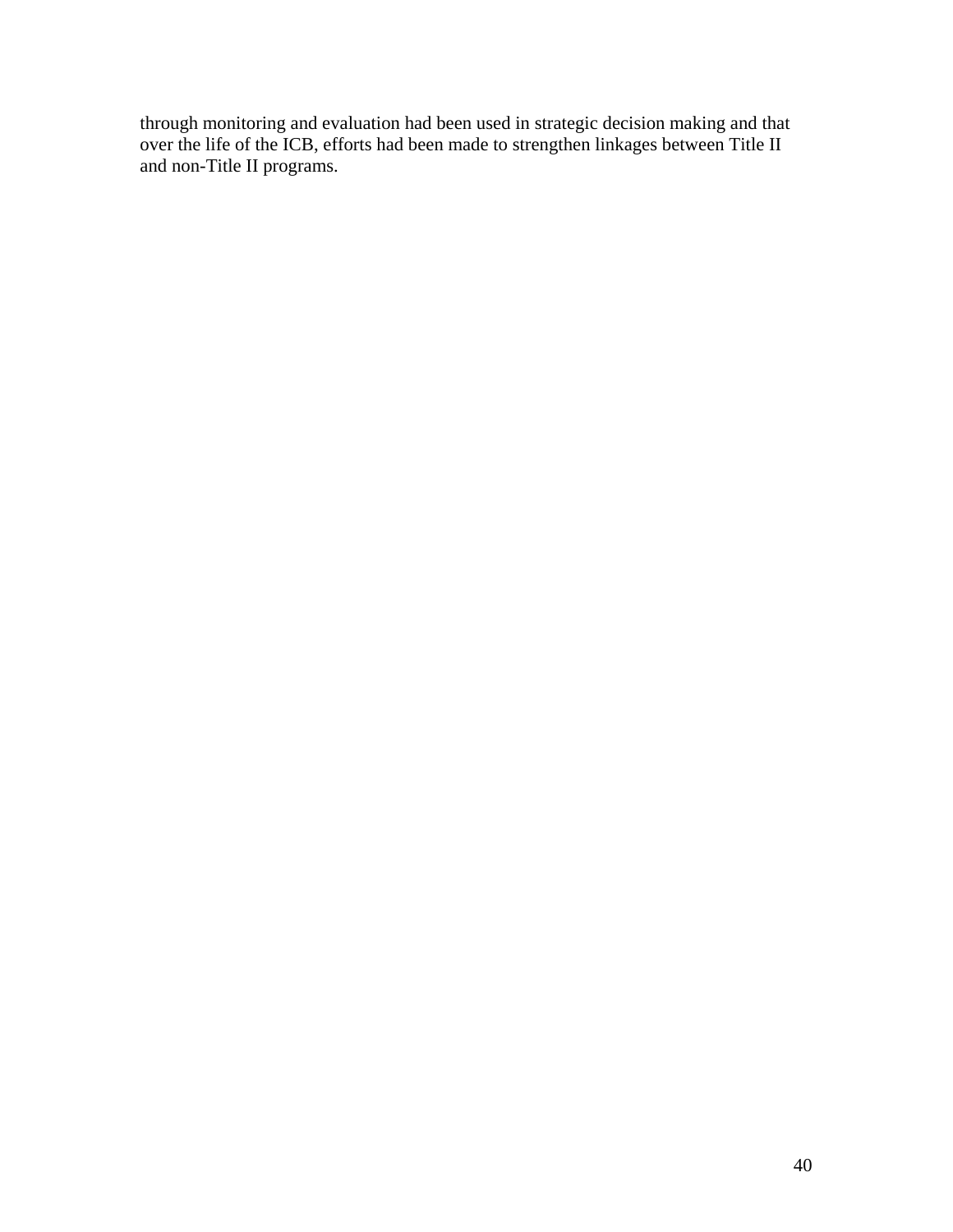# **IV. Program Quality Impacts: Headquarters' Perspectives**

## **SO1: Strategies for individual, households, and communities to manage risks to food security are promoted**

## *The effectiveness of the IHD framework in the field, and how the framework has been used in country programs (CPs)*

Staff from CRS headquarters shared that the IHD framework was developed based on DFID's Sustainable Livelihoods framework, however spiritual and rights based dimensions of livelihoods were added to the framework by CRS. The IHD framework offers a spiritual lens to analyze ethical issues, and a justice lens to analyze issues related to rights. Although the IHD framework was developed before this ICB phase, the ICB grant allows CRS to complete the framework, developing tools and user guides and to develop the capacity of country programs to operationalize it.

In a group interview HQ personnel stated that in the beginning there was some resistance from the sectors to introducing IHD, however they eventually accepted the framework. Senior management understood the advantage of the IHD framework and adapted the framework into CRS' programming strategy in 2004. The mid-term strategic review has identified "IHD framework" and "partnership" as the two programming cornerstones for CRS. Although senior management understood the IHD framework, comprehending the framework remains an issue to the local level field staff.

Participants in the group interview additionally explained that internalizing the IHD framework by country programs seemed to be easier in CRS because of the approach that was taken by headquarters. Instead of forcing the country programs to adopt the framework, HQ allowed them to review the framework and identify pieces that are relevant to them. As a result the country programs took ownership over the framework. CRS has been developing a user friendly guide to help country programs to operationalize the IHD framework.

In the final evaluation survey, CRS headquarters and regional personnel reported varied levels of effectiveness and use of the framework in the field. One respondent noted that orientations and training had been offered at many levels. Country level workshops have occurred in Tanzania, Uganda, Kenya and Ethiopia, Rwanda, Zambia, Haiti, India, Malawi and other ICB-participating CPs. Regional and multi-regional overviews have also been offered on the topics of "HIV/AIDS and nutrition, water, and disaster preparedness and response." ICB funding supported program development in HIV/AIDS, WatSan and agriculture allowing CRS to develop its capacity to address the issues. A number of tools were developed with ICB resources and these areas were integrated into the holistic IHD framework to improve CRS' title II programming in the field enabling a much bigger impact on households. The education sector has developed documentation on strategies for bringing education into the IHD framework. Although education is integrated into the framework, the challenge is to develop tools and standards that can easily be applied by field staff.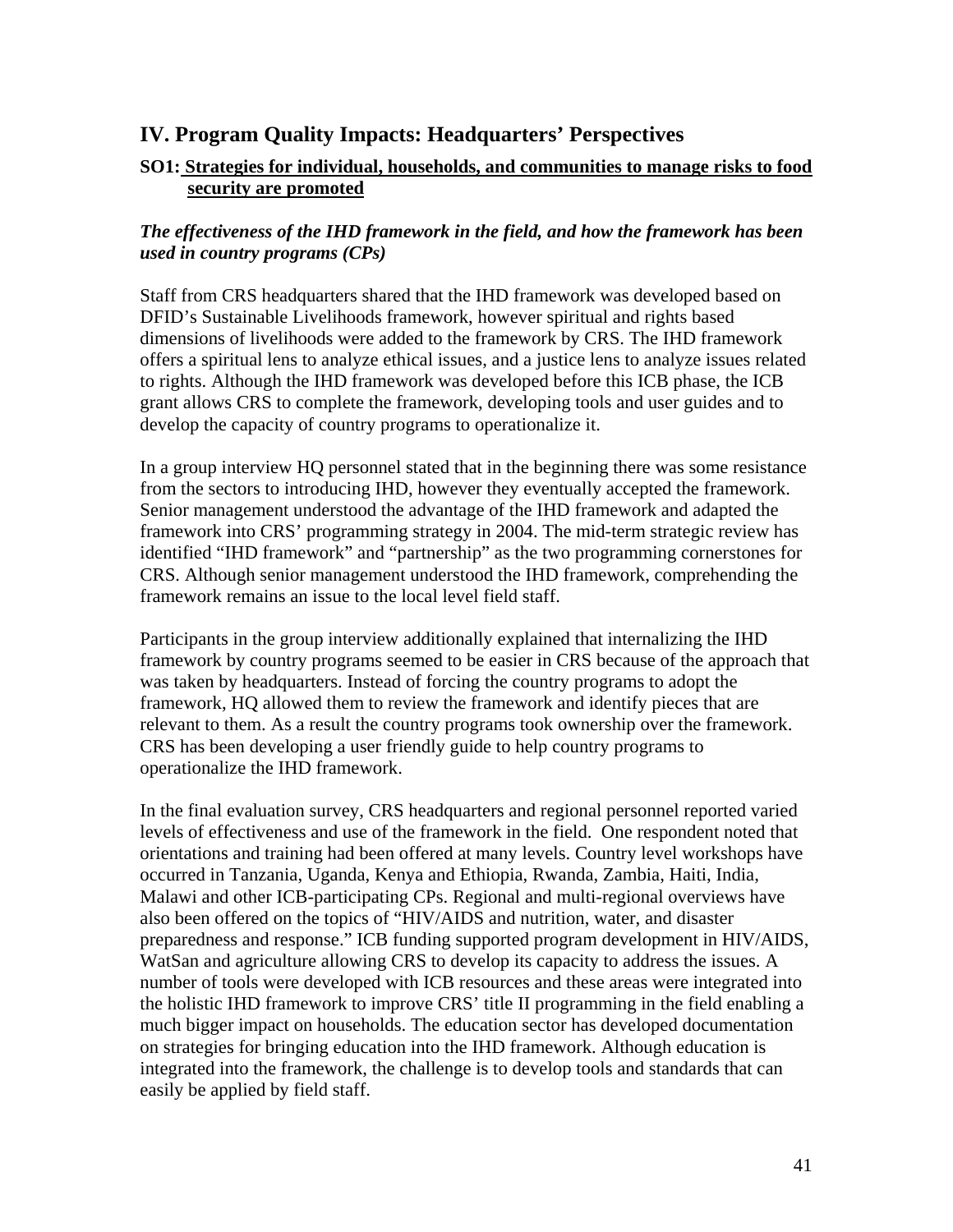Close to half of the CRS headquarters staff that responded to the final evaluation survey reported that the framework had been effective and noted the following uses:

- Strategic planning processes
- Preparation of MYAPs (livelihood assessments) and the design of the accompanying assessments and analyses

and assessments *"The IHD was used to good effect in the EARO publication about SILC (savings-led microfinance) – outlining potential impacts on the assets of participants. This framework is going to be used in an upcoming evaluation."* HQ Staff

- Establishing linkages between household livelihoods and levels of vulnerability which helps CRS identify gaps where project interventions could be of use
- After the Tsunami, IHD was used by the livelihood team in the initial assessment of Aceh. IHD components were visible in the resulting strategy.
- POSD pointed out that with the help of the ICB grant, CRS was able to improve its capacity on M&E, partnership, knowledge management, publication, and cross cutting and multi-sectoral program development.

One respondent felt that although elaborate assessments had occurred in two of the country programs, neither resulted in significant capacity building. They remarked that by focusing initially on data collection rather than analysis, the effectiveness of the IHD framework is limited.

Half of the responding staff members reported that either they were unsure of the effectiveness and use of the IHD framework in the field, or they had not seen the framework in use by a country program. Several CRS HQ responses indicated that some sectors experience little or no use of IHD. Explanations inferred that staff need additional experience using IHD before it can become an integral part of CPs. Up to this point the training has been available to those who wish to take advantage of it, resulting in an inconsistency in the understanding and application of IHD between staff and partners. Time is needed to gain acceptance and understanding of the framework, before IHD can be completely incorporated into the guidance and TA provided to CPs.

## *Technical challenges which hinder implementation of the IHD framework in the country programs*

The majority of respondents to the headquarters and regional ICB final evaluation questionnaire reported that the primary technical challenge which limited CRS' ability to implement the IHD framework

*"Staff have found it challenging to translate their conceptual understanding of the IHD framework into practical use. Initial orientation trainings have focused on the concepts and "presenting" the framework, without sufficient very concrete, practical discussion on how it can be used. When applied in practice, it is clear that there is still a lot of confusion of "what fits where" in the framework."* HQ Staff

in CPs was that the framework was complicated and difficult to understand. Country programs found the framework interesting and were interested in new approaches, but the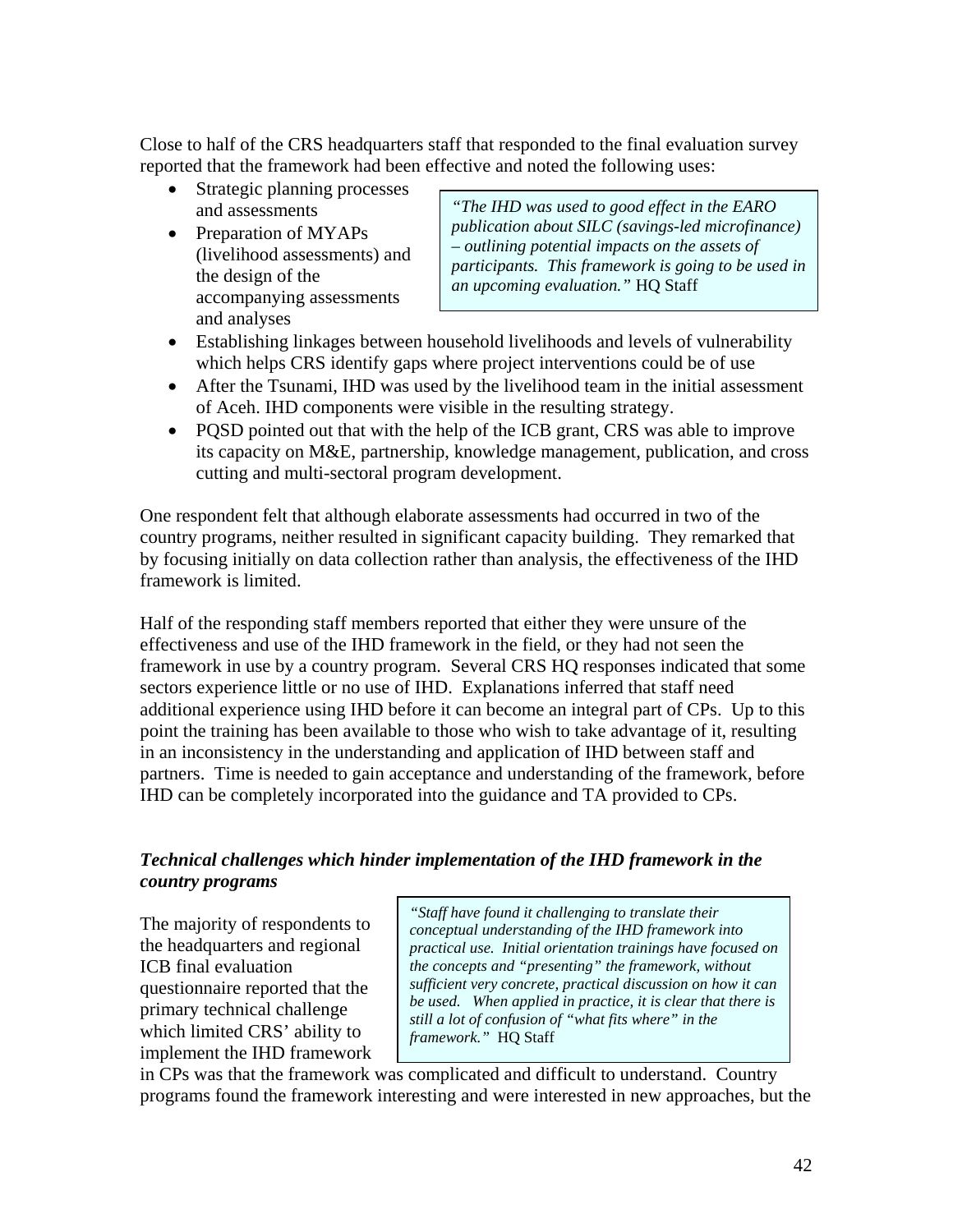potential of how IHD might be applied to programming needs and response design is not apparent.

*"In general I think the IHD is easier for sectors to utilize separately than for a CP to use as a whole or for multiple sectors to use together. Using the IHD to prioritize for MYAPs is still confusing for CPs as they struggle to develop objectives that are not sectoral specific and mesh IHD language with FFP language."* CRS HQ Staff

Comments from respondents suggested that discussion and debate is more effective for building ownership and that it is easier for sectors to use the IHD separately than for a CP to use it as a whole. The wealth of information available through IHD analysis presents another quandary. Staff are unsure how to incorporate relevant elements from this abundance of knowledge into project and strategy design without doing "integrated, all-encompassing projects." Sectors that are familiar with the livelihood security framework have had a much easier time incorporating

IHD into program and strategy design. A recurring question from those familiar with the livelihood security framework is, "How is IHD different?"

An additional obstruction is the absence of a focal point; no one consistently holds responsibility to clarify IHD methodologies, making it challenging for staff to translate their conceptual understanding of IHD into practical use. To make the ICB grant more effective, HQ staff respondents believe that ICB should focus on a maximum of two to three themes. The current ICB is trying to achieve too many different things that are not realistically possible.

'Measuring the impact of multi-sectoral programming' presents another difficulty. CRS has yet to develop a sound methodology to quantitatively measure the impact (if any) of its current multi-sectoral programming. However, it has developed a methodology called "Most Significant Change" to document case studies and capture anecdotal evidences to measure the impact of multi-sectoral programming.

Two more constraints to implementing the IHD in country programs are high staff turnover of those that have received training, and the lack of available time. The process for defining the framework takes considerable time, which is limited for CPs struggling to meet deadlines.

## *Incorporating IHD perspectives in sectors' annual PQSD work plans*

When HQ and regional staff were asked how ICB supported sectors are incorporating IHD perspectives in their annual PQSD work plans, the responses varied drastically. A representative of PQSD indicated that all sectors he had worked with included IHD in their annual work plans. At the other end of the spectrum were staff members that were completely unaware of any IHD perspectives in the annual work plans. A query was raised about how, specifically, the IHD affects the design and application of M&E.

Three sectors stated that IHD perspectives were incorporated into annual work plans, but none explained how. Another response indicated that although the IHD had been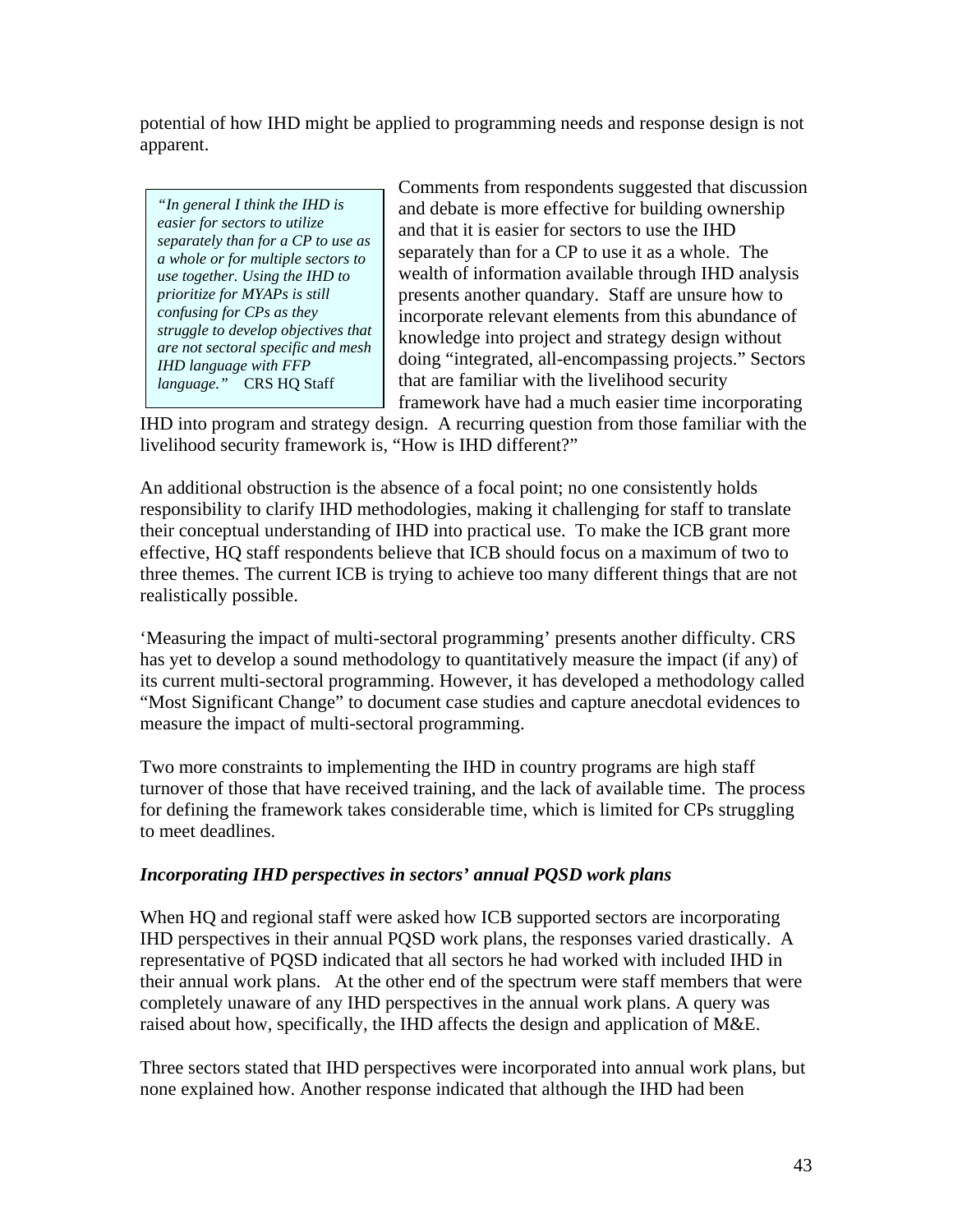included into the sector's work plan, little had been implemented in that sector's country programs.

## *Monitoring and implementing the IHD framework in country programs.*

Several noted that CRS does not monitor the use of the IHD framework, but rather, encourages and supports its use through trainings, SPP development, evaluation planning, and direct TA. Because CRS is a decentralized structure, monitoring and

*"Monitoring and implementation is handled at the CP level, and to a lesser extent by regions due to the decentralized structure of CRS. This means that PQSD's role is more limited to one of capacity building and training. Often country program staff in agriculture have played a more active role in leading the process of introducing IHD. Some Country Representative have played an important role in terms of their vision for IHD. DRDs PQ and RTAs have also actively advocated for an IHD perspective in country level programming."* HQ Staff

implementation take place at the CP level. When strategies and projects are reviewed at the regional level, CRS gains awareness on how and if, IHD is being used. One CRS staff member reported that monitoring of IHD does not take place in their region and several others did not know how either monitoring or implementation takes place.

## **SO2: Human capacities and community resilience are protected and enhanced by holistic responses to two major challenges to food security**

## *Country Program Development or Revision of Tools for linking the IHD to food security and asset protection.*

Respondents to the HQ ICB final evaluation survey listed many country programs that had developed or revised tools which enabled them to link the IHD to food security and asset protection: Uganda, Tanzania, Kenya, Ethiopia, Zambia, Chad, Haiti, Rwanda, Burundi, the Philippines, and the DRC.

CRS/India developed two training tools ("Stormy Weather" on asset protection and "All Things Considered" on the IHD framework) which bring together the main elements of the IHD framework. Additionally, it included "*an IHD-informed situational analysis in the facilitation guide for sector-specific strategy development workshops*."

In a group interview, CRS HQ staff expressed that many of the tools and methodologies that were developed by CORE group members are relevant to Title II NGOs and FANTA could have been instrumental in sharing them. This could have optimized the use of resources. At the time when FAM was around, it acted as a platform for the title II NGOs to share the tools and methodologies and facilitate processes to standardize them. Since the phasing out of FAM this is an area that title II NGOs have been greatly missing. Now it seems to many of the stakeholders that there are too many tools but no standards to follow.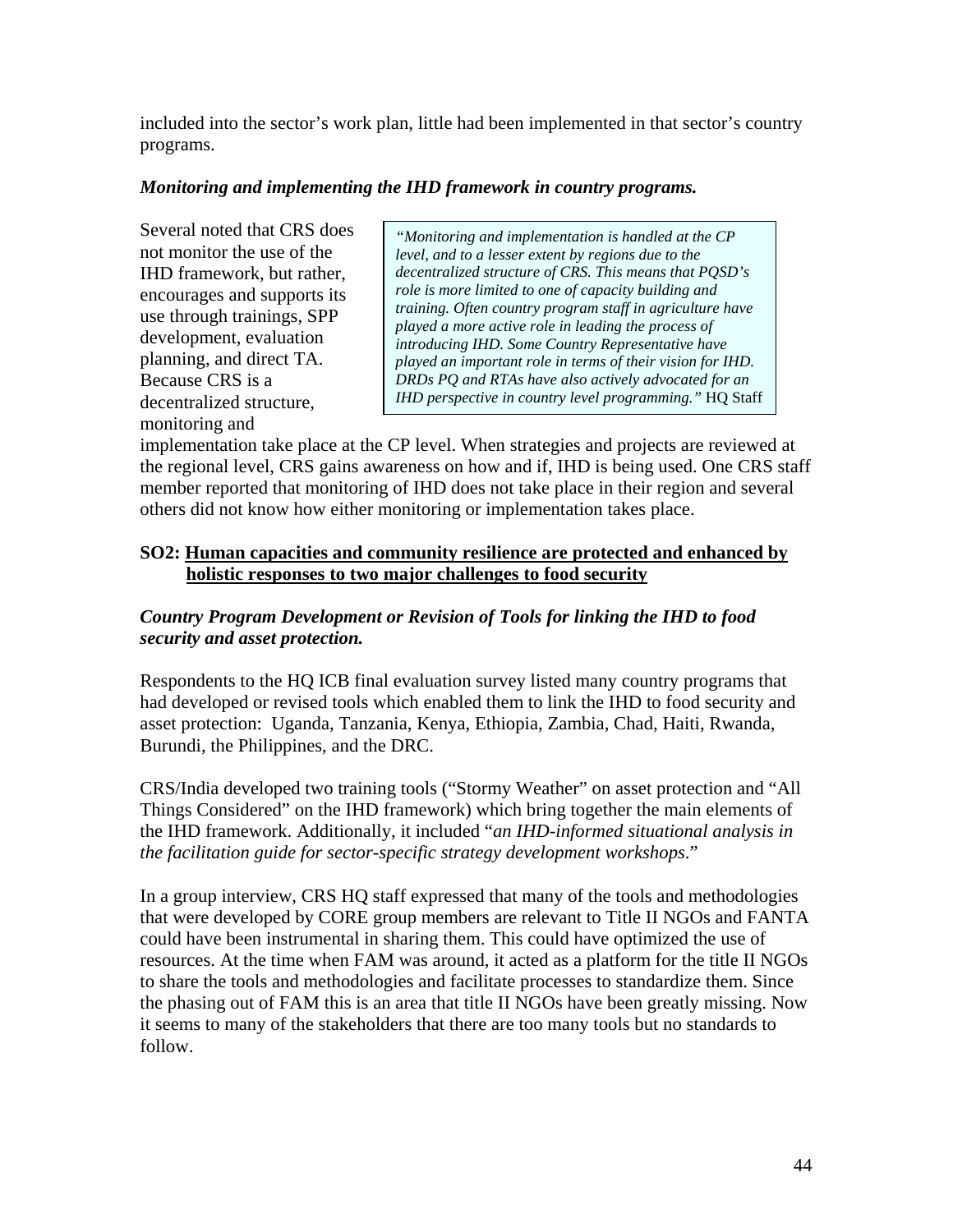An interviewed stakeholder related the following -

 *CRS has developed a huge number of tools but there has been little documentation about the testing and standardization of them. It is critical to have a neutral platform to standardize tools. Currently, every NGO has been*  developing its own tool and there is no standardization. The usefulness of many of *these tools is questionable. Across the organizations there is disconnect between headquarters and field regarding the development and use of tools; communication between HQ and the country programs appears to be a key shortfall. There is very little follow up after a training to provide technical backstopping to ensure that the country office gains the required capacity to use the tools.* 

Half of the survey respondents did not know if country programs had developed assessments and evaluation tools for linking IHD to food security and asset protection.

## *Qualitative changes which the IHD framework has brought into the country programs*

Half of the responding regional and HQ staff believe that IHD has increased the understanding of the "way things work" and has provided a greater understanding of the variety of opportunities for intervention. IHD has offered a more holistic approach to programming, as well as strategies which have been instrumental in helping country programs develop SPPs.

"*Because the IHD framework was introduced at the same time as several other tools (in particular ProPack I for project design), it is difficult to gauge its specific impact on project design quality. Clearly, the IHD framework has been particularly important in helping CPs develop SPPs or large programs in a more systematic manner. It has facilitated a more consistent focus on shocks / risk reduction and on structural constraints to people's livelihoods options.*" Regional Staff

A limitation mentioned was that although awareness is increased, CPs still have difficulty incorporating IHD into their programs.

The other half of the responding staff members did not know what qualitative changes the IHD framework has provided to country programs.

#### *Documentation and sharing of best practices across country programs*

CRS staff mentioned an assortment of best practice documentation and sharing methods.

- The Health sector uses a variety of activities, one of which was performing a study of HEARTH through the regions, and then following up by sharing the study with the regions.
- A series of three HIV & Food Security conferences took place in South, East and West Africa. Best practices and lessons learned within those regions were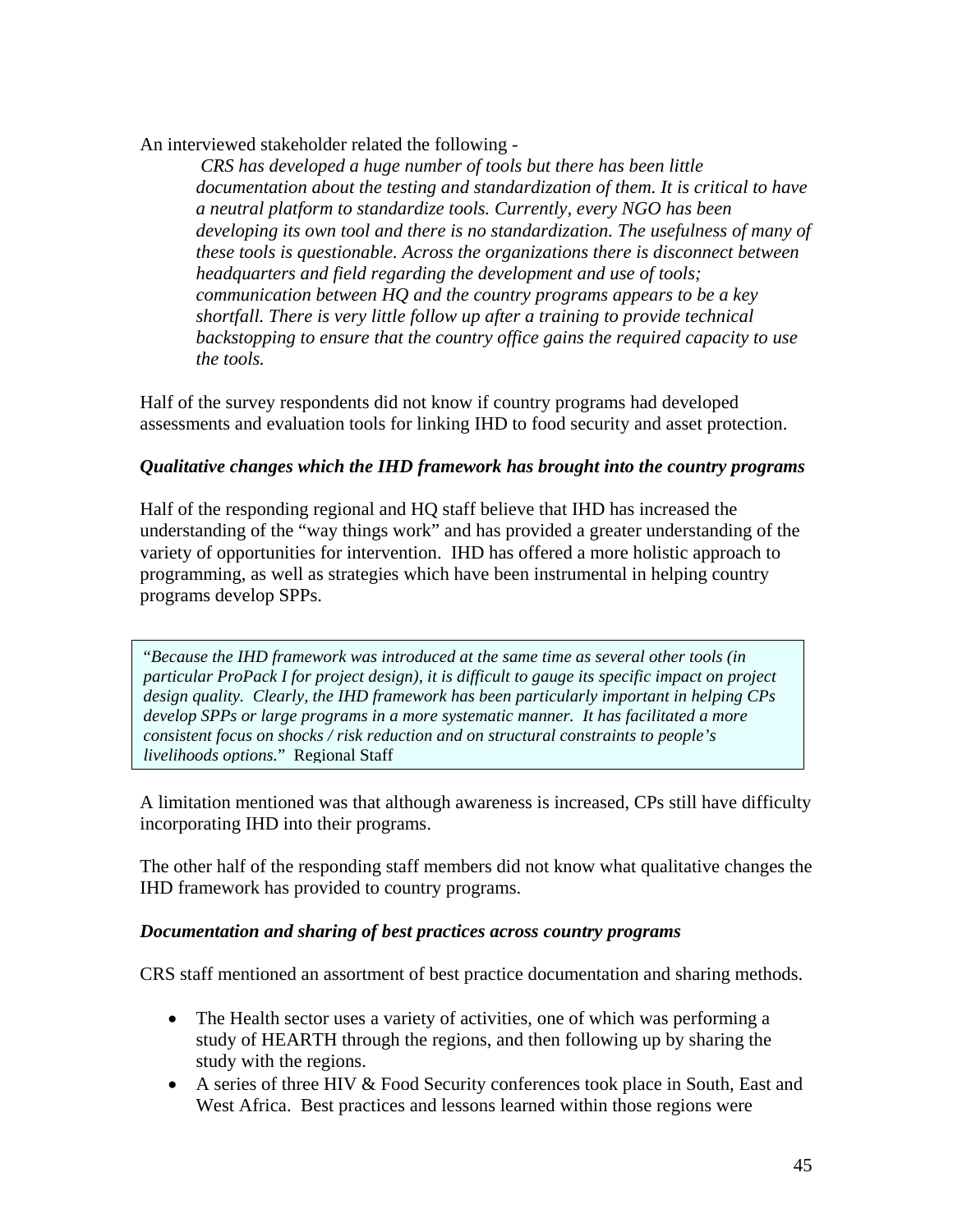documented and shared with other regions. Several publications were a result of the African conferences.

• South Asia has developed a regional share-point site to post reports, tools, and training facilitation guides. This region also organized "a *process of country-level internal reflections on specific emergency response experiences*". Case study documentation resulted from this gathering and was used to inform senior managers on lessons learned. A follow up workshop is planned for 2007, which

will assess progress and include partners.

• When technical committees exist in a region, they are commonly the main venue for sharing program strategies and best practices. Newsletters are also used.

*"Best practices documentation is generally done in the form of short descriptions for reports, short pamphlets/papers, or guides with a compilation of practices. These materials are circulated via email and list serves, mailed to relevant CPs, and posted on a shared internet site. The process is not formal which CRS recognizes and some sectors are better at documentation than others. As CRS moves forward as a learning organization this process will hopefully become more streamlined and lead best practices into better programming."* Regional Staff

• Experiences are shared at

the annual Heads of Program and Program Quality meetings, which staff indicated are very valuable. One respondent noted that seldom does documentation on paper meet needs – other methods of dissemination are necessary.

With regards to best practices of the IHD framework, two individuals felt there was considerable room for improvement. CRS has addressed the integration of the IHD in guidance for ProPack, SPP, education, SILC and Tsunami response. Still, some staff critiqued the fact that they had received no formal reference document on the purpose and use of IHD, and suggested that this type of information would be very helpful.

## *A capacity building strategy for the IHD framework*

Responses were polarized regarding whether or not a capacity building strategy for the IHD framework exists. Of those that felt a strategy was in place or was developing, several related that it has either not yet been formalized or been implemented.

## *Specific initiatives to link development to relief activities*

Several specific instances of linking development to relief activities were stated by respondents.

• The IHD Tsunami publication was CRS' first effort at this type of association. Several PQSD staff followed up and visited the affected countries as they transitioned from the immediate relief assistance to more of a reconstruction focus." A major constraint to CRS Tsunami aid in Aceh was staffing. It was decided that more emphasis be given to a rehabilitation phase.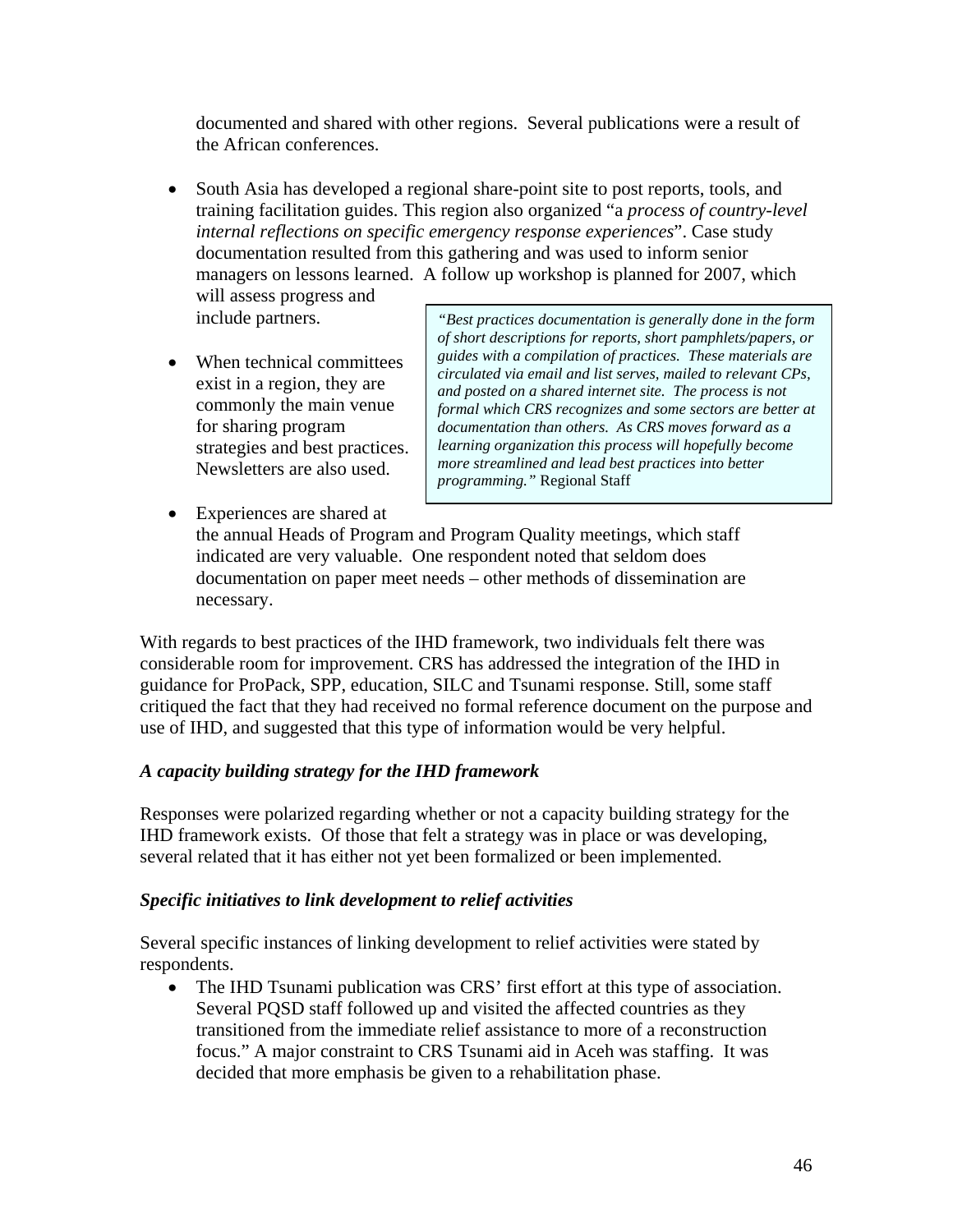- Soon after the Tsunami, a PQ workshop was held in Baltimore with a primary focus on risk reduction. The 2006 PQ workshop also addressed this issue. The annual ERT/Emergency Focal Points meetings have included risk reduction and linking relief and development as key topics. South Asia incorporates risk reduction/ mitigation and disaster preparedness in their regional strategy. Training workshops have been organized, and community based disaster preparedness is a key component of the CRS/India's disaster management.
- Joint DRR workshops were held in EARO & SARO, June 2007. "*In EARO, CRS/Kenya's response to the drought of 2004/5 successfully used vouchers to encourage use of the market (rather than a parallel relief delivery system) to move food into the food-shortage area both in the short term and the recovery phase*."
- The Haiti MYAP, which was recently approved, plans to link development to relief in FY 07-11.

One limitation noted was that the lack of a leader caused inconsistency in development and relief work. Progress in this area may be in sight; a staff member was recently hired to take on this responsibility.

#### *Monitoring Evaluation and Reporting (MER)*

Representatives for M  $&$  E related the following in an interview:

*There were a number of M&E trainings provided to country programs around the world. To develop its M&E capacity, CRS also created Regional M&E Advisor positions. An M&E resource team has been developed who can go to a specific country and provide technical backstopping support.* 

*There were a number of initiatives taken to strengthen the capacity of staff to design and implement monitoring system and now CRS wants to focus on developing staff capacity on evaluation.* 

*Participatory monitoring and evaluation is another area where CRS has made good progress through providing training to staff and helping them to develop methodologies. The country programs have also identified organizations that have capacity on participatory impact assessments.* 

#### *MER of Training/ Technical Assistance /the IHD Framework*

Opinions are conflicted about whether or not the existing MER system provides sufficient knowledge on where, when, and in what form training and technical assistance are provided, and where the IHD framework is being used competently. Some staff felt that monitoring is lacking at a central level. Many responding staff had absolutely no opinion or knowledge of these topics; several felt this is not critical information.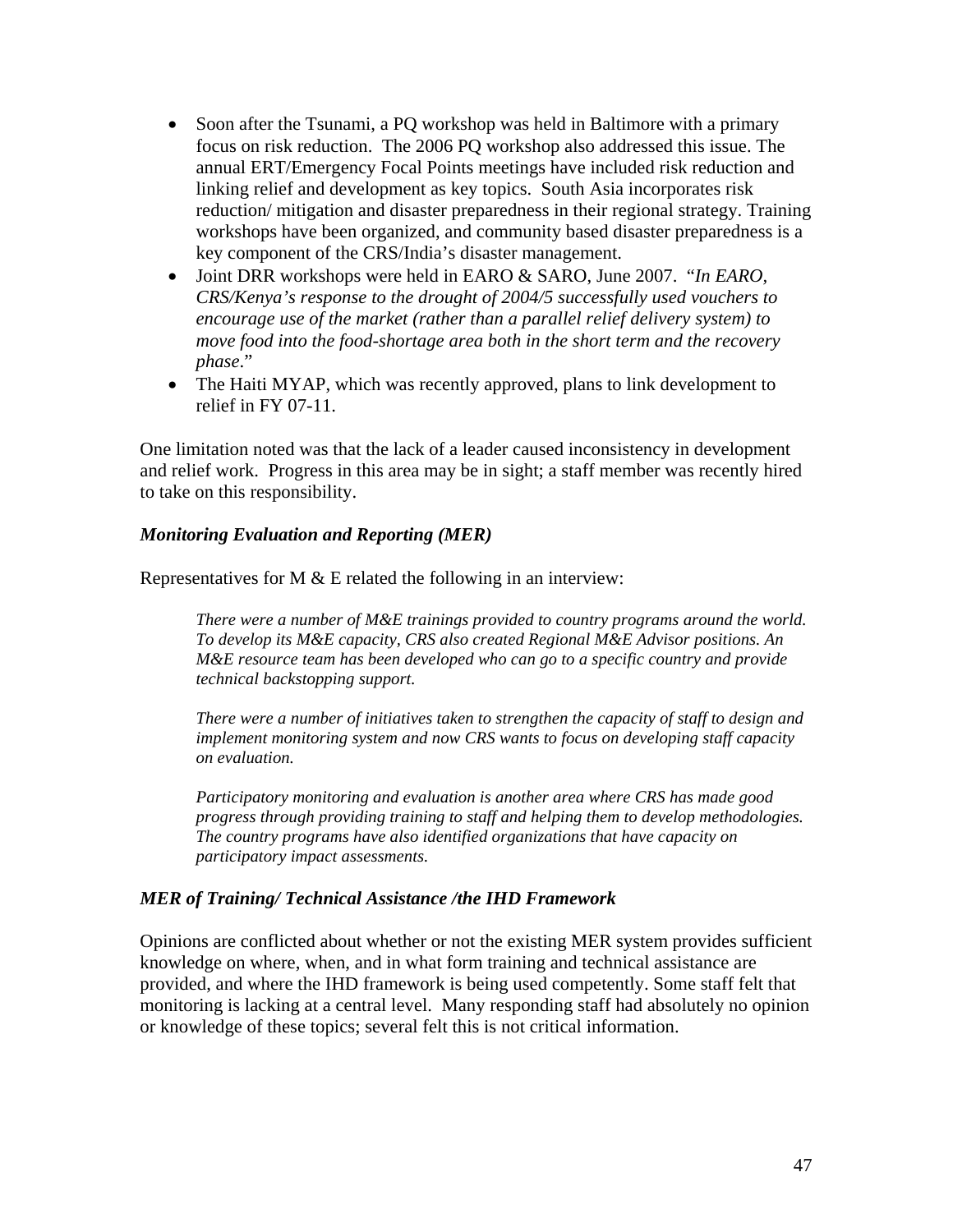*"What matters ultimately is the quality of capacity building / TA provided, not its quantity, while agency wide MER would by definition require rolling up numbers. My experience is that even regional-level training is not that effective and that the best capacity building is country level training supported by lots of on-the-job, practical TA support. Depending on in-country capacity, country staff (e.g. HoPs) can provide training, mentoring and other TA support to their staff through "regular" staff meetings, one-on-one coaching and other means of learning that may not be captured in such MER systems"* Regional Staff

## *Benefits resulting from implementation of the IHD Framework*

Regional staff feel that most, if not all, countries continue to need assistance, especially the newer programs. Two respondents cited benefits experienced by Title II country programs as a result of the implementation of the IHD framework.

- IHD has enhanced the ability of CRS/India staff to "develop a more" comprehensive understanding of program contexts". IHD has augmented this CP's discussions about governance and the issue of rights and responsibilities. Utilizing information gained through the Structures and Processes box was deemed to be particularly helpful.
- One CP experienced "a significant shift in context".

## **SO3: Institutional capacities for influencing food practices and policy are bolstered**

#### *Title II Collaborations and Learning Alliances*

CRS has been actively participating in a wide variety of Collaborations and Learning Alliances. Examples follow:

- Since FY2005 "*the CRS-CIAT agro-enterprise learning alliance has been successful at helping shift the focus from production to markets".*
- A collaborative alliance with the American Red Cross exists, which produces "field friendly M&E modules on many health topics.
- CRS worked with FANTA in developing indicators for USAID/FFP's Performance Management Plan and provided input to the development of FANTA's Household Food Insecurity Assessment Scale. CRS helped FANTA piloting LQAS in Ethiopia and Haiti. It participates in PMP FFP working group where it plays an active contributory role. This working group developed userfriendly methodologies of measuring household food insecurity and produced a generic questionnaire/tool.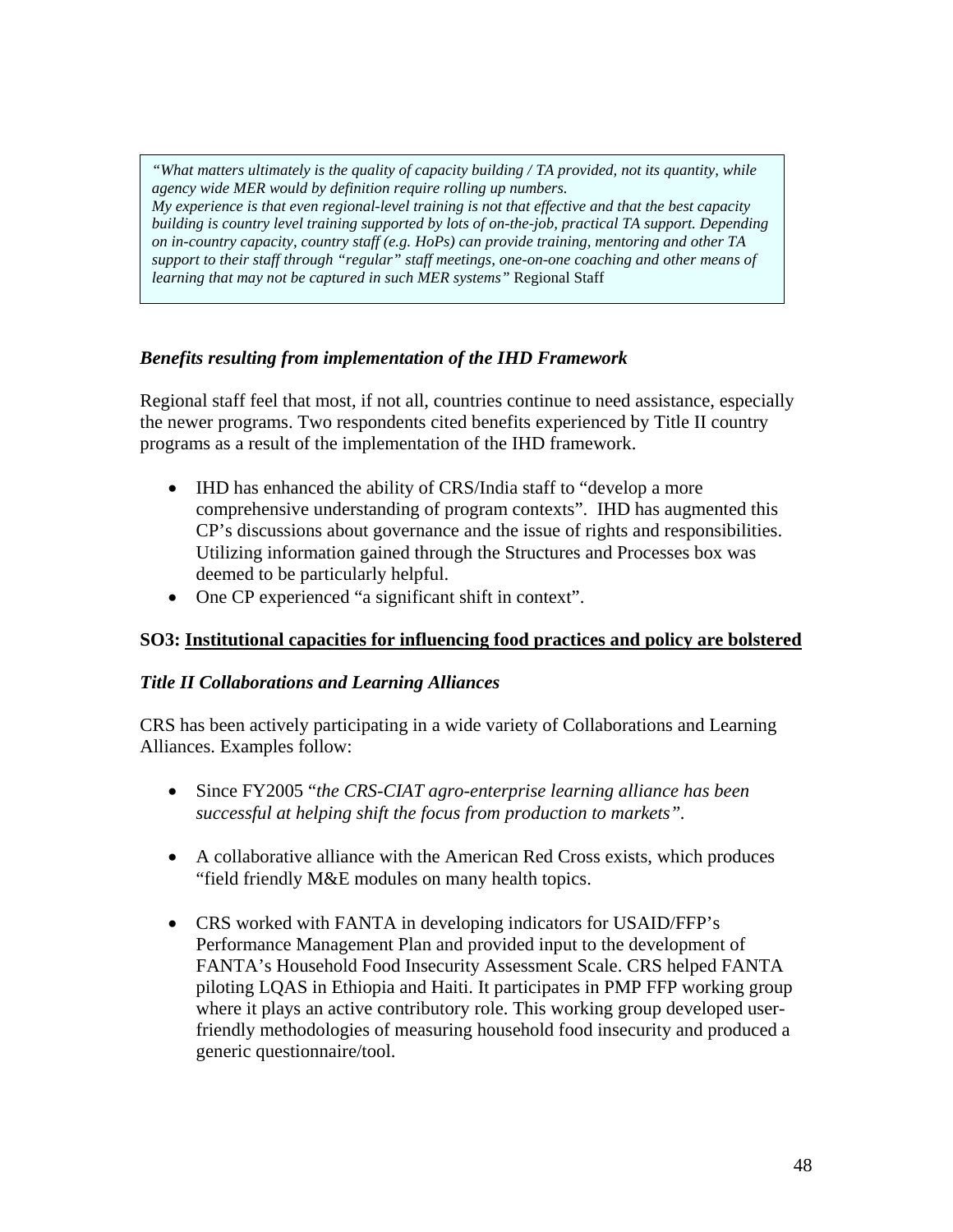- CRS participated in different forums with Project Concern Intl. on HIV/AIDS programming and Alliance for Food Aid, and has helped in the preparation of the Skills-Building Sessions application form.
- CRS participated in the learning alliance forum to share methodologies and approaches in the field and exchange experiences.
- CRS hosted annual INGO Evaluators' Roundtable at their headquarters in 2004 in Baltimore. The enhanced collaboration on the part of CRS has included the active participation of its staff in Evaluation Interest Group.
- Being a member of CORE network CRS participated in nutrition working group and integrated management of childhood illness working group. The working group provided as opportunity for organizations to identify common interests, develop manuals and trainings integrating food security, and providing training to food security staff. CRS was involved in identifying common indicators across different projects and took the lead on piloting indicators with the whole group.
- CRS has been involved in the EIG and the joint 2005 panel at the AEA/CES.
- CRS worked with AED in developing a common understanding of how to achieve scale in AED's hygiene programs, how to use systems thinking to garner the partnerships and leverage points necessary for multiple stakeholders to work together for a common goal. Together with CRS and other organizations AED identified few locations where all of the stakeholders will practice some of the principles agreed to achieve scale.
- CIAT helped CRS to improve its capacity on market analysis through training that focuses on market analysis, concepts of enterprise development, and integrate business principles into CRS' ongoing development work. This helped CRS to shift its focus from a production and services driven approach to a market based approach that would facilitate local service provision. CIAT's interest was to test methodologies through CRS and adapt them into the African context.
- "*CRS has worked with CARE on issues related to the uses of food aid and local food purchase for which documents should be produced by CARE at the end of FY08. With ARC, CRS has produced a number of M&E documents and manuals."* Furthermore, CRS' collaboration with the American Red Cross began with the start up of the ICB grant*.*

Staff declared that *"a number of other collaborations with local research organizations and specialized institutions have also been developed – but not under the formal Learning Alliance mechanism of the ICB grant*"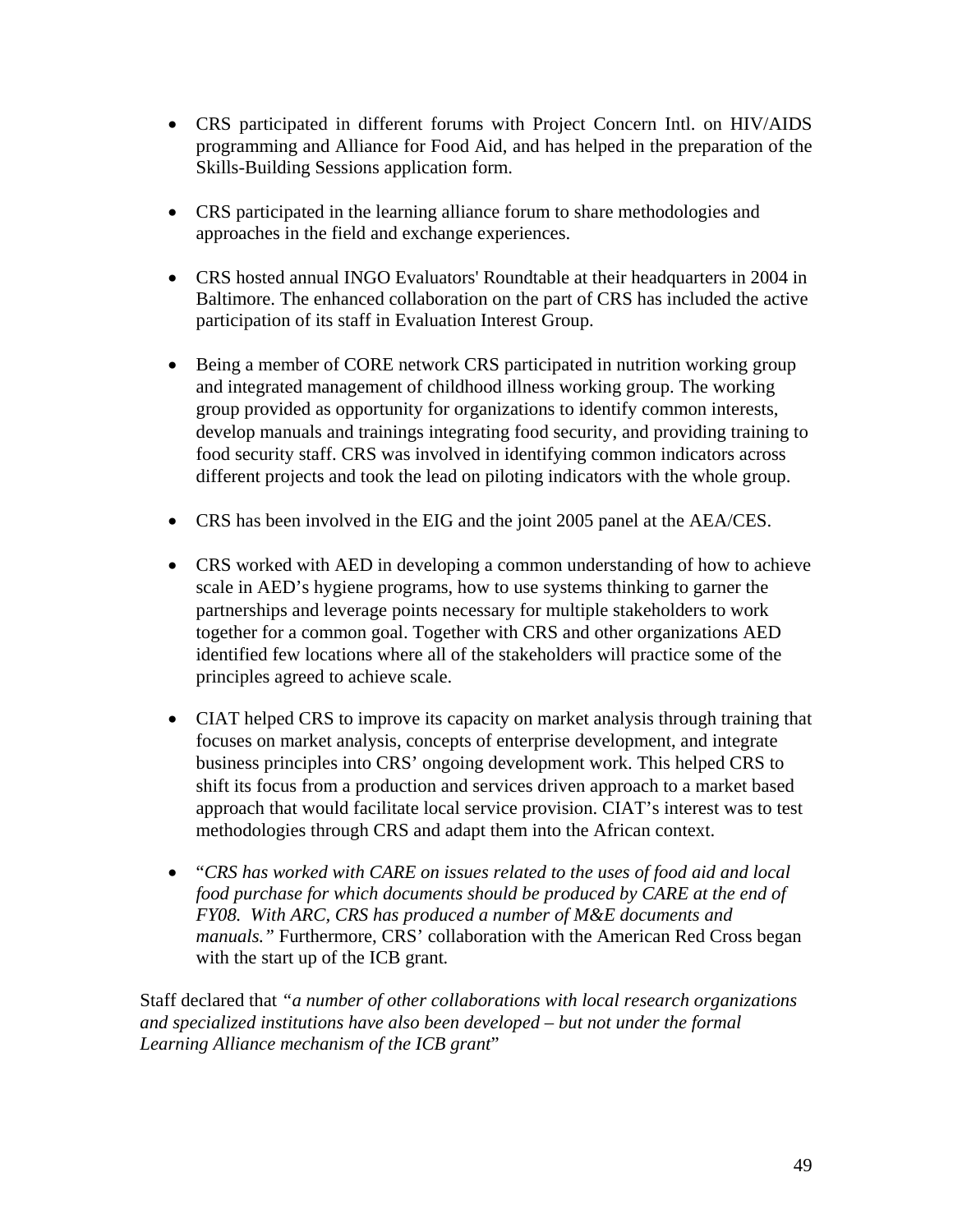## *Documentation and Dissemination of Food Security Knowledge to Partners*

HQ and regional staff have minimal awareness of how CRS is documenting and disseminating its knowledge of food security to its collaborating partners.

*"Although, it was hoped that CRS would develop a model for use of food that others could use as well, CRS has not been able to put the info together in a way that they could share it with others. However it is a common problem with many PVOs. CRS could have done better in identifying indicators to measure the implementation of the IHD framework."* External Interview

One staff member felt that systematic methods of evaluation and the publication of livelihood assessment results has led to improved documentation of changes. Indonesia was mentioned as a good example. Indonesia's partner is focused on food security and was able to bring health and nutrition components of Title II into their portfolio.

Additionally, few HQ and regional staff have knowledge of changes since the inception of the ICB to CRS' strategies of ensuring that food aid interventions do no harm.

One staff member felt that livelihood assessments helped CRS establish baselines, which led to a better understanding of "*local production systems, marketing systems, periods of food insecurity, household strategies and the role of food aid in meeting these gaps."* 

## *Resolution of key shortcomings*

Since the inception of the ICB, several changes were cited by HQ staff that have attempted to resolve shortcomings identified in recent evaluations of Title II programs.

- Lessons learned through Kenya's USAID funded Child Survival Project led to the alteration of practices for a centrally managed Child Survival project. The phase out plan for the CS project was developed under the Kenya Title II project, and was praised by the evaluator as the best seen in 25 years.
- Following CRS/Rwanda's Mid-term DAP evaluation, the entire program was replanned. The final evaluation noted that the changes had improved the program's implementation and had led to greater impact.
- Governance challenges have become a key issue in the Haiti education component.
- One sector reported that M&E had been a consistent problem, and that improvements are underway in this area – the FANTA M&E workshop was noted as an example.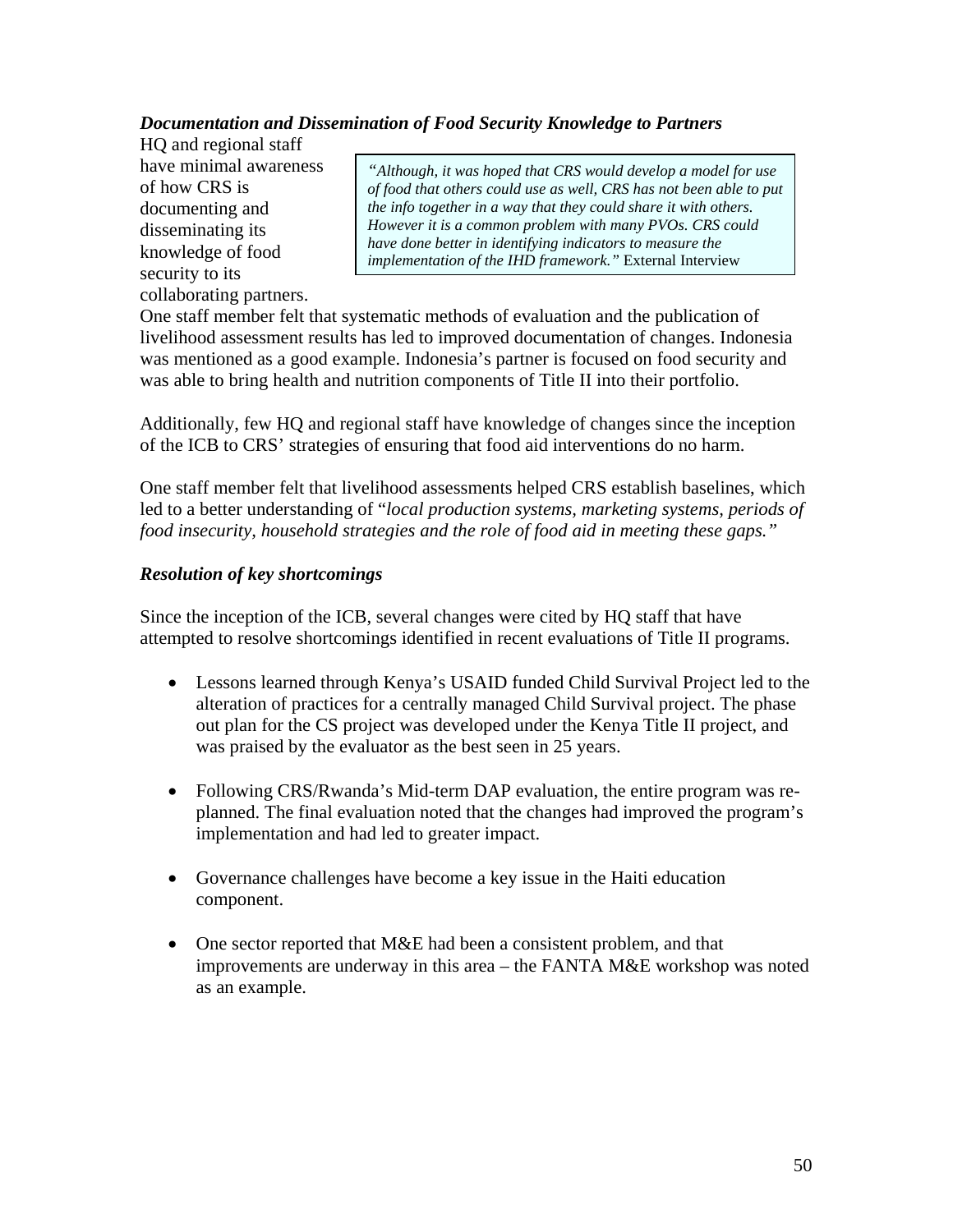#### *Assessments of Graduated Program Areas*

Very few HQ or regional staff are aware of any CRS assessments conducted in "graduated" Title II program areas which attempted to identify which methods or activities have had a lasting, positive impact or, conversely, have had negative effects.

CRS/Ethiopia was an exception and provided numerous examples of assessment findings. In June/July of 2004 an "ex-post" evaluation was conducted which surveyed communities that had graduated from their DAP. One example from the many findings provided follows:

*"73% of the Households interviewed reported their capacity to resist shocks is improved. 33% of the total scheme beneficiaries who were practicing irrigation effectively in the Lege Oda Mirga Irrigation System reported that the 2003 drought did not have an effect on their livelihood. Households were generating Birr 70-110/week from sale of papaya only. They proudly reported that their annual food requirement was fulfilled, and even they had savings during the drought season*."

## *Documentation and Application of Lessons Learned*

Respondents were emphatic and detailed when asked about CRS' documentation and application of lessons learned from prior assessments or program evaluations to the current programs. Examples included:

- Kenya's Mother to Mother support groups and its C-IMCI program are two examples of child health interventions which have scaled up, using lessons learned from prior CRS Title II activities. C-IMCI materials have been adopted by Kenya as national standards, and protocols of Mother to Mother support Groups are being studied by UNICEF and MOH to intensify this intervention throughout the country.
- Experiences related to the Tsunami and the Pakistan earthquake were acknowledged as primary resources for lessons learned in emergency response projects. "*The CRS/India and Pakistan OFDA Drought Mitigation Project includes an important best practice/lessons learned section*."
- *"In the education sector, we drew on CP experience with food aid phase over and phase out strategies to create a 'next phase planning tool' to help country programs manage the transition away from USG-supported school feeding."*
- Lessons learned from the Ethiopia evaluation encouraged CRS to place emphasis on developing community water management structures which promote community involvement from the inception of water planning activities. A Health RTA – one of the original authors of PHAST participatory methodology - has been hired in EARO to fortify this strategy.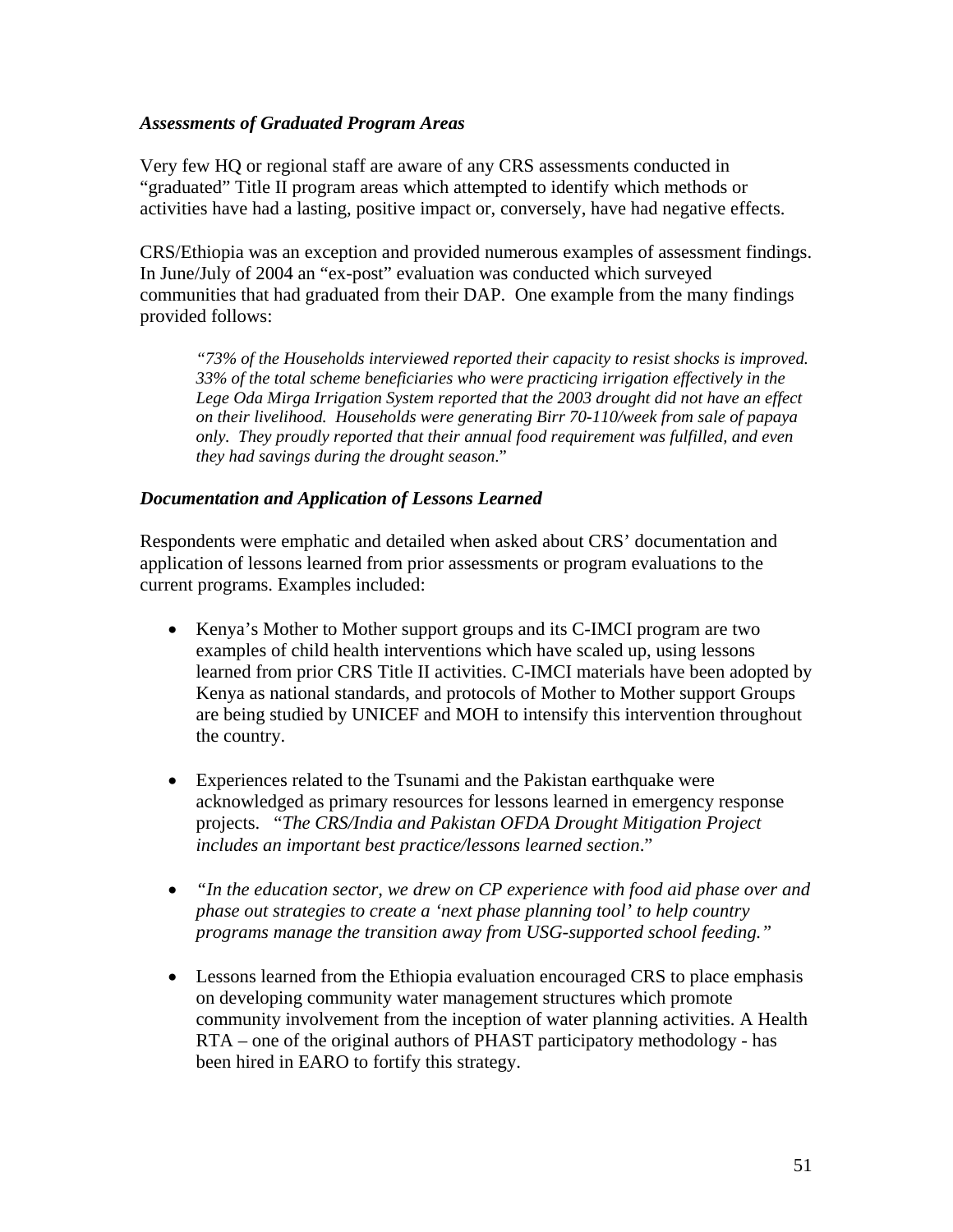- Information on seed security has been documented through Seed Briefs publications. *"In addition to this documentation, CRS has built on its success and experience with Seed Vouchers & Fairs to use vouchers in different environments -- as an intermediate approach to cash transfer. Many of these have been funded by other (non-Title II) donors, though in the upcoming Uganda MYAP we are considering incorporating voucher-based access to labor."*
- Training offered in a behavioral change workshop in Sierra Leone was incorporated by communities "*struggling with Exclusive Breastfeeding".* The communities created "baby friendly farms" where mothers can safely leave their baby with a caregiver while they work nearby, but are readily available for on demand breastfeeding.
- Many pilot projects which have taken place in CRS/Afghanistan have incorporated the lessons learned into subsequent projects. One respondent felt that lessons learned had been documented in both Uganda and Rwanda but did not know the details.
- ConceptNote, a regional template, contains a "Best Practice analysis" section, which is a key element during regional review.

## *External collaborators' recommendations for increased CRS contribution to the wider NGO community's ability to reduce food insecurity*

- More support and interaction is needed between the senior management to improve the collaborative efforts which can go beyond M&E.
- CRS has a lot to offer, especially by establishing best practices. It should continue to look for ways to share the tools, guidelines, methodologies (for example IHD framework) to a wider community.
- Increased dissemination of methodologies and experiences to the field staff.
- Increased participation in the Millennium Water Alliance.

## *Benefits of CRS' participation in collaborative efforts*

Representatives from the American Red Cross, IRC, FANTA, Millennium Water Alliance, Project Concern International, CIAT, CARE, Atlas Copco Drilling Systems, Food for the Hungry, World Vision, Save the Children Fund, AED, FewsNet, Mercy Corps were questioned about the perceived benefits their organizations had derived as a result of CRS' participation. Examples follow:

• Collaboration with CRS benefited ARC in developing its M&E modules.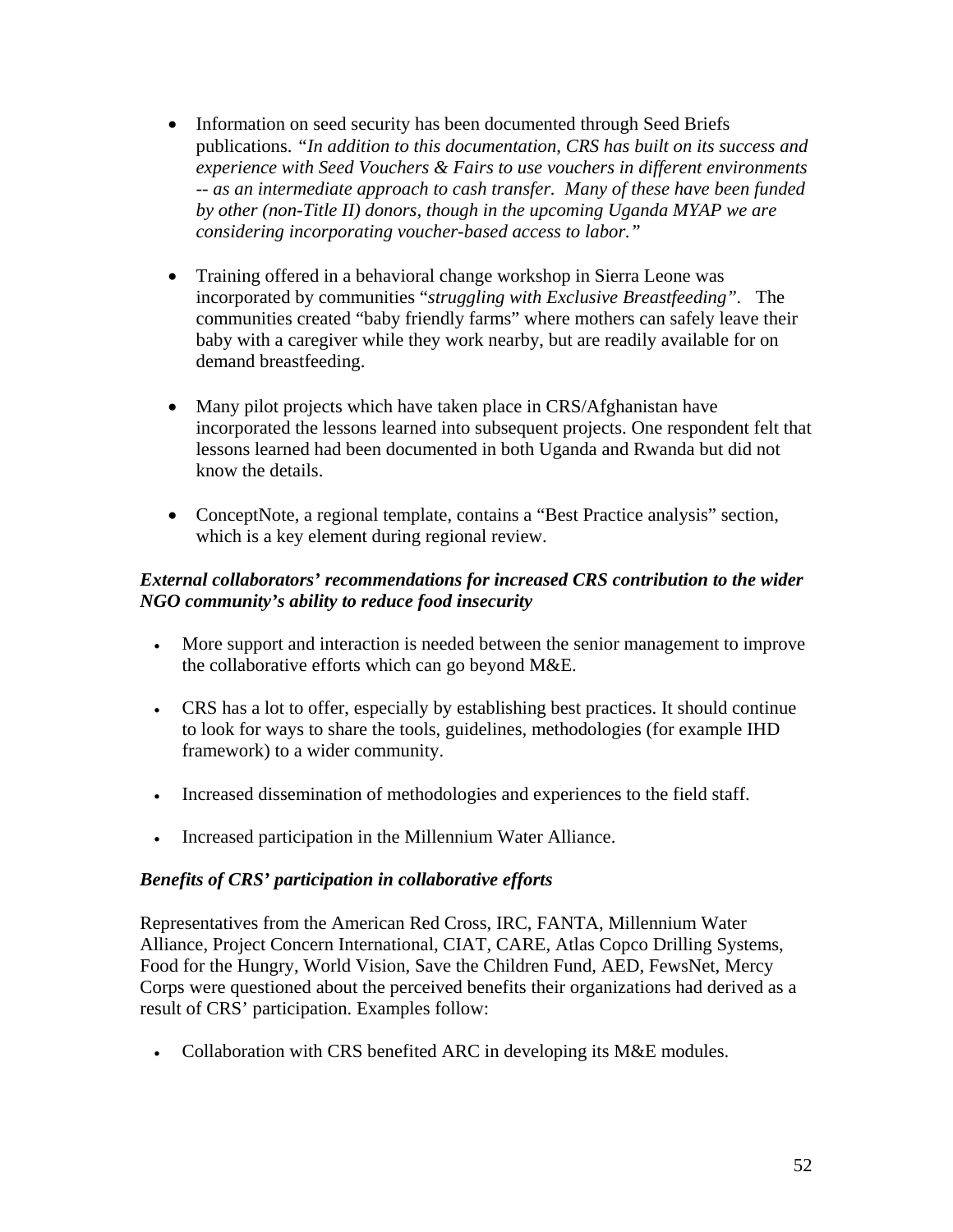- CRS collaboration with FANTA has benefited the broader community of Title II implementing agencies. Involvement of CRS as a partner PVO of FANTA in identifying indicators and tools made them usable and realistic for implementing partners. CRS HQ staff and field staff actively participated in developing and testing HHF insecurity scale that measures household access to food.
- CRS' partnership with CIAT has been a great benefit to its research staff. They have been able to test results on a much larger scale.
- CRS made significant contributions to mutual learning. This includes, among other things, the ProPack, the presentation of CRS' (and joint CRS-ARC) M&E strengthening strategies at a pre-Forum workshop at the American Evaluation Association conference in 2005.
- CRS collaborated with Atlas Copco Drilling Systems to provide training jointly in the field on managing water drilling equipments supplied by ACDS.
- ACDS has greatly benefited through working with CRS to get a better idea about the needs of the communities and the local context.
- CRS staff at different level provided technical support, feedback and provided valuable comment to improve the training materials that were developed by AED.
- The partnership between CIAT and CRS has led to new research based initiatives, between CIAT and CRS in evaluating key factors that drive market based collective activities and also finding better ways of integrating methods for group formation, with savings and loans schemes, market analysis and business development.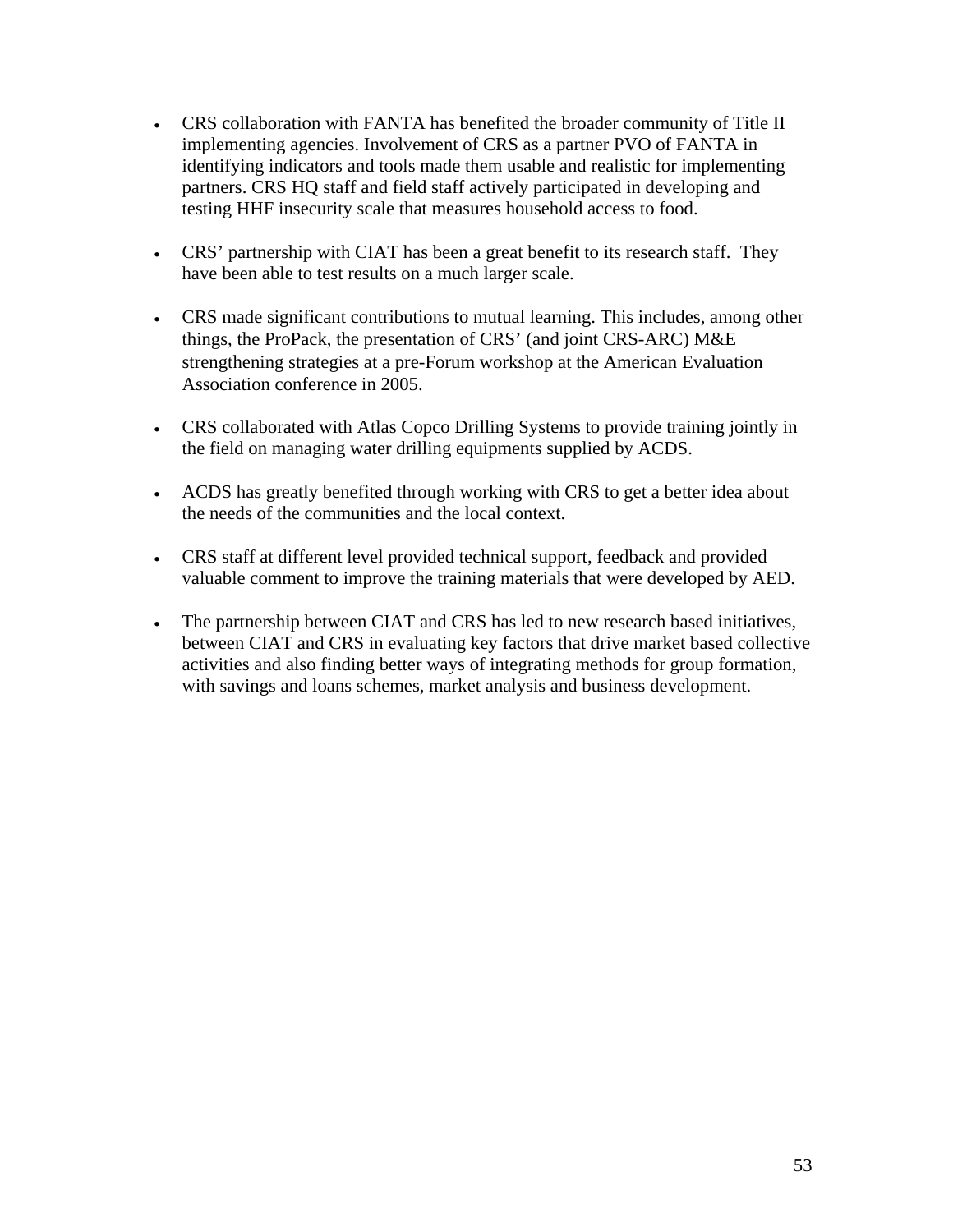# **V. Key Questions, Conclusions and Recommendations**

## *(1) How was the grant used in relation to its original intent under the RFA?*

CRS has completed most of the work proposed under each of the three Strategic Objectives of the ICB grant. A few of the significant achievements of the grant are presented below.

- Development of IHD framework and use it as a programming cornerstone,
- **Many country level training and workshops on the use of IHD framework**
- **Integrating HIV/AIDS prevention strategies into Food Security programming,**
- Integrating water and sanitation interventions in title II programs,
- Implementation of "*Emergency Prevention, Preparedness and Response Strategic Plan*",
- Completing project design guidelines (*ProPack-I*) and developing monitoring and evaluation guidelines (*ProPack-II,),* and
- Development of tools to link emergency and development programs

It has been maintaining institutional collaborations with a number of organizations including CARE, FANTA and American Red Cross and played a leadership role to support FAM until it was dissolved in late 2004.

However, developing capacity of field staff to use the tools and frameworks remains an issue. Many field offices commented that the introduction and exposure to the framework took place, but a shortfall exists in formal training sessions on application and processes.

## *(2) How have ICB activities strengthened the capacity of the organization to implement effective Title II and/or food security programs?*

In the last three years, CRS has undertaken a series of steps to strengthen its capacity to implement effective Title II programs. Capacity building plans have been developed which have been annually updated. Interviews with staff working for Title II programs suggest that ICB activities contributed to strengthen staff capacity to implement food security programs in the field. Training on risk reduction and emergency preparedness programming helped country programs in developing context specific early warning systems. More than half of the country programs reported systematically integrating HIV prevention messages into Title II programs because of the global meetings organized by CRS, approximately 40 percent of the programs reported developing and implementing "exit strategies". CRS developed regional WatSan strategies and organized workshops (in two countries). According to a 2005 CRS report, approximately 29 percent of the countries that implement WatSan activities involving drinking water interventions (89 percent of all CRS title II programs) attributed support from ICB assistance. The ICB helped to develop tools for its peace-building component and has now been providing training to Technical Advisors to use structural analysis and peace-building tools. The ICB also allowed CRS to explore the linkage between nutrition and HIV/AIDS and better understand the linkages to build this into its programming. A majority of the staff interviewed also confirmed that changes have been made to program designs as a result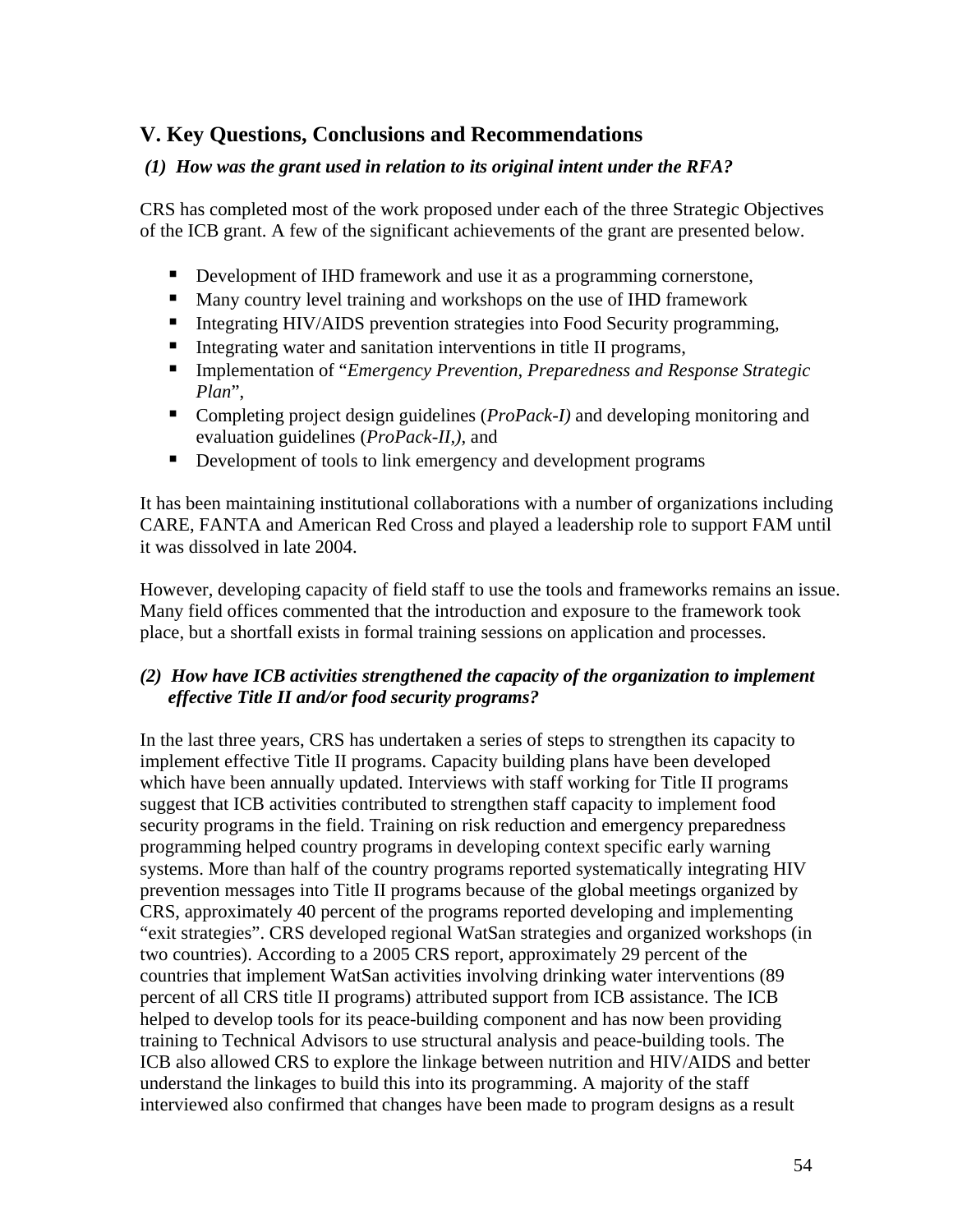of the ICB grant funding. Specific changes noted by participants included greater adoption of Sphere standards, increasing focus on promoting resilience among program beneficiaries, and improved integration of emergency and development interventions.

However while the IHD framework has been developed to enhance staff capacity to critically analyze the root causes of food insecurity, a large number of field staff interviewed reported that they do not know how to use the IHD framework. Only 10 percent of country programs reported using the IHD framework to design food programming for HIV/AIDS affected people.

Developing capacity of partner organizations is another area where more attention is needed. Despite the fact that CRS developed assessment methodologies for capacity needs, guidelines to conduct self-assessments, user friendly M&E modules and indicator performance tracking tables, a large number of activities planned to strengthen capacity of local partner organizations are yet to be completed. Moreover, some of the tools that were developed to help partners are yet to be communicated to the organizations.

## *(3) What are the key challenges affecting progress in implementation and management of the ICB grant?*

CRS faced a number of challenges in the life of the ICB Grant that are critical to the success of the project. A list of the key challenges is presented below.

- One of the challenges to institutionalize the IHD framework was the absence of a focal point until recently. No one in CRS consistently holds the responsibility to clarify the methodologies and tools outlined in the framework.
- Comprehension of the IHD framework by field staff remains a challenge. The framework has been found to be complicated and difficult to understand by the country program staff. Capacity building on the IHD framework has been hindered by high staff turnover and the lack of time to do the training.
- CRS has yet to develop a sound methodology to quantitatively measure the impact (if any) of its current multi-sectoral programming.
- Since the phasing out of FAM, there is no common platform to share the tools with other NGOs. As a result many Title II NGOs are developing tools with varying standards.
- A great number of tools and guidelines were developed by CRS but the country program staff do not have the technical capacity to use them. Providing adequate technical support to the field remains a challenge.
- Although education is integrated into the IHD framework, the challenge is to develop tools and standards that can easily be applied by field staff.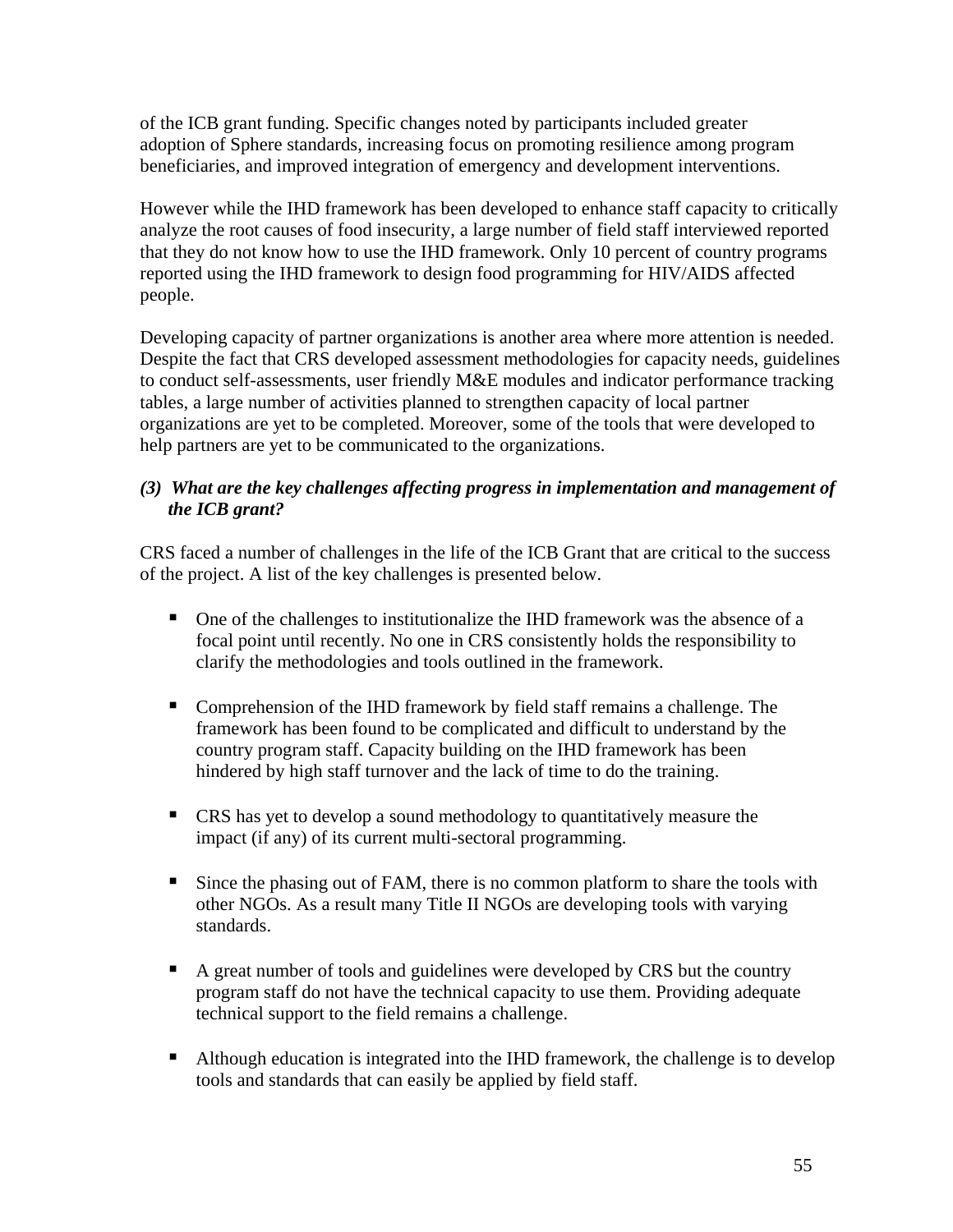- **Communication of the messages between the HQ and the country programs** remains a challenge. There is very little follow up after a training to provide technical backstopping to ensure that the country office has gained the required capacity to use the tools.
- Although progress has been made in documenting CRS' success in integrating HIV/AIDS and WatSan interventions into Title II programs, the best practices are yet to be shared with all country programs.

## *(4) What are recommendations that can be made relative to incorporating lessons learned from successes and failures, identifying innovations and best practices, and facilitating inter-organizational learning, partnership and capacity-building in Title II programs?*

The following recommendations highlight areas that will need focus over the remainder of the grant to achieve the Strategic Objectives and overall goal of the grant.

- **1. Institutionalizing the IHD framework-**In the last year of the grant, more effort should be given to developing a strategy to systematically role out the framework in the various country offices that are implementing Title II programs. Although this issue was highlighted in the mid-term evaluation, more work still needs to be done. This will involve developing standardized training tools and guidelines that can be used to train country office staff. The first step may involve training of trainers to carry out the work. These trainers can then hold more structured learning events to facilitate Title II program adoption of new approaches. The second task will be to complete the guidelines that are currently under development. The third task will be to establish country-level focal points capable of translating conceptual understanding of the IHD into alternatives for its practical use.
- **2. Technical support to the field in the application of newly developed tools-**Under the ICB, a number of tools have been developed under each SO of the grant. Many country office staff indicated that they did not have the technical capacity to implement many of these tools. A strategy needs to be developed in the last year of the grant to provide technical support on the various tools created under each SO. This need was highlighted in the mid-term evaluation and still appears to be an issue for many staff in the field.
- **3. Measuring impact of multi-sector programming-**Although the IHD emphasizes the importance of multi-sector programming, there is still a great deal of work that needs to be done on measuring impact of such programs. Efforts should be made to set up pilot activities to demonstrate how such multi-sector impacts could be measured.
- **4. More emphasis should be given to emergency assessments and linking relief and development**-Many country programs felt that more training was needed in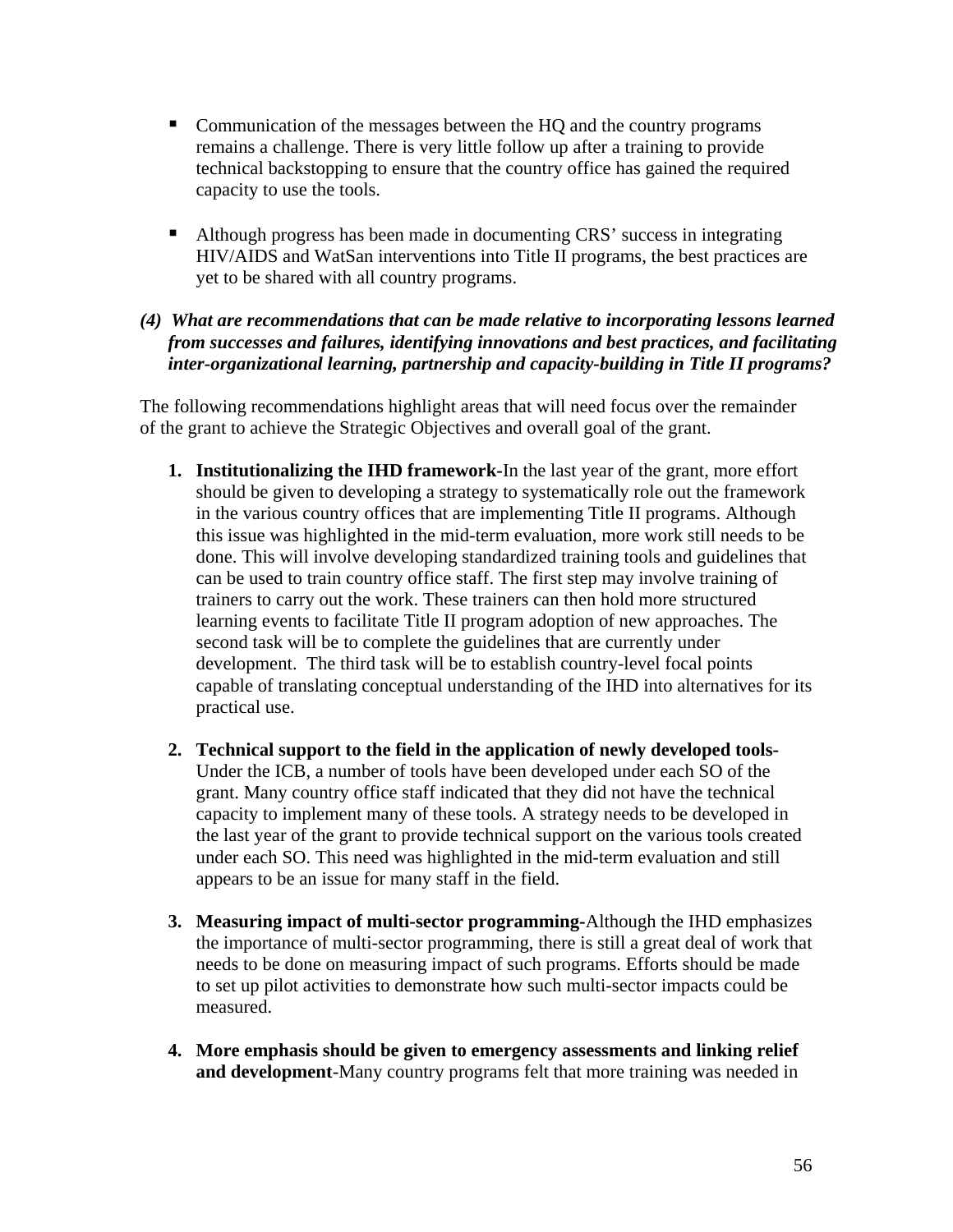emergency assessments and how to link emergency programming with development activities.

- **5. Capacity building follow up-**In countries where capacity building training on the IHD framework or tools has taken place, there is little follow up to determine whether capacity to use the framework and tools has been established. In addition, the documentation of tool application in some sectors has not been adequately shared to facilitate cross country learning. ICB resources should be used to ensure that follow up activities are built into technical support training activities and that documentation facilitates learning.
- **6. Continue to collaborate with other INGOs and USAID-**Although CRS has participated in a number of forums to share its IHD framework and tools with other NGOs, the opportunities to share these tools have been limited since the phasing out of FAM. As a result, many of the NGOs are creating similar tools that may not be following the same standards. CRS should seek more opportunities to share its tools with other organizations.
- **7. Continue to develop capacity of local partners-**Although efforts have taken place to strengthen local partners through training , sharing tools and guidelines, many of the follow on activities have not been implemented. More work needs to focus on partner strengthening in the last year of the grant.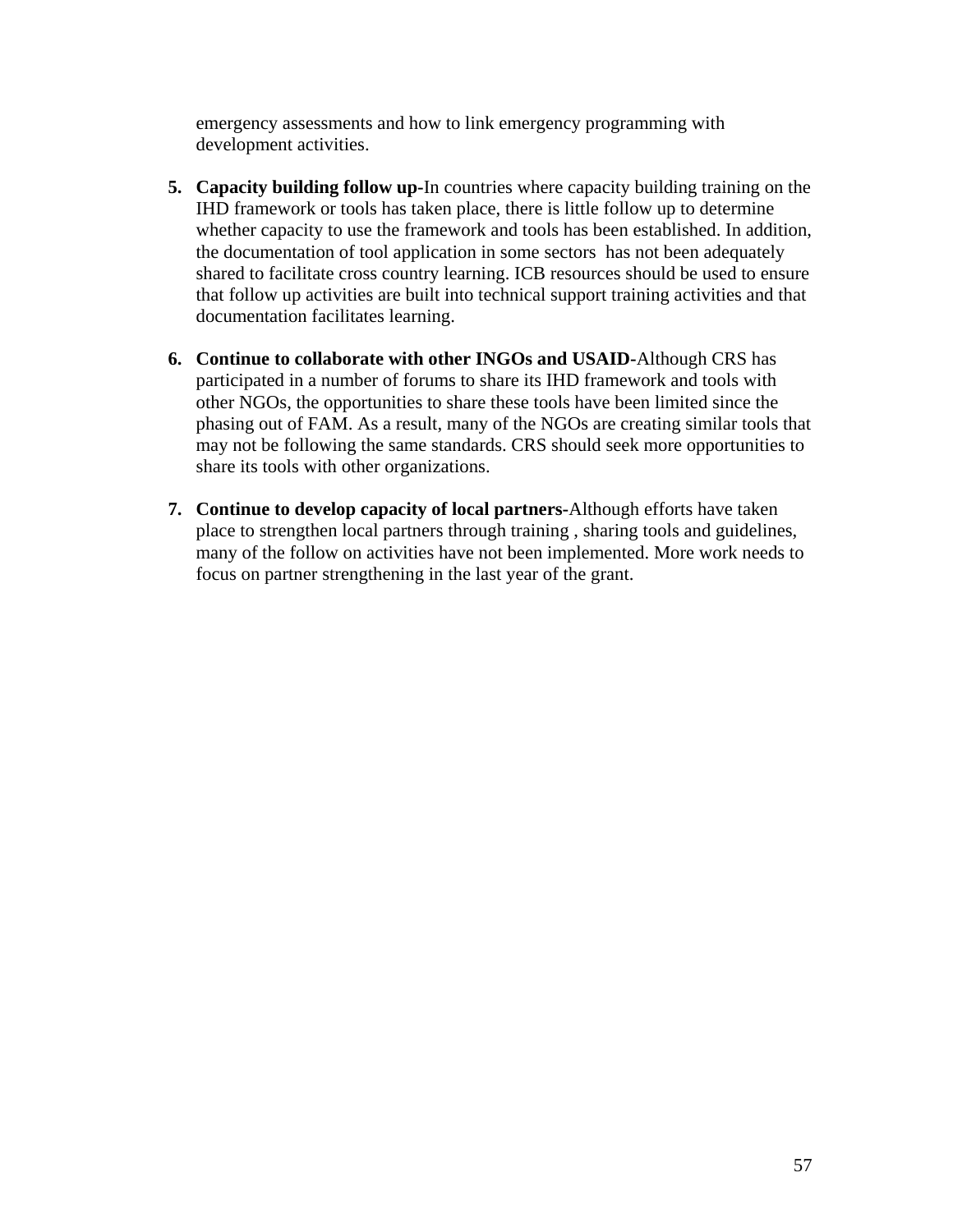# **Annex I: Scope of Work**



**Scope of Work for ICB Grant Final Evaluation** 

## **1. INTRODUCTION[4](#page-58-0)**

## **Objective of the Final Evaluation**

The final evaluation aims to appraise the outcomes and impacts of CRS' capacitybuilding activities under the Institutional Capacity Building (ICB) Grant. In the context of CRS' ICB, impact refers in the first instance to the enhanced capacity of CRS staff – at HQ and especially in the field – to design and manage Title II FS programming and secondly at whether or not the Strategic Objectives (SOs) have been achieved. The evaluation will thus attempt to assess the positive impact resulting from ICB-funded inputs, outputs, and enhanced staff capacity.

The approach will emphasize external, more objective sources of information, in addition to CRS-internal ones. Conclusions drawn from evaluation findings will not focus on mid-course improvements or adjustments, but rather on results achieved, explanation of impacts, and lessons learned for future Title II programming and supporting institutional structures.

#### **Description of the Institutional Capacity Building Grant**

As of October 1 2003, a cooperative agreement was made between Catholic Relief Services (CRS) and the US Agency for International Development's (USAID) Food for Peace (FFP) Office for an Institutional Capacity Building award to CRS, to end on September 30, 2008. USAID awarded CRS \$2,800,000, which CRS matched with \$915,005 for a total of \$3,715,005 for five years.

CRS has a long and successful history of managing Title II programs with local partners. The ICB goal is to reduce food insecurity and consists of three strategic objectives (SOs) and eight intermediate results (IRs) focusing on risk management and asset strengthening strategies for individuals, households, and communities<sup>[5](#page-58-1)</sup>.

## **ICB Objectives and Target**

 $\overline{a}$ 

<span id="page-58-0"></span><sup>&</sup>lt;sup>4</sup> The *Title II Evaluation Scopes of Work* technical note was used as a reference document when drafting this Scope of Work. Bonnard, P. *Title II Evaluation Scope of Work*, Technical Note No. 2. FANTA. April 2002.

<span id="page-58-1"></span><sup>&</sup>lt;sup>5</sup> Please see Annex 1, the ICB Grant Results Framework.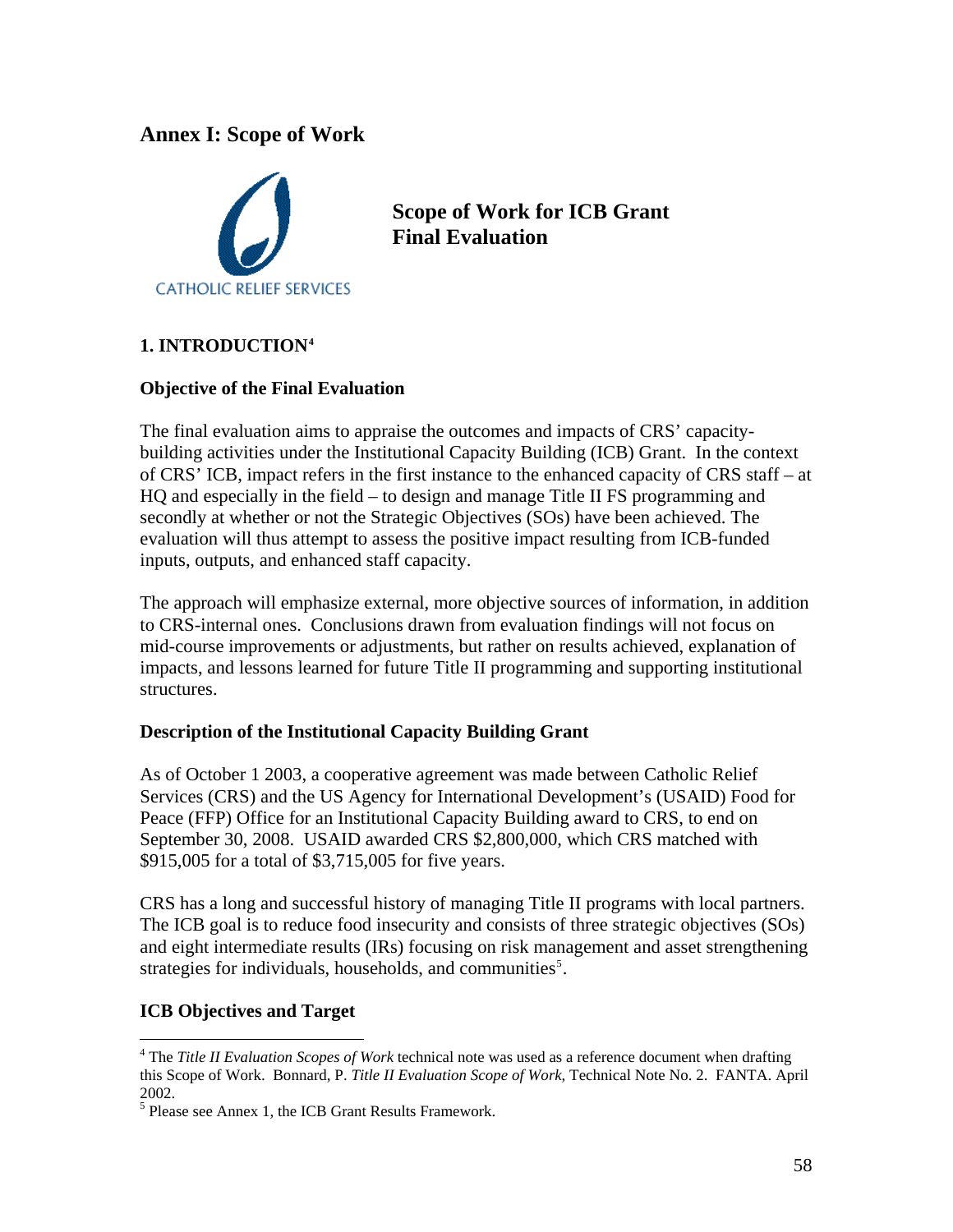The ICB goal to reduce food insecurity will be accomplished through three strategic objectives (SOs) and eight intermediate results (IRs) focusing on risk management and asset strengthening strategies for individuals, households, and communities<sup>[6](#page-59-0)</sup>. The SOs and IRs are:

 SO1 Strategies for individuals, households, and communities to manage risks to food security are promoted

IR1.1 Coping abilities of targeted groups are reinforced in all program sectors IR1.2 Program initiatives linking emergency and development are prioritized

SO2 Human capacities and community resilience are protected and enhanced by holistic responses to two major challenges to food security

IR2.1 The impact of HIV/AIDS is mitigated

IR2.2 Water insecurity is reduced

 SO3 Institutional capacities for influencing food practices and policy are bolstered IR3.1 Communities' ability to influence factors that affect food security is increased

IR3.2 PVO practices and FFP's global leadership role are enhanced by CRS contributions

• Cross-cutting IRs to strengthen design and implementation of Title II programs IR-A Capacity of local partner staff to plan and implement programs is increased IR-B Capacity of CRS' and local-partners staff to identify, measure, and document field impact is increased

The SOs and IRs address the Request for Application's (RFA) priority to strengthen Private Volunteer Organizations' (PVO) core technical competencies under the 2006- 2010 Food For Peace (FFP) strategic framework, plus local partners' management abilities. CRS' project supports technical excellence, innovation and best practices whether for immediately applying lessons learned in combating food insecurity, for adding to the evidence base for improvements and innovations, or for influencing US Government and multilateral policy-makers.

## **Coverage of the ICB Grant**

 $\overline{a}$ 

During the course of the ICB Grant CRS has implemented Title II Programs (including DAPs, MYAPs, and SYAPs) in the following countries: Benin, Burkina Faso, Ethiopia, The Gambia, Ghana, Guatemala, Haiti, India, Indonesia (West Timor), Kenya, Lesotho, Liberia, Madagascar, Mali, Malawi, Nicaragua, Niger, Peru, Rwanda, Senegal, Sierra Leone, Sudan, Uganda, Zambia, and Zimbabwe. While the portfolio of Title II country programs will be changing in the next few years, throughout the course of the ICB Grant only one program has phased out completely at this time, Kenya. Some of these programs have been implemented in collaboration with other PVOs and all of them have relied on substantial collaboration with local partners. Regional and HQ support is provided to country programs to support such large and complex programs.

<span id="page-59-0"></span><sup>&</sup>lt;sup>6</sup> Please see Annex 2, the Indicator Performance Tracking Table.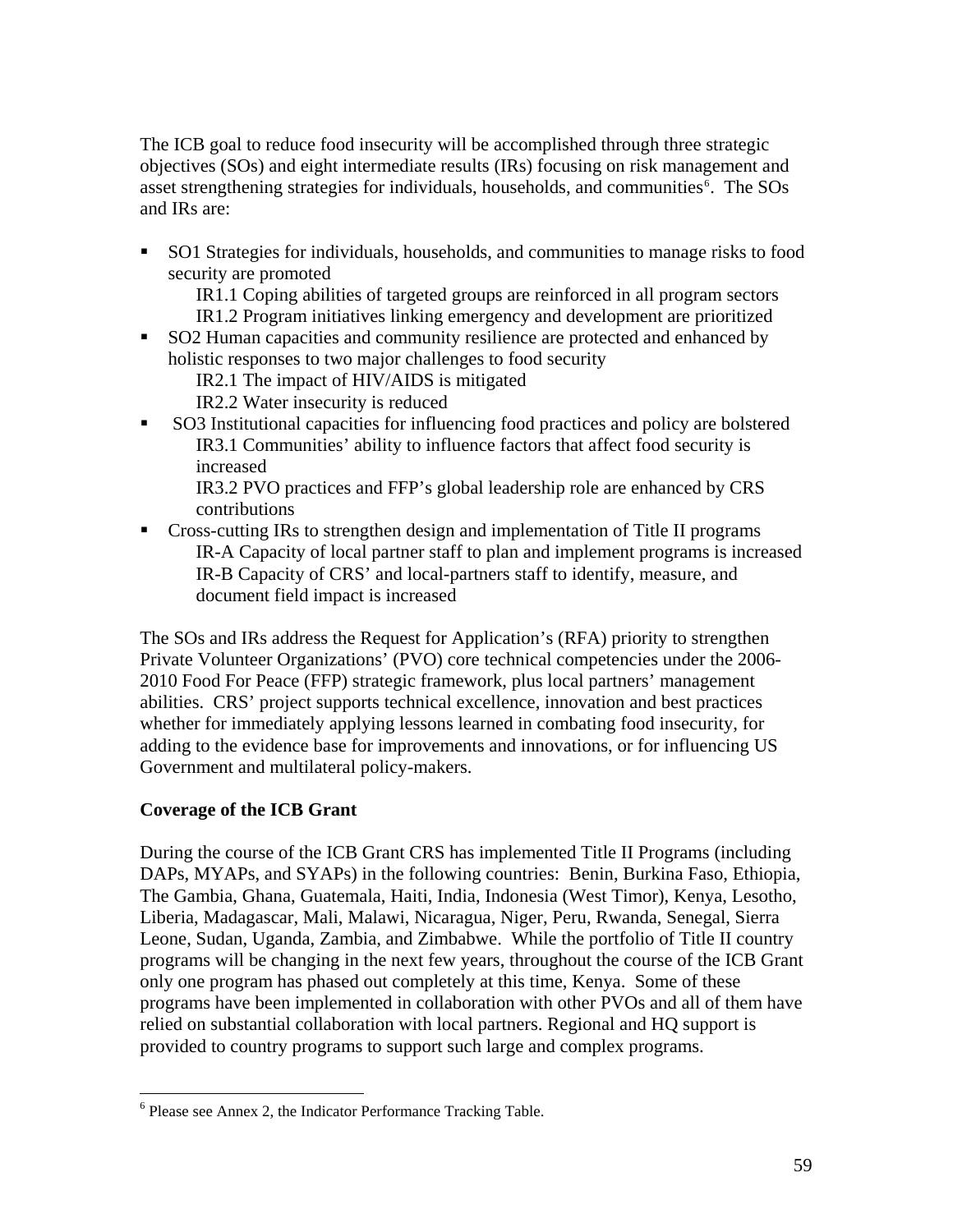## **Description of Key Partners**

Dynamic and wide-ranging collaborations are part of the plan: among Title II Cooperating Sponsors (CS), via Communities of Practice between CRS and its sister PVOs; with Food and Nutrition Technical Assistance (FANTA) and USAID through multiple information exchanges and through expert consultations (e.g., on standard indicators and evaluation methods); and between CRS and university or international research centers, based on well-structured, multi-year Learning Alliances that combine action research in relief and development programs with academic rigor in documenting and publicizing results.

## **Implementation History**

The Midterm Review noted several accomplishments during the first half of the ICB grant period. CRS has developed the Integral Human Development (IHD) framework and built Title II country program capacity to use it. As a result of the IHD framework's utility, CRS leadership has established it as the agency's approach to development and relief and it is being integrated into many assessments and program and strategy design processes.

CRS has used the ICB grant strategically to integrate food security and HIV and AIDS programming. CRS' innovative approaches and related operations research have not only helped improve the effectiveness of CRS' approaches, but have also influenced the practices of others intervening in this area. Similarly, CRS has used the ICB grant to increase and improve the effectiveness of its water and sanitation programming. Since food security depends on water security, this investment has been critical.

Through the ICB grant, CRS has built community capacity to influence factors that affect food security. Given that increased citizen participation in public decision making contributes to better governance, which contributes to improved food security, this investment promises to have a long-term positive impact. CRS has also maintained strong relationships with other INGOs, USAID and others involved in promoting food security. Through these relationships, CRS has enhanced joint learning and contributed to as well as benefited from improved effectiveness in influencing food security strategies and implementing food security programming.

Finally, CRS is building staff, partner and community capacity to manage, implement and measure the impact of food security programs. During the first half of the ICB grant period, CRS has laid a foundation and developed helpful tools that are proving their utility in the field.

During the second half of the ICB grant period, CRS is well positioned to build on its successes to date. With new staff in place and tools and frameworks developed, CRS can focus on encouraging the adoption of the new approaches. Primarily, improved knowledge management will lead to greater impact from its ICB grant activities.

*Develop and disseminate training materials and tools.*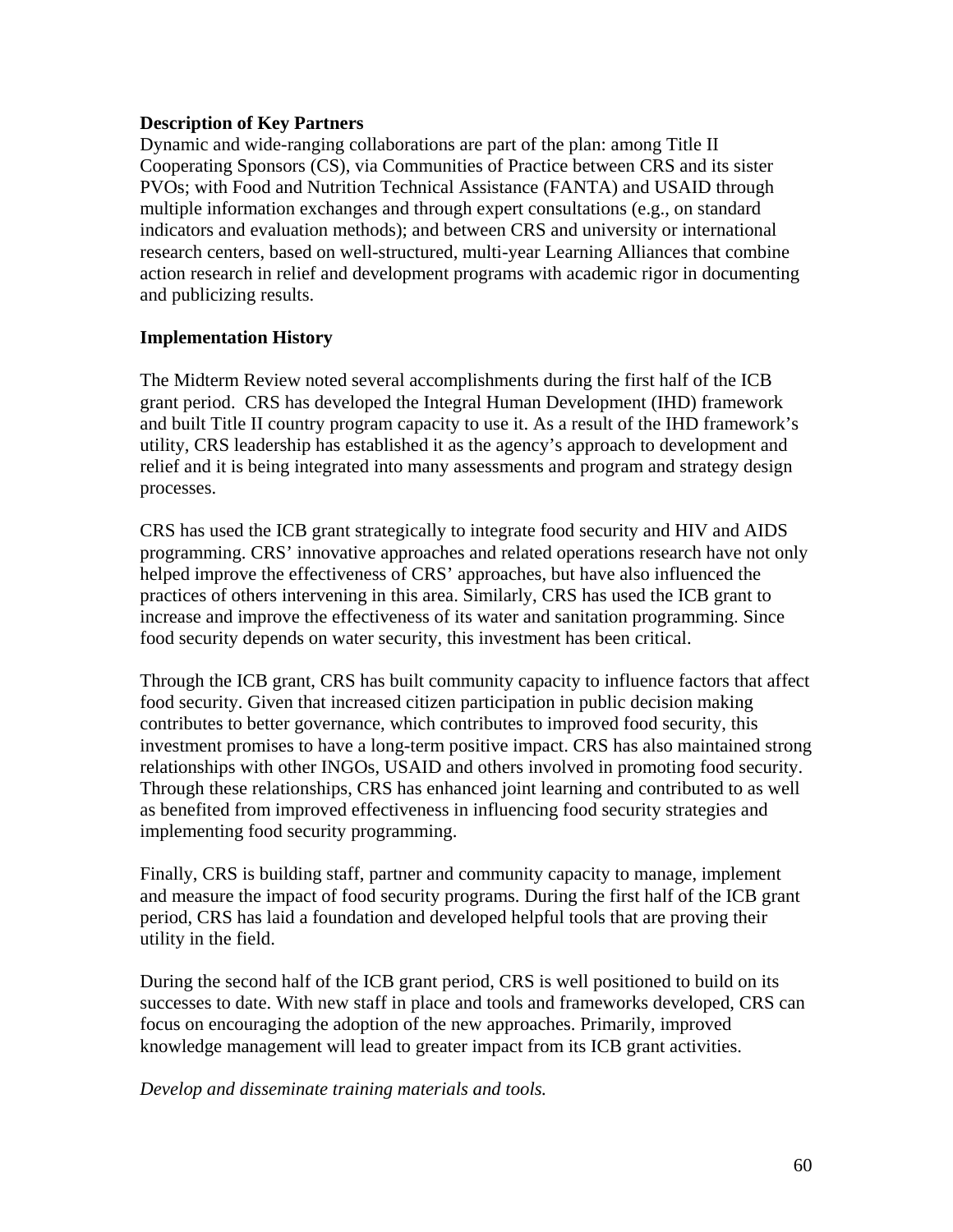CRS field staff and other INGOs consistently requested that CRS/PQSD provide more training materials and field-friendly tools to help facilitate the adoption of the new approaches it is developing via the ICB grant.

## *Increase integration of grant-funded activities.*

CRS is already using the ICB grant to promote a holistic approach to food security programming. Developmental relief and risk reduction are already well established in CRS. Water and sanitation activities are being integrated into health and agriculture programs, and HIV and AIDS interventions are incorporating nutrition. CRS will further enhance its effectiveness in integrating its programming approaches by focusing more attention on integrating the following areas:

## *Increase learning from innovative approaches.*

With funding from the ICB grant, CRS is developing and testing a number of innovative approaches. During the second half of the grant period, CRS will invest more resources in learning from its early experiences with those approaches and sharing that learning systematically within the agency and with others promoting food security. Particularly, CRS will continue its learning and sharing to:

## **2. COMPOSITION OF THE EVALUATION TEAM**

## **Key Team Members[7](#page-61-0)**

The team will consist of one senior-level consultant contracted as the External Evaluator and three CRS staff. The Evaluation Team will be lead by the External Evaluator – the Evaluation Team Leader – who will be responsible for the deliverables of the evaluation. The CRS Senior Technical Advisor (STA) for M&E will serve as the Evaluation Advisor and work closely with the External Evaluator on the methodology for the evaluation and content of the report. The ICB Grant Manager will serve as the Evaluation Logistician and provide logistic support for the consultant and make any necessary documentation available. The Deputy Director for the Program Quality Support Department (PQSD) will serve as Evaluation Manager overseeing a review of the agreed final version of the SOW, and approving the final product.

The Evaluation Team Leader should be a senior evaluator with an extensive background in Title II programming and the broader Title II community. The Consultant should possess technical knowledge of the activities in sectors where CRS has activities, knowledge of CRS, and appropriate data collection, analysis and report writing skills.

## **Key Working Relationships**

 $\overline{a}$ 

Evaluation Manager: Judson Flanagan, Deputy Director for PQSD Evaluation Advisor: Guy Sharrock, STA for M&E

<span id="page-61-0"></span><sup>&</sup>lt;sup>7</sup> Please see Annex 3, the Evaluation Team Scope of Work. This document will be elaborated and finalized when the Evaluation Team Leader is identified.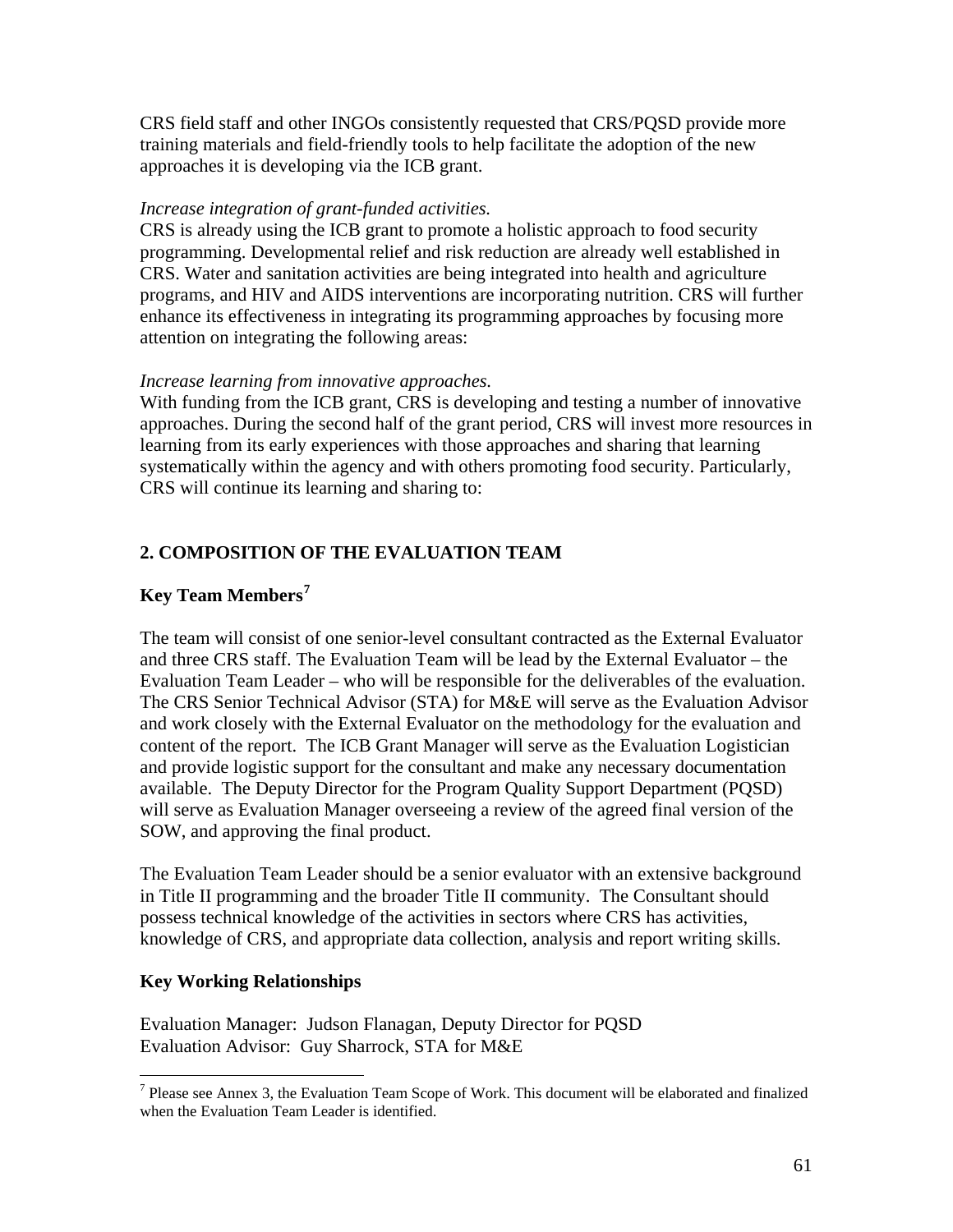Evaluation Logistician: Kathryn Lockwood, ICB Grant Manager/TA for Food Security

# **3. EVALUATION CONTENT**

The evaluation will focus on the use and impacts of the publications/documentation, training, and TA produced and/or delivered by HQ and regional staff to CPs. The midterm evaluation documented the quantity and high quality of such products and services already completed across the first 2.5 years of the ICB. However, it remains to be seen to what degree they have since been increased, differentially delivered, and resulted in detectible improvements in program quality -- and if effective in the latter regard, may also now have been more fully institutionalized.

The Evaluation Team Leader will determine the key questions to be addressed in the final evaluation based on the Results Framework Goal, SOs, and IRs. Topics to be addressed include the following:

- Determine the achievement of grant targets;
- Determine the appropriateness of the activities carried-out with respect to the problem analysis in the ICB and the current institutional and policy context of CRS and CRS' Title II programs;
- Assess CRS' administrative and financial management of the ICB grant, staff resources allocated to the grant, PQSD staff capacity built through the grant;
- Identify successes and challenges in meeting grant targets;
- Assess the impact of the grant on the institutional strength of the PQSD unit and sector teams supported through the grant;
- Evaluate the processes/effects that are in place now that link the ICB grant with MYAPs, TAPs and EOPs;
- Identify the institutional practices has CRS developed through the ICB grant (e.g., the IHD framework) and what their impact has been;
- Identify the better practices CRS has developed through the ICB grant with other agencies and what their impact has been (including those established through Learning Alliances);
- Identify how CRS has documented and shared practices and what their impact has been;
- Identify the specific changes in CRS' institutional strength that can be attributed to the ICB grant;
- Assess the results of CRS' collaboration with FANTA and other food security agencies or forums;
- Assess how CRS' work on the ICB grant has affected FFP's global leadership; and
- Recommend how in the future CRS might strengthen its ability to address causes of food security.

## **Proposed Evaluation Methodology**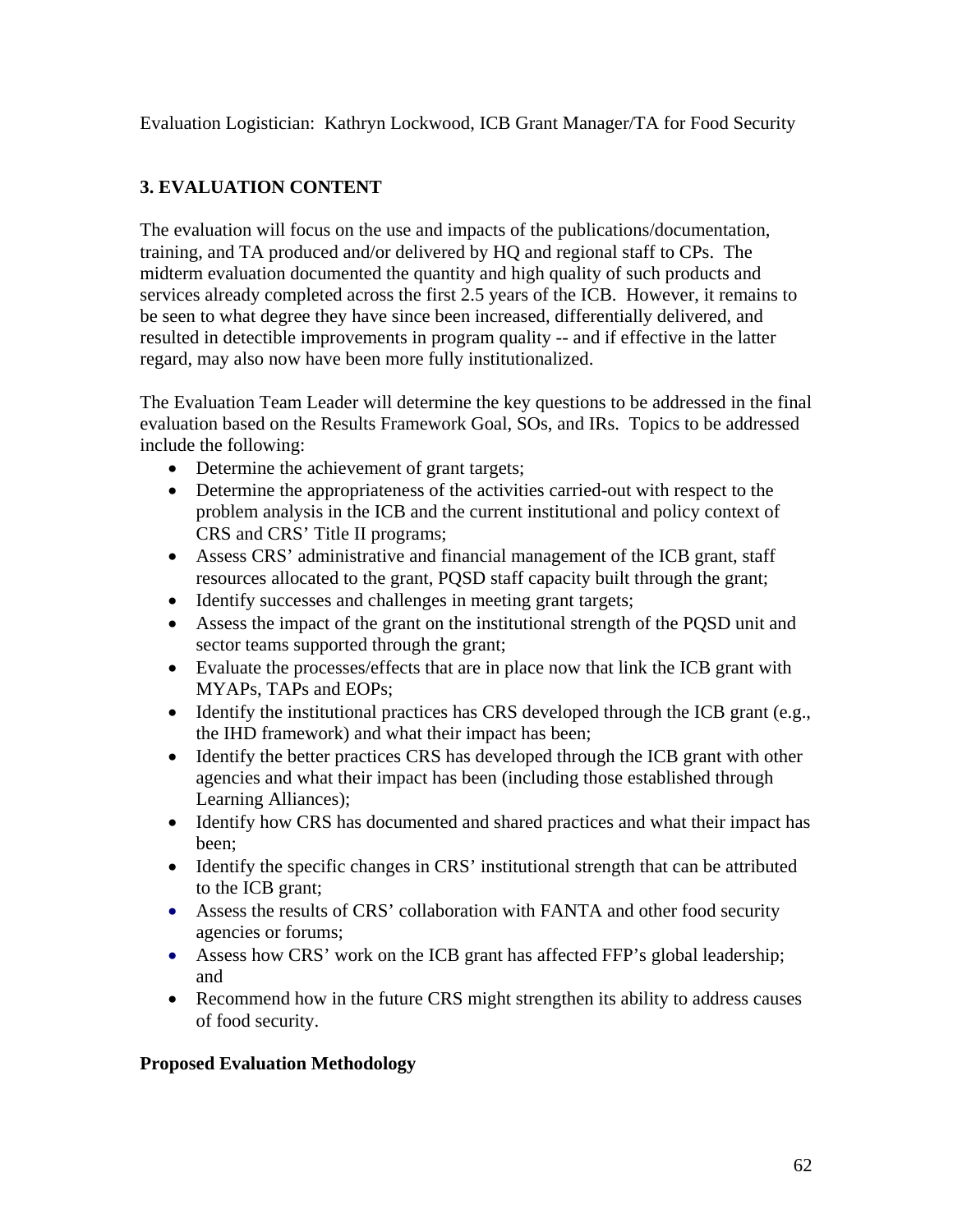CRS recognizes good preparation as an essential first step to conducting an evaluation. As noted in the ICB Grant-funded document, *Preparing for the Evaluation: Guidelines and Tools for Pre-Evaluation Planning[8](#page-63-0)* , CRS must identify the Evaluation Team Leader and finalize roles, responsibilities, and the timeline with him/her in order to minimize confusion.

Second is document review, including at a minimum: the ICB proposal, DIPs and annual reports, baselines, and the midterm evaluation; basic PQSD descriptive documents and all PQSD strategic-planning documents; any relevant country program (CP) documentation; and the final evaluations of the ISG I and II and ISA grants to CRS. The Evaluation Team Leader will work closely with CRS staff to identify the complete set of documentation that will be required for the initial literature review. CRS will establish appropriate mechanisms (e.g., Sharepoint) for sharing the data requested by the Team Leader.

Third, the evaluator will interview program-quality personnel funded out of HQ (STAs and TAs) and from as many regions as possible (Deputy Regional Directors for Program Quality or DRDs-PQ, and Regional Technical Advisors or RTAs). Interviews with selected HQ managers will also take place and, as available, Regional Directors and DRDs for Management Quality (DRDs-MQ).

Fourth, a survey will be employed with Title II Country Programs. This will be developed by the Team Leader with input from the Evaluation Advisor. The tool will evaluate major elements of program-quality improvements as seen by those actually managing and overseeing the implementation of Title II programs.

Fifth and finally, the evaluator will conduct group or individual interviews with key staff from collaborating agencies such as CARE, American Red Cross, and FANta, to name a few, in order to critically appraise CRS' active participation in and contributions to food security-related programming skills.

These initial proposals for the final evaluation methodology will be discussed and finalized once the Team Leader has been appointed, and as part of the preparatory work in FY07.

## **Proposed Evaluation Steps**

 $\overline{a}$ 

Step 1: Indentify Evaluation Team Leader (June or July)

Step 2: Document Review and Survey Development (August or September) The evaluation will begin in HQ and consist of meetings, document review, HQ interviews, preliminary data collection, and development of the survey across approximately two weeks. The survey will be sent out to CPs for completion after it is complete.

<span id="page-63-0"></span><sup>&</sup>lt;sup>8</sup> McMillan D., A. Willard. *Preparing for the Evaluations: Guidelines and Tools for Pre-Evaluation Planning.Version 1.0.* Catholic Relief Services and American Red Cross.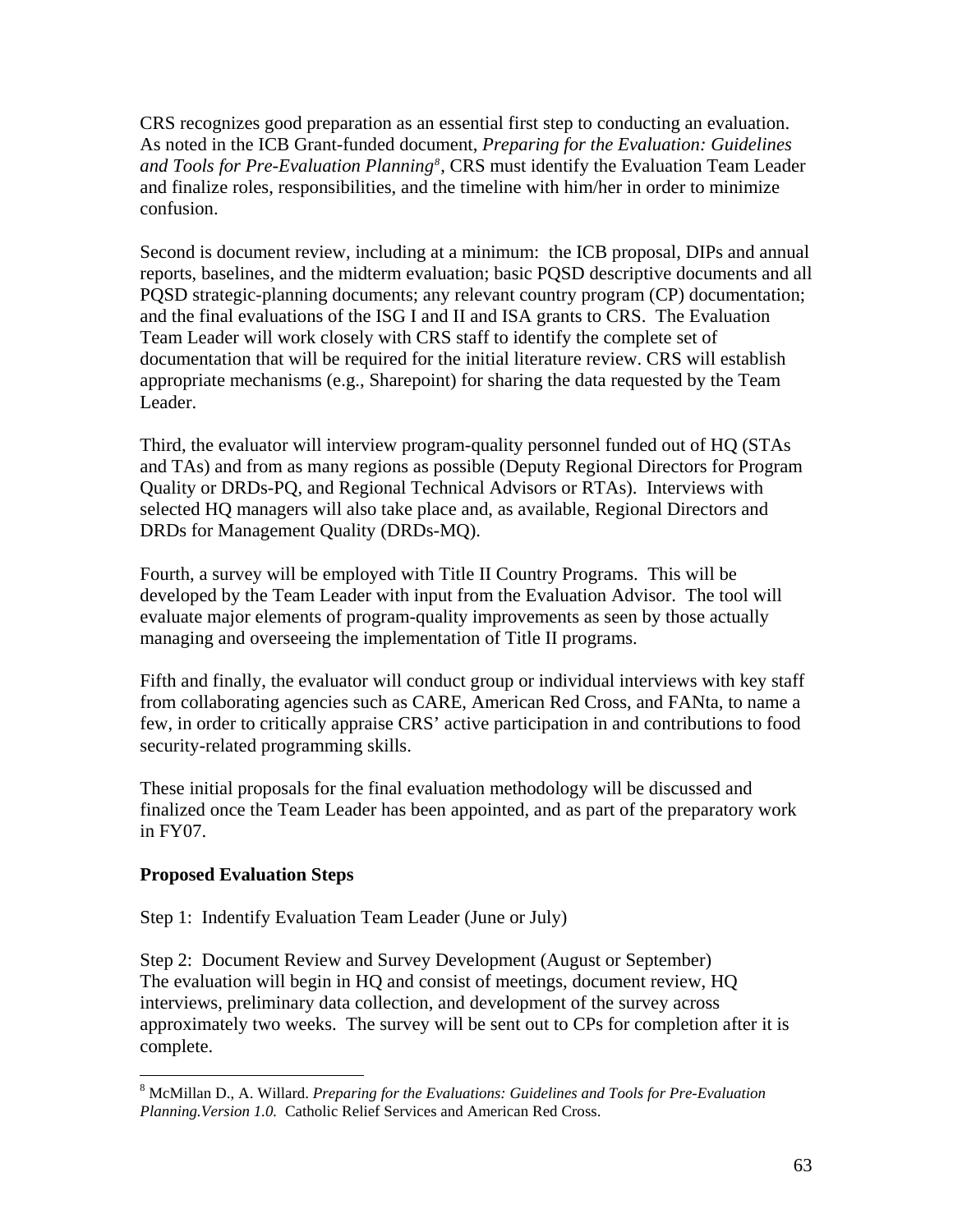Step 3: Data Collection and Interviews (October 1—30) The Team Leader will interview the key respondents noted above.

Step 4: Data Analysis (November 1—15)

In this step, the Indicator Performance Tracking Table or IPTT will be examined in order to assess achievement of ICB targets as these were re-characterized according to midterm evaluation recommendations. The IPTT is the core of FFP-required M&E.

Also, all questionnaire and interview data will be analyzed at this time. Note that the questionnaire will be sent out about one month prior giving CPs time to respond. It is essential to receive responses from all CRS Title II countries whose activities have been influenced by ICB assistance.

Step 5: Report Writing (November 16—30) The Team Leader will write the report in MSWord, assemble and attach the various supporting annexes, and then submit the document for CRS to circulate in Step 4.

Step 6: Stakeholder Review (December 1—15) By the end of this step, all stakeholder groups will have had the chance to review the report and to submit comments and suggestions for validation or revision to the Team Leader.

Step 7: Report Finalization (December 16—20) The Team Leader will respond to comments and finalize the evaluation report, submitting it in production-ready electronic form to CRS.

Step 8: Report Dissemination (December 21—January 31) CRS will be responsible for all copying and distribution of the report to USAID and stakeholders. The Team Leader will present the major findings of the evaluation to CRS in a participatory meeting setting.

## **Deliverables**

The Team Leader will produce an Inception Report at the end of the preparatory period in FY07. This will include a detailed statement of the specific questions the evaluation is seeking to address, a proposed initial "Table of Contents" for the final report, a clear statement of the methodology, and the agreed schedule and milestones that will be followed to ensure a successful completion of the evaluation. The evaluator will produce a draft of the final evaluation report by December 1, 2007, which will be reviewed by all relevant stakeholders within two weeks. The final report will incorporate or respond to all stakeholder commentary and shall be submitted electronically to CRS by December 31, 2007. The findings, conclusions, and recommendations of this evaluation will be those of the external evaluator.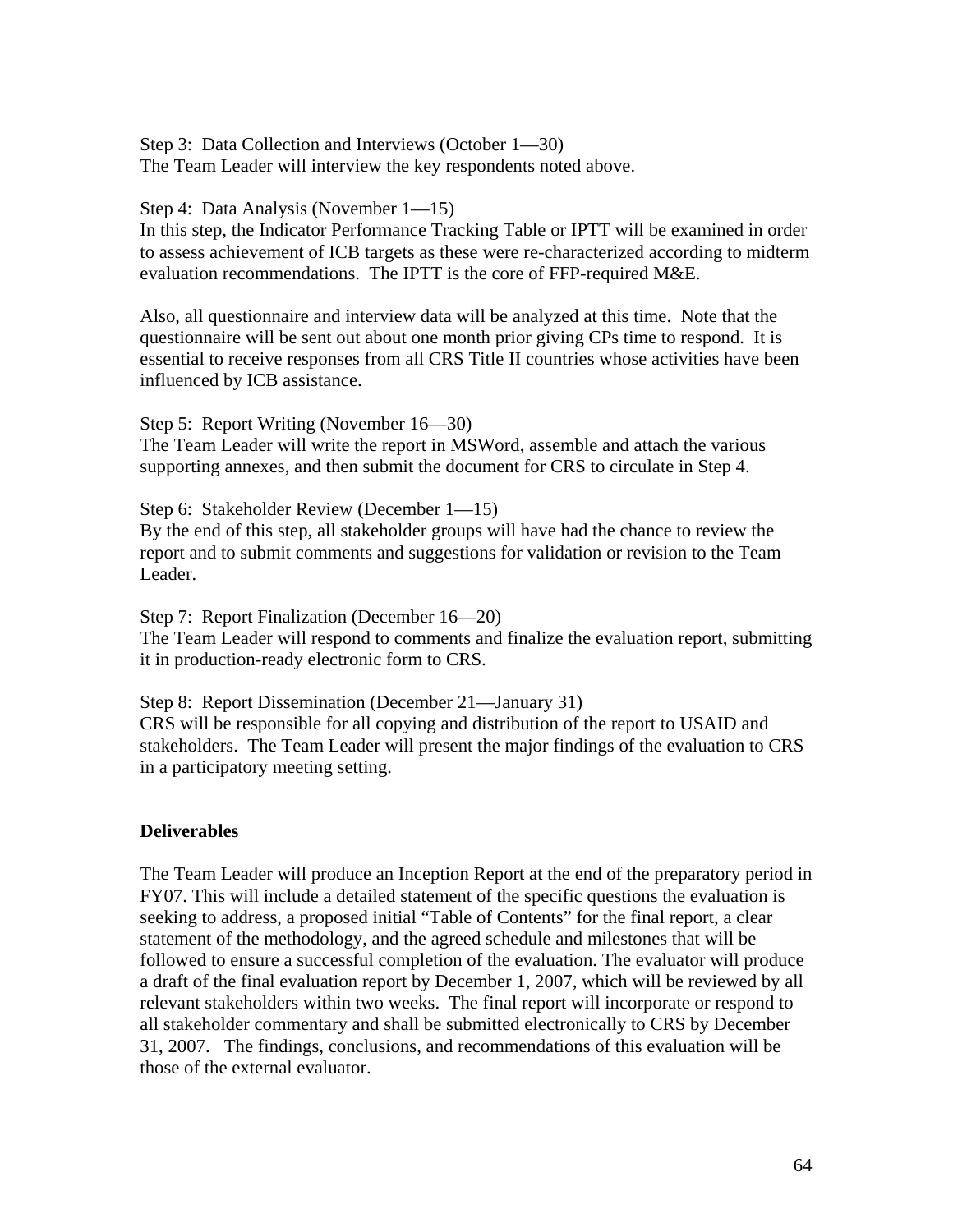A proposed outline for the report, to be finalized by the Evaluation Team Leader, is as follows:

Title Page Acronyms Executive Summary

- I. Background to the Final Evaluation
- II. ICB Activities and Outputs since the Midterm (include discussion of management and finances)
- III. Program-Quality Impacts (include CRS action on midterm recommendations here)
- IV. Impacts of Inter-organizational Collaboration (with other organizations and FFP)
- V. New or Innovative Approaches
- VI. Lessons Learned

#### Annexes:

- 1. Evaluation Scope of Work
- 3. Persons Interviewed
- 4. Documents Reviewed
- 5. Updated IPTT
- 6. Questionnaire for CPs
- 7. Complete catalogue of all ICB products

## **Timeframe**

The finalization of the methodology and background research will take place in the fourth quarter of FY07 and the rest of the evaluation will take place in the first quarter of FY08. The final evaluation report must be submitted by December 31, 2007.

## **Budget**

A budget of \$30,000 has been allocated for the evaluation. The amount of \$10,000 has been set aside for preparatory work in FY07 and \$20,000 is FY08 to complete the evaluation.

#### **4. ANNEXES**

- 1. Results Framework
- 2. Indicator Performance Tracking Table
- 3. Evaluation Team Scope of Work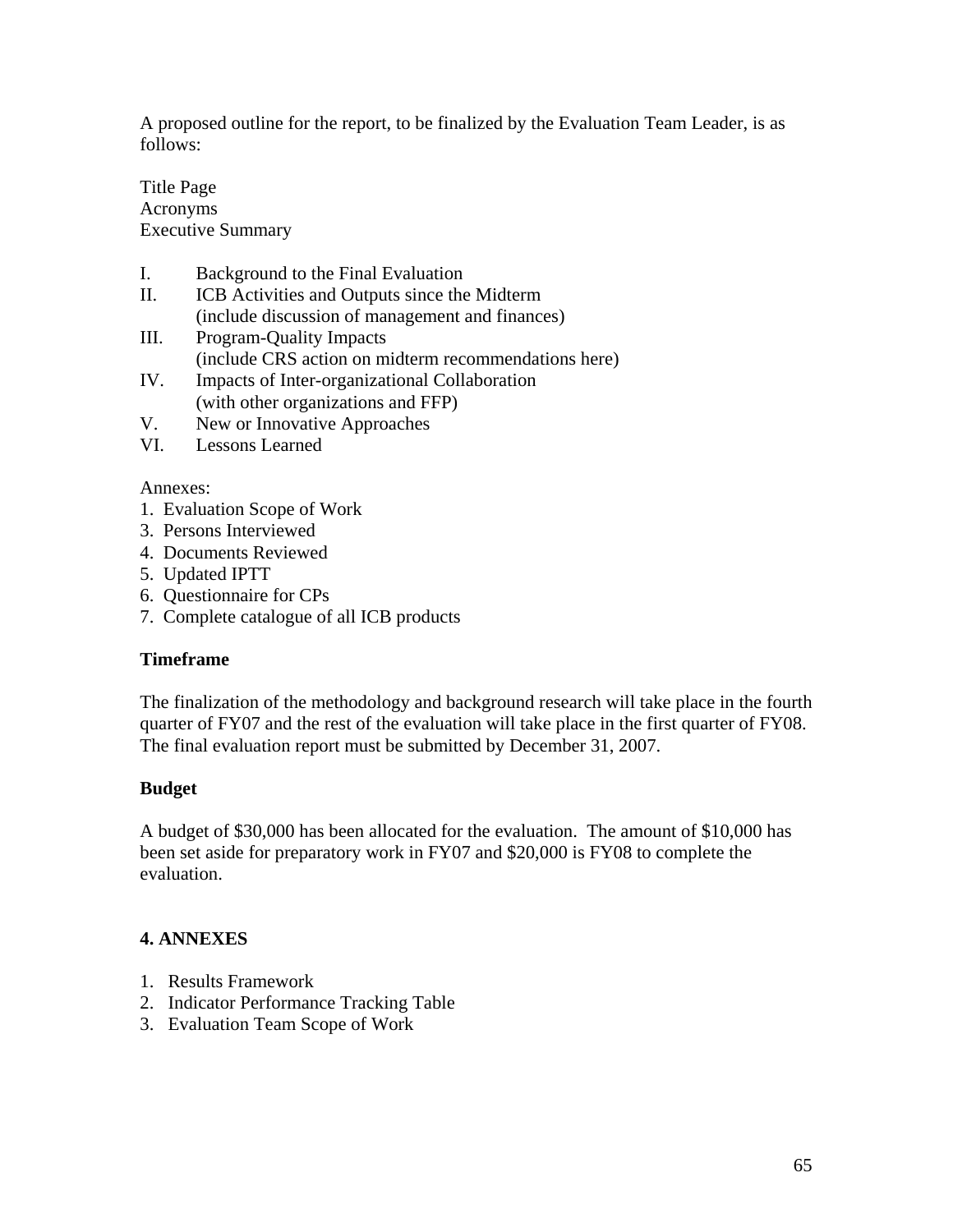# **Annex II: Results Summary Matrices**

# **CRS ICB Final Evaluation Results Matrix**

| FY 2004 - FY 2006                                                                                           | What was planned for<br>FY2004 - FY 2006                                                                                                                                                                                                                                                                                                                                                                                                                                                                                                                                                                        | What was done and not done in<br>FYs 2004-2006                                                                                                                                                                                                                                                                                                                                                                                                                                                                                                                                                                                                                                                                                                                                                                                |
|-------------------------------------------------------------------------------------------------------------|-----------------------------------------------------------------------------------------------------------------------------------------------------------------------------------------------------------------------------------------------------------------------------------------------------------------------------------------------------------------------------------------------------------------------------------------------------------------------------------------------------------------------------------------------------------------------------------------------------------------|-------------------------------------------------------------------------------------------------------------------------------------------------------------------------------------------------------------------------------------------------------------------------------------------------------------------------------------------------------------------------------------------------------------------------------------------------------------------------------------------------------------------------------------------------------------------------------------------------------------------------------------------------------------------------------------------------------------------------------------------------------------------------------------------------------------------------------|
| SO 1: Strategies for individual, households, and communities to manage risks to food security are promoted. |                                                                                                                                                                                                                                                                                                                                                                                                                                                                                                                                                                                                                 |                                                                                                                                                                                                                                                                                                                                                                                                                                                                                                                                                                                                                                                                                                                                                                                                                               |
|                                                                                                             | IR.1.1. Coping abilities of targeted groups are reinforced in all program sectors.                                                                                                                                                                                                                                                                                                                                                                                                                                                                                                                              |                                                                                                                                                                                                                                                                                                                                                                                                                                                                                                                                                                                                                                                                                                                                                                                                                               |
| Output1.1 1: A holistic<br>framework for integral<br>human development.                                     | Concept paper on an IHD<br>$\bullet$<br>framework<br>Develop IHD framework tools<br>$\bullet$<br>and training modules<br>Continually refine the IHD and<br>$\bullet$<br>its applications<br>Support functional literacy<br>$\bullet$<br>programs for women<br>Develop strategies to reach out-<br>$\bullet$<br>of-school children and youth<br>which enable them to grasp off-<br>farm income opportunities.<br>Work with microfinance<br>$\bullet$<br>programs among the rural poor<br>and marginalized<br>Health advisors will reorient<br>$\bullet$<br>current strategies to better<br>incorporate nutrition | 2004 – Concept paper IHD framework<br>developed<br>2004-3 IHD Training modules developed<br>2004- Propack manual finalized<br>2005 – IHD framework tools developed:<br>IHD User's guide, Participatory Livelihoods<br>Assessment, and Health Tool Box<br>2005- Four ICB supported program sectors<br>incorporate IHD perspectives in annual work<br>plans: Agriculture, Education, Health, and<br>HIV/AIDS.<br>2005 – IHD framework paper revised based<br>on field work<br>2006- IHD framework tools developed<br>focusing on education, food security, literacy,<br>and Integrating HIV and Agriculture<br>Programming.<br>2006- Six ICB supported program sectors<br>incorporate IHD perspectives in annual work<br>plans: Agriculture/Environment, Education,<br>Health, HIV/AIDS, Peacebuilding, and<br>Water/Sanitation |
| Output 1.1.2: Capacity<br>building                                                                          | Hire a headquarters-based water<br>$\bullet$<br>security advisor.<br>Develop comprehensive<br>$\bullet$<br>training plan for<br>institutionalizing the IHD<br>Train staff members in<br>$\bullet$<br>headquarters and field on the<br>use of the IHD framework.<br>Annually updated capacity<br>$\bullet$<br>building strategy for the IHD<br>framework<br>Continual IHD-specific<br>$\bullet$<br>workshops/learning events                                                                                                                                                                                     | 2005- Capacity Building Strategy for CRS<br>and Partner staff developed<br>2004-05- Targets exceeded in $#$ of instances<br>of TA using IHD framework and for IHD<br>specific workshops/learning events.<br>2004-05 – Number of trainees in workshops<br>exceeded by significant margin<br>2004-06 - IHD Training in 6 of 8 CRS<br>regions. Latin America/Caribbean and<br>Europe/ Middle East have not received<br>training.<br>2006- Capacity building strategy for IHD<br>framework reviewed and updated<br>2006 - Targets for IHD TA met. Targets for<br>IHD workshops surpassed.<br>2006- Following recommendations, number<br>of participants per workshop is reduced.<br>Targets for # trainees are surpassed.                                                                                                         |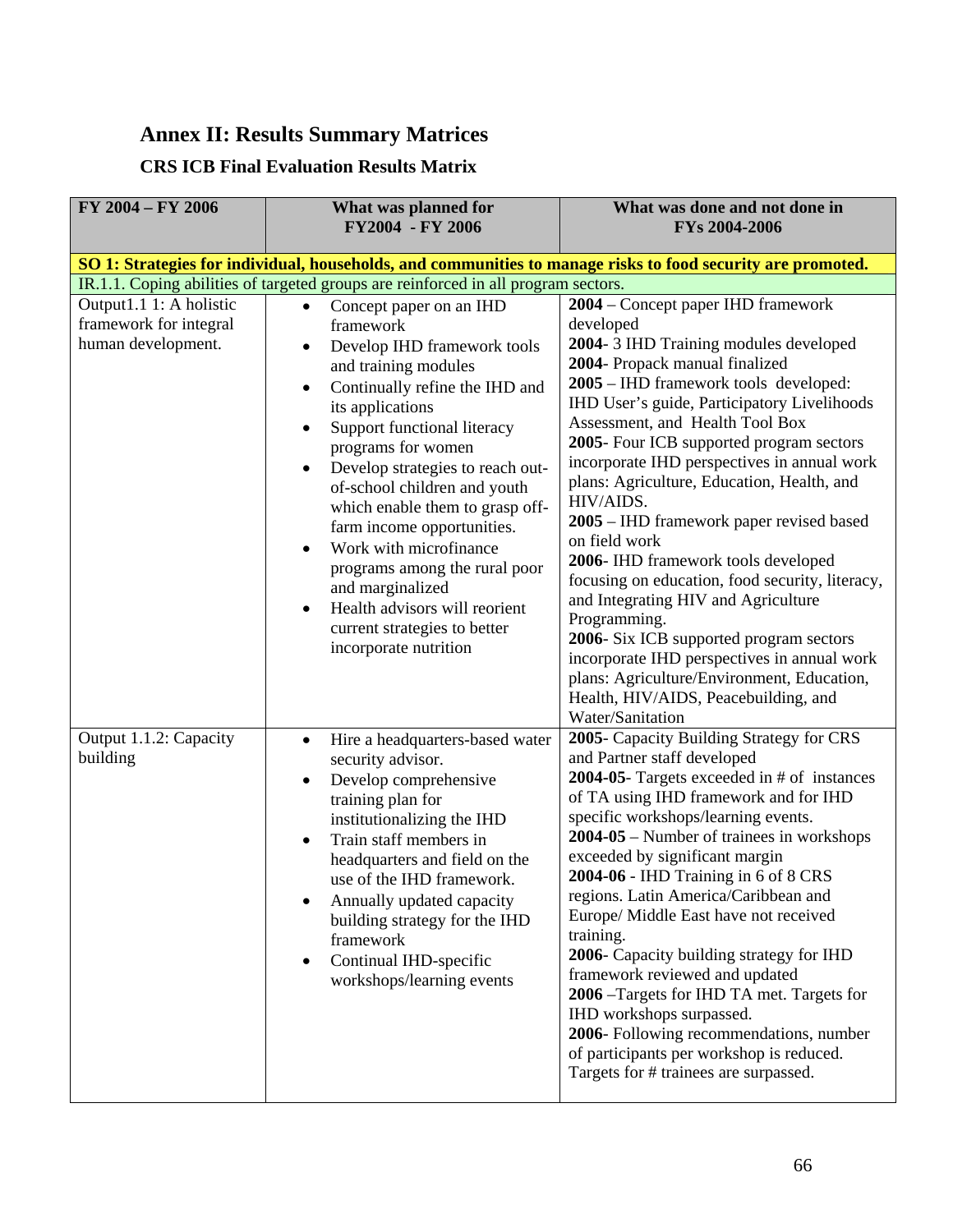| IR.1.2. Program initiatives linking emergency and development are prioritized |                                             |                                                |
|-------------------------------------------------------------------------------|---------------------------------------------|------------------------------------------------|
| Output 1.2.1: Field tools                                                     | Develop tools to help staff<br>$\bullet$    | 2004 - $Dry$ Spells – risk management          |
| for addressing risk                                                           | assess, prepare for, and                    | document on drought developed.                 |
| reduction and emergency                                                       | respond to risks and shocks                 | 2004 - Lit. review of risk reduction           |
| preparedness in a holistic                                                    | Build on Seed Fair System<br>$\bullet$      | programming presented at Emergency Corps       |
| manner                                                                        | emergency recovery strategy to              | meeting.                                       |
|                                                                               | design tools for assessments                | 2005 - Tsunami Response paper, based on        |
|                                                                               | and responses in agricultural               | IHD framework, designed and disseminated       |
|                                                                               | emergencies                                 | 2005 – EARO planning workshop on Food          |
|                                                                               | Comprehensive study of lessons<br>$\bullet$ | Aid and HIV/AIDS                               |
|                                                                               | learned in emergency relief                 | 2005- Development of 7-step drought            |
|                                                                               | food-assisted activities                    | framework incorporating risk and               |
|                                                                               |                                             | vulnerability assessments from the IHD         |
|                                                                               |                                             | 2006 - Pakistan Earthquake Emergency           |
|                                                                               |                                             | Response Strategic plan developed.             |
|                                                                               |                                             | 2006 – CRS target for field tools not met.     |
|                                                                               |                                             | 2006 - Case studies of lessons learned in      |
|                                                                               |                                             | Pakistan, Niger, and Tsunami response          |
|                                                                               |                                             | compiled.                                      |
| Output 1.2.2: Capacity                                                        | Annually updated capacity-<br>$\bullet$     | 2004- Learning Conversations piloted -         |
| building to increase and                                                      | building plan                               | collaboration of CRS and Freedom from          |
| improve risk reduction                                                        | Workshops/learning events to<br>$\bullet$   | Hunger. Used throughout S.Asia                 |
| strategies                                                                    | promote incorporation of field              | 2004 – Relief and development presentations    |
|                                                                               | risk-reduction into regular                 | in Kenya. Facilitated through use of IHD       |
|                                                                               | programming                                 | framework.                                     |
|                                                                               |                                             | 2004 Hands-on country specific emergency       |
|                                                                               |                                             | response training in Kenya                     |
|                                                                               |                                             | 2005 – Workshop based on Dry Spells            |
|                                                                               |                                             | document takes place in S.Asia.                |
|                                                                               |                                             | 2005- South Asia Resilient Village planning    |
|                                                                               |                                             | strategy developed                             |
|                                                                               |                                             | 2005-Sphere/DPR training for Caritas           |
|                                                                               |                                             | <b>IMBISA</b> region                           |
|                                                                               |                                             | 2005-Shelter strategy development workshops    |
|                                                                               |                                             | in West Darfur, Indonesia, and India/Sri       |
|                                                                               |                                             | Lanka                                          |
|                                                                               |                                             | 2005- TA use of risk-reduction framework       |
|                                                                               |                                             | 33% of target due to Tsunami impact on ERT     |
|                                                                               |                                             | staff                                          |
|                                                                               |                                             | 2005- target # of trainees short by 47% due to |
|                                                                               |                                             | staff support of Tsunami relief efforts.       |
|                                                                               |                                             | 2006 – Emergency Prevention, Preparedness      |
|                                                                               |                                             | and Response Strategic Plan (EPPR) revised.    |
|                                                                               |                                             | 2006- Emergency Focal Points (EFP)             |
|                                                                               |                                             | established in each world region.              |
|                                                                               |                                             | 2006- Pakistan PEER planning sessions and      |
|                                                                               |                                             | strategic lessons learned.                     |
|                                                                               |                                             | 2006 – InterAgency Sphere training in          |
|                                                                               |                                             | Nairobi                                        |
|                                                                               |                                             | $2006$ – Target for # of trainees in workshops |
|                                                                               |                                             | short by 60%                                   |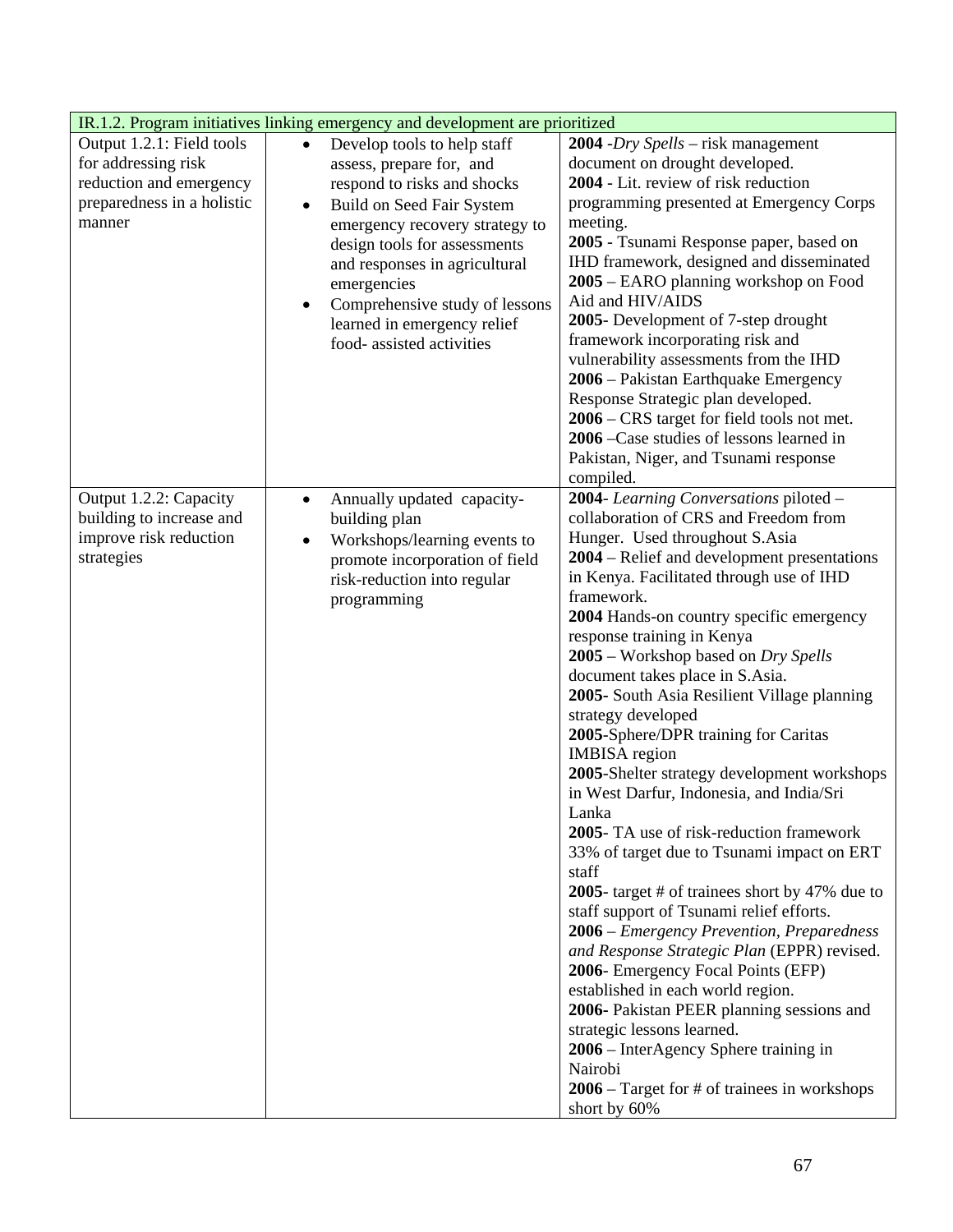|                                                                                                                   |                                                                                                                                                                                                                                                                                                                                                                                                                                                                                                                                                                                                                                           | SO 2: Human capacities and community resilience are protected and enhanced by holistic responses to two                                                                                                                                                                                                                                                                                                                                                                                                                                                                                                                                                                                                                                                                                                                                                                                                                                                       |  |
|-------------------------------------------------------------------------------------------------------------------|-------------------------------------------------------------------------------------------------------------------------------------------------------------------------------------------------------------------------------------------------------------------------------------------------------------------------------------------------------------------------------------------------------------------------------------------------------------------------------------------------------------------------------------------------------------------------------------------------------------------------------------------|---------------------------------------------------------------------------------------------------------------------------------------------------------------------------------------------------------------------------------------------------------------------------------------------------------------------------------------------------------------------------------------------------------------------------------------------------------------------------------------------------------------------------------------------------------------------------------------------------------------------------------------------------------------------------------------------------------------------------------------------------------------------------------------------------------------------------------------------------------------------------------------------------------------------------------------------------------------|--|
| major challenges to food security                                                                                 |                                                                                                                                                                                                                                                                                                                                                                                                                                                                                                                                                                                                                                           |                                                                                                                                                                                                                                                                                                                                                                                                                                                                                                                                                                                                                                                                                                                                                                                                                                                                                                                                                               |  |
| IR 2.1. The impact of HIV and AIDS is mitigated                                                                   |                                                                                                                                                                                                                                                                                                                                                                                                                                                                                                                                                                                                                                           |                                                                                                                                                                                                                                                                                                                                                                                                                                                                                                                                                                                                                                                                                                                                                                                                                                                                                                                                                               |  |
| Output 2.1.1: Field tools<br>for HIV/AIDS and food<br>security                                                    | Mainstream HIV prevention in<br>$\bullet$<br>Title II programs.<br>Promote strategies that allow<br>$\bullet$<br>partners and communities to<br>replicate and scale-up<br>successful intervention<br>Improve the effectiveness of<br>food aid for meeting the<br>nutritional needs of HIV/AIDS-<br>affected households using IHD<br>framework<br>Provide TA for community-<br>$\bullet$<br>level responses<br>Design and disseminate IEC<br>strategies and materials on how<br>to meet the nutritional needs of<br><b>PLHIV</b><br>Assess new ways to use food-<br>for-work to address disease<br>related agricultural labor<br>shortages | 2005 – Document to help CPs use IHD<br>framework for HIV/AIDS programming.<br>2005- Promising Practices $-$ case studies of<br>CRS' integrated HIV/AIDS programs<br>2005 - PQSD HIV/AIDS Unit revisits<br>strategy for scale-up<br>2006 – Six documents of HIV/AIDS best<br>practices developed addressing integrated<br>programming, nutrition and food security, and<br>orphans and vulnerable children.                                                                                                                                                                                                                                                                                                                                                                                                                                                                                                                                                    |  |
| Output 2.1.2: Capacity<br>building for integrating<br>food security into HIV<br>and AIDS mitigation<br>strategies | Training plan to promote<br>$\bullet$<br>incorporation of HIV/AIDS<br>mitigation in program planning<br>Y 1 Focus on capacity building<br>$\bullet$<br>in SARO, Y 2 focus on EARO,<br>Y 3 focus on WARO.<br>Improve program staff's<br>knowledge of exit strategies for<br>food distribution to PLHIV                                                                                                                                                                                                                                                                                                                                     | $9/2004$ – Best practices on nutrition for<br>HIV/AIDS developed and presented to<br>SARO.<br>2004 – TA activities in SARO based on best<br>practices in WARO<br>12/2004 – First annual HIV/AIDS Global<br><b>CRS TA Meeting</b><br>4/2005 - HIV/AIDS Global CRS TA Meeting<br>9/2005 - Food Security and HIV/AIDS<br>conference EARO<br>2005 - 63% of CPs report systematically<br>integrating HIV prevention messages into<br>other programming.<br>$2005 - 42\%$ of CPs report developing and<br>implementing exit strategies. Half of these<br>feel that the strategies were unsuccessful.<br>$2005 - 10\%$ of CPs report using IHD<br>framework to design food programming for<br>HIV/AIDS affected groups.<br>2005 - Exceeded target of $#$ of instances of<br>TA in field, and # of HIV/AIDS-food<br>security workshops/learning events<br>2005 – Met target for # of trainees. Able to<br>keep ratio of participants at or under<br>recommended 1/35. |  |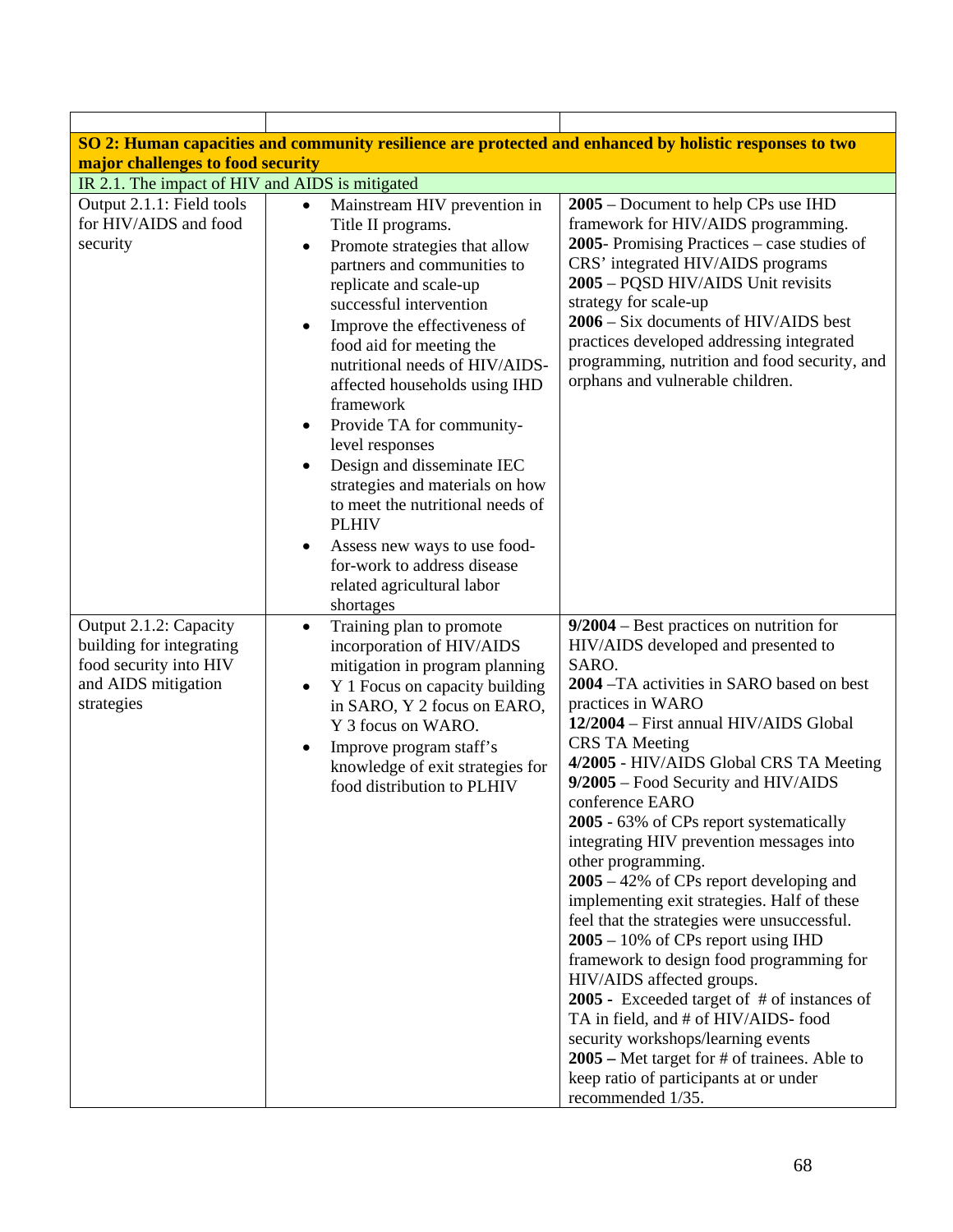|                                                                       |                                                                                                                                                                                                                                                                                                                                                                                                                                                                                                                                                                                                                                                                                                                     | 2006- Capacity building plan updated with<br>focus on defining exit strategies for food aid.<br>10/2006 – Food Security and HIV/AIDS<br>conference WARO.<br>2006 - Targets are reached for TA using IHD<br>framework. They included: study to evaluate<br>success exit strategies for food aid in high<br>HIV prevalence country (Malawi); TA to<br>CRS/El Salvador to document integrated<br>livelihood and PLHIV support group<br>intervention; development of Junior Farmer<br>Field School.<br>2006 – Presented or participated in 3X target<br>number of workshops or learning experiences.<br>Some include PQSD meeting - Baltimore<br>2/06), Africa Forum on HIV/AIDS<br>prevention, and 2 Ethiopia Partners<br>Workshops on HIV/AIDS prevention.<br>$2006$ – Targeted # of trainees exceeded by<br>360%. With the exception of Africa Forum, #<br>of participants per event meets recommended<br>ratio of 1/35.                                                                  |
|-----------------------------------------------------------------------|---------------------------------------------------------------------------------------------------------------------------------------------------------------------------------------------------------------------------------------------------------------------------------------------------------------------------------------------------------------------------------------------------------------------------------------------------------------------------------------------------------------------------------------------------------------------------------------------------------------------------------------------------------------------------------------------------------------------|------------------------------------------------------------------------------------------------------------------------------------------------------------------------------------------------------------------------------------------------------------------------------------------------------------------------------------------------------------------------------------------------------------------------------------------------------------------------------------------------------------------------------------------------------------------------------------------------------------------------------------------------------------------------------------------------------------------------------------------------------------------------------------------------------------------------------------------------------------------------------------------------------------------------------------------------------------------------------------------|
| IR2.2: Water Insecurity is reduced                                    |                                                                                                                                                                                                                                                                                                                                                                                                                                                                                                                                                                                                                                                                                                                     |                                                                                                                                                                                                                                                                                                                                                                                                                                                                                                                                                                                                                                                                                                                                                                                                                                                                                                                                                                                          |
| Output 2.2.1: Field tools<br>and best practices for<br>water security | Develop "software" for local<br>$\bullet$<br>governance and conflict<br>resolution<br>Develop strategies to mitigate<br>$\bullet$<br>water insecurity through<br>reversing environmental<br>degradation<br>Collaborate with new partners<br>$\bullet$<br>to study, test and refine state-<br>of-the-art watershed<br>management models.<br>Extend vulnerability-reduction<br>٠<br>and risk-management approach<br>to integrate pre-and post-shock<br>water and sanitation<br>interventions<br>Develop tools that help partners<br>$\bullet$<br>scale up to meet water demands<br>Disseminate technical reference<br>$\bullet$<br>CD to all field offices, regional<br>offices and HQ staff in PQSD<br>in Jan. 2006. | 6/2004 – Proposal for an Integrated Water<br><b>Resource Management Program</b><br>9/2004- Two WatSan strategies developed -<br>EARO and South Asia.<br>2005 - Prototype of best practice on irrigation<br>of home gardens developed.<br>2005 – Training manual for design and<br>construction of low cost water storage tanks<br>$2005 - CD$ w/ over 200 technical reference<br>documents on water supply and sanitation<br>prepared.<br>2005 - Partnership relations created with two<br>private sector companies - ACDS and Proctor<br>& Gamble<br>$4/2006$ – Outline of action plan to scale up<br>presented to PQSD, SARO, and All Africa<br>Water Conference (5/06).<br>2006 - Best practice documentations<br>developed on home garden irrigation, water<br>storage tanks, ecological sanitation and sand<br>dams.<br>2006 - Technical guide on solar and wind<br>pumping systems prepared.<br>2006 - Technical reviews on 15 commercial<br>technologies prepared as field guide. |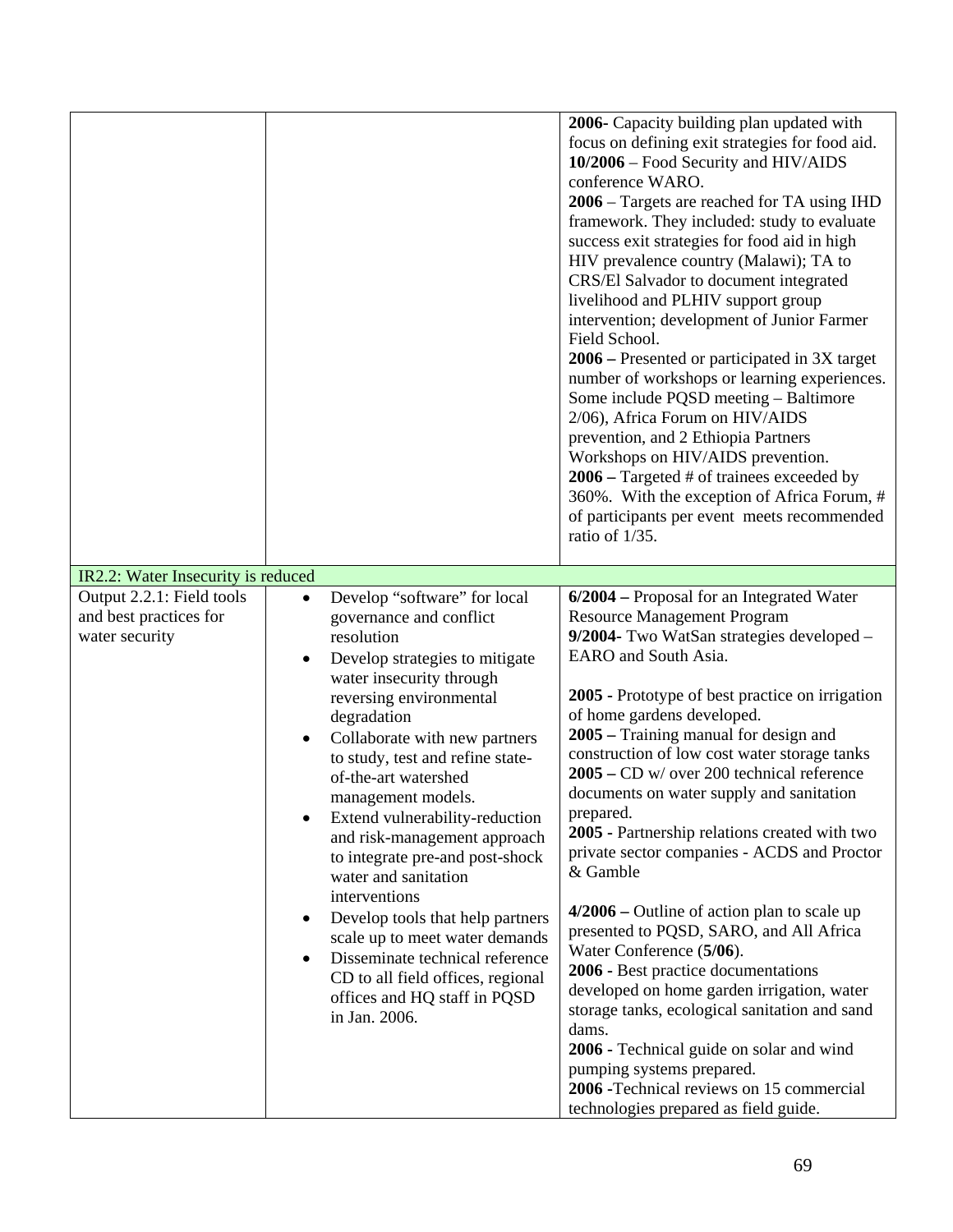|                                                                                               |                                                                                                                                                                                                                                                                                                                     | 2006 - distributed CD Technical Reference                                                                                                                                                                                                                                                                                                                                                                                                                                                                                                                                                                                                                                                                                                                                                                                                                                                                                                                                                                                                                                                                                                                                                                                                                                                                                                               |
|-----------------------------------------------------------------------------------------------|---------------------------------------------------------------------------------------------------------------------------------------------------------------------------------------------------------------------------------------------------------------------------------------------------------------------|---------------------------------------------------------------------------------------------------------------------------------------------------------------------------------------------------------------------------------------------------------------------------------------------------------------------------------------------------------------------------------------------------------------------------------------------------------------------------------------------------------------------------------------------------------------------------------------------------------------------------------------------------------------------------------------------------------------------------------------------------------------------------------------------------------------------------------------------------------------------------------------------------------------------------------------------------------------------------------------------------------------------------------------------------------------------------------------------------------------------------------------------------------------------------------------------------------------------------------------------------------------------------------------------------------------------------------------------------------|
|                                                                                               |                                                                                                                                                                                                                                                                                                                     | Library on water and sanitation technologies.                                                                                                                                                                                                                                                                                                                                                                                                                                                                                                                                                                                                                                                                                                                                                                                                                                                                                                                                                                                                                                                                                                                                                                                                                                                                                                           |
| Output 2.2.2: Capacity<br>building for water<br>security                                      | Produce an annually updated<br>$\bullet$<br>capacity building strategy for<br>using the best practices and<br>scale-up framework<br>TAs will promote the most<br>$\bullet$<br>promising approaches that<br>integrate multiple uses of water<br>for health and agriculture                                           | $10-11/05$ – TA emergency assistance to Niger<br>drought and Pakistan earthquake.<br>2005 - workshops on water supply and<br>sanitation development in Madagascar and<br>Malawi. Target # of trainees surpassed by<br>186%. Success in meeting recommended<br>ratio of 1/35.<br>2005 - TA on application of best practices in<br>WatSan and development of regional water<br>strategies to six Title II countries.<br>2005 - 89% of Title II CPs report water and<br>sanitation activities. Most involve drinking<br>water interventions or environmental impact<br>and social equity.<br>29% of this group attribute ICB assistance to<br>success of W&S activities.<br>$5/2006$ – elements of capacity building<br>strategy formulated. Included continuation of<br>technical visits, CRS involvement in<br>coalitions and alliances, recruitment of interns<br>and junior professionals.<br>2006- Presented or participated in 3.5x target<br># of workshops/learning events. Target # of<br>trainees surpassed by 430%. 2 of 7<br>workshops/LE exceeded recommended ratio<br>of 35/1. Topics of presentations included:<br>CRS responses to the water and sanitation<br>needs of the Asian Tsunami, peace<br>engineering, moral dilemmas in disaster<br>response, development of a CRS water sector,<br>and development of CRS water and sanitation |
|                                                                                               | SO 3: Institutional capacities for influencing food practices and policy are bolstered.                                                                                                                                                                                                                             | programs.                                                                                                                                                                                                                                                                                                                                                                                                                                                                                                                                                                                                                                                                                                                                                                                                                                                                                                                                                                                                                                                                                                                                                                                                                                                                                                                                               |
|                                                                                               | IR 3.1: Communities' ability to influence factors that affect food security is increased                                                                                                                                                                                                                            |                                                                                                                                                                                                                                                                                                                                                                                                                                                                                                                                                                                                                                                                                                                                                                                                                                                                                                                                                                                                                                                                                                                                                                                                                                                                                                                                                         |
| Output 3.1.1: Tools to<br>help communities<br>understand their rights<br>and responsibilities | Plan, jointly with<br>$\bullet$<br>communities, interventions<br>to address structural<br>injustices that impede food-<br>security<br>Create manuals and<br>curricula to increase staff's<br>and local partners' ability to<br>support community<br>empowerment<br>Conduct case studies to<br>augment peacebuilding | 2004 – Case study of Title II supported<br>boarding school facilities in tribal regions of<br>India.<br>$2005 - 3$ Case studies completed re: how<br>peacebuilding & structural analysis<br>contributes to increased food security (South<br>Asia.)<br>2005 - Pilot training on structural analysis<br>tools.<br>$2005 - 3$ case studies developed for West<br>Africa.                                                                                                                                                                                                                                                                                                                                                                                                                                                                                                                                                                                                                                                                                                                                                                                                                                                                                                                                                                                  |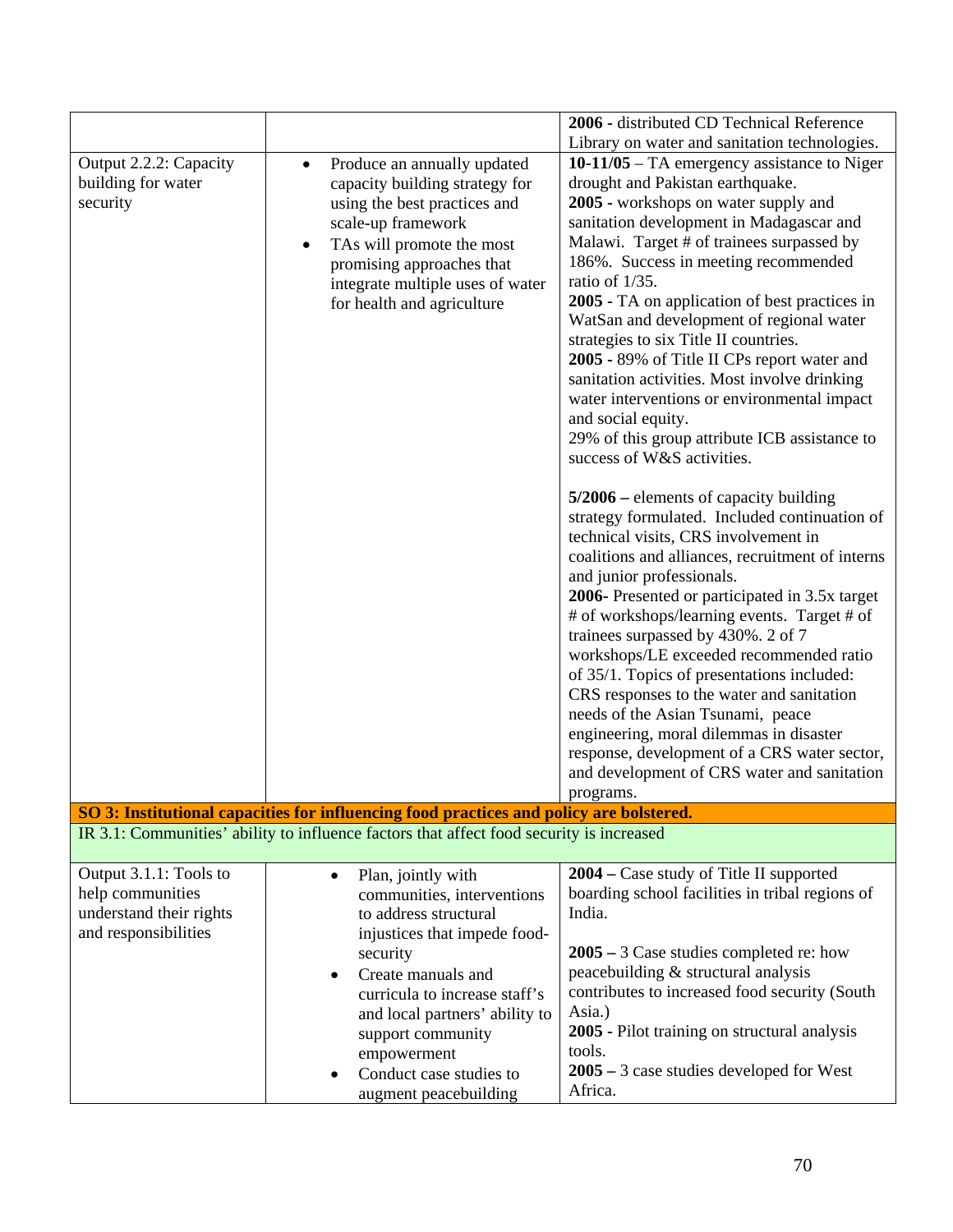|                                                                                      | training modules and                                                                                                                                                                                                                                                                          |                                                                                                                                                                                                                                                                                                                                                                                                                                                                                                                                                                                                                                   |
|--------------------------------------------------------------------------------------|-----------------------------------------------------------------------------------------------------------------------------------------------------------------------------------------------------------------------------------------------------------------------------------------------|-----------------------------------------------------------------------------------------------------------------------------------------------------------------------------------------------------------------------------------------------------------------------------------------------------------------------------------------------------------------------------------------------------------------------------------------------------------------------------------------------------------------------------------------------------------------------------------------------------------------------------------|
|                                                                                      | integrate them with the IHD                                                                                                                                                                                                                                                                   | 2/2006 - Development of action plan to                                                                                                                                                                                                                                                                                                                                                                                                                                                                                                                                                                                            |
|                                                                                      |                                                                                                                                                                                                                                                                                               | replicate structural analysis practices and                                                                                                                                                                                                                                                                                                                                                                                                                                                                                                                                                                                       |
|                                                                                      |                                                                                                                                                                                                                                                                                               | strategies.                                                                                                                                                                                                                                                                                                                                                                                                                                                                                                                                                                                                                       |
|                                                                                      |                                                                                                                                                                                                                                                                                               | 6/2006 - Educational micro-case study on                                                                                                                                                                                                                                                                                                                                                                                                                                                                                                                                                                                          |
|                                                                                      |                                                                                                                                                                                                                                                                                               | reducing frequency of female genital                                                                                                                                                                                                                                                                                                                                                                                                                                                                                                                                                                                              |
|                                                                                      |                                                                                                                                                                                                                                                                                               | mutilation; use of structural dynamics systems                                                                                                                                                                                                                                                                                                                                                                                                                                                                                                                                                                                    |
|                                                                                      |                                                                                                                                                                                                                                                                                               | mapping.                                                                                                                                                                                                                                                                                                                                                                                                                                                                                                                                                                                                                          |
| Output 3.1.2. Capacity<br>building for structural<br>analysis and peace<br>building. | Train TAs in use of structural<br>$\bullet$<br>analysis and peacebuilding<br>tools and case studies.<br>Mainstream structural-analysis<br>tools in program design and<br>implementation<br>annually update capacity<br>$\bullet$<br>building strategy for using the<br>case studies and tools | 2005 – Assessment of knowledge/training<br>needs of HQ and regional field staff for<br>structural analysis<br>2005 - Achieved target # of TA using case<br>studies or tools. Included - Structural Analysis<br>and Emergency Response-Indonesia 5/05;<br>Structural Analysis and IHD analysis - Ghana<br>& India; Structural Analysis and<br>peacebuilding change goals for peacebuilding<br>M&E - Kenya.<br>5/2005 - Structural Analysis and IHD training<br>for West Africa region - Ghana.<br>2005 - 15 % of CPs credit IHD framework as<br>instrumental in analyzing root causes of food,<br>water and livelihood insecurity. |
|                                                                                      |                                                                                                                                                                                                                                                                                               | 2006 – Capacity building strategy was not<br>updated.<br>9/2006 - Systems mapping relating to<br>peacebuilding modelled at CARO/EARO<br>technical commission meeting. Systems<br>Mapping orientation for incoming CRS                                                                                                                                                                                                                                                                                                                                                                                                             |
|                                                                                      |                                                                                                                                                                                                                                                                                               | Country Representatives.                                                                                                                                                                                                                                                                                                                                                                                                                                                                                                                                                                                                          |
|                                                                                      |                                                                                                                                                                                                                                                                                               | 2006 - Four structural analysis and                                                                                                                                                                                                                                                                                                                                                                                                                                                                                                                                                                                               |
|                                                                                      |                                                                                                                                                                                                                                                                                               | peacebuilding workshops. Target # of trainees                                                                                                                                                                                                                                                                                                                                                                                                                                                                                                                                                                                     |
|                                                                                      |                                                                                                                                                                                                                                                                                               | surpassed by 175%. Ratio no more than 1/28.                                                                                                                                                                                                                                                                                                                                                                                                                                                                                                                                                                                       |
|                                                                                      | IR 3.2 PVO practices and FFP's global leadership role are enhanced by CRS contributions.                                                                                                                                                                                                      |                                                                                                                                                                                                                                                                                                                                                                                                                                                                                                                                                                                                                                   |
| Output3.2.1: Institutional                                                           | Collaborate with PVOs to<br>$\bullet$                                                                                                                                                                                                                                                         | 2004 – Continued collaborative study with                                                                                                                                                                                                                                                                                                                                                                                                                                                                                                                                                                                         |
| collaborations.                                                                      | develop products for designing                                                                                                                                                                                                                                                                | CARE initiated during the ISA.                                                                                                                                                                                                                                                                                                                                                                                                                                                                                                                                                                                                    |
|                                                                                      | and implementing better food-                                                                                                                                                                                                                                                                 | 2004 -2006 M&E Units of CRS and ARC                                                                                                                                                                                                                                                                                                                                                                                                                                                                                                                                                                                               |
|                                                                                      | assisted programming                                                                                                                                                                                                                                                                          | collaborate. 2004-Long-term, intensive TA                                                                                                                                                                                                                                                                                                                                                                                                                                                                                                                                                                                         |
|                                                                                      | Share resources with food-aid<br>٠                                                                                                                                                                                                                                                            | supplied to Malawi for understanding and                                                                                                                                                                                                                                                                                                                                                                                                                                                                                                                                                                                          |
|                                                                                      | community through numerous                                                                                                                                                                                                                                                                    | designing appropriate M&E systems.                                                                                                                                                                                                                                                                                                                                                                                                                                                                                                                                                                                                |
|                                                                                      | presentations, workshops,                                                                                                                                                                                                                                                                     | 2005-2006 - continued collaboration with                                                                                                                                                                                                                                                                                                                                                                                                                                                                                                                                                                                          |
|                                                                                      | conferences, and documents on                                                                                                                                                                                                                                                                 | <b>CARE</b>                                                                                                                                                                                                                                                                                                                                                                                                                                                                                                                                                                                                                       |
|                                                                                      | websites                                                                                                                                                                                                                                                                                      |                                                                                                                                                                                                                                                                                                                                                                                                                                                                                                                                                                                                                                   |
|                                                                                      | Expand collaborative study<br>$\bullet$                                                                                                                                                                                                                                                       | 2005 – Collaboration with FANta on review                                                                                                                                                                                                                                                                                                                                                                                                                                                                                                                                                                                         |
|                                                                                      | with CARE on best practices in                                                                                                                                                                                                                                                                | of two new food access indicators                                                                                                                                                                                                                                                                                                                                                                                                                                                                                                                                                                                                 |
|                                                                                      | food-assisted programming,                                                                                                                                                                                                                                                                    | 2005 - participation in the annual PVO                                                                                                                                                                                                                                                                                                                                                                                                                                                                                                                                                                                            |
|                                                                                      | initiated during ISA.                                                                                                                                                                                                                                                                         | Roundtable meetings, and 2005 American                                                                                                                                                                                                                                                                                                                                                                                                                                                                                                                                                                                            |
|                                                                                      | Continue collaboration with<br>$\bullet$                                                                                                                                                                                                                                                      | Evaluation Conference - Toronto, Canada                                                                                                                                                                                                                                                                                                                                                                                                                                                                                                                                                                                           |
|                                                                                      | OICI on water insecurity.                                                                                                                                                                                                                                                                     | 2005 – Produce 3 M&E learning modules w/<br>ARC.                                                                                                                                                                                                                                                                                                                                                                                                                                                                                                                                                                                  |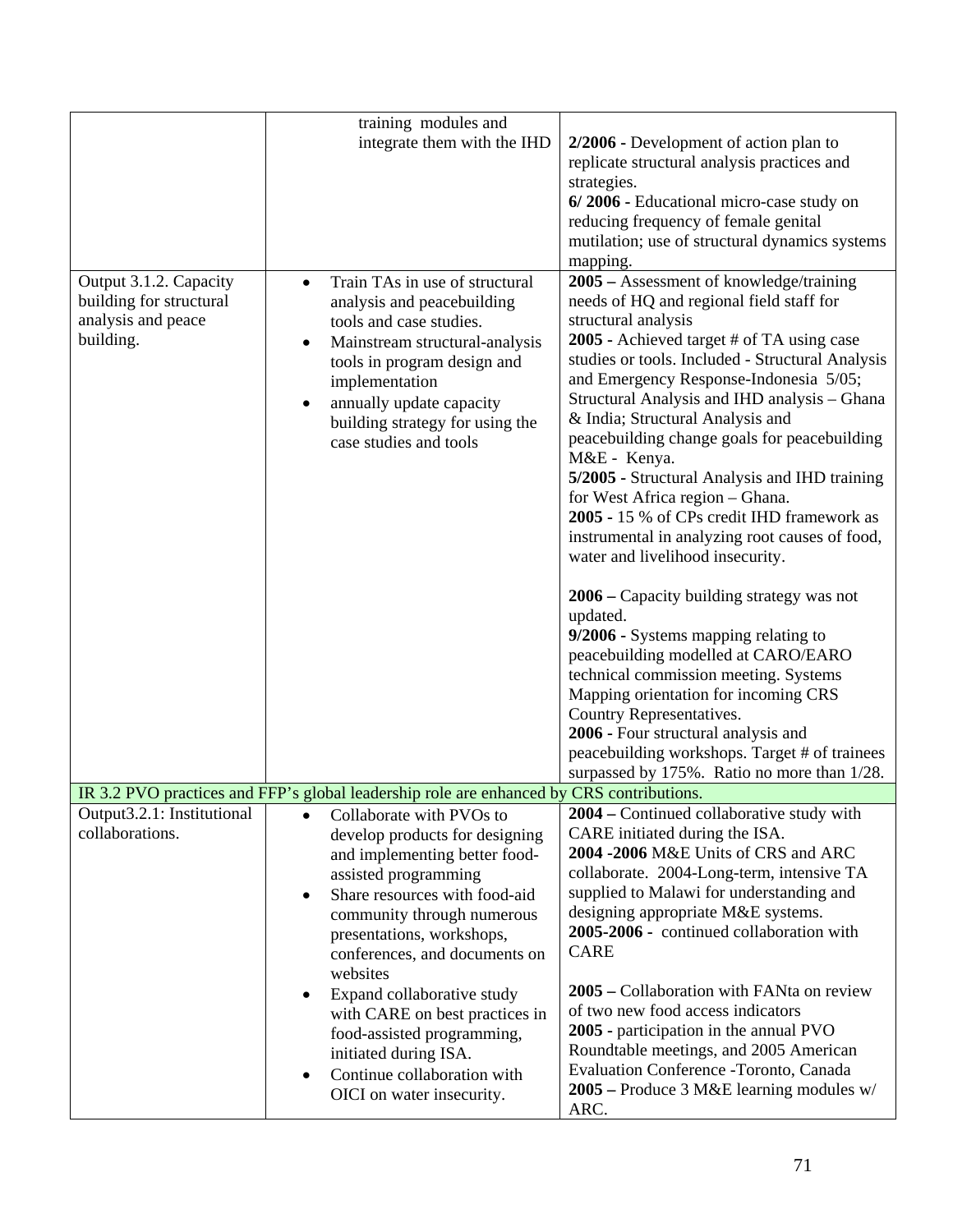|                                                                    | Continue collaboration with<br>$\bullet$<br>INEE on education and<br>emergencies.<br>Continue collaboration with<br>$\bullet$<br>ARC on M&E.<br>Continue collaboration with<br>$\bullet$<br>Mercy Corps and others on<br>food logistics.                                                                           | 10/2005 - Joint led session with World Food<br>Program (WFP) on food-assisted education.<br>'Ending Child Hunger in Partnership''.<br>2006 – Participation in Inter-Agency Network<br>for Education in Emergencies.<br>3/2006 – Participate in Cooperative and<br><b>International Education Society (CIES)</b><br>Meeting - Honolulu, Hawaii.<br>2006 - CRS and CARE jointly hired an M&E<br>expert to evaluate and revise a partnership<br>capacity building tool.<br>2006 – Produce additional 3 M&E learning                                                                                            |
|--------------------------------------------------------------------|--------------------------------------------------------------------------------------------------------------------------------------------------------------------------------------------------------------------------------------------------------------------------------------------------------------------|-------------------------------------------------------------------------------------------------------------------------------------------------------------------------------------------------------------------------------------------------------------------------------------------------------------------------------------------------------------------------------------------------------------------------------------------------------------------------------------------------------------------------------------------------------------------------------------------------------------|
| Output 3.2.2: Learning<br>alliances with research<br>institutions. | Strengthen current learning<br>$\bullet$<br>alliances with research<br>institutions<br>Expand # of learning alliances<br>$\bullet$<br>with research institutions<br>Products and studies related to<br>development of a grassroots,<br>scaling-up model for agro-<br>enterprise will be completed in<br>Years 2-3. | modules w/ARC.<br>2004 - CRS and CIAT complete a joint GDA<br>proposal for a 3-year, 25-country, multi-<br>regional Agro-enterprise Learning Alliance<br>that combines action research and<br>implementation results for market chain<br>strengthening, basic market-oriented<br>production and marketing skills for<br>smallholder farmers and traders.<br>2005 - Education presentations at CIES<br>Annual Meeting and two INEE events.<br>CRS-CARE food aid meetings in Egypt and<br>Baltimore.                                                                                                          |
|                                                                    |                                                                                                                                                                                                                                                                                                                    | 2006 - Maintained learning alliance with<br>CIAT. With CIAT support undertook<br>workshop for eight States in India to introduce<br>agro-enterprise lessons learned into the work<br>of Self-Help Groups.<br>2006-collaborated with Tufts University on a<br>number of initiatives, including technical<br>research and proposals in Agro-enterprise and<br>Microfinance.<br>2006- maintained collaboration with the<br>International Water Management Institute in<br>Africa.<br>2006 - joint research project of the<br>microfinance role in financing agricultural<br>value chains w/ OSU grad. student. |
| Output 3.2.3: Enhanced<br>global leadership for FFP                | Continue engagement with<br>$\bullet$<br>USAID/FFP, FANta, and FAM<br>Y1 - Support FAM to assume a<br>$\bullet$<br>stronger leadership role as a<br>primary link between FAM's<br>PVO membership and FANta<br>and USAID                                                                                            | 2004- Active participation by CRS M&E<br>Advisor in FAM M&E meetings.<br>2004 - principal reviewer on all versions of<br>the FAM+FANta study on food-access<br>indicators.<br>9/2004 - M&E Advisor hosts annual PVO<br>Evaluators Roundtable at CRS, which results<br>in massive sharing of M&E materials amongst                                                                                                                                                                                                                                                                                           |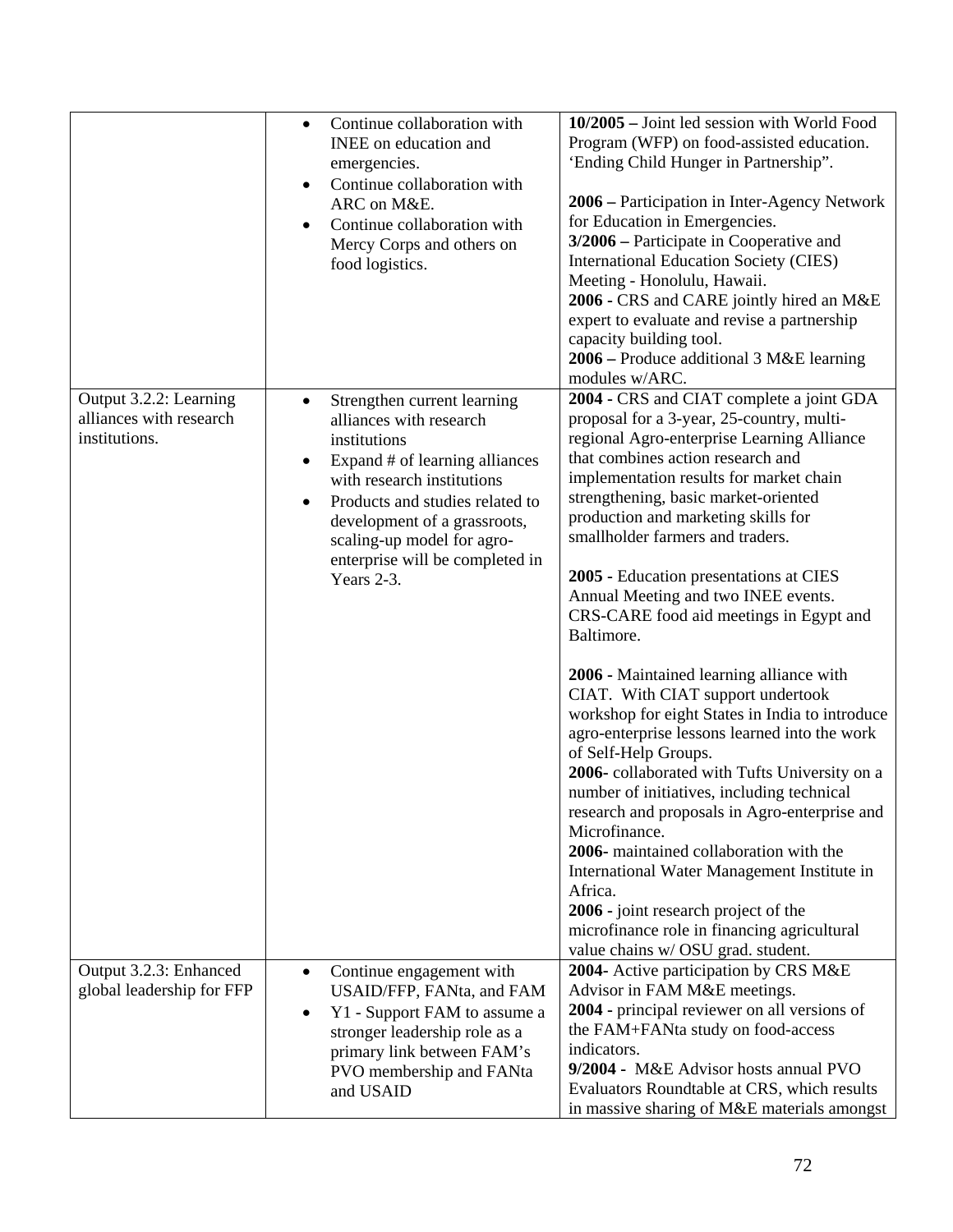|                                                                 | Y1 -Serve on FAM's steering<br>$\bullet$<br>committee for Y2 of ICB.<br>Y1- Support and participate in<br>$\bullet$<br>FAM's M&E during grant<br>period.<br>$Y2-EOP - with the dissolution$<br>$\bullet$<br>of FAM, direct focus on<br>promoting PVOs and FFP's<br>leadership through FANTA and<br>informal networks and<br>workshops.                                                          | all participating PVOs, spin-off exchange<br>visits between PVOs on M&E issues of<br>mutual interest, consolidation of a new, post-<br>FAM M&E WG as a formal entity under<br>Inter Action.<br>2004 – 6 instances of CRS staff participation<br>in USAID, FANta, and other fora related to<br>food insecurity<br>4/2005 - Presentation on coping strategies of<br>PLHIV in Zimbabwe presented at IFPRI<br>Conference in Durban.<br>5/2005 - Article on Food Security, PLHIV<br>and the Quality of Life published in<br><b>Emergency Nutrition Network Field</b><br>Exchange.<br>2005 - Completion of an 18-page review of<br>two new food access indicators proposed by<br>FFP/FANTA.<br>3/2006 - participated in Partnership to Cut<br>Hunger's seminar on Reconsidering Food<br>Aid.<br>9/2006 - contributed to the organization of a<br>PVO Food Security Assessment Workshop.<br>$2006$ – surpassed target # of instances of staff<br>participation in USAID, FANTA, and other<br>fora related to food insecurity |
|-----------------------------------------------------------------|-------------------------------------------------------------------------------------------------------------------------------------------------------------------------------------------------------------------------------------------------------------------------------------------------------------------------------------------------------------------------------------------------|-----------------------------------------------------------------------------------------------------------------------------------------------------------------------------------------------------------------------------------------------------------------------------------------------------------------------------------------------------------------------------------------------------------------------------------------------------------------------------------------------------------------------------------------------------------------------------------------------------------------------------------------------------------------------------------------------------------------------------------------------------------------------------------------------------------------------------------------------------------------------------------------------------------------------------------------------------------------------------------------------------------------------|
| Output A.1.1.1: Field                                           | Cross-cutting IR A: Capacity of local partner staff to plan and implement programs is increased                                                                                                                                                                                                                                                                                                 |                                                                                                                                                                                                                                                                                                                                                                                                                                                                                                                                                                                                                                                                                                                                                                                                                                                                                                                                                                                                                       |
| tools and information for<br>local-partner capacity<br>building | Study "positive deviants" in<br>$\bullet$<br>field programs to advance<br>understanding of success.<br>Develop guidelines for using<br>$\bullet$<br>capacity indexes and tools.<br><b>Implement Resource and Needs</b><br><b>Assessment for Capacity</b><br>Building in FY05 via focus<br>group discussions, telephone<br>interviews and email<br>questionnaires administered<br>over 3 months. | 2004- Research was completed on the impact<br>of sustainable livelihoods on programming.<br>2004 - Capacity Building STA was involved<br>in learning how to use the IHD for program<br>planning and implementation.<br>2004 – Bibliography compiled of most current<br>literature on the use and impact of sustainable<br>livelihoods. Distributed in an initial draft that<br>will form the basis of a complete IHD<br>training.<br>2004 - Developed a Resource and Needs<br>Assessment for Capacity Building.                                                                                                                                                                                                                                                                                                                                                                                                                                                                                                       |
|                                                                 |                                                                                                                                                                                                                                                                                                                                                                                                 | 2005 - Refined capacity building indices and<br>developed guidelines for partners to conduct<br>self-assessments; Capacity Checklist,<br>Institutional Development Framework, T2-<br>PCI (Title II Program Capacity Index), LCCI<br>(Local Community Capacity Index).<br>2005 - Development of cross-partner<br>assessment tool - "Natural Morningstar: A<br>Simple Guide for Cross-Partner Review to                                                                                                                                                                                                                                                                                                                                                                                                                                                                                                                                                                                                                 |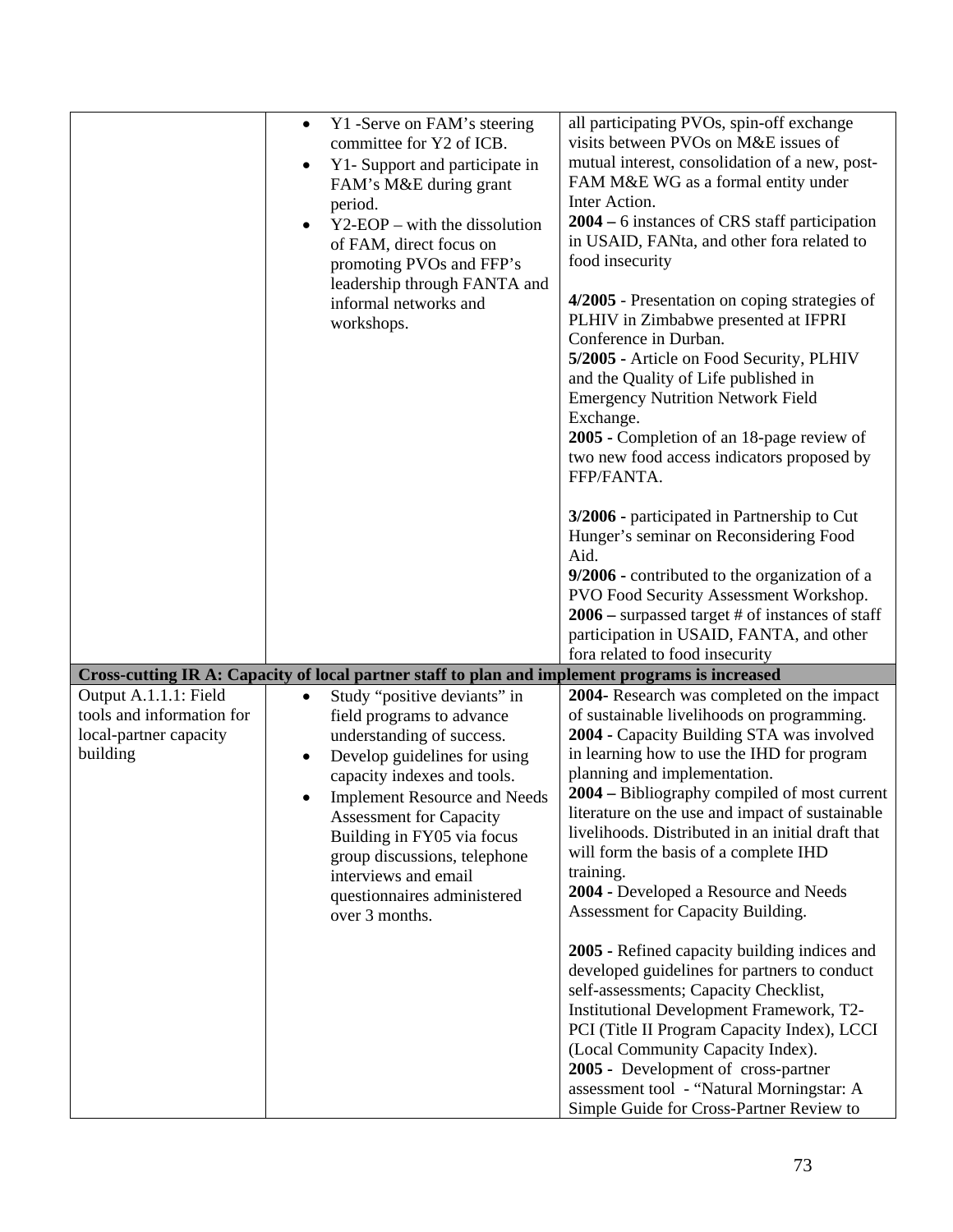|                          |                                           | <b>Improve Natural Environments and Buffer</b>                                                              |
|--------------------------|-------------------------------------------|-------------------------------------------------------------------------------------------------------------|
|                          |                                           | Natural Disaster"                                                                                           |
|                          |                                           | 2005 - No standard templates or illustrative                                                                |
|                          |                                           | examples (by sector) for creating indices of                                                                |
|                          |                                           | local partner capabilities to manage and                                                                    |
|                          |                                           | implement Title II programs were developed.                                                                 |
|                          |                                           | $2006 -$ No tools or case studies for                                                                       |
|                          |                                           | strengthening partners'                                                                                     |
|                          |                                           | planning/implementation capacity were                                                                       |
|                          |                                           | created.                                                                                                    |
|                          |                                           | 2006 - The "Core Organizational                                                                             |
|                          |                                           | Development Tools" were field tested in Haiti                                                               |
|                          |                                           | and Zimbabwe.                                                                                               |
| Output A.1.1.2: Capacity | Develop training plan to<br>$\bullet$     | 2005 – Capacity building plan was updated.                                                                  |
| <b>Building</b>          | operationalize template and               | 2005 - No learning events/workshops took                                                                    |
|                          | illustrative indices                      | place.                                                                                                      |
|                          | An annually updated capacity<br>$\bullet$ |                                                                                                             |
|                          | building strategy for using tools         | 2006 - Grants Specialist position redesigned                                                                |
|                          | and case studies                          | around food security as well as the IHD                                                                     |
|                          |                                           | Framework. Position re-titled - Technical                                                                   |
|                          |                                           | Advisor for Food Security                                                                                   |
|                          |                                           | 2006 - capacity building work plan developed                                                                |
|                          |                                           | with input from country programs, RTAs, and                                                                 |
|                          |                                           | relevant HQ offices.                                                                                        |
|                          |                                           | 2006 - Completed 33% of target # of<br>instances of Technical Assistance: CRS Haiti                         |
|                          |                                           | completed a Livelihoods Assessment for                                                                      |
|                          |                                           | planning the next stage of food security                                                                    |
|                          |                                           | programs; E-consultations and materials were                                                                |
|                          |                                           | provided to Malawi to assist the I-LIFE                                                                     |
|                          |                                           | project to work more effectively to support                                                                 |
|                          |                                           | partners in the consortia.                                                                                  |
|                          |                                           | 2006 - Completed 2 x the target # of                                                                        |
|                          |                                           | workshops and learning events: three staff                                                                  |
|                          |                                           | trainings in how to work effectively with                                                                   |
|                          |                                           | partners using the IHD framework and the                                                                    |
|                          |                                           | organizational capacity assessment tools;                                                                   |
|                          |                                           | IHD/PRA Training for SPP & MYAP                                                                             |
|                          |                                           | development (Haiti), May-June 2006.                                                                         |
|                          |                                           | 2006 - IHD/PRA Training for SPP & MYAP                                                                      |
|                          |                                           | development (Haiti), May-June                                                                               |
|                          |                                           | 2006 - Surpassed target # of trainees by 154%                                                               |
|                          |                                           | w/ ratios = or < $1/26$ .                                                                                   |
|                          |                                           | Cross-cutting IR B: Capacity of CRS' and local-partner staff to identify, measure and document field impact |
| is increased.            |                                           |                                                                                                             |
| Output B.1.1.1: Risk-    | Develop menu of indicators<br>$\bullet$   | 2004 - Content completion of Project                                                                        |
| sensitive indicators and | Design M&E evaluation                     | Package -- Project Design and Proposal                                                                      |
| approaches for           | standards                                 | Guidance for CRS Project and Program                                                                        |
| monitoring and           |                                           | Managers or "ProPack" initiated under CRS'                                                                  |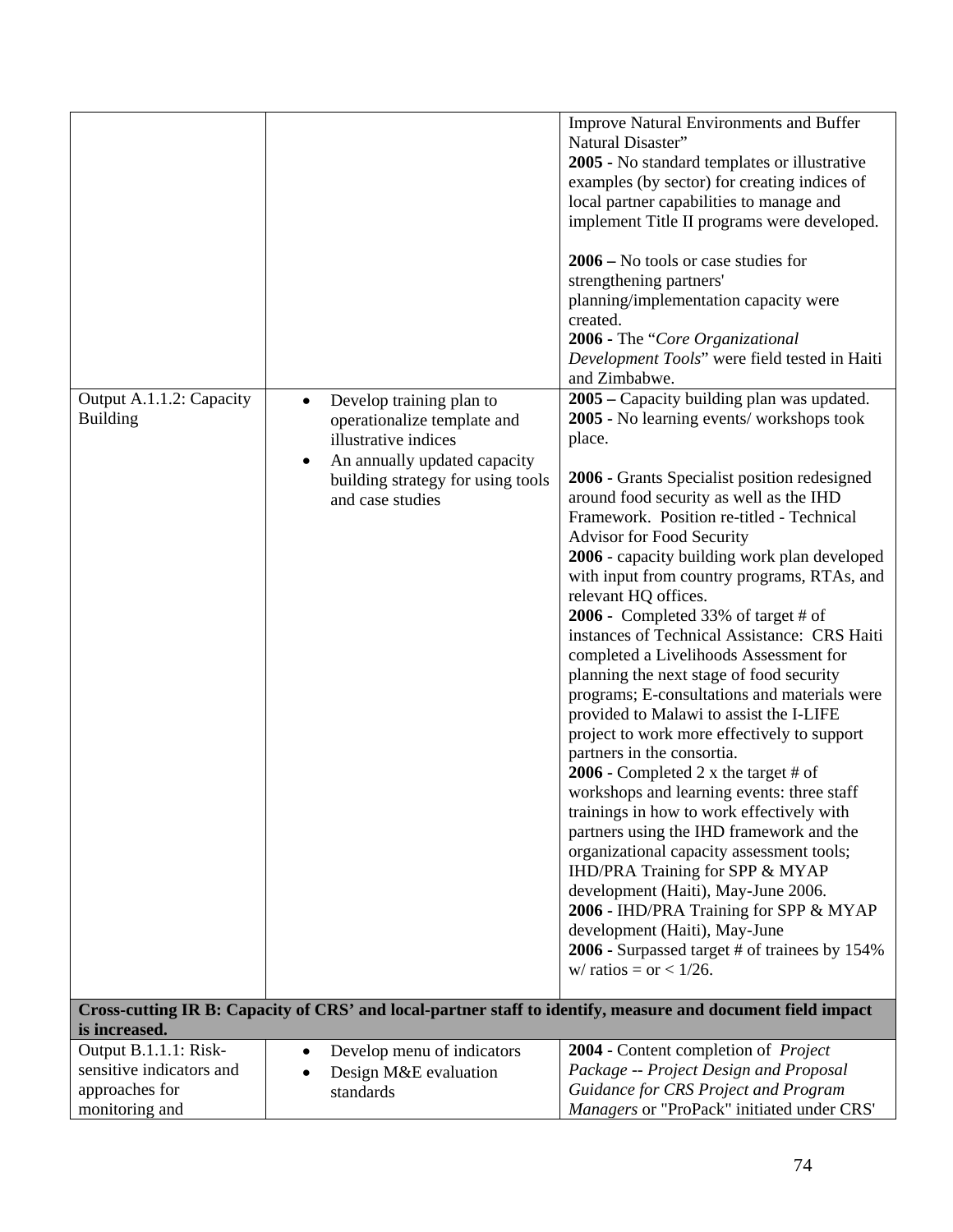| evaluating Title II<br>program outcomes     | Participate with USAID in the<br>$\bullet$<br>standardization of basic food-<br>security indicators<br>Expand and update PPG<br>$\bullet$<br>Generate 10 field-friendly<br>$\bullet$<br>modules targeted to common<br>Title II M&E and reporting<br>needs | ISA award.<br>2004 - Completion of field-friendly M&E<br>module: Success and Learning Story-Writing<br>Package.<br>2004 - Two M&E modules brought to near<br>final drafts. Content includes quality control<br>in the planning and delivery of any type of<br>capacity-building services to Title II PVO<br>staff and how to go about hiring qualified<br>M&E field staff.                                                                                                                                                                                                                                                                                              |
|---------------------------------------------|-----------------------------------------------------------------------------------------------------------------------------------------------------------------------------------------------------------------------------------------------------------|-------------------------------------------------------------------------------------------------------------------------------------------------------------------------------------------------------------------------------------------------------------------------------------------------------------------------------------------------------------------------------------------------------------------------------------------------------------------------------------------------------------------------------------------------------------------------------------------------------------------------------------------------------------------------|
|                                             |                                                                                                                                                                                                                                                           | 2005 - Three "field-friendly" DMER modules<br>developed w/ ARC.<br>2005 - Delivery of three additional versions of<br>ProPack I in languages other than English:<br>French, Portuguese and Spanish.<br>2005 - "Emergency Operations Basket of<br>Indicators" developed and posted to the<br>PQSD/M&E intranet site, and distributed<br>agency wide to program quality and other<br>staff via the M&E Community of Practice list-<br>serve.                                                                                                                                                                                                                              |
|                                             |                                                                                                                                                                                                                                                           | 2006 - Final drafts completed for review of :<br>1) ProPack II Orientation Package,<br>2) Field-friendly module "Guidance for the<br>Preparation and Use of Performance Indicator<br>Tracking Tables (PITT)."<br>3) Field-friendly module "Human Interest<br>Stories: Guidelines and tools for developing<br>human interest stories. Version 1.0"<br>2006 - development of draft working paper<br>- "Guidance for Developing Early<br><b>Warning Indicators and Trigger Levels for</b><br><b>USAID/FFP MYAP Proposals"</b><br>2006 - design and early implementation of<br>major initiative - "Developing CRS-wide<br>Commonly Accepted and Core Project<br>Indicators" |
| Output B.1.1.2: Capacity<br><b>Building</b> | Develop annual training and<br>$\bullet$<br>technical assistance plan for<br>field use of M&E materials                                                                                                                                                   | 2004 - Target # of instances of TA using the<br>manual, modules, or indicator baskets<br>surpassed by 375% (75 instances).<br>$2004 - 13$ training/learning events focusing<br>on ProPack or M&E element, Proframe.<br>2004 - 6 field staff mentored, 4 of them from<br>Title II regions/CPs: Latin America, Eastern<br>Africa, and Southern Africa.<br>2004 - Target # of trainees surpassed by<br>244%. Ratios $<$ or = 1/31 in all but one                                                                                                                                                                                                                           |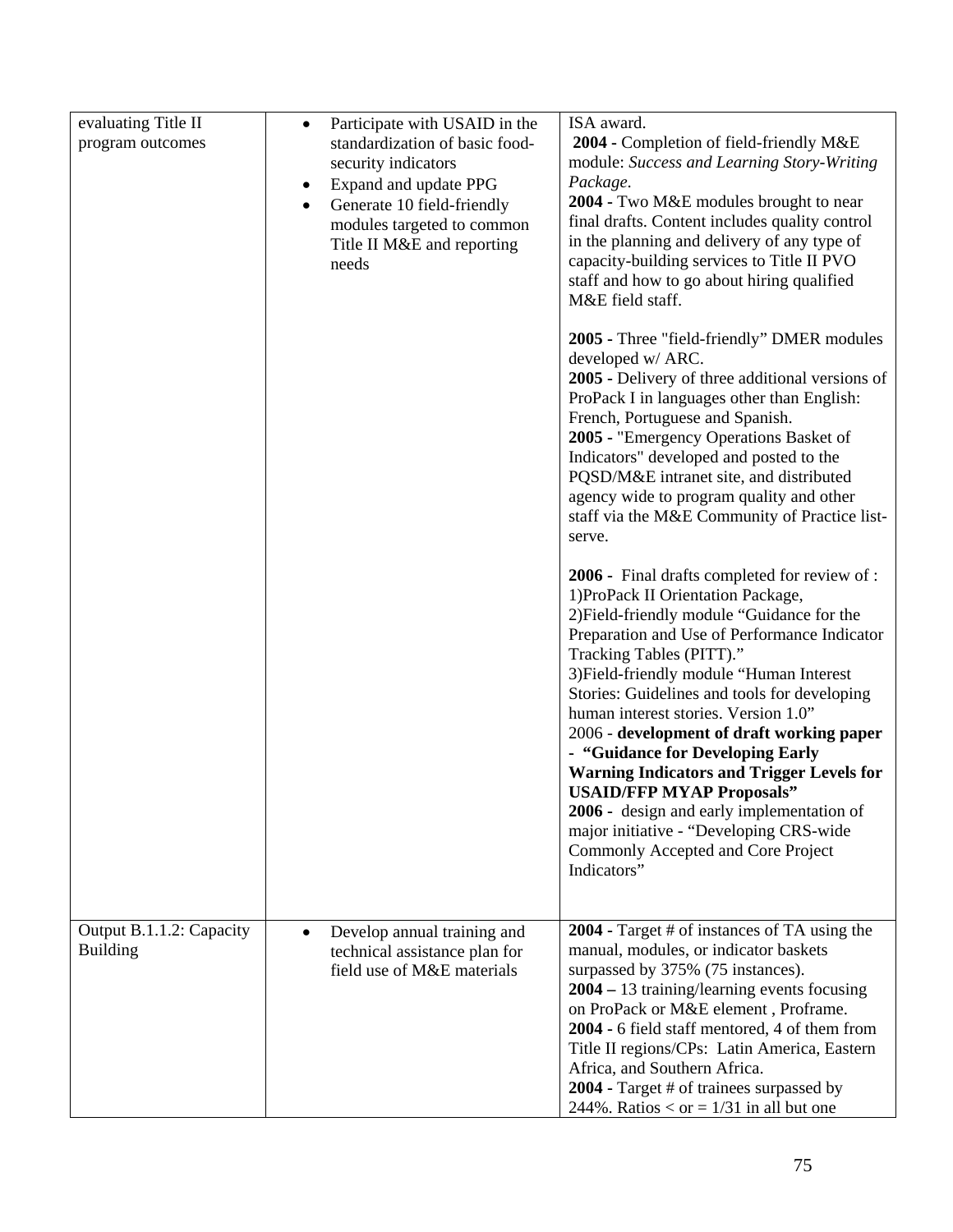| workshop.                                                                                                                                                                                                                                                                                                                                                                                                                                                                                                                                                                                                                                                  |
|------------------------------------------------------------------------------------------------------------------------------------------------------------------------------------------------------------------------------------------------------------------------------------------------------------------------------------------------------------------------------------------------------------------------------------------------------------------------------------------------------------------------------------------------------------------------------------------------------------------------------------------------------------|
| 2004 - Regular participation in FAM M&E                                                                                                                                                                                                                                                                                                                                                                                                                                                                                                                                                                                                                    |
|                                                                                                                                                                                                                                                                                                                                                                                                                                                                                                                                                                                                                                                            |
| Working Group.                                                                                                                                                                                                                                                                                                                                                                                                                                                                                                                                                                                                                                             |
| 2005 - <i>ProPack</i> training conducted for CRS<br>staff in headquarters and every region.<br>2005 - indicator basket posted to the<br>PQSD/M&E intranet.<br>2005 – Target # of instances of TA achieved.<br>$2005 - 3$ learning events/workshops focusing<br>on ProPack or M&E element, Proframe.<br>7/2005 - Co-facilitated M&E session for<br>CRS' International Development Fellows.<br>2005 - Achieved 62% of target # of trainees.<br>Goals were perhaps set too high, implying<br>ratios > than $1/45$ .                                                                                                                                           |
| 2006 - Capacity building strategy updated<br>with emphasis place on the provision of TA to<br>(strategically) key clientele and, where<br>necessary, country program staff and to<br>colleagues working on Title II programs at<br>headquarters.<br>2006 - Target # of instances of TA surpassed<br>by 120%. All mentioned using <i>Propack</i><br>manual(s), indicators, or modules.<br>2006 – Target # of workshops/learning events<br>per year surpassed by 767% (23 events). 8<br>Workshops directly funded by ICB grant.<br>2006 –Target # of trainees surpassed by<br>265%. Ratios < or = $1/27$ with the exception<br>of one workshop in Indonesia. |

| <b>FY 2007</b>                                                                                              | ICB planned activities for the FY07         | What was done and not done in the FY07 |  |  |
|-------------------------------------------------------------------------------------------------------------|---------------------------------------------|----------------------------------------|--|--|
| SO 1: Strategies for individual, households, and communities to manage risks to food security are promoted. |                                             |                                        |  |  |
| IR.1.1. Coping abilities of targeted groups are reinforced in all program sectors.                          |                                             |                                        |  |  |
| Output1.1 1: A holistic                                                                                     | Update IHD concept paper to<br>$\bullet$    |                                        |  |  |
| framework for integral                                                                                      | build on experience with the                |                                        |  |  |
| human development and                                                                                       | framework during 2005 and                   |                                        |  |  |
| capacity building in its                                                                                    | 2006                                        |                                        |  |  |
| use                                                                                                         | Support roll-out of the IHD<br>٠            |                                        |  |  |
|                                                                                                             | Host RTA meetings timed to<br>$\bullet$     |                                        |  |  |
|                                                                                                             | the CORE spring conference                  |                                        |  |  |
|                                                                                                             | Develop tools for field use in<br>$\bullet$ |                                        |  |  |
|                                                                                                             | analyzing food security                     |                                        |  |  |
|                                                                                                             | Demonstrate IHD effectiveness<br>$\bullet$  |                                        |  |  |
|                                                                                                             | in enhancing program quality in             |                                        |  |  |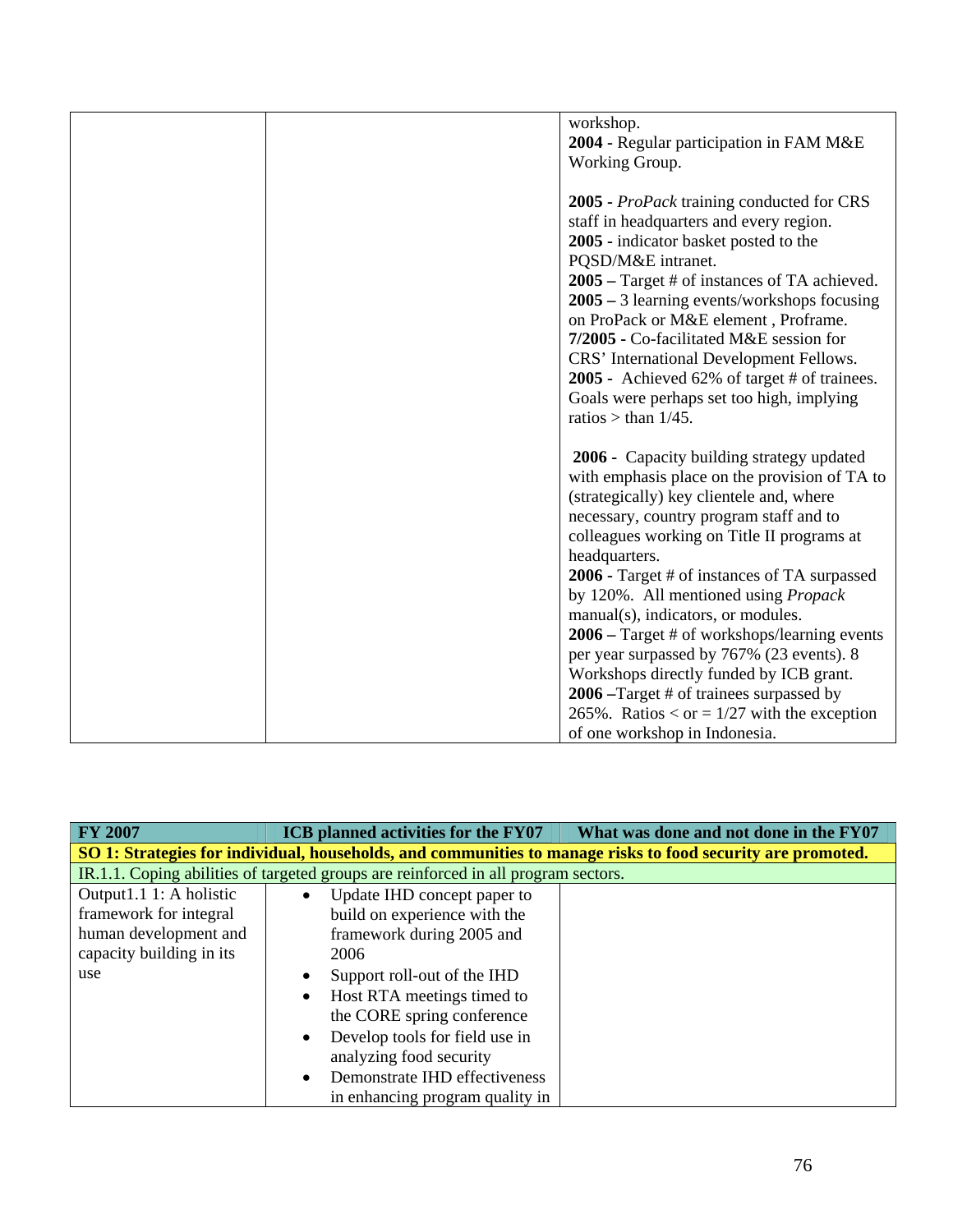|                            | two regions who have had                                                      |
|----------------------------|-------------------------------------------------------------------------------|
|                            | sufficient practice and                                                       |
|                            | experience with the IHD                                                       |
|                            | Develop assessment and                                                        |
|                            | evaluation tools for linking the                                              |
|                            |                                                                               |
|                            | IHD more concretely to food                                                   |
|                            | security and the protection of                                                |
|                            | assets.                                                                       |
|                            | Best Practice Research on<br>$\bullet$                                        |
|                            | "How do our Title II programs                                                 |
|                            | contribute to human assets                                                    |
|                            | under IHD"                                                                    |
|                            | Support to two title II programs<br>٠                                         |
|                            | for improving health                                                          |
|                            | Develop strategies to reach<br>$\bullet$                                      |
|                            | children and youth who are out                                                |
|                            | of school; to promote adult                                                   |
|                            | literacy; and global CRS                                                      |
|                            | consultation on education and                                                 |
|                            | dissemination of relevant                                                     |
|                            | technical materials                                                           |
|                            | Develop capacity plan to<br>٠                                                 |
|                            | promote HIV/AIDS mitigation                                                   |
|                            | in program planning                                                           |
|                            | Up-to-date capacity building                                                  |
|                            | plan                                                                          |
|                            | Liaise with major international                                               |
|                            | groups and associations                                                       |
|                            |                                                                               |
|                            | IR.1.2. Program initiatives linking emergency and development are prioritized |
| Output: Field tools for    | Identify regional Emergency Focal<br>$\bullet$                                |
| addressing risk reduction  | Points on Assessments and Emergency                                           |
| and emergency              | <b>Field Management</b>                                                       |
| preparedness and           | Develop and support tools and risk                                            |
| capacity building in their | reduction frameworks, based on IHD                                            |
| use                        | Support four MYAP countries with                                              |
|                            | field tools that reduce risks and mitigate                                    |
|                            | vulnerabilities                                                               |
|                            | Compile lessons learned for better links<br>$\bullet$                         |
|                            | between emergency and development                                             |
|                            | programming,                                                                  |
|                            | Develop and disseminate an annually                                           |
|                            | updated capacity building strategy for                                        |
|                            | using the risk-reduction frameworks                                           |
|                            | and food-aid lessons                                                          |
|                            | Provide technical assistance, using the<br>$\bullet$                          |
|                            | risk-reduction framework or lessons                                           |
|                            | learned                                                                       |
|                            | Apply consistent adherence of TA                                              |
|                            | criteria and adherence to reporting                                           |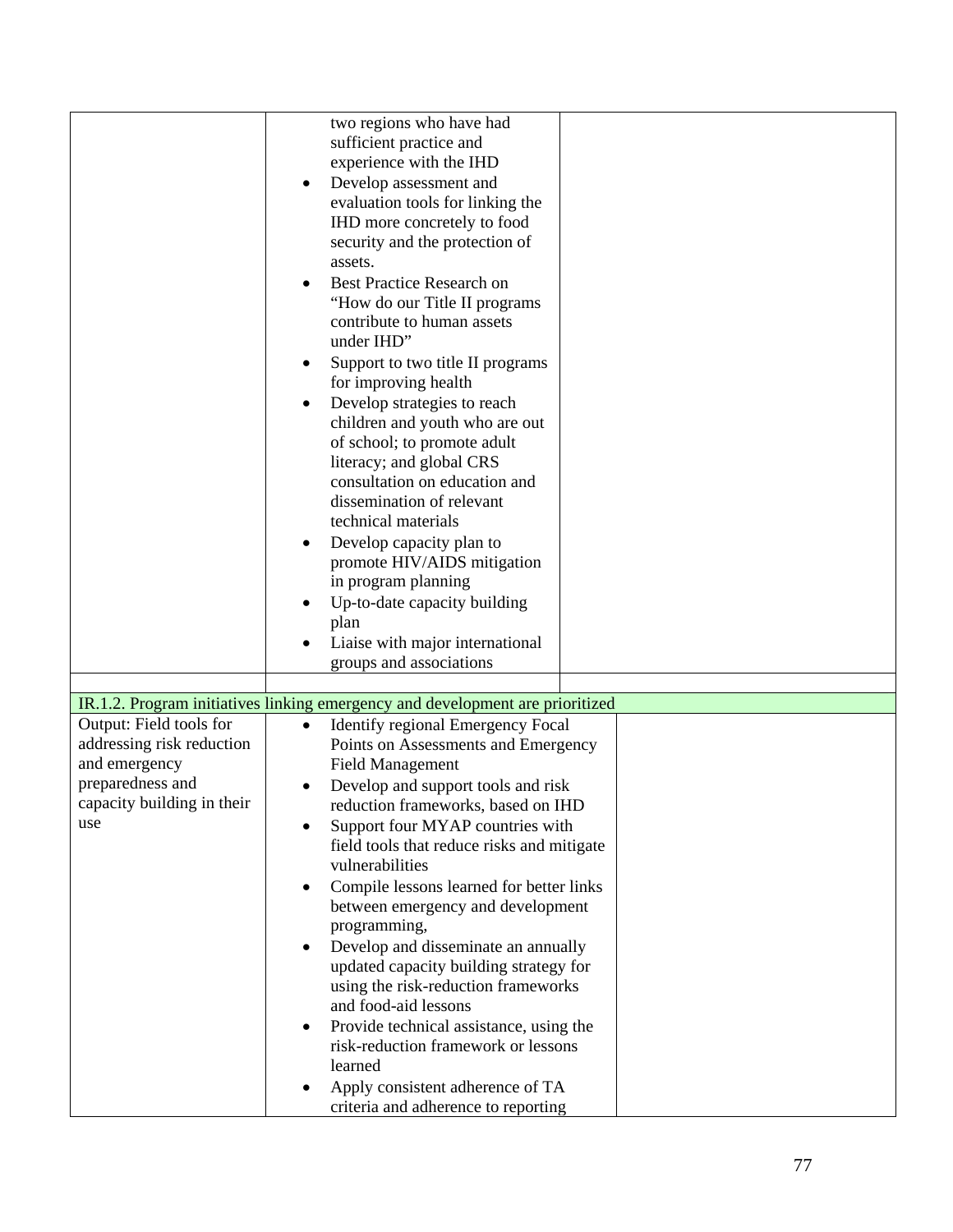| systems.<br>Conduct risk reduction/ preparedness<br>workshops/learning events using IHD<br>or shock-specific frameworks with<br>trainees<br>SO 2: Human capacities and community resilience are protected and enhanced by holistic responses to two<br>major challenges to food security<br>IR 2.1. The impact of HIV and AIDS is mitigated |           |                                                                                                                                                                                                                                                                                                                                                                                                                                                                             |             |                                  |
|---------------------------------------------------------------------------------------------------------------------------------------------------------------------------------------------------------------------------------------------------------------------------------------------------------------------------------------------|-----------|-----------------------------------------------------------------------------------------------------------------------------------------------------------------------------------------------------------------------------------------------------------------------------------------------------------------------------------------------------------------------------------------------------------------------------------------------------------------------------|-------------|----------------------------------|
| Output 2.1.1: Field tools                                                                                                                                                                                                                                                                                                                   | $\bullet$ | Support improved education                                                                                                                                                                                                                                                                                                                                                                                                                                                  |             | 10/2006 - HIV/AIDS Global CRS TA |
| for HIV/AIDS and food<br>security in their use                                                                                                                                                                                                                                                                                              |           | practices in programming for<br>Orphans and Vulnerable<br>children<br>Produce and disseminate a                                                                                                                                                                                                                                                                                                                                                                             | <b>WARO</b> | Meeting held in                  |
|                                                                                                                                                                                                                                                                                                                                             |           | HIV/AIDS & Nutrition                                                                                                                                                                                                                                                                                                                                                                                                                                                        |             |                                  |
|                                                                                                                                                                                                                                                                                                                                             |           | Training of Trainers Manual<br>Organize a Global HIV/AIDS                                                                                                                                                                                                                                                                                                                                                                                                                   |             |                                  |
|                                                                                                                                                                                                                                                                                                                                             | ٠         | <b>Technical Team Meeting</b>                                                                                                                                                                                                                                                                                                                                                                                                                                               |             |                                  |
|                                                                                                                                                                                                                                                                                                                                             |           | Complete, translate and<br>disseminate CRS HIV/AIDS<br><b>Programming Guidelines</b>                                                                                                                                                                                                                                                                                                                                                                                        |             |                                  |
|                                                                                                                                                                                                                                                                                                                                             |           | Support operations<br>research on HIV, ART,<br>Nutrition, Food Security and<br>Livelihoods                                                                                                                                                                                                                                                                                                                                                                                  |             |                                  |
|                                                                                                                                                                                                                                                                                                                                             | $\bullet$ | Hold one regional conference<br>on HIV/AIDS, nutrition and<br>food security                                                                                                                                                                                                                                                                                                                                                                                                 |             |                                  |
|                                                                                                                                                                                                                                                                                                                                             |           | Provide Technical assistance,<br>using the tools, best practices or<br><b>IHD</b> framework                                                                                                                                                                                                                                                                                                                                                                                 |             |                                  |
|                                                                                                                                                                                                                                                                                                                                             | ٠         | Publish and disseminate tools<br>for and critical compilations of<br>proven "best practices" and<br>strategies worldwide in<br>responding to nutrition and<br>food insecurity in populations<br>living with HIV/AIDS<br>Provide an action plan for<br>scaling up<br>Create an annually updated<br>capacity building strategy for<br>using the tools, best practices<br>and scale-up framework<br>Develop coping strategy<br>indicators in collaboration with<br><b>CARE</b> |             |                                  |
| IR2.2: Water Insecurity is reduced                                                                                                                                                                                                                                                                                                          |           |                                                                                                                                                                                                                                                                                                                                                                                                                                                                             |             |                                  |
| Output 2.2: Field tools                                                                                                                                                                                                                                                                                                                     | $\bullet$ | Disseminate resource inventory                                                                                                                                                                                                                                                                                                                                                                                                                                              |             |                                  |
|                                                                                                                                                                                                                                                                                                                                             |           |                                                                                                                                                                                                                                                                                                                                                                                                                                                                             |             |                                  |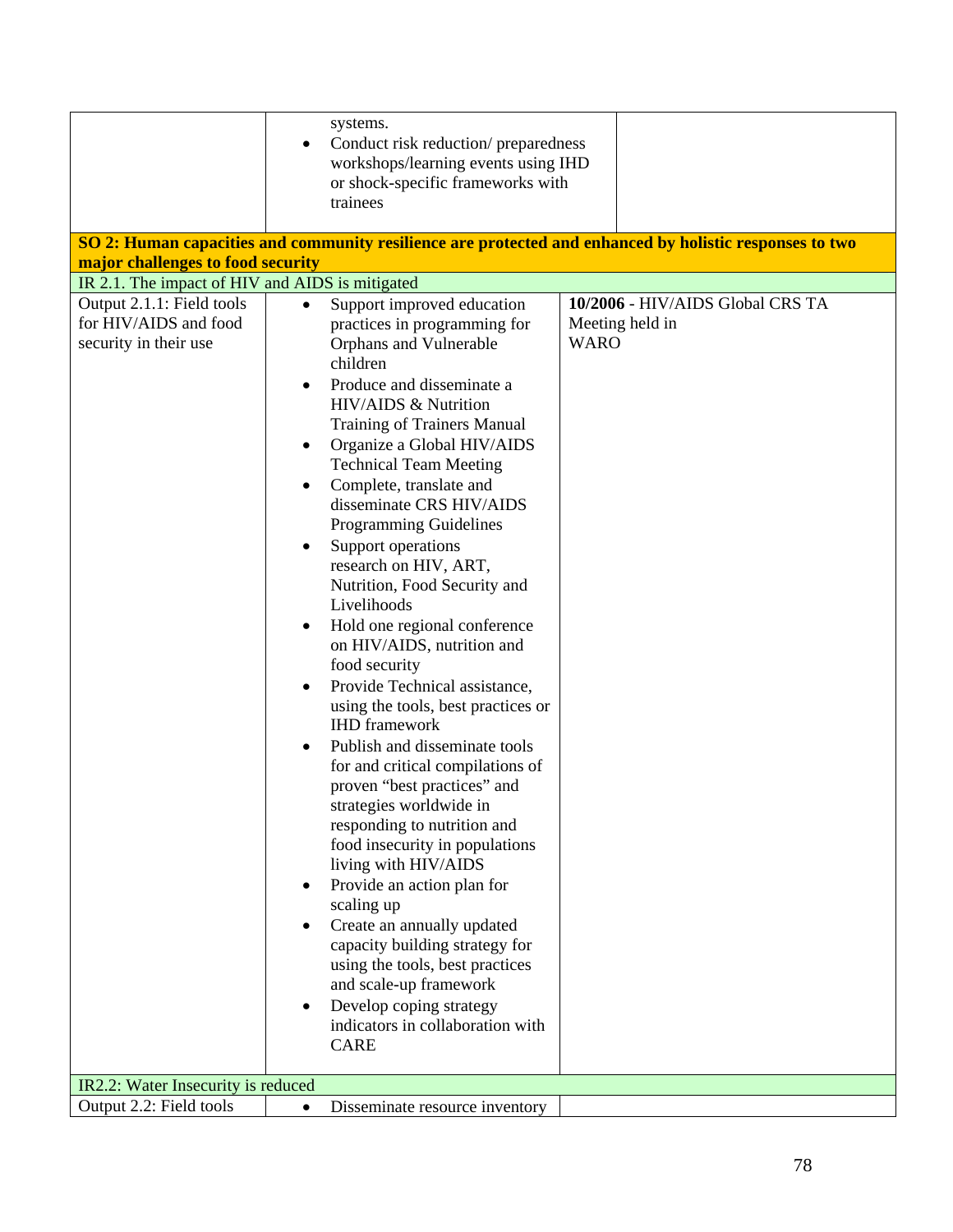| and best practices for<br>water security in their use                                                                                                   | of tools for Sustainable<br>Livelihoods approach<br>Develop best practice tools and<br>$\bullet$<br>guides in linkage of<br>water/sanitation to HIV/AIDS<br>home based care and water<br>quality monitoring<br>Disseminate best practice tools<br>٠<br>during country visits<br>Provide direct TA through field<br>٠<br>visits in at least four Title II<br>countries<br>Conduct an All-Asia Water<br>$\bullet$<br>Conference for CRS countries<br>in SEAPRO, South Asia and<br><b>MENA</b>                                                                                        |  |
|---------------------------------------------------------------------------------------------------------------------------------------------------------|------------------------------------------------------------------------------------------------------------------------------------------------------------------------------------------------------------------------------------------------------------------------------------------------------------------------------------------------------------------------------------------------------------------------------------------------------------------------------------------------------------------------------------------------------------------------------------|--|
|                                                                                                                                                         | SO 3: institutional capacities for influencing food practices and policy are bolstered.<br>IR 3.1: Communities' ability to influence factors that affect food security is increased                                                                                                                                                                                                                                                                                                                                                                                                |  |
| Output 3.1.1: Tools and<br>capacity building to help<br>communities claim their<br>rights, understand their<br>responsibilities, and<br>promote justice | Establish standards and<br>$\bullet$<br>document peacebuilding best<br>practices in countries where<br>food insecurity could be<br>mitigated<br>Strengthen organizational<br>$\bullet$<br>relationships in order to<br>contribute to learning around<br>risk reduction and the<br>protection of assets in<br>communities<br>Update annual capacity<br>٠<br>building plan for structural<br>analysis and peacebuilding<br>Provide technical assistance in<br>development and emergency<br>programs<br>Conduct at least one structural<br>$\bullet$<br>analysis workshop in Title II |  |
|                                                                                                                                                         | country/region                                                                                                                                                                                                                                                                                                                                                                                                                                                                                                                                                                     |  |
|                                                                                                                                                         |                                                                                                                                                                                                                                                                                                                                                                                                                                                                                                                                                                                    |  |
|                                                                                                                                                         |                                                                                                                                                                                                                                                                                                                                                                                                                                                                                                                                                                                    |  |
|                                                                                                                                                         | IR 3.2 PVO practices and FFP's global leadership role are enhanced by CRS contributions.                                                                                                                                                                                                                                                                                                                                                                                                                                                                                           |  |
| Output3.1.2: PVO<br>communities of practice                                                                                                             | Promote and pilot minimum<br>$\bullet$<br>standards for education in<br>emergencies<br>Participate in annual INEE working<br>$\bullet$<br>group meeting on standards for<br>education in emergencies<br>Collaborate with ARC on M&E:<br>٠                                                                                                                                                                                                                                                                                                                                          |  |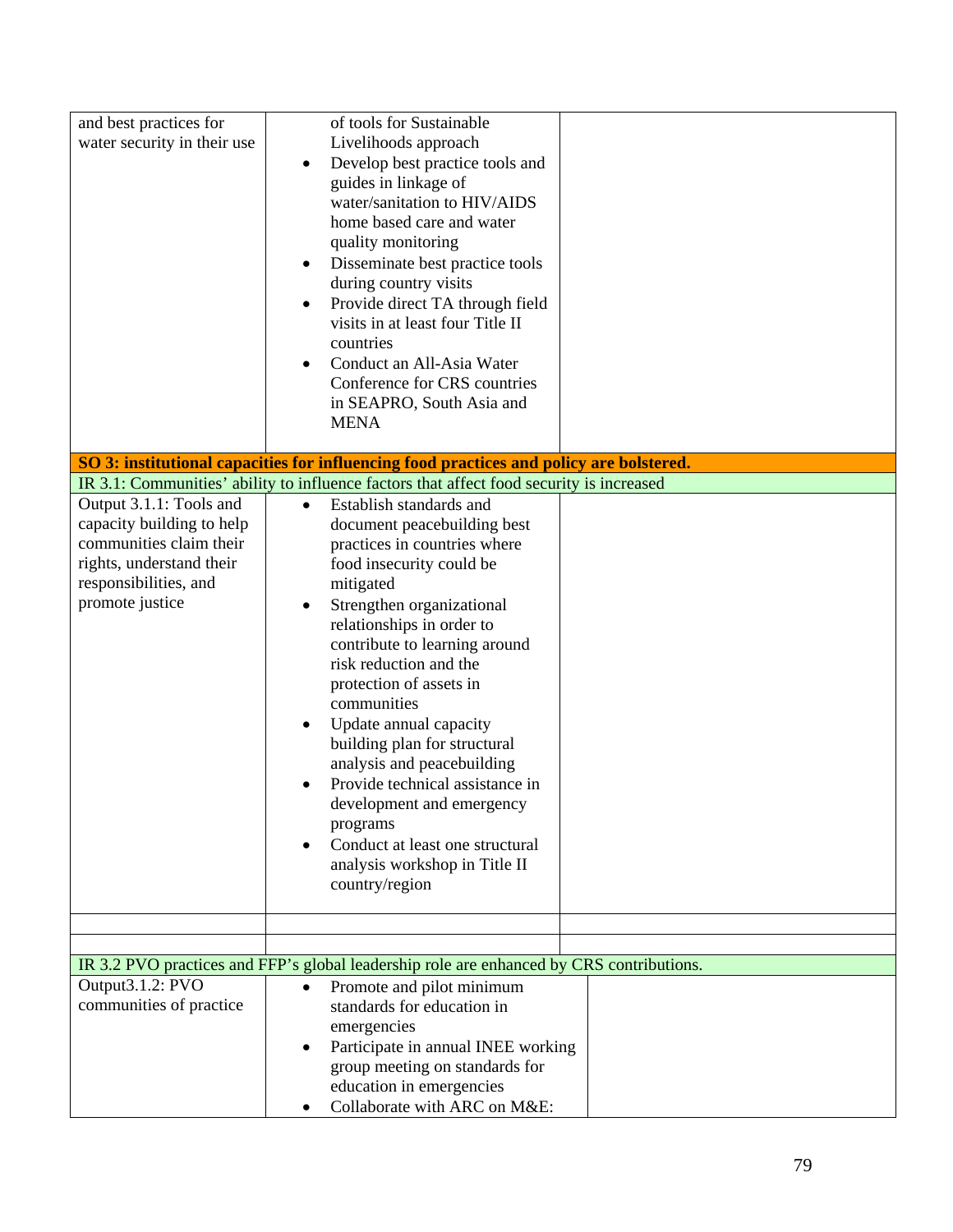|                                                     | Oversee production of 2 field-                                                                              |  |
|-----------------------------------------------------|-------------------------------------------------------------------------------------------------------------|--|
|                                                     | friendly M&E Modules                                                                                        |  |
|                                                     | Work with PVOs on Strategic<br>$\bullet$                                                                    |  |
|                                                     | Assessment program to mitigate                                                                              |  |
|                                                     | food insecurity                                                                                             |  |
| Output 3.2.2: Learning                              | Continue to pursue alliances with<br>$\bullet$                                                              |  |
| alliances with research                             | research institutions and                                                                                   |  |
| institutions.                                       | universities                                                                                                |  |
|                                                     | Promote learning and innovation<br>$\bullet$                                                                |  |
|                                                     | when choosing alliance funding for                                                                          |  |
|                                                     | the field                                                                                                   |  |
|                                                     | Produce significant alliance<br>$\bullet$                                                                   |  |
|                                                     | initiatives that contribute to industry                                                                     |  |
|                                                     | standards                                                                                                   |  |
| Output 3.2.3: Enhanced<br>global leadership for FFP | Serve on FAM's steering committee<br>$\bullet$                                                              |  |
|                                                     | Y4                                                                                                          |  |
|                                                     | Participate and contribute to<br>$\bullet$<br>USAID-sponsored events, FANta,                                |  |
|                                                     | and other fora related to food                                                                              |  |
|                                                     | insecurity                                                                                                  |  |
|                                                     | Support publications and<br>$\bullet$                                                                       |  |
|                                                     | disseminate broadly via CRS'                                                                                |  |
|                                                     | website, commercial publishers,                                                                             |  |
|                                                     | journals, etc.                                                                                              |  |
|                                                     | Participate in FANta and FFP<br>$\bullet$                                                                   |  |
|                                                     | technical meetings on Household                                                                             |  |
|                                                     | Food Insecurity Scale (HFIS) food                                                                           |  |
|                                                     | access indicator guide for Title II                                                                         |  |
|                                                     | programming.                                                                                                |  |
|                                                     | Cross-cutting IR A: Capacity of local partner staff to plan and implement programs is increased             |  |
| Output A.1.1.1: Field                               | Disseminate tools and case studies<br>$\bullet$                                                             |  |
| tools and information for                           | for strengthening partners'                                                                                 |  |
| local-partner capacity                              | planning/implementation capacity                                                                            |  |
| building                                            | Standardize template and                                                                                    |  |
|                                                     | illustrative examples (by sector) for                                                                       |  |
|                                                     | creating indices of local partner                                                                           |  |
|                                                     | capacities to manage and implement                                                                          |  |
|                                                     | Title II programs                                                                                           |  |
|                                                     | Update capacity building plan for<br>$\bullet$                                                              |  |
|                                                     | field offices to use tools and case<br>studies using the IHD framework                                      |  |
| Output A 1.1.2: Capacity                            | Support workshops/learning events<br>$\bullet$                                                              |  |
| building                                            | using tools and case studies                                                                                |  |
|                                                     |                                                                                                             |  |
|                                                     | Cross-cutting IR B: Capacity of CRS' and local-partner staff to identify, measure and document field impact |  |
| is increased.                                       |                                                                                                             |  |
| Output B 1.1.1:                                     | Develop early warning systems<br>$\bullet$                                                                  |  |
| Assessment, design,                                 | guidance                                                                                                    |  |
| monitoring, evaluation,                             | Provide assistance to developing,<br>$\bullet$                                                              |  |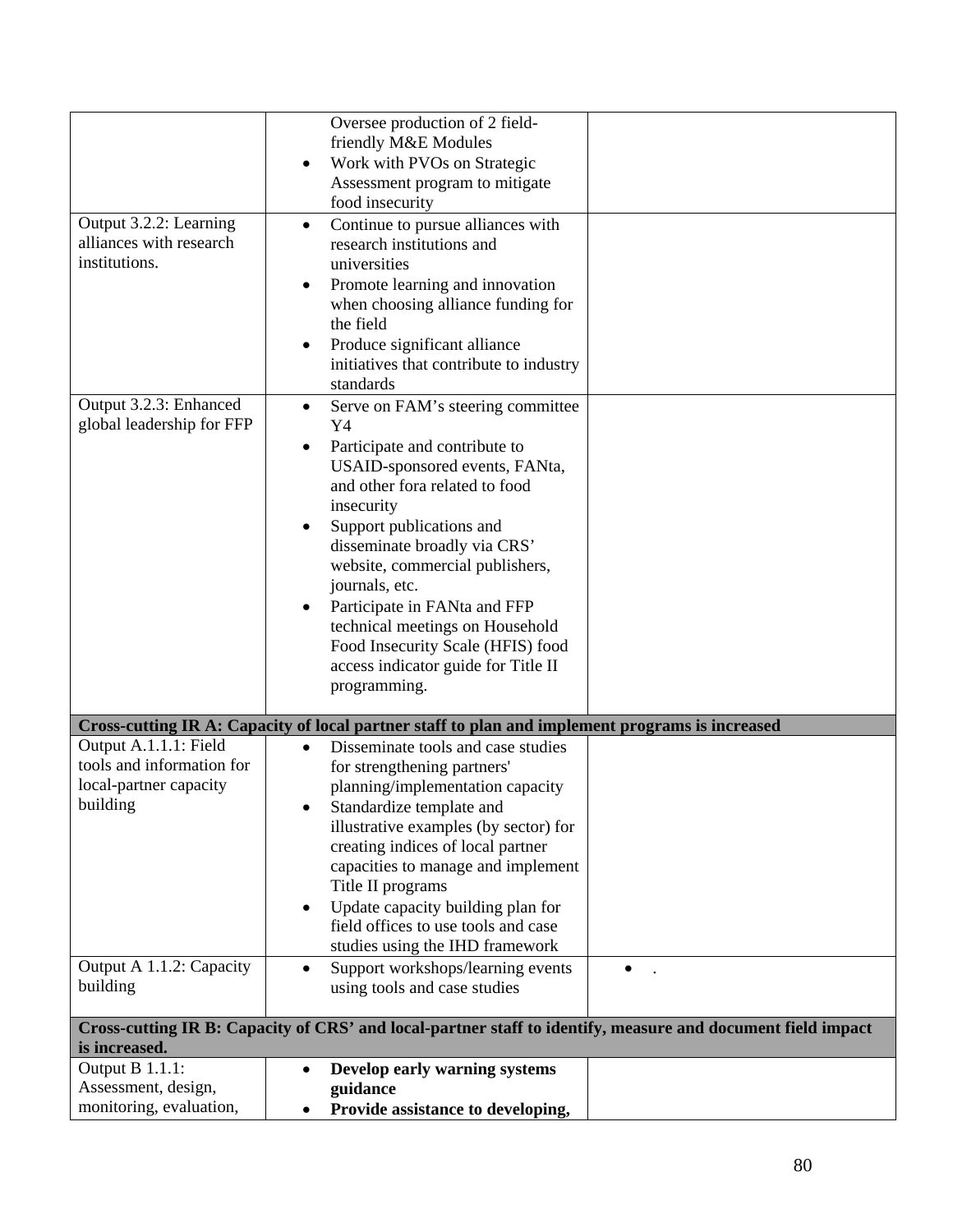| learning and reporting<br>guidance for Title II<br>programs             | testing, revising and rolling out<br>Title II project indicators in<br>collaboration with other NGOs,<br>following the guidance of the<br><b>FANTA-led FFP PMP Working</b><br>Group                                                                                                                                                                                                                                                                                                                                                           |  |
|-------------------------------------------------------------------------|-----------------------------------------------------------------------------------------------------------------------------------------------------------------------------------------------------------------------------------------------------------------------------------------------------------------------------------------------------------------------------------------------------------------------------------------------------------------------------------------------------------------------------------------------|--|
| Output B 1.1.2: Capacity<br>building for CRS and<br>local partner staff | Develop a capacity building plan<br>$\bullet$<br>for using ProPack manuals and<br><b>DMER</b> modules<br>Develop a Title II-specific M&E<br>$\bullet$<br>training package<br>Oversee production of field-friendly<br>$\bullet$<br>modules on aspects of DMER that<br>field staff most often ask about<br>Deliver Title II DMER-related<br>$\bullet$<br>trainings, technical assistance<br>and/or orientation Provide 2<br>evaluation tools to Title II countries<br>Develop M&E approach for food<br>$\bullet$<br>assisted education programs |  |

| <b>FY 2008</b>                                                                                                | <b>Planned ICB Activities for the FY08</b>                                                                                                                                                                                                                                                                                                                                                                                                                                                                                                                                                                                                                                                                                                         | What is in progress |
|---------------------------------------------------------------------------------------------------------------|----------------------------------------------------------------------------------------------------------------------------------------------------------------------------------------------------------------------------------------------------------------------------------------------------------------------------------------------------------------------------------------------------------------------------------------------------------------------------------------------------------------------------------------------------------------------------------------------------------------------------------------------------------------------------------------------------------------------------------------------------|---------------------|
|                                                                                                               | SO 1: Strategies for individual, households, and communities to manage risks to food security are promoted.                                                                                                                                                                                                                                                                                                                                                                                                                                                                                                                                                                                                                                        |                     |
|                                                                                                               | IR.1.1. Coping abilities of targeted groups are reinforced in all program sectors.                                                                                                                                                                                                                                                                                                                                                                                                                                                                                                                                                                                                                                                                 |                     |
| Output1.1 1: A holistic<br>framework for integral<br>human development and<br>capacity building in its<br>use | Conduct a livelihoods assessment<br>$\bullet$<br>training in West Africa<br>Conduct a training-of-trainers IHD<br>$\bullet$<br>workshop in Southeast Asia<br>Translate IHD Education document,<br>$\bullet$<br>which looks at the experience and<br>improved understanding of how to<br>use IHD in on-going education<br>programming, into French and pilot<br>in Haiti<br>Document experience and provide<br>$\bullet$<br>guidance for on-going Title II<br>countries in planning<br>for/developing sustainability and<br>phase-out strategies for Food<br><b>Assisted Education</b><br>Conduct a risk reduction workshop<br>$\bullet$<br>in West Africa<br>Up-to-date capacity building plan<br>$\bullet$<br>Provide technical assistance to CPs |                     |
|                                                                                                               | in implementing IHD<br>IR.1.2. Program initiatives linking emergency and development are prioritized                                                                                                                                                                                                                                                                                                                                                                                                                                                                                                                                                                                                                                               |                     |
| Output 1.2.1: Field tools                                                                                     | Revise EPR Handbook with up-to-<br>$\bullet$                                                                                                                                                                                                                                                                                                                                                                                                                                                                                                                                                                                                                                                                                                       |                     |
| for addressing risk                                                                                           | date IHD information                                                                                                                                                                                                                                                                                                                                                                                                                                                                                                                                                                                                                                                                                                                               |                     |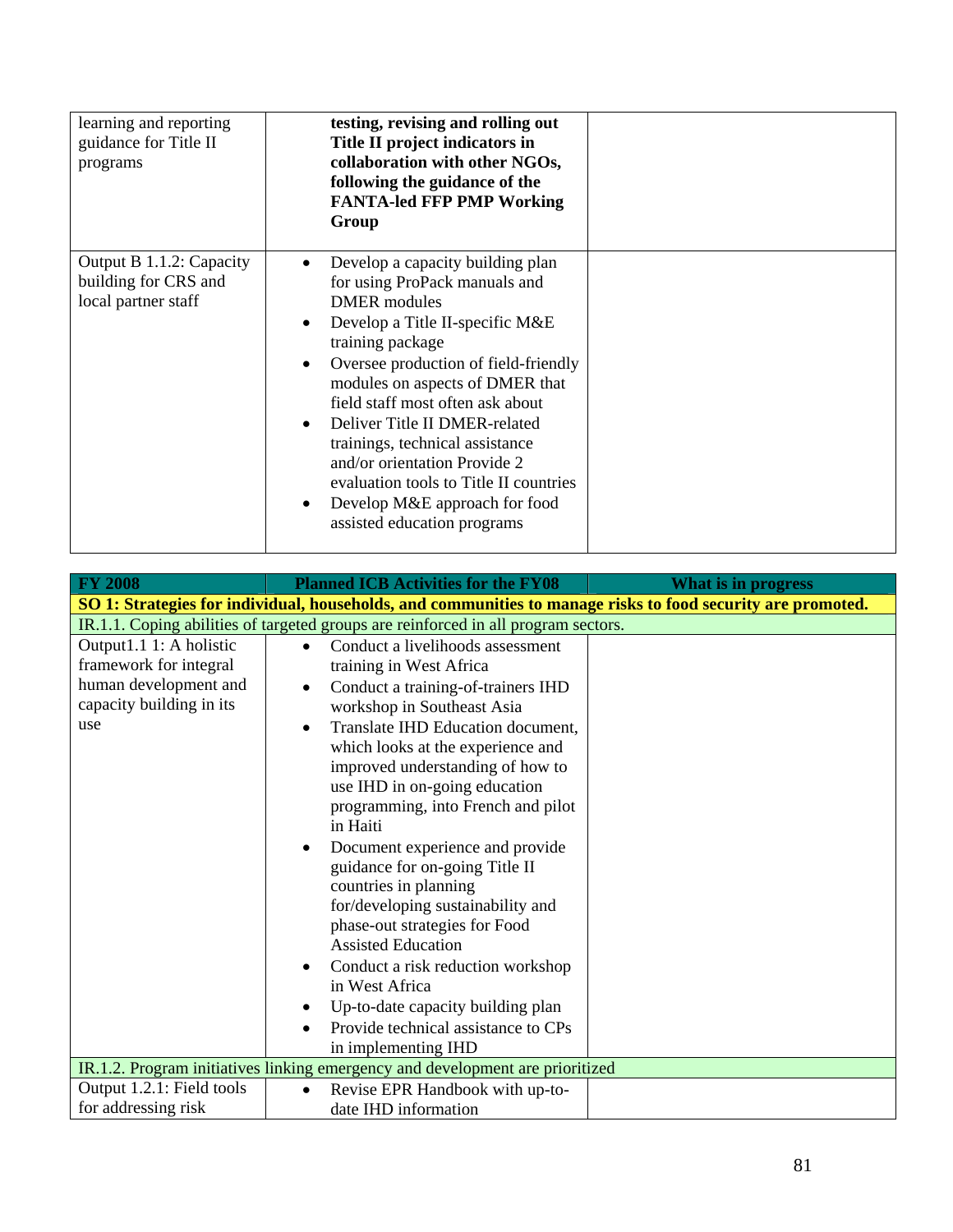| reduction and emergency                            | ERT contributes to continual<br>$\bullet$        |                                                                                                         |
|----------------------------------------------------|--------------------------------------------------|---------------------------------------------------------------------------------------------------------|
| preparedness and                                   | refinement of IHD                                |                                                                                                         |
| capacity building in their                         | framework/definitions                            |                                                                                                         |
| use                                                | Contribute to development and<br>$\bullet$       |                                                                                                         |
|                                                    | rollout of Risk Reduction training               |                                                                                                         |
|                                                    | package                                          |                                                                                                         |
|                                                    | ERT staff to attend PQSD meetings<br>$\bullet$   |                                                                                                         |
|                                                    | on ICB and IHD                                   |                                                                                                         |
|                                                    | IHD is incorporated into applicable<br>$\bullet$ |                                                                                                         |
|                                                    | ERT guidelines and manuals where                 |                                                                                                         |
|                                                    | applicable                                       |                                                                                                         |
|                                                    | Key risk reduction documents and<br>$\bullet$    |                                                                                                         |
|                                                    | tools posted on CRS intranet and                 |                                                                                                         |
|                                                    | ERT resource CD-Rom                              |                                                                                                         |
|                                                    | Lessons learned exercise for better              |                                                                                                         |
|                                                    | links between emergency and                      |                                                                                                         |
|                                                    | development programming done in                  |                                                                                                         |
|                                                    | two countries                                    |                                                                                                         |
|                                                    | Compilation of lessons Learned<br>$\bullet$      |                                                                                                         |
|                                                    | linking emergency and                            |                                                                                                         |
|                                                    | development                                      |                                                                                                         |
|                                                    | Develop "Systems and Structures"                 |                                                                                                         |
|                                                    | <b>IHD Assessment module</b>                     |                                                                                                         |
|                                                    | Conduct training with EFPs on<br>$\bullet$       |                                                                                                         |
|                                                    | <b>Emergency Assessments</b>                     |                                                                                                         |
|                                                    |                                                  |                                                                                                         |
|                                                    | $\bullet$                                        |                                                                                                         |
|                                                    | Annual EFP Meeting - ICB/IHD<br>component        |                                                                                                         |
|                                                    |                                                  |                                                                                                         |
|                                                    |                                                  | SO 2: Human capacities and community resilience are protected and enhanced by holistic responses to two |
| major challenges to food security                  |                                                  |                                                                                                         |
| IR 2.1. The impact of HIV and AIDS is mitigated    | $\bullet$                                        |                                                                                                         |
| Output 2.1.1: Field tools<br>for HIV/AIDS and food | <b>Publish Promising Practices II</b>            |                                                                                                         |
|                                                    | Invent HIV ration algorithm<br>$\bullet$         |                                                                                                         |
| security in their use                              | HIV-Agriculture Collaboration<br>$\bullet$       |                                                                                                         |
|                                                    | Develop mechanisms to conduct<br>$\bullet$       |                                                                                                         |
|                                                    | field-based operations research to               |                                                                                                         |
|                                                    | identify evidence-based strategies               |                                                                                                         |
|                                                    | that mitigate HIV                                |                                                                                                         |
|                                                    | Disseminate findings from field-<br>$\bullet$    |                                                                                                         |
|                                                    | based operations research to                     |                                                                                                         |
|                                                    | identify evidence-based strategies               |                                                                                                         |
|                                                    | that mitigate HIV                                |                                                                                                         |
|                                                    | Case studies of successful Title II<br>$\bullet$ |                                                                                                         |
|                                                    | health programs that contribute to               |                                                                                                         |
|                                                    | human assets                                     |                                                                                                         |
|                                                    | Ration guidance for Food Assisted<br>$\bullet$   |                                                                                                         |
|                                                    | <b>Education</b> programs                        |                                                                                                         |
| Output 2.1.2: Capacity                             | Conduct workshop for HIV/AIDS<br>$\bullet$       |                                                                                                         |
| building                                           | & Nutrition Training of Trainers<br>Manual       |                                                                                                         |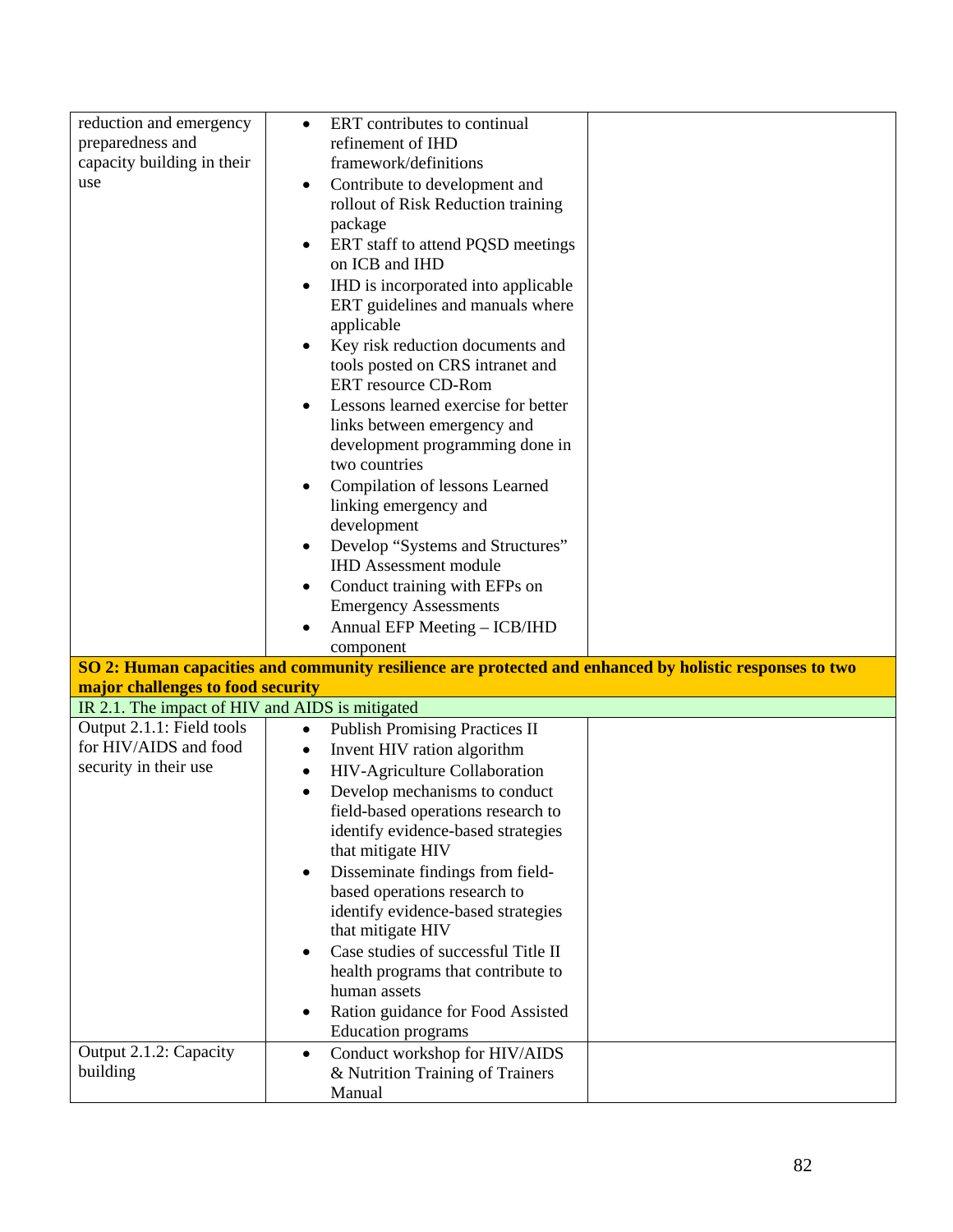|                                                                                                                                                       | Carry-out HIV/AIDS, Food<br>$\bullet$<br>Security, and Nutrition learning<br>event in India<br>Continued collaboration with<br>HIV/AIDS on issues related to<br><b>OVC-Education</b>                                                                                                                                                                                            |  |
|-------------------------------------------------------------------------------------------------------------------------------------------------------|---------------------------------------------------------------------------------------------------------------------------------------------------------------------------------------------------------------------------------------------------------------------------------------------------------------------------------------------------------------------------------|--|
| IR 2.2: Water Insecurity is reduced                                                                                                                   |                                                                                                                                                                                                                                                                                                                                                                                 |  |
| Output 2.2.1: Field tools<br>and best practices for<br>water security and<br>capacity building in their<br>use                                        | Prepare well drilling manual for<br>$\bullet$<br><b>CRS CPs</b><br>Identify "best practices" in CRS<br>٠<br>projects and prepare CRS<br>guidelines<br>Prepare EARO water sector strategy<br>٠<br>Technical assistance support to<br>Title II countries<br>LACRO water sector strategy<br>٠<br>workshop<br>Annual membership in Millennium<br>$\bullet$<br><b>Water Alliance</b> |  |
|                                                                                                                                                       | SO 3: Institutional capacities for influencing food practices and policy are bolstered.                                                                                                                                                                                                                                                                                         |  |
|                                                                                                                                                       | IR 3.1: Communities' ability to influence factors that affect food security is increased                                                                                                                                                                                                                                                                                        |  |
| Output 3.1: Tools and<br>capacity building to help<br>communities claim their<br>rights, understand their<br>responsibilities, and<br>promote justice | Update JASS toolkit on structural<br>$\bullet$<br>analysis<br>Update capacity building plan for<br>using case studies/tools<br>Technical assistance support to<br>٠<br>Title II countries<br>Carry-out two structural analysis<br>$\bullet$<br>/peacebuilding workshops                                                                                                         |  |
|                                                                                                                                                       | IR 3.2 PVO practices and FFP's global leadership role are enhanced by CRS contributions.                                                                                                                                                                                                                                                                                        |  |
| Output 3.2.1: PVO<br>communities of practice                                                                                                          | Continued participation and support<br>$\bullet$<br><b>INEE</b><br>Collaborate with ARC on M&E:<br>$\bullet$<br>Oversee production of field-friendly<br><b>M&amp;E</b> Modules<br>Collaborate with CARE on<br>$\bullet$<br>outstanding food security initiatives                                                                                                                |  |
| Output 3.2.2: Learning<br>Alliances with research<br>institutions                                                                                     | Continue to pursue alliances with<br>$\bullet$<br>research institutions and<br>universities<br>Promote learning and innovation<br>٠<br>when choosing alliance funding for<br>the field<br>Produce significant alliance<br>٠<br>initiatives that contribute to industry<br>standards                                                                                             |  |
| Output 3.2.3: Enhanced<br>global leadership for FFP                                                                                                   | Participate and contribute to<br>$\bullet$<br>USAID-sponsored events, FANta,                                                                                                                                                                                                                                                                                                    |  |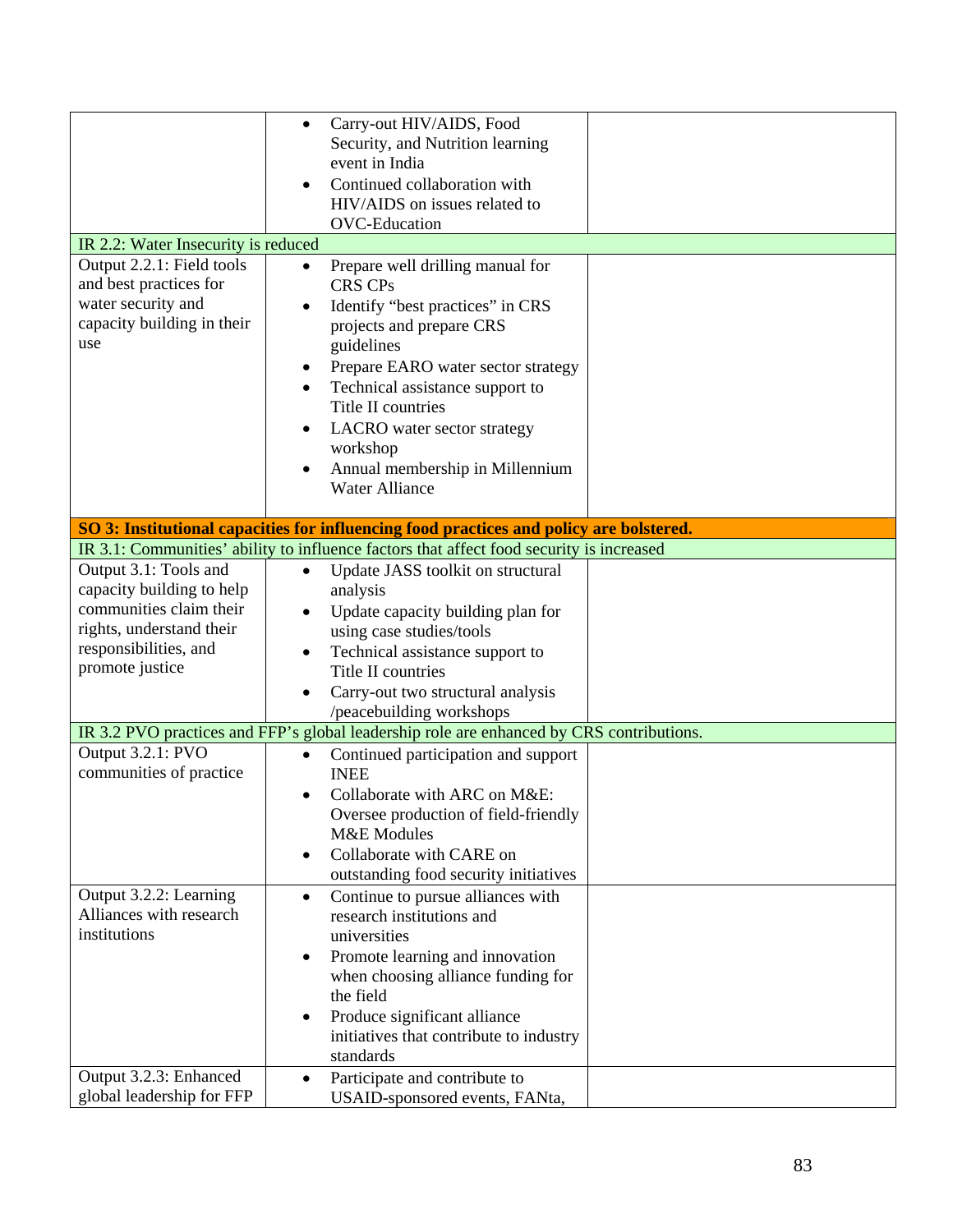|                            | and other fora related to food                                                                              |  |
|----------------------------|-------------------------------------------------------------------------------------------------------------|--|
|                            | insecurity                                                                                                  |  |
|                            | Support publications and<br>$\bullet$                                                                       |  |
|                            | disseminate broadly via CRS'                                                                                |  |
|                            | website, commercial publishers,                                                                             |  |
|                            | journals, etc.                                                                                              |  |
|                            | Cross-cutting IR A: Capacity of local partner staff to plan and implement programs is increased             |  |
|                            |                                                                                                             |  |
| Output A.1.1 Field tools,  | Finalize and disseminate "Working"<br>$\bullet$                                                             |  |
| information, and capacity  | in Consortia" manual                                                                                        |  |
| building for local partner | Work on exit strategies manual with                                                                         |  |
| capacity building          | models for sustainability                                                                                   |  |
|                            | Carry-out indices training in<br>$\bullet$                                                                  |  |
|                            | <b>LACRO</b>                                                                                                |  |
|                            |                                                                                                             |  |
|                            | Carry-out case studies research<br>٠                                                                        |  |
|                            | Work on multi-sectoral MYAP                                                                                 |  |
|                            | lessons learned workshop                                                                                    |  |
|                            | Provide technical assistance<br>$\bullet$                                                                   |  |
|                            | Cross-cutting IR B: Capacity of CRS' and local-partner staff to identify, measure and document field impact |  |
| is increased.              |                                                                                                             |  |
| Output B.1.1.1:            | Food security-related indicators<br>$\bullet$                                                               |  |
| Assessment, design,        | development and testing                                                                                     |  |
| monitoring, evaluation,    |                                                                                                             |  |
| learning and reporting     | Early warning indicators and                                                                                |  |
|                            | trigger levels roll-out                                                                                     |  |
| guidance for Title II      | <b>Conduct project final evaluation</b><br>$\bullet$                                                        |  |
| programs                   |                                                                                                             |  |
| Output B 1.1.2: Capacity   | Visits to HQ by M&E Advisor off-<br>$\bullet$                                                               |  |
| building for CRS and       | site                                                                                                        |  |
| local partner staff        | Elaborate ICB field-friendly<br>$\bullet$                                                                   |  |
|                            |                                                                                                             |  |
|                            | modules/briefing notes                                                                                      |  |
|                            | Work on Participatory Impact<br>$\bullet$                                                                   |  |
|                            | <b>Assessment Approach</b>                                                                                  |  |
|                            | Provide M&E training to CARO<br>$\bullet$                                                                   |  |
|                            | and visit WARO M&E support                                                                                  |  |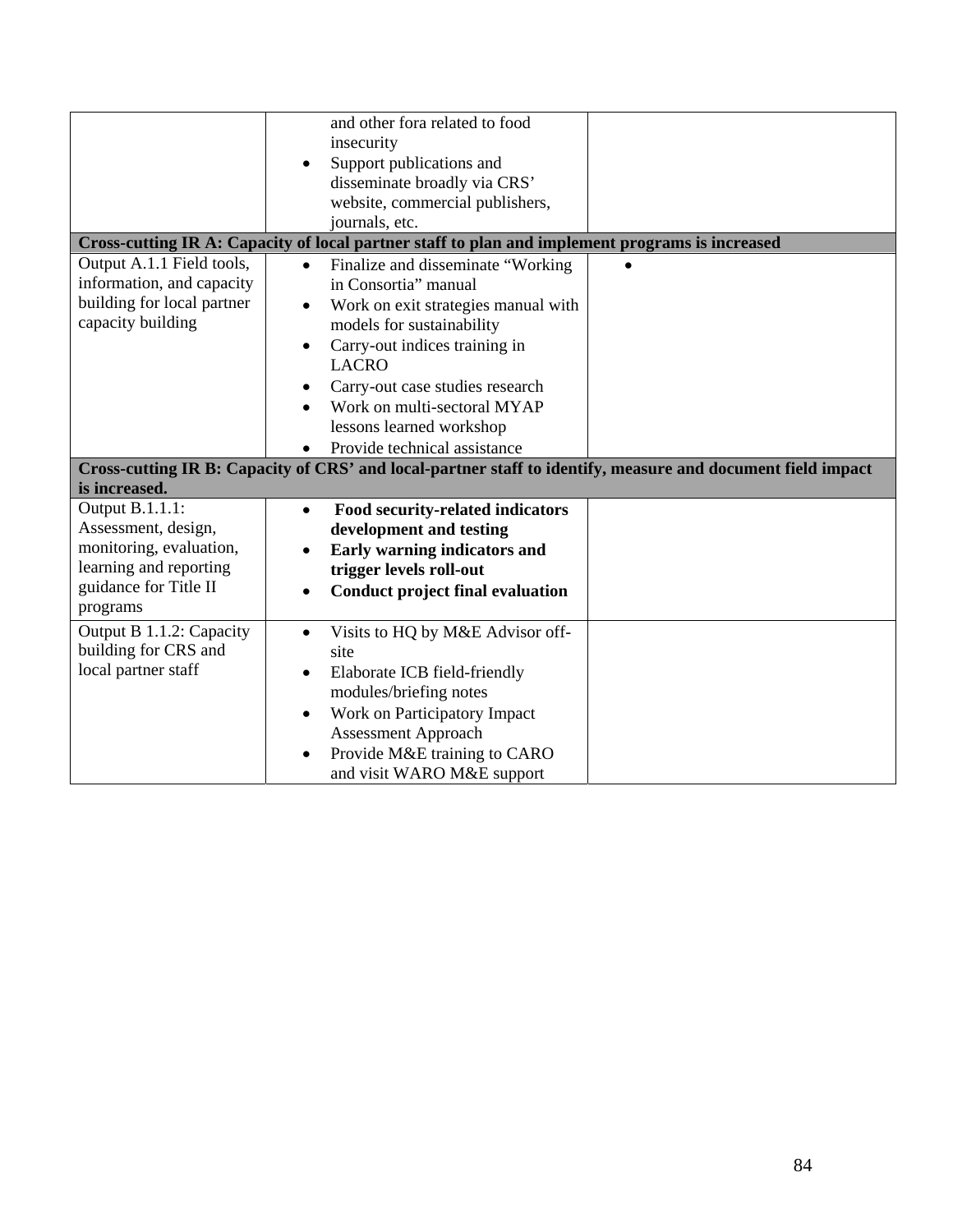| <b>Countries</b>                             | <b>Name</b>                    |
|----------------------------------------------|--------------------------------|
| Eritrea                                      | James McLaughlin               |
| Ethiopia                                     | David Orth-Moore               |
| Uganda                                       | <b>Jack Norman</b>             |
| Sudan                                        | Mark Snyder                    |
| Rwanda                                       | Sean Gallagher                 |
| Kenya                                        | Ken MacLean                    |
| Benin                                        | Carla Brown-Ndiaye             |
| Niger                                        | Lisa Washington-Sow            |
| Gambia                                       | David Donovan                  |
| Senegal                                      | Rebecca Bassey                 |
| <b>Burkina Faso</b>                          | Debbie Shomberg                |
| Sierra Leone                                 | <b>Alexander Mathew</b>        |
| Madagascar                                   | Chris Bessey                   |
| Zambia                                       | Paul Macek                     |
| Angola                                       | Juan Sheenan                   |
| Zimbabwe                                     | Darren Hercyk                  |
| Malawi                                       | Nick Ford                      |
| Haiti                                        | William Canny                  |
| Nicaragua                                    | Conor Walsh                    |
| Guatemala                                    | <b>Lane Bunkers</b>            |
| India                                        | Jennifer George Poidatz        |
| Indonesia                                    | Richard Balmadier              |
| Ghana                                        | Vewonyi Adjavon                |
| Liberia                                      | Anthony DiFilippo              |
| Peru                                         | Julio Gamero                   |
| <b>Regions</b>                               |                                |
| DRD PQ SARO                                  | Driss Moumane                  |
| DRD PQ WARO                                  | <b>Hippolyt Pul</b>            |
| <b>DRD PO EARO</b>                           | Lori Kunze                     |
| DRD PQ LACRO                                 | Gaye Burpee                    |
| DRD PQ SEAPRO                                | Susan Hahn                     |
| DRD PQ SAsia                                 | Dominique Morel                |
| $HO - POSD$                                  |                                |
| TA Food Security                             | Kathryn Lockwood               |
| Deputy Director PQSD, ICB Key Personnel      | Judson Flanagan                |
| (through $10/1/07$ )                         |                                |
| Deputy Director PQSD (IR3.1)                 | David Leege                    |
| STA Agriculture (IR1.1)                      | Geoff Heinrich                 |
| Deputy Director Emergency Operations (IR1.2) | Dane Fredenburg                |
| TA HIV and AIDS (IR2.1)                      | Carrie Miller                  |
| STA Water and Sanitation (IR2.2)             | Dennis Warner                  |
| STA Capacity Building (IRA)                  | Sarah Ford                     |
| STA M&E (IRB)                                | Carlisle Levine                |
| STA M&E (IRB)                                | <b>Guy Sharrock</b>            |
| <b>STA Health</b>                            | Mary Hennigan                  |
| <b>STA Education</b>                         | Anne Sellers or Eric Eversmann |

# **Annex III: Persons Interviewed**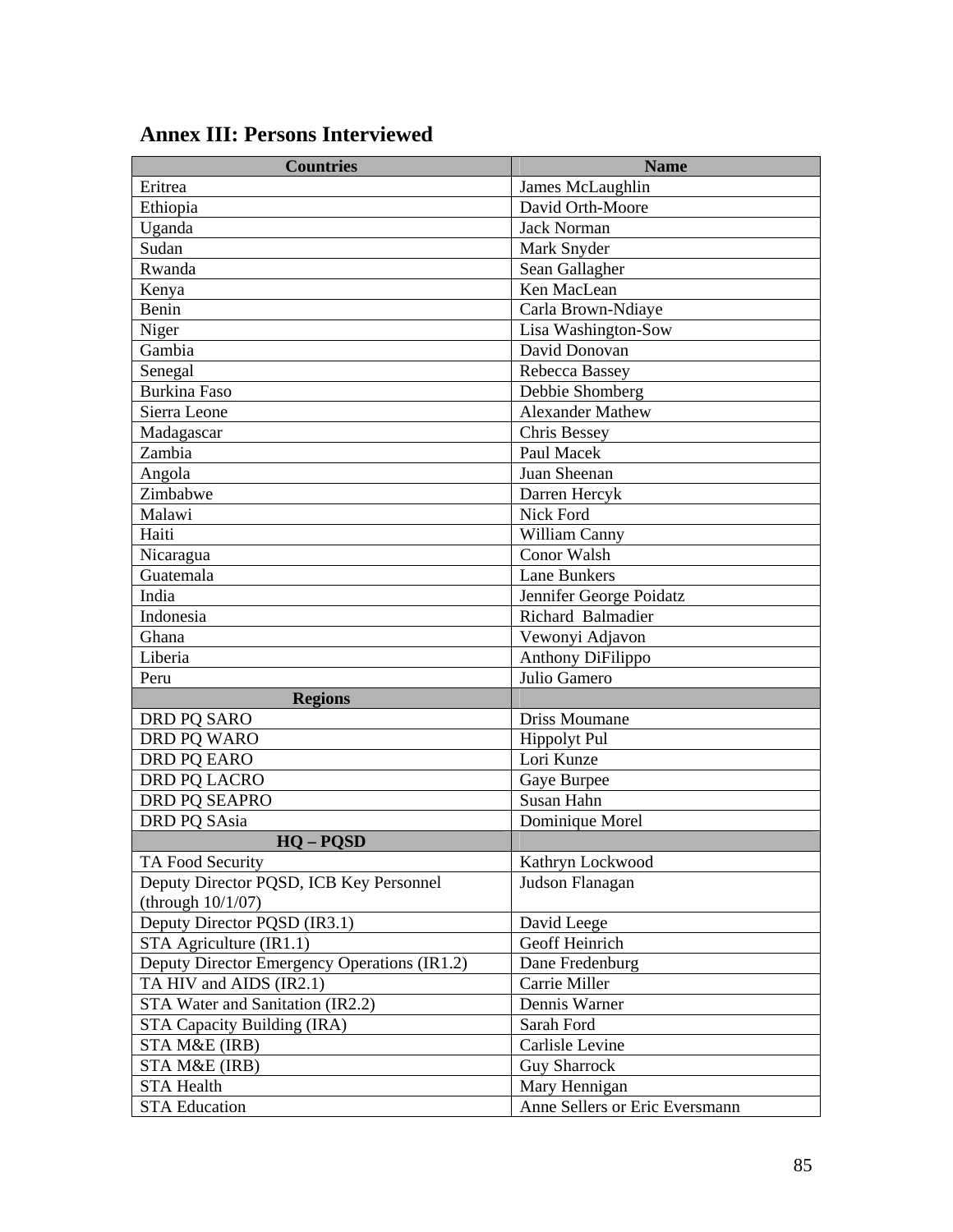# **Annex IV: Documents Reviewed**

Catholic Relief Services (2003) Revised Technical Application for RFA # M/OP-03-1127 *Submitted: Aug 1, 2003*

Catholic Relief Services (2003) Detailed Implementation Plan for FY2004; *Submitted: December, 2003* 

Catholic Relief Services (2003) Institutional Capacity Building Grant M&E Plan; *Submitted: December, 2003.* 

Catholic Relief Services (2003) ICB Year One Implementation Plan Matrix; *Submitted December 19, 2003.* 

Catholic Catholic Relief Services (2003) Implementation Plan Narrative; *Submitted: December 22, 2003.* 

Catholic Relief Services (2003) Five year plan; *Submitted: December23, 2003.* 

Catholic Relief Services (2004) ICB IPTT; *Submitted: June 29, 2004.* 

Catholic Relief Services (2004) Annual Report for FY2004; *Submitted: January 15, 2005* 

Catholic Relief Services (2005) Annual Report for FY2005; *Submitted: December, 2005* 

Catholic Relief Services (2006) Annual Report for FY2006; *Submitted: February, 2007*

Catholic Relief Services (2007) Mid-Term Review; *Submitted: January, 2007* 

Catholic Relief Services (2007) ICB PITT Revisions; *Submitted: March 21, 2007*

Catholic Relief Services (2007) Detailed Implementation Plan for FY2008; *Submission pending*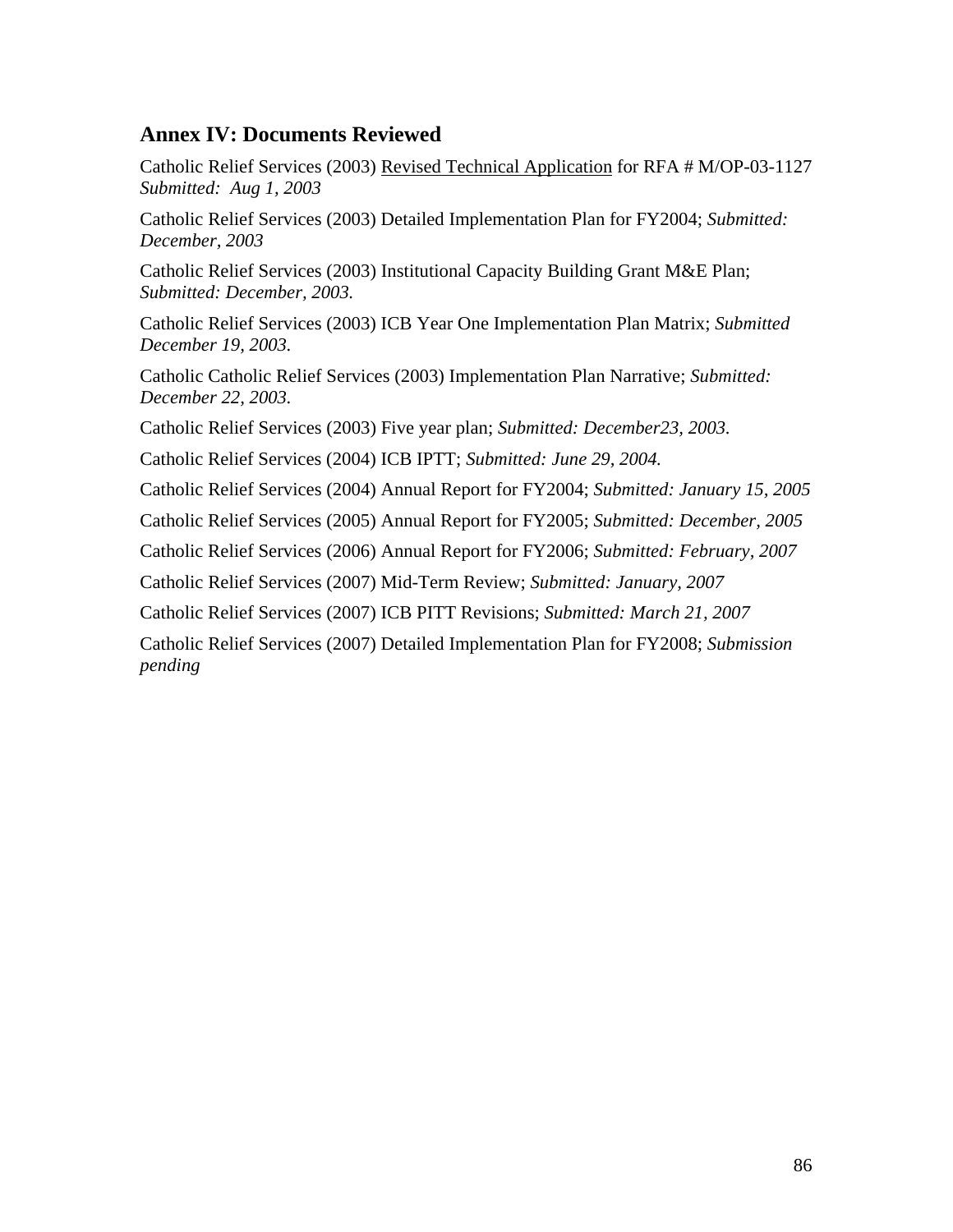## **Annex V: Questionnaires**

#### **CRS ICB Questionnaire October 2007**

#### *SO1: Strategies for individual, households, and communities to manage risks to food security are promoted.*

#### **IR 1.1: Coping abilities of targeted groups are reinforced in all program sectors.**

1.1.1) Are you aware of the IHD framework? Yes No;

1.1.2) In last 4 years, how has the framework been used in your country program?

1.1.3) Are there documents available in the Country Office documenting the use of IHD framework? \_\_\_\_\_ Yes \_\_\_\_\_No

If yes, in what form?

1.1.4) Did your project/program develop/revise assessment and evaluation tools for linking the IHD more concretely to food security and the protection of assets?  $Yes$  No

1.1.5) Please name the tools:

1.1.6) Which tools are most useful in facilitating field implementation?

1.1.7) Which (if any) are ineffectual?

1.1.8) With the help of the IHD framework are staff able to tailor IHD training to individual country program contexts and needs? Yes No

1.1.9) Have country-level staff been able to replicate these IHD training sessions within the Title II country programs? \_\_\_\_\_ Yes \_\_\_\_\_No

If not, why not?

1.1.10) Who participated in these training?

\_\_\_\_\_\_\_CRS staff;

\_\_\_\_\_\_\_Staff from partner NGOs;

\_\_\_\_\_\_\_Staff from government departments;

Staff from other INGOs.

1.1.11) What did the program do differently in strengthening the coping abilities of target groups since the inception of the project?

#### **IR 1.2: Program initiatives linking emergency and development are prioritized.**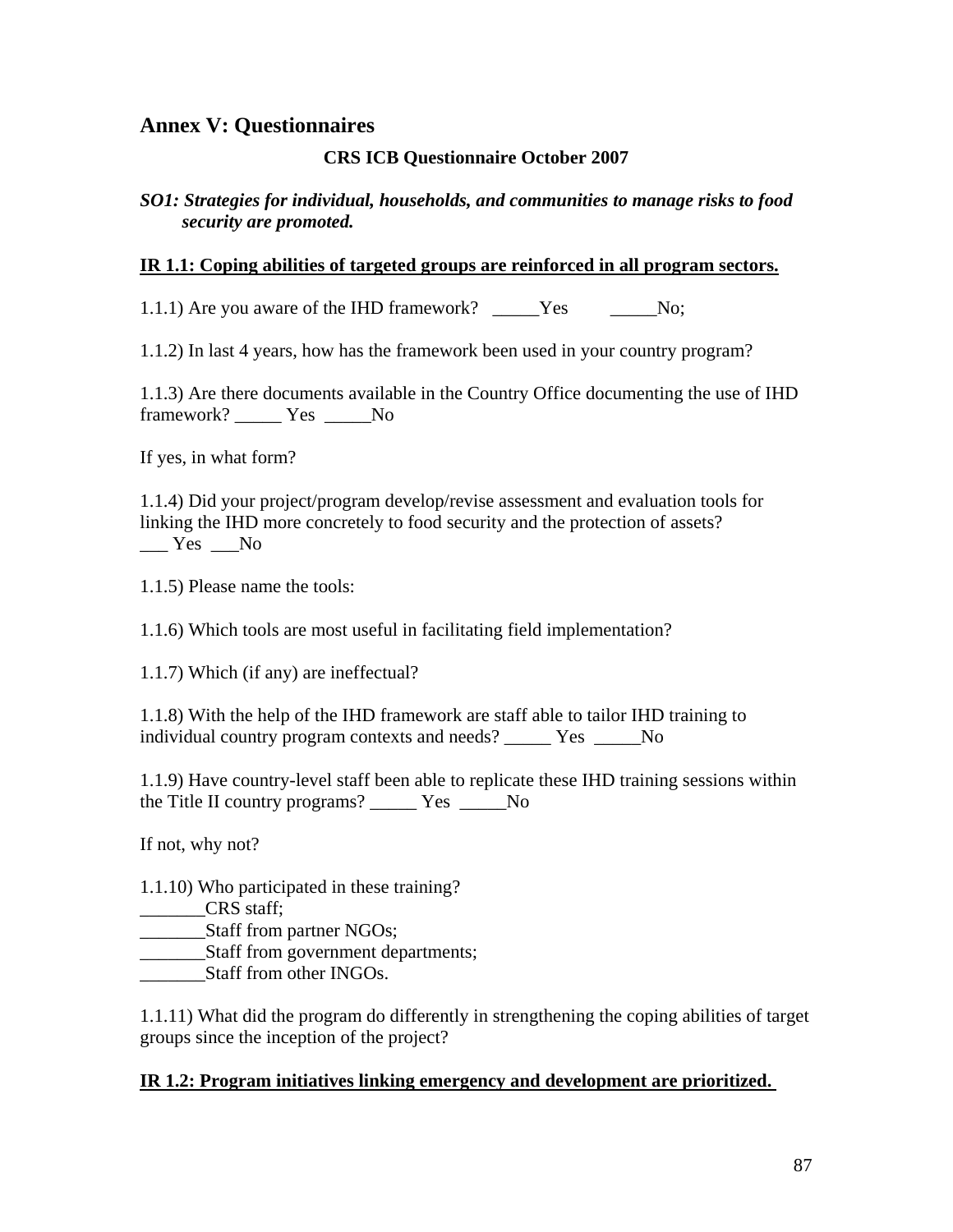1.2.1) How many participants attended ICB-grant funded training for risk reduction, emergency preparedness and response?

\_\_\_\_\_\_\_CRS staff;

Staff from partner NGOs;

\_\_\_\_\_\_\_Staff from government departments;

Staff from other INGOs.

1.2.2) What topics and techniques are covered during training for emergency preparedness and response?

1.2.3) How has the information provided in training been used in program design and evaluation?

1.2.4) What changes has CRS made in program design as a result of ICB grant funding?

1.2.5) Did the target community of your program experience any shock since the inception of the project? \_\_\_\_\_ Yes \_\_\_\_\_No

1.2.6) Has your CP used any tool to link emergency and development programming? \_\_\_\_\_ Yes \_\_\_\_\_No

If yes, please name the tools.

1.2.7) Have early warning systems been adapted to specific locales? Yes No

If yes, how?

1.2.8) Are adequate tools for emergency assessment available to your CP?  $\frac{\ }{\ }$  Yes  $\frac{\ }{\ }$  No

1.2.9) Has the country program received adequate training on the use of these emergency assessment tools? \_\_\_\_\_ Yes \_\_\_\_\_No

If so, please explain which tools have been relevant and helpful. If not, please explain what is lacking.

1.2.10) If applicable, how is the IHD framework used to inform and improve the development relief approach?

1.2.11) What type of data (qualitative and quantitative) are used to measure emergency response improvements resulting from country program activities.

#### *SO2: Human capacities and community resilience are protected and enhanced by holistic responses to two major challenges to food security.*

# **IR 2.1 The impact of HIV/AIDS is mitigated.**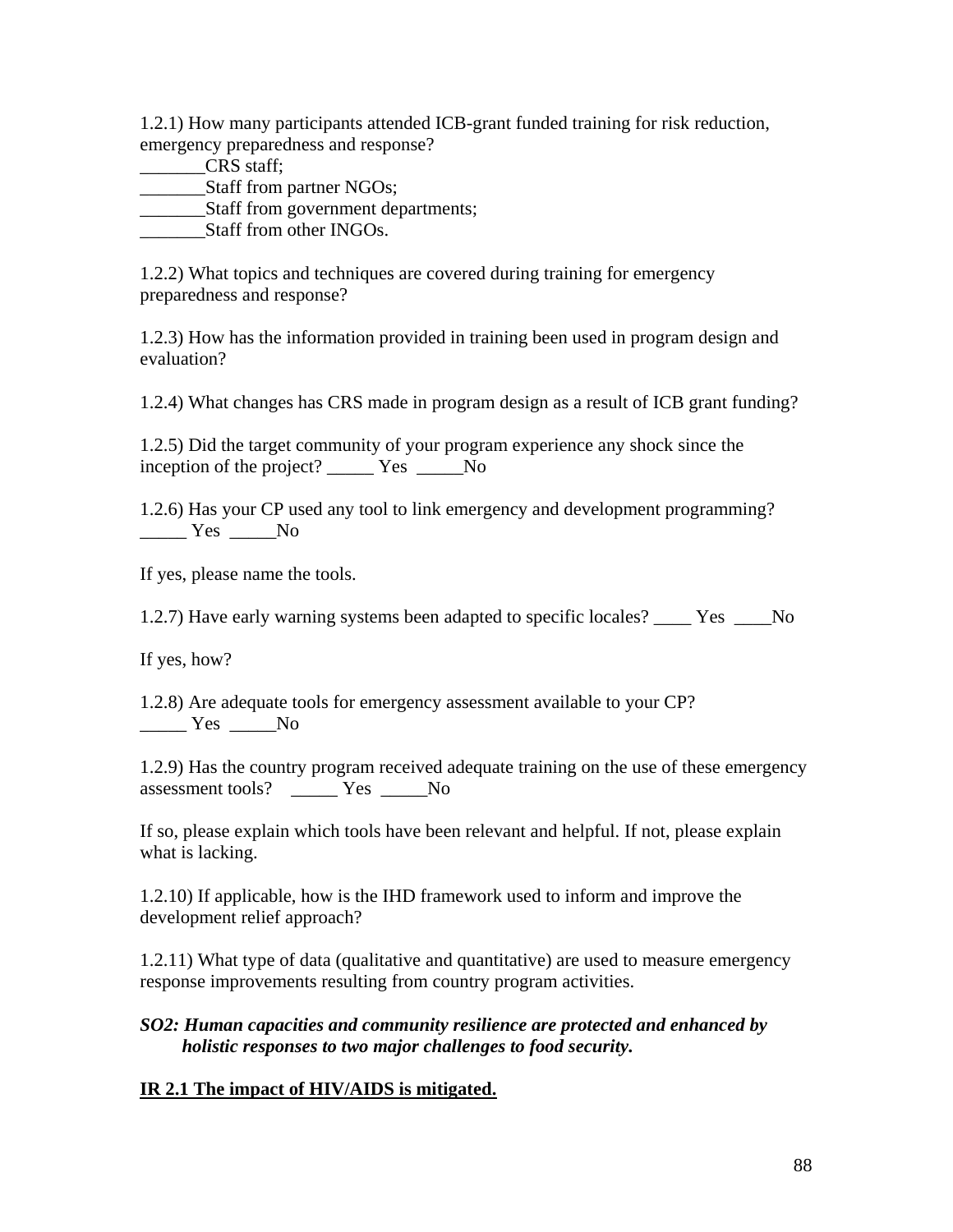2.1.1) Does your country program have a component to mitigate the impact of HIV/AIDS? \_\_\_\_\_ Yes \_\_\_\_\_No (If no, please move to the next section).

2.1.2) What types of tools and programming approaches have been used to mitigate the impact of HIV/AIDS?

2.1.3) Did the country program develop reports/ papers/ case studies or any other record that documents the use of tools to mitigate the impact of HIV/AIDS?

\_\_\_\_\_ Yes \_\_\_\_\_No

If yes, which tools have documented use?

2.1.4) Has knowledge of HIV/AIDS prevention been mainstreamed into Title II programs in your CP in last 4 years? \_\_\_\_\_ Yes \_\_\_\_\_No

If so, how? If not why not?

2.1.5) What (if any) obstacles hinder the ability to mainstream HIV/AIDS prevention into the country program?

2.1.6) Have program staff received training on the special nutritional needs of PLHIV in the last 4 years?

Yes No

2.1.7) Who has received the training?

\_\_\_\_\_\_\_CRS staff;

\_\_\_\_\_\_\_Staff from partner NGOs;

\_\_\_\_\_\_\_Staff from government departments;

Staff from other INGOs.

2.1.8) How was the information been applied within the country program?

2.1.9) Did partner NGOs incorporate any of the learning from the training to their work?

\_\_\_\_\_ Yes \_\_\_\_\_No \_\_\_\_\_\_\_ I don't know

2.1.10) Have program staff received training on exit strategies for food distribution to PLHIV within the Title II program? \_\_\_\_\_\_ Yes \_\_\_\_\_No

2.1.11) Who has received the training?

\_\_\_\_\_\_\_CRS staff;

\_\_\_\_\_\_\_Staff from partner NGOs;

\_\_\_\_\_\_\_Staff from government departments;

Staff from other INGOs.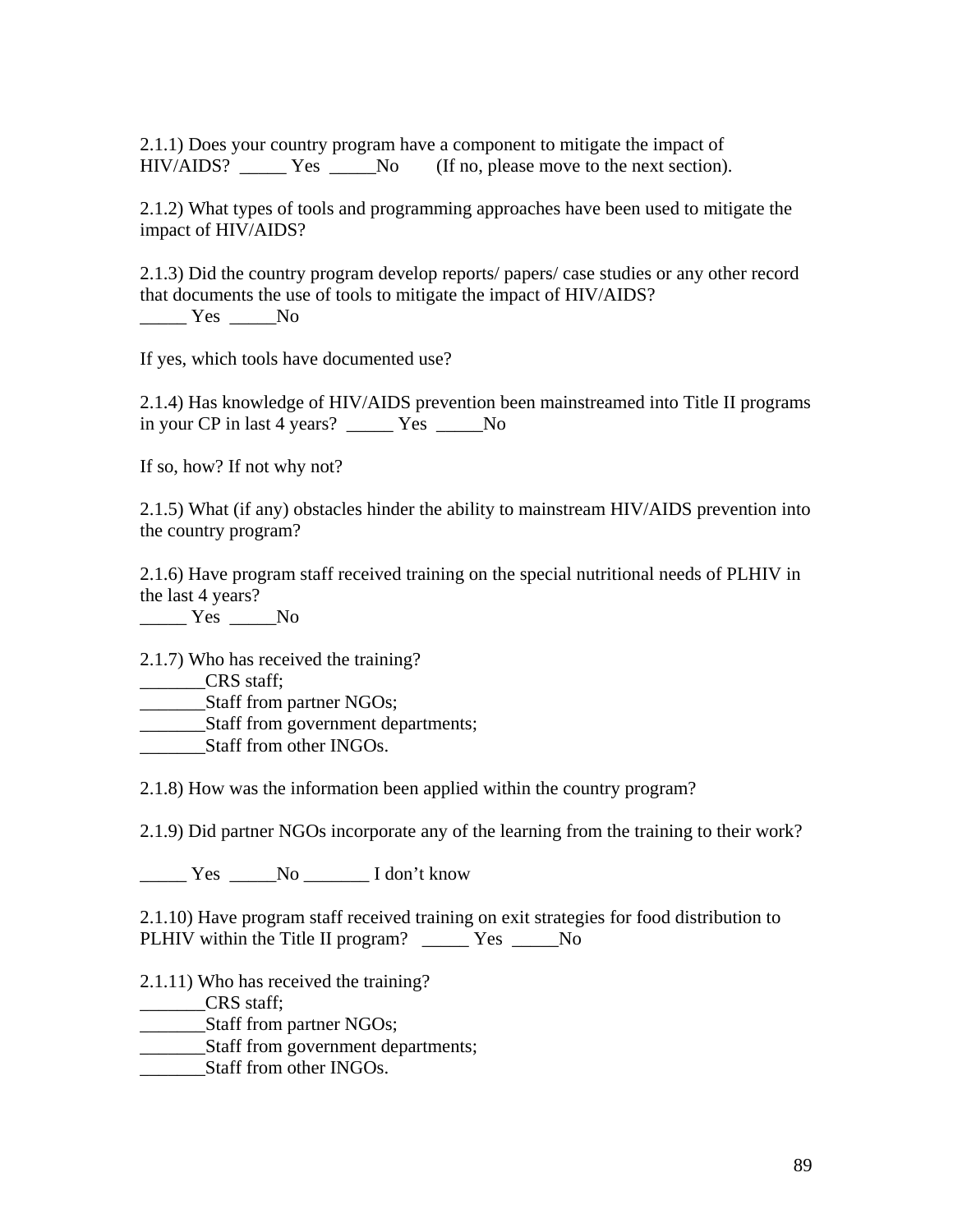2.1.12) How was the information applied within the country program?

2.1.13) Did partner NGOs incorporate any of the learning from the training to their work?

Yes No I don't know

2.1.14) What types of data (qualitative and quantitative) are used to measure improvements in the impact of HIV/AIDS resulting from country program activities?

## **IR 2.2 Water insecurity is reduced.**

2.2.1) Does your country program have a component to reduce water insecurity of the target communities? \_\_\_\_\_ Yes \_\_\_\_\_No (If no, please move to the next section).

2.2.2) What type of tools and strategies has CRS introduced to reduce water insecurity?

2.2.3) Did the country program develop reports/ papers/ case studies or any other record that document the use of water management tools to reduce water insecurity of target communities?

\_\_\_\_\_ Yes \_\_\_\_\_No

If yes, which tools have documented use?

2.2.4) Describe any changes in the domestic or productive use of water that you believe are a result of CRS training/intervention in your country program.

2.2.5) Was direct technical assistance through a field visit provided to your country program? \_\_\_\_\_ Yes \_\_\_\_\_No

2.2.6) Who provided the TA?

2.2.7) Did the TA meet the country program's needs? \_\_\_\_\_\_\_ Yes \_\_\_\_\_\_No

2.2.8) Have sanitary surveys been conducted prior to drinking water interventions? \_\_\_\_\_ Yes \_\_\_\_\_No

2.2.9) Who conducted the surveys?

2.2.10) When did they occur?

2.2.11) Have environmental examinations occurred prior to other water-related interventions such as irrigation, fish-farming, and other agricultural uses?  $\frac{Y_{\text{es}}}{Y_{\text{es}}}$  No

2.2.12) Who conducted the examinations?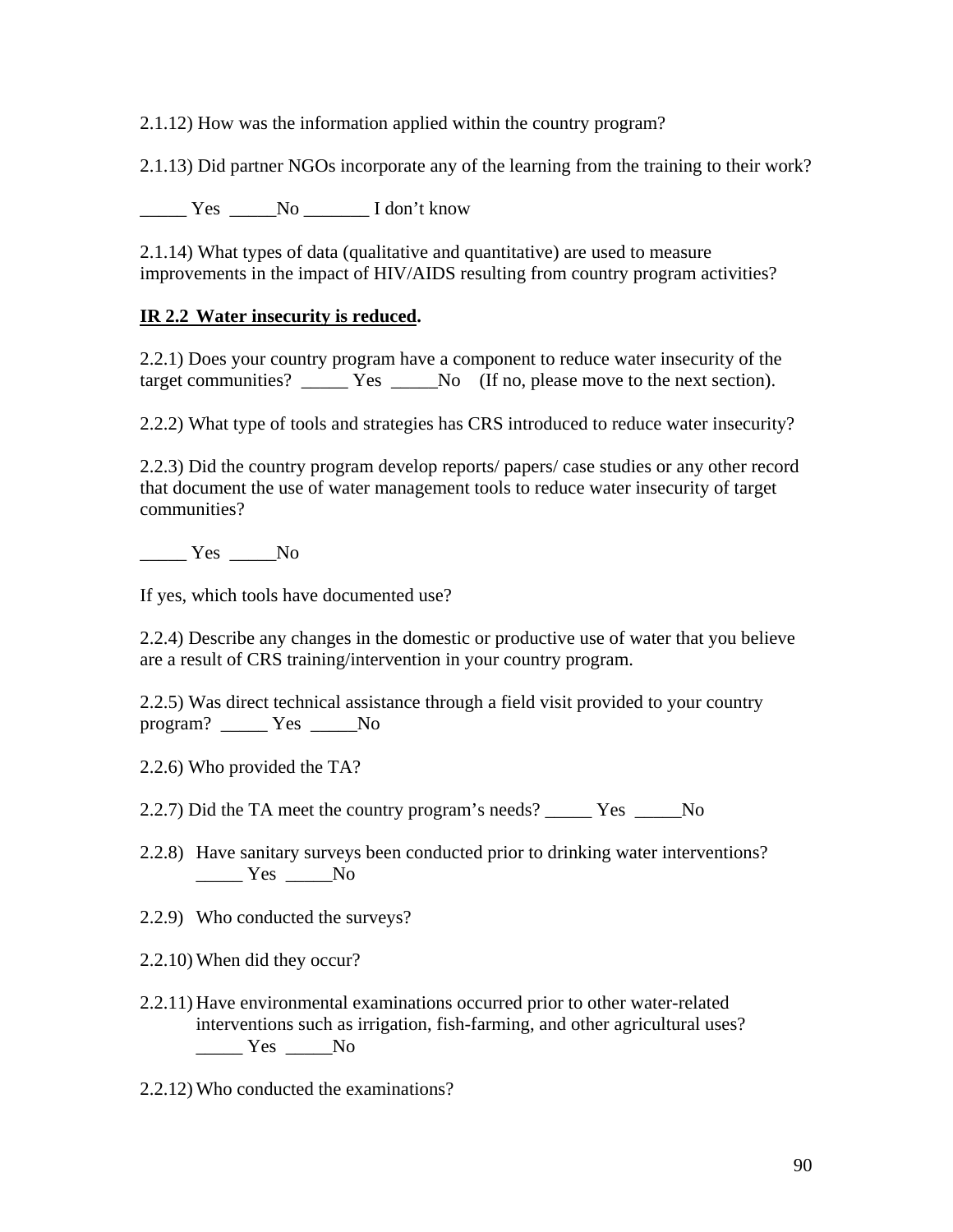- 2.2.13) When did they occur?
- 2.2.14) Did the project/ program help to form village water committees? \_\_\_ Yes \_\_\_No
- 2.2.15) If so, who attends and how often do the committees meet?
- 2.2.16) What are the major topics discussed in village water committee meetings/ training?
- 2.2.17) How did the information discussed in village water committee meetings get applied within the country program?
- 2.2.18) What steps have been taken to integrate water and sanitation programming with other types of interventions?

If so, how is it integrated? How effective have these efforts been?

2.2.19) What (if any) technical challenges hinder progress in improving household water security.

2.2.20) What types of data (qualitative and quantitative) are used to measure water and sanitation improvements resulting from country program activities?

# *SO3: Institutional capacities for influencing food practices and policy are bolstered.*

# **IR 3.1: Communities' ability to influence factors that affect food security is increased.**

3.1.1) Has your CP had any difficulty balancing application of IHD with application of FFP food security framework? \_\_\_ Yes \_\_No

3.1.2) Have either of CRS' tools – the IHD framework or the Contextual Analysis toolkit – been utilized to help identify and analyze the systemic causes of food, water, and livelihood insecurity as part of your Country Program? \_\_\_ Yes \_\_\_No

3.1.3) If used, was this seen as an improvement over previous methods of data analysis? Yes No

If yes, why was that? If no, why not?

3.1.4) Did the country program develop reports/ papers/ case studies or any other record that documents the use of IHD or Contextual Analysis tools with partners/ community groups to help identify and analyze the systemic causes of food, water, and livelihood insecurity?

 $\frac{\ }{\ }$  Yes  $\frac{\ }{\ }$  No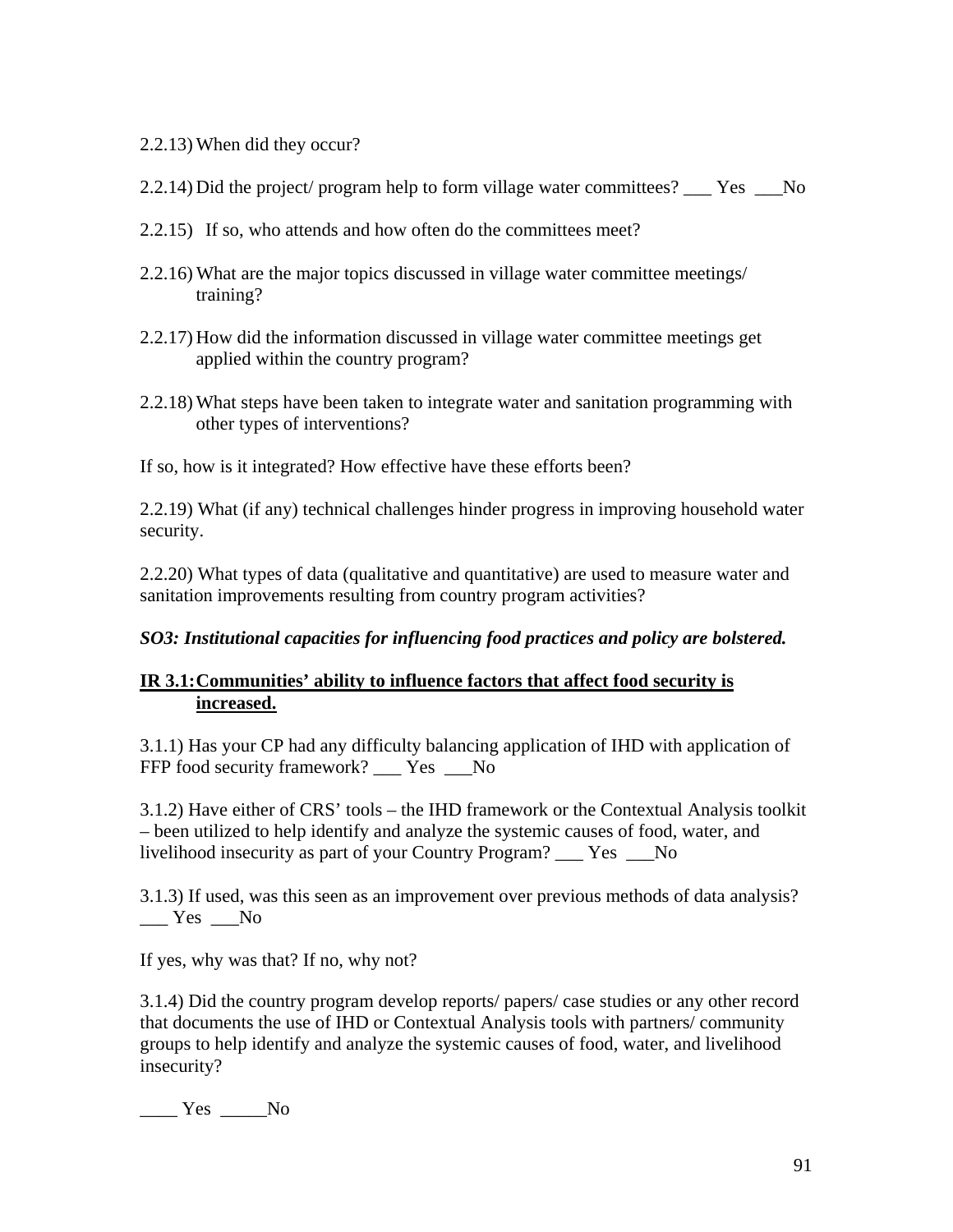If yes, which tools have documented use?

3.1.5) Was sufficient training provided for these resources? \_\_\_\_ Yes \_\_\_\_\_No

3.1.6) Have CRS structural analysis workshops been conducted in your country/ region?

 $\frac{\ }{\ }$  Yes  $\frac{\ }{\ }$  No

If so, how often and who provided the TA?

3.1.7) Who attended the workshop?

3.1.8) Were action strategies developed based on information gained in structural analysis workshops? \_\_\_\_ Yes \_\_\_\_\_No

If so, what type of strategies?

3.1.9) Did your country program provide communities or community-based organizations with advocacy tools or training? \_\_\_\_ Yes \_\_\_\_No

3.1.10) What type of tools or activities?

3.1.11) How often did training sessions occur?

3.1.12) Who provided the training? Who attended?

3.1.13) For maximum effectiveness, what do you think should be the maximum number of participants in the workshop \_\_\_\_\_\_\_

3.1.14) What (if any) obstacles hindered civil society interventions?

3.1.15) What types of data (qualitative and quantitative) are used to measure improvements in community empowerment, resulting from country program activities?

### **IR 3.2: PVO practices and FFP's global leadership role are enhanced by CRS contributions.**

3.2.1) Has your country program used the IHD framework in developing a MYAP?  $Yes$  No

If yes, please describe how it is different than the previous MYAPs/ DAPs?

# *Cross-cutting IR-A: Capacity of local partner staff to plan and implement programs is increased.*

4.1.1) Is the Title II program being implemented directly by CRS? \_\_\_\_ Yes \_\_\_\_\_No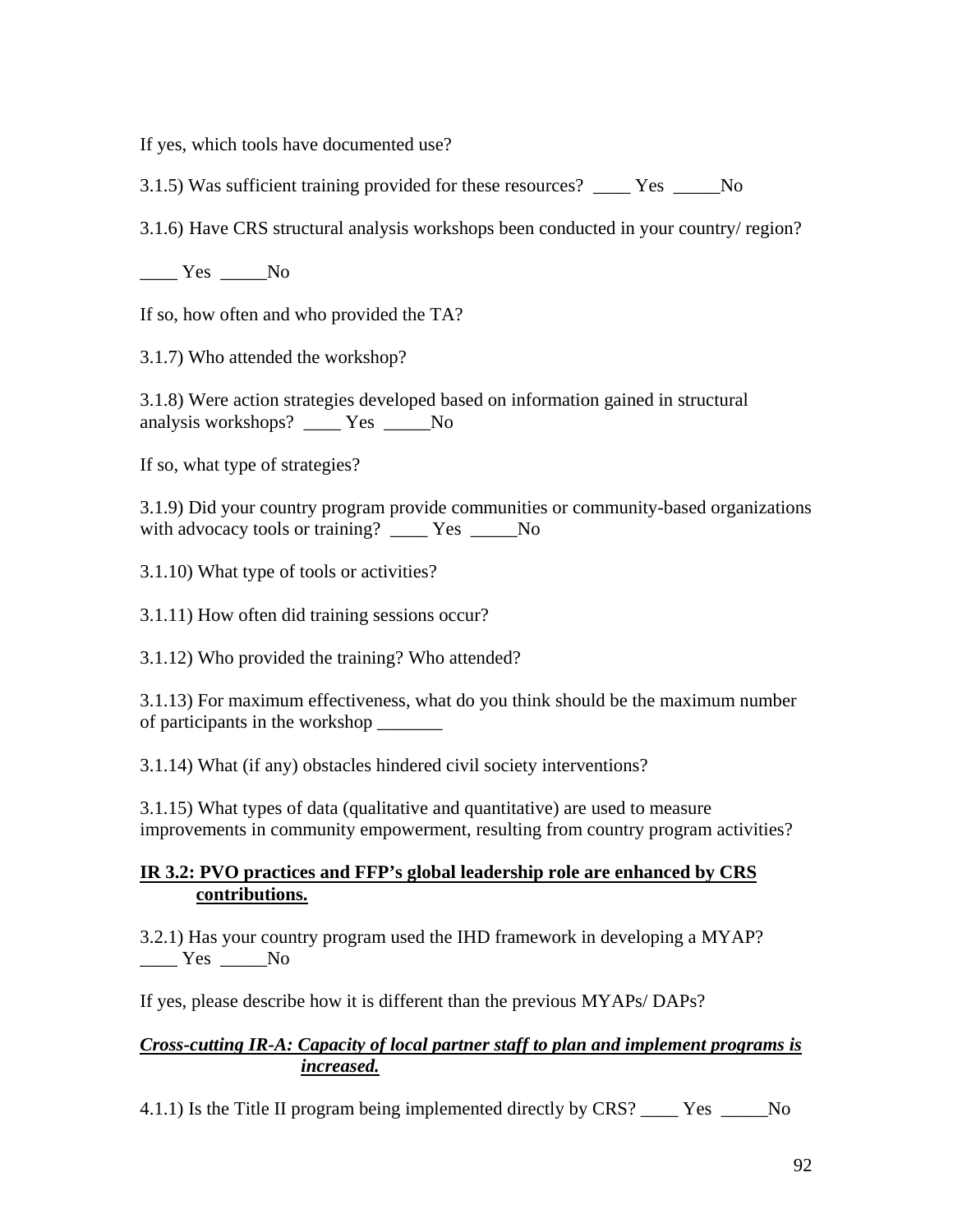4.1.2) If the program is implemented by local partners? Please list

4.1.3) How did CRS assess the needs and capacities of partner organizations on the following areas?

Technical:

Managerial:

Financial:

4.1.4) If an organizational capacity-building tool has been used, was it easy to understand and adjust to the local context? \_\_\_\_\_ Yes \_\_\_\_\_ No

4.1.5) If capacity-building tools have been used, please identify the tools.

4.1.6) How was information gained from the tools used to identify strengths and weaknesses within the program?

4.1.7) Were action plans designed and implemented to increase local partner's organizational capacity? \_\_\_\_ Yes \_\_\_\_\_No

If so, how?

4.1.8) How did these action plans address local partner's needs?

4.1.9) What (if any) obstacles prevented local partners from increasing their organizational capacity?

4.1.10) What (if any) obstacles prevented CRS from assisting partners to increase their organizational capacity?

#### *Cross-cutting IR-B: Capacity of CRS' and local-partner staff to identify, measure and document field impact is increased.*

4.2.1) What type of technical assistance and formal training has been provided with regards to the monitoring and evaluation of Title II country programs?

4.2.2) Who provided the training?

4.2.3) Who attended the training?

4.2.4) Approximately how many participants were present in a single training session?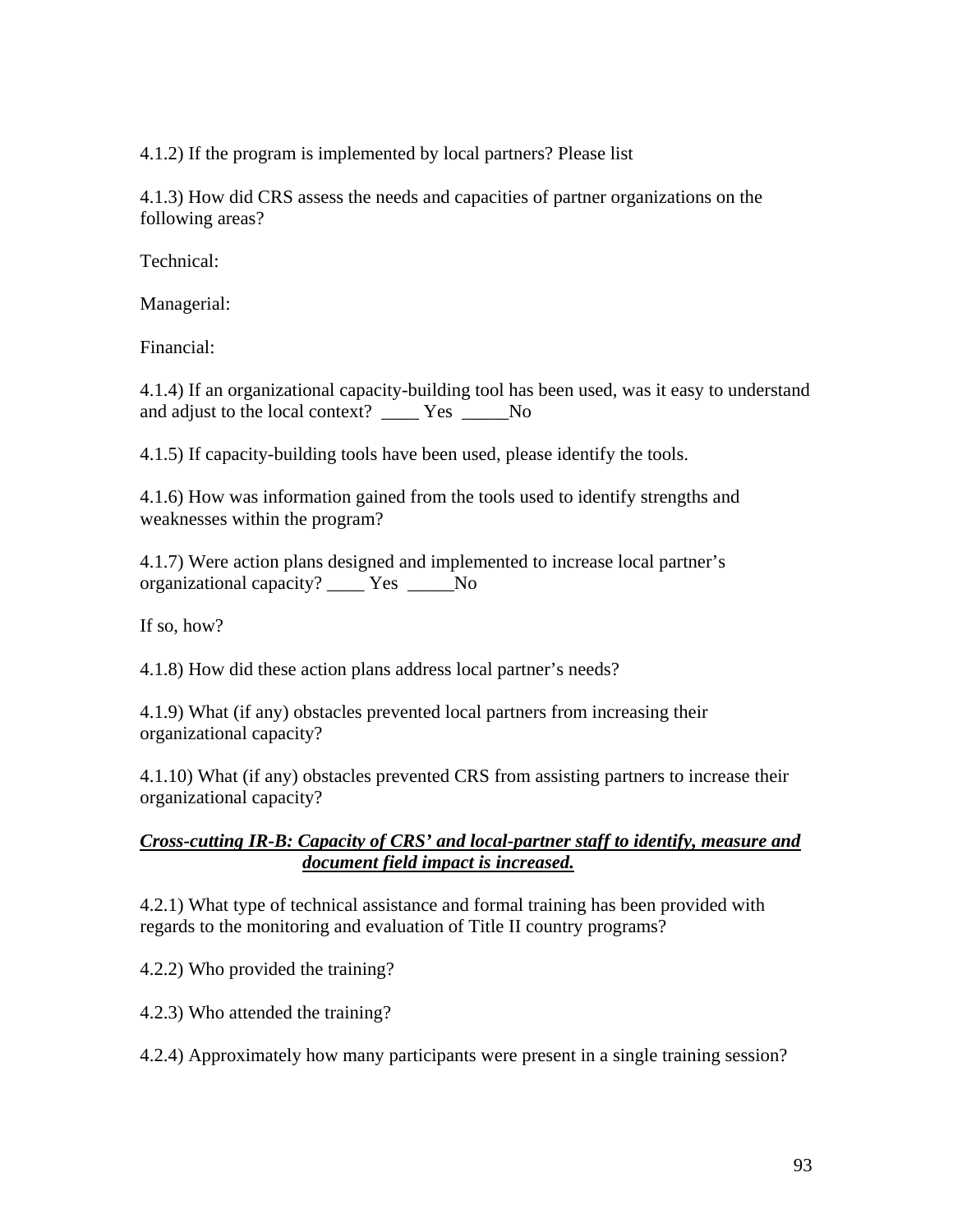4.2.5) For maximum effectiveness, how many participants do you recommend?

4.2.6) Are you aware about the field-friendly monitoring modules developed by ICB?  $Yes$  No.

4.2.7) Was adequate training provided to use these modules? \_\_\_\_ Yes \_\_\_\_\_No.

4.2.8) Please tell us the advantages/ or disadvantages of using these modules

4.2.9) How many M&E tools are currently being used in the CP? \_\_\_\_\_\_\_\_\_\_\_

4.2.10) Are there any reports/ papers/ handbooks/ manuals for use of M&E tools Yes No.

4.2.11) Are participatory monitoring methods used in your CP? \_\_\_\_ Yes \_\_\_\_\_No.

If not, why not

\_\_\_\_\_\_\_\_\_\_\_

 4.2.12) If yes what types of participatory methodologies are used for data collection and analysis?

4.2.13) What types of data monitoring systems and management information systems are used in your Country Program?

4.2.14) How is the data obtained through monitoring and evaluation reported? To whom is it reported?

4.2.15) Have findings from M&E been used in strategic decision making?  $Yes$  \_\_\_\_\_No.

If so, how?

4.2.16) Please describe any new approaches for assessing impact which have been introduced by CRS.

 4.2.17) Please describe strategies (if any) to strengthen linkages (in last 4 years) between Title II and non-Title II programs where sectors or activities are similar or complementary.

# **Thank you for your time and honest input**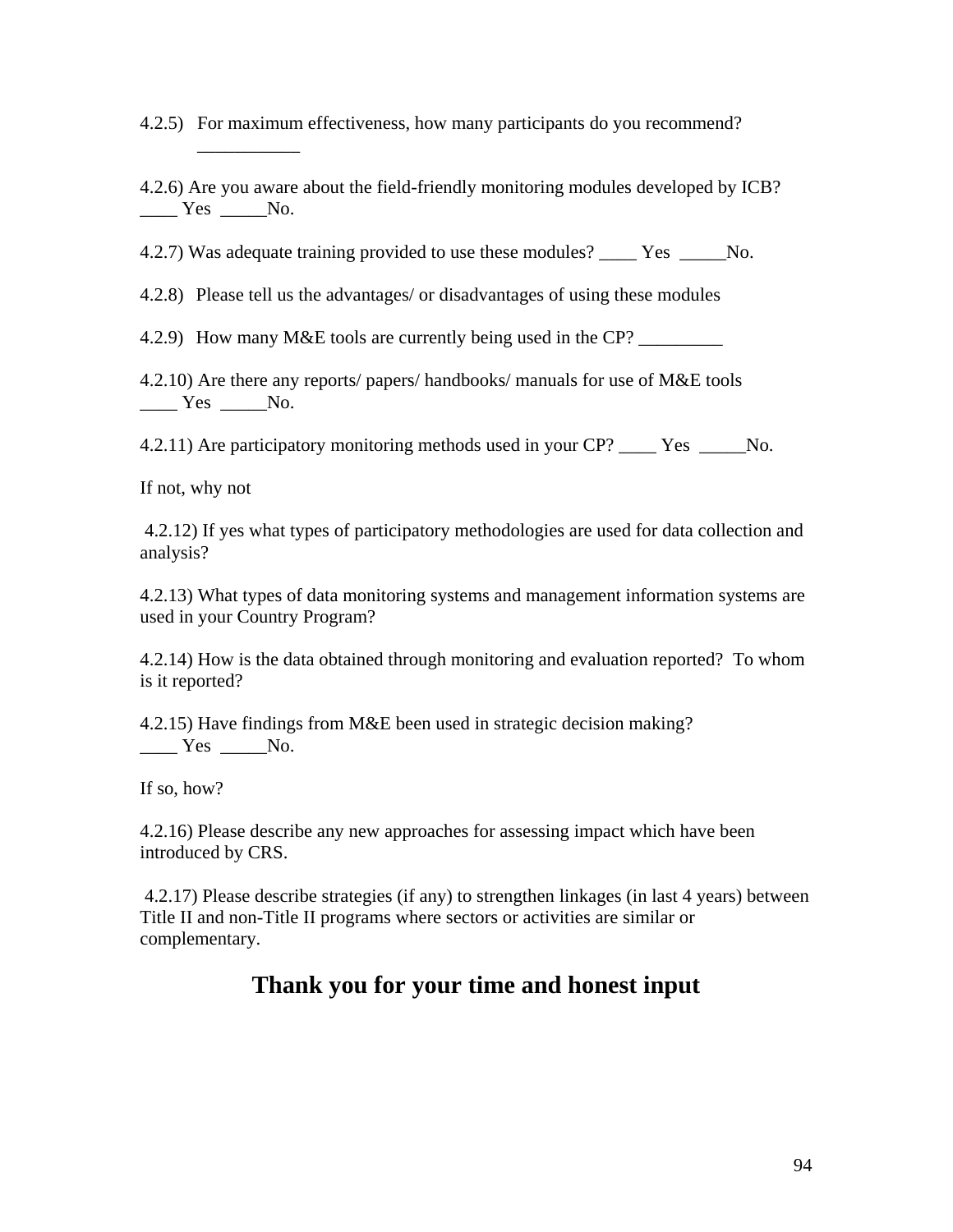#### **CRS ICB Questionnaire October 2007 For CRS HQ & Regional Staff**

1) Describe the effectiveness of the IHD framework in the field. In which ways has the framework been used in CPs.

2) Describe the technical challenges that hinder progress of implementing the IHD framework in the country programs. How has the framework been received by different sectors and different CPs.

3) How many sectors supported by the ICB incorporated IHD perspectives in their annual PQSD workplans?

4) How does CRS monitor and implement the IHD framework in CPs?

5) How many CPs have developed/ revised assessments and evaluation tools for linking the IHD to food security and asset protection?

6) What qualitative changes has the IHD framework brought into the country programs.

7) How does CRS document the better/ best practices and share them across the CPs.

8) Does CRS have a capacity building strategy for the IHD framework? How has the strategy been implemented? How does CRS monitor the implementation of the strategy?

9) Since 2004, did CRC take any specific initiative to link development to relief activities?

\_\_\_\_\_\_\_Yes \_\_\_\_\_\_\_\_No.

If yes, please describe the initiatives, and its usefulness.

10) Does the existing monitoring, evaluation, and reporting (MER) system provide sufficient knowledge on where, when, and in what form trainings and technical assistance are provided? \_\_\_\_\_ Yes \_\_\_\_\_No

If not, why not?